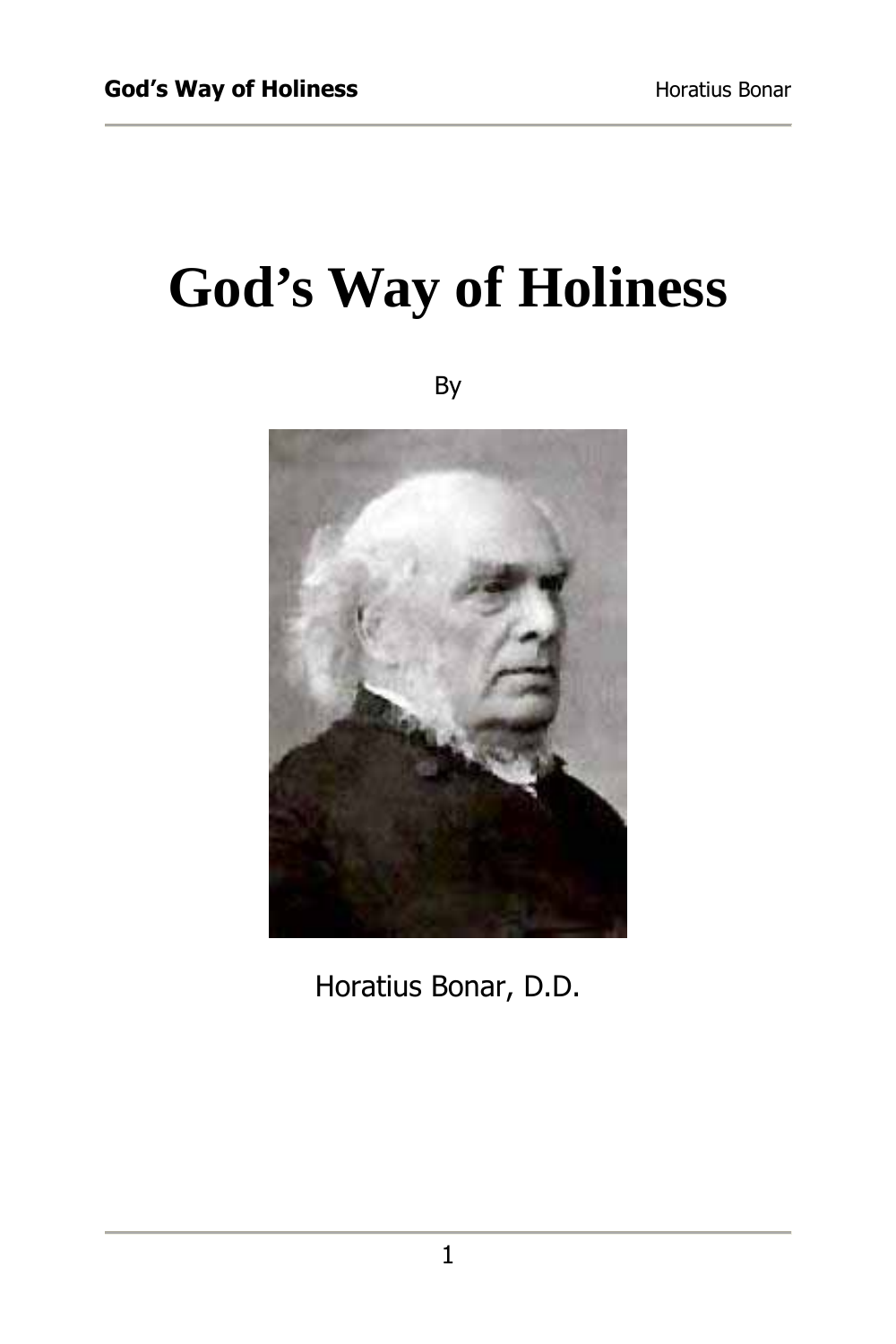# God's Way of Holiness 1864.

Messrs. James Nisbet & Co., London.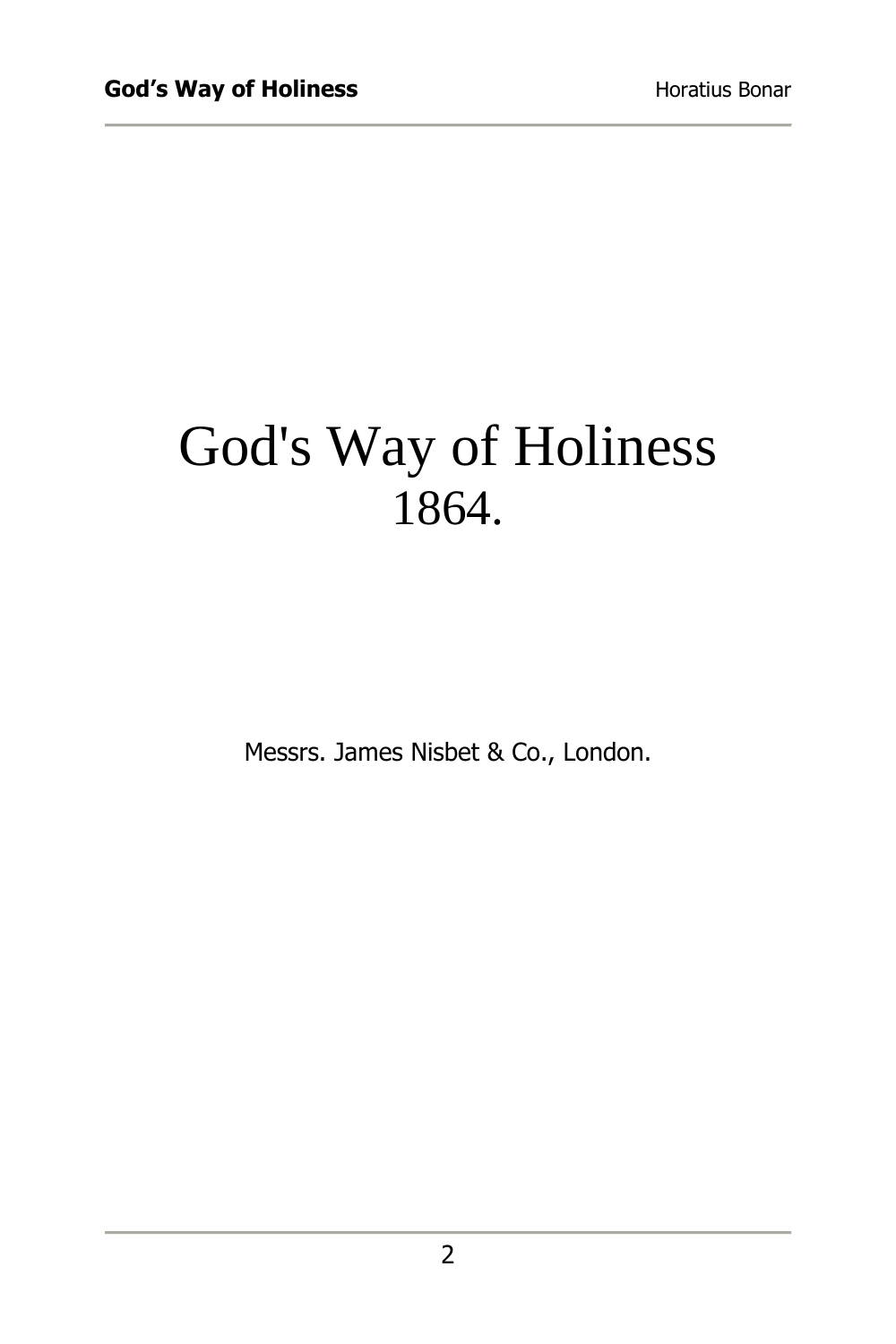### **Preface**

The way of peace and the way of holiness lie side by side, or rather, they are one. That which bestows the one imparts the other; and he who takes the one takes the other also. The Spirit of peace is the Spirit of holiness. The God of peace is the God of holiness.

If at any time these paths seem to go asunder, there must be something wrong•wrong in the teaching that makes them seem to part company, or wrong in the state of the man in whose life they have done so.

They start together, or at least so nearly together that no eye, save the divine, can mark a difference. Yet, properly speaking, the peace goes before the holiness, and is its parent. This is what divines call "priority in nature, though not in time," which means substantially this, that the difference in such almost identical beginnings is too small in point of time to be perceived by us, yet it is not on that account the less distinct and real.

The two are not independent. There is fellowship between them, vital fellowship, each being the helpmeet of the other. The fellowship is not of mere coincidence, as in the case of strangers who happen to meet on the same path, nor of arbitrary appointment, as in the case of two parallel roads, but of mutual help and sympathy•like the fellowship of head and heart, or of two members of one body, the peace being indispensable to the production or causation of the holiness, and the holiness indispensable to the maintaining and deepening of the peace.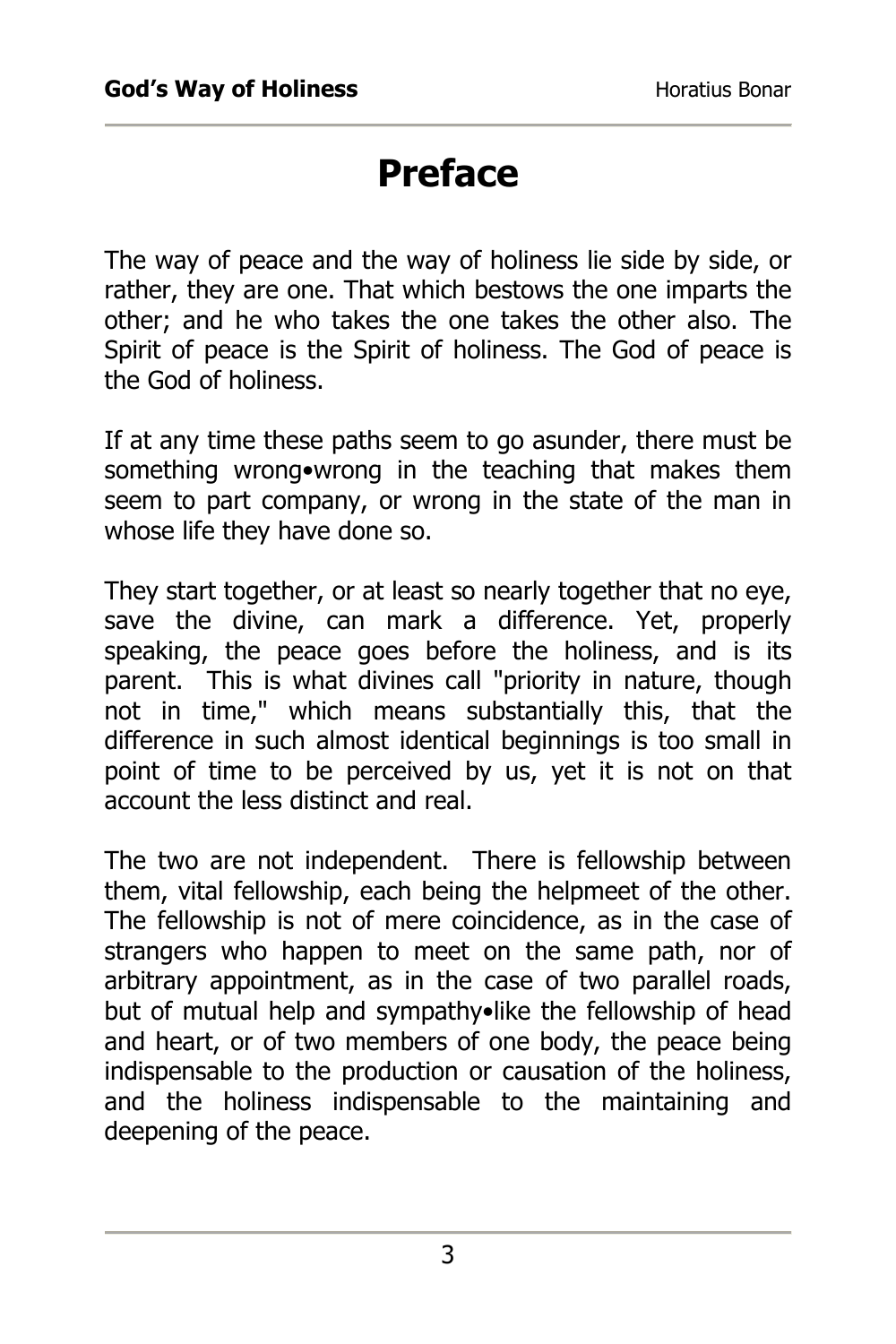He who affirms that he has peace, while living in sin, is "a liar, and the truth is not in him." He who thinks that he has holiness, though he has no peace, ought to question whether he understands aright what the Bible means by either the one or the other; for, as the essence of holiness is the soul's right state toward God, it does not seem possible that a man can be holy so long as there is no conscious reconciliation between God and him. A spurious holiness there may be, founded upon a spurious peace, or upon no peace at all; but true holiness must start from a true and authentic peace.

HORATIUS BONAR KELSO, July 1864.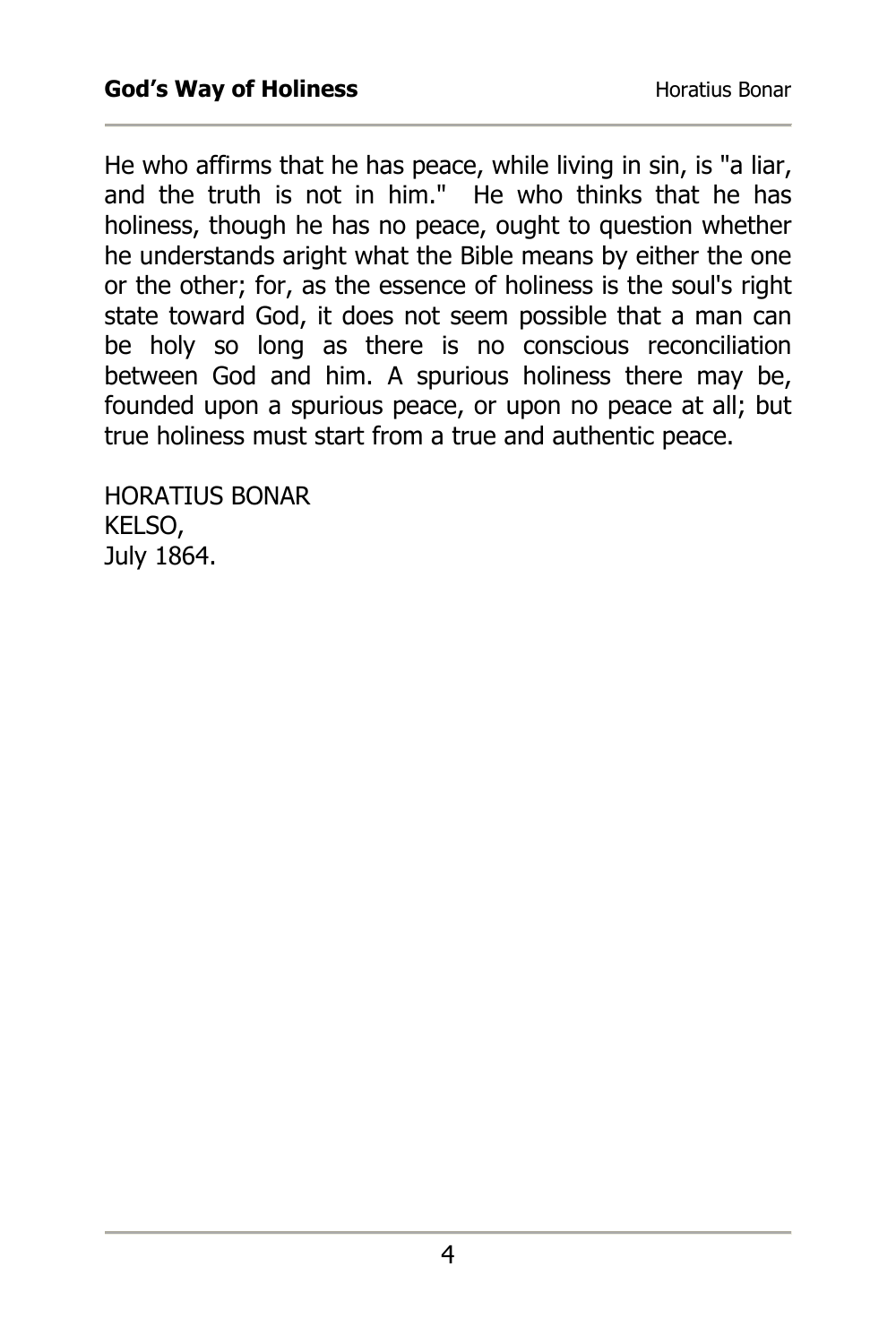# **CHAPTER 1**

#### **The New Life**

It is to a new life that God is calling us; not to some new steps in life, some new habits or ways or motives or prospects, but to a new life. For the production of this new life the eternal Son of God took flesh, died, was buried, and rose again. It was not life producing life, a lower life rising into a higher, but life rooting itself in its opposite, life wrought out of death, by the death of "the Prince of life." Of the new creation, as of the old, He is the author.

For the working out of this the Holy Spirit came down in power, entering men's souls and dwelling there, that out of the old He might bring forth the new.

That which God calls new must be so indeed. For the Bible means what it says, as being, of all books, not only the most true in thought, but the most accurate in speech. Great then and authentic must be that "new thing in the earth" which God "creates," to which He calls us, and which He brings about by such stupendous means and at such a cost. Most hateful also must that old life of ours be to Him, when, in order to abolish it, He delivers up His Son; and most dear must we be in His sight when, in order to rescue us from the old life, and make us partakers of the new, He brings forth all the divine resources of love and power and wisdom, to meet the exigencies of a case which would otherwise have been wholly desperate.

The man from whom the old life has gone out, and into whom the new life has come, is still the same individual. The same

5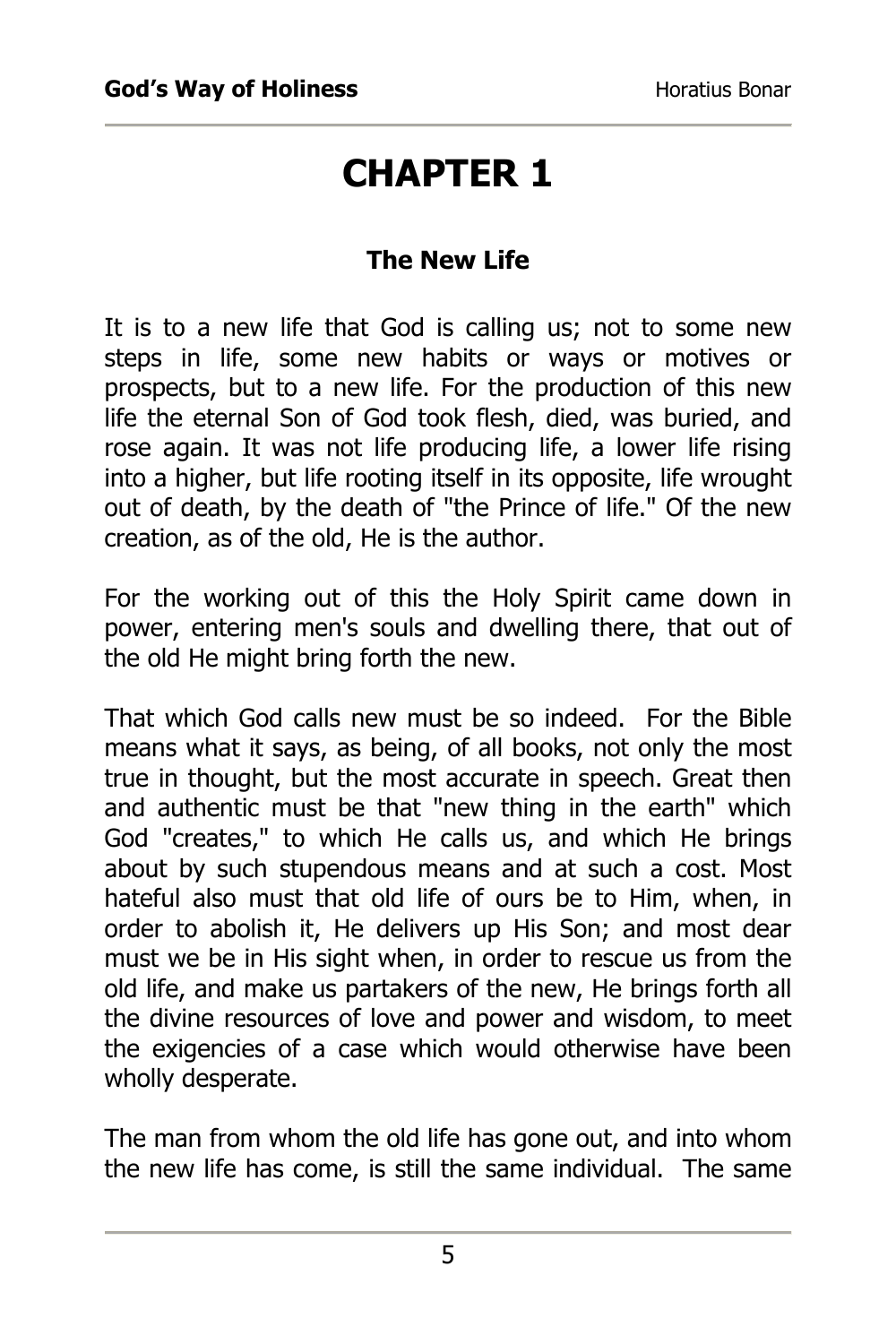being that was once "under law" is now "under grace." His features and limbs are still the same; his intellect, imagination, capacities, and responsibilities are still the same. But yet old things have passed away; all things have become new. The old man is slain; the new man lives. It is not merely the old life retouched and made more comely, defects struck out, roughnesses smoothed down, graces stuck on here and there. It is not a broken column repaired, a soiled picture cleaned, a defaced inscription filled up, an unswept temple whitewashed. It is more than all this, else God would not call it a new creation, nor would the Lord have affirmed with such awful explicitness, as He does in His conference with Nicodemus, the divine law of exclusion from and entrance into the kingdom of God (John 3:3). Yet how few in our day believe that "that which is born of the flesh is flesh; and that which is born of the Spirit is spirit" (John 3:6).

Hear how God speaks! He calls us "newborn babes" (1 Pet. 2:2), "new creatures" (Gal. 6:15), a "new lump" (1 Cor. 5:9), a "new man" (Eph. 2:15), doers of a "anew commandment" (1 John 2:8), heirs of "a new name" and a new city (Rev. 2:17; 3:12), expectants of "new heavens and a new earth" (2 Pet. 3:13). This new being, having begun in a new birth, unfolds itself in newness of spirit" (Rom. 7:6), according to a "new covenant" (Heb. 8:8), walks along a "new and living way" (Heb 10:20), and ends in the "new song" and the "new Jerusalem" (Rev. 5:9; 21:2).

It is no outer thing, made up of showy moralities and benevolences, or picturesque rites and graceful routine of devotion, or sentimentalisms bright or somber, or religious utterances on fit occasions, as to the grandeur of antiquity, or sacramental grace, or the greatness of creaturehood, or the nobleness of humanity, or the universal fatherhood of God. It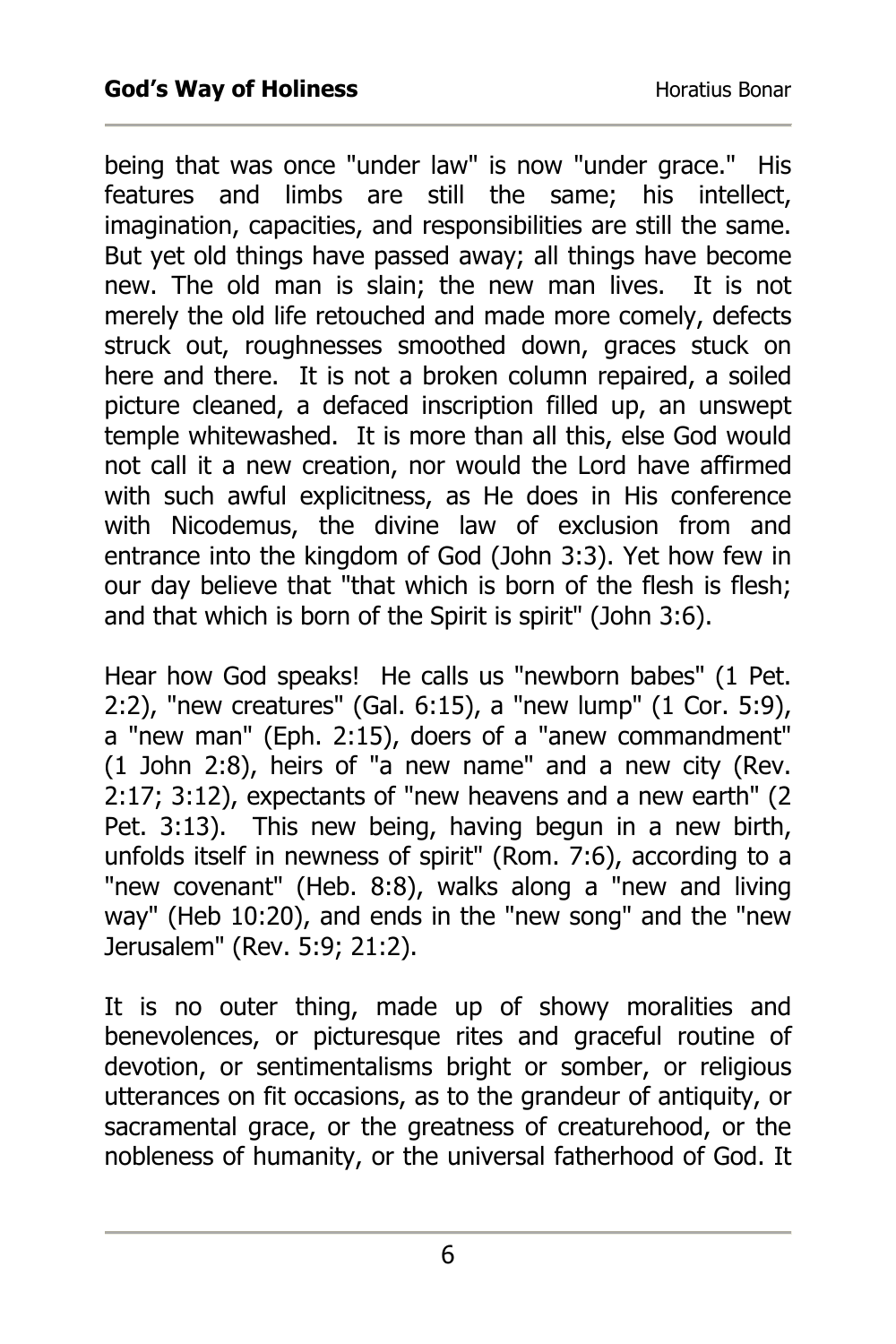is something deeper, and truer, and more genial, than that which is called deep, and true, and genial in modern religious philosophy. Its affinities are with the things above; its sympathies are divine; it sides with God in everything; it has nothing, beyond a few expressions, in common with the superficialities and falsehoods which, under the name of religion, are current among multitudes who call Christ "Lord" and "Master."

A Christian is one who has been "crucified with Christ," who has died with Him, been buried with Him, risen with Him, ascended with Him, and is seated "in heavenly places" with Him (Rom. 6:3-8; Gal. 2:20; Eph. 2:5,6; Col. 3:1-3). As such he reckons himself dead unto sin, but alive unto God (Rom. 6:11). As such he does not yield his members as instruments of unrighteousness unto sin, but he yields himself unto God, as alive from the dead, and his members as instruments of righteousness unto God. As such he seeks "the things which are above," and sets his affection on things above, mortifying his members which are upon the earth; fornication, uncleanness, inordinate affection, evil concupiscence and covetousness, which is idolatry" (Col. 3:1-5).

This newness is comprehensive, both in its exclusion of the evil and its inclusion of the good. It is summed up by the apostle in two things: righteousness and holiness. "Put off," says he, "the old man, which is corrupt, according to the deceitful lusts; and be renewed in the spirit of your mind; ...put on the new man, which after God is created in righteousness and true holiness" (Eph. 4:22-24), literally "righteousness and holiness of the truth," that is, resting on the truth. The new man then is meant to be righteous and holy, inwardly and outwardly, before God and man, as respects Law and gospel, and this through the truth. For as

7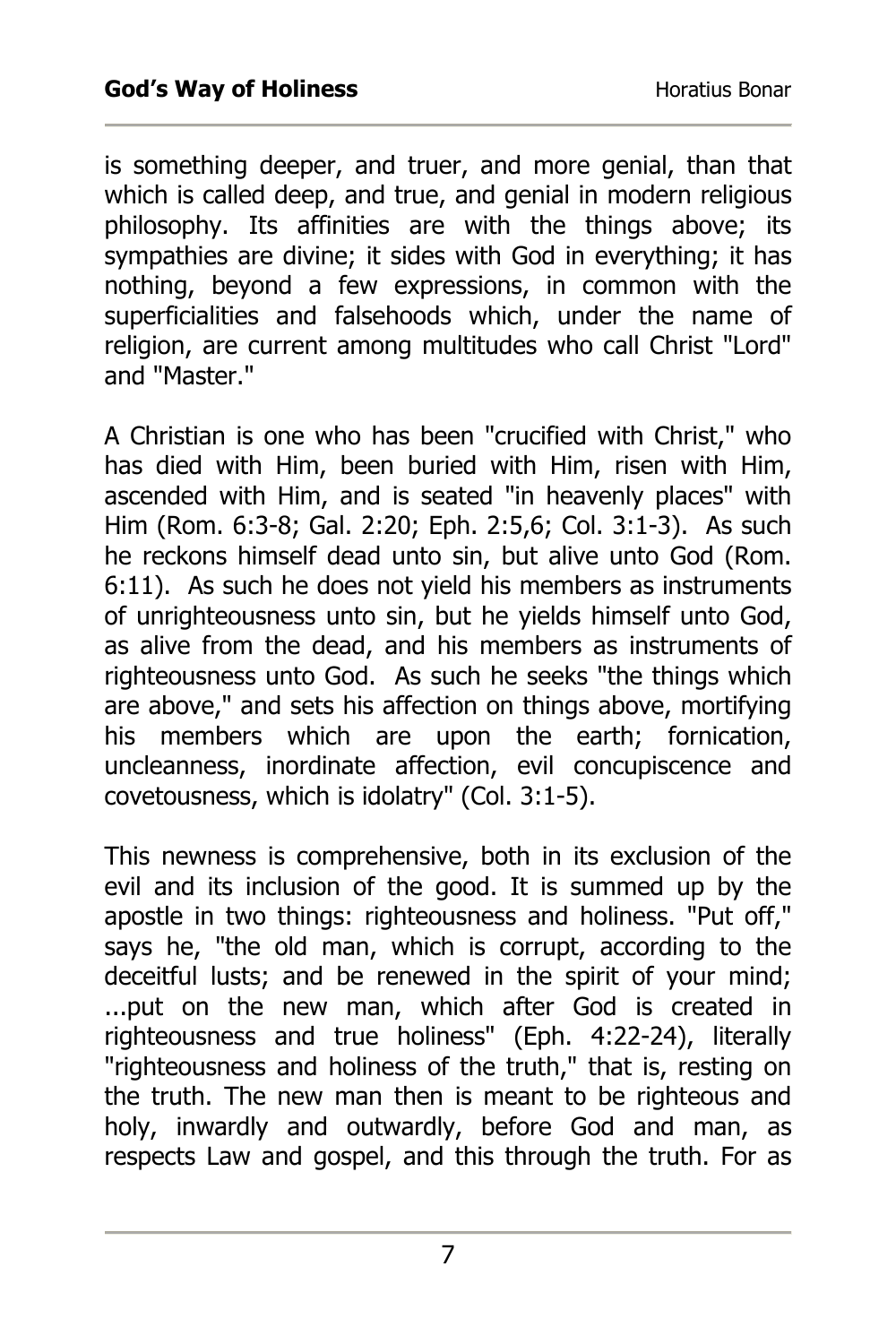that which is false ("the lie" v.25) can only produce unrighteousness and unholiness, so the truth produces righteousness and holiness through the power of the Holy Ghost. Error injures, truth heals; error is the root of sin, truth is that of purity and perfection.

It is then to a new standing or state, a new moral character, a new life, a new joy, a new work, a new hope, that we are called. He who thinks that religion comprises anything less than this knows nothing yet as he ought to know. To that which man calls "piety," less may suffice; but to no religion which does not in some degree embrace these, can the divine recognition be accorded.

These are weighty words of the apostle, "We are His workmanship."[1] Of Him, and through Him, and to Him are all things pertaining to us. Chosen, called, quickened, washed, sanctified, and justified by God Himself, we are in no sense our own deliverers. The quarry out of which the marble comes is His; the marble itself is His, the digging and hewing and polishing are His; He is the sculptor and we the statue.

"We are His workmanship," says the apostle. But this is not all. We are, he adds, "created in Christ Jesus unto good works, which God hath before ordained that we should walk in them." The plan, the selection of the materials, the model, the workman, the workmanship, are all divine; and though it doth not yet appear what we shall be, we know that we shall be "like Him," His image reproduced in us, Himself represented by us, for we are "renewed in knowledge after the image of Him that created us" (Col. 3:10).

It is not, however, dead, cold marble that is to be wrought upon. That is simple work, requiring just a given amount of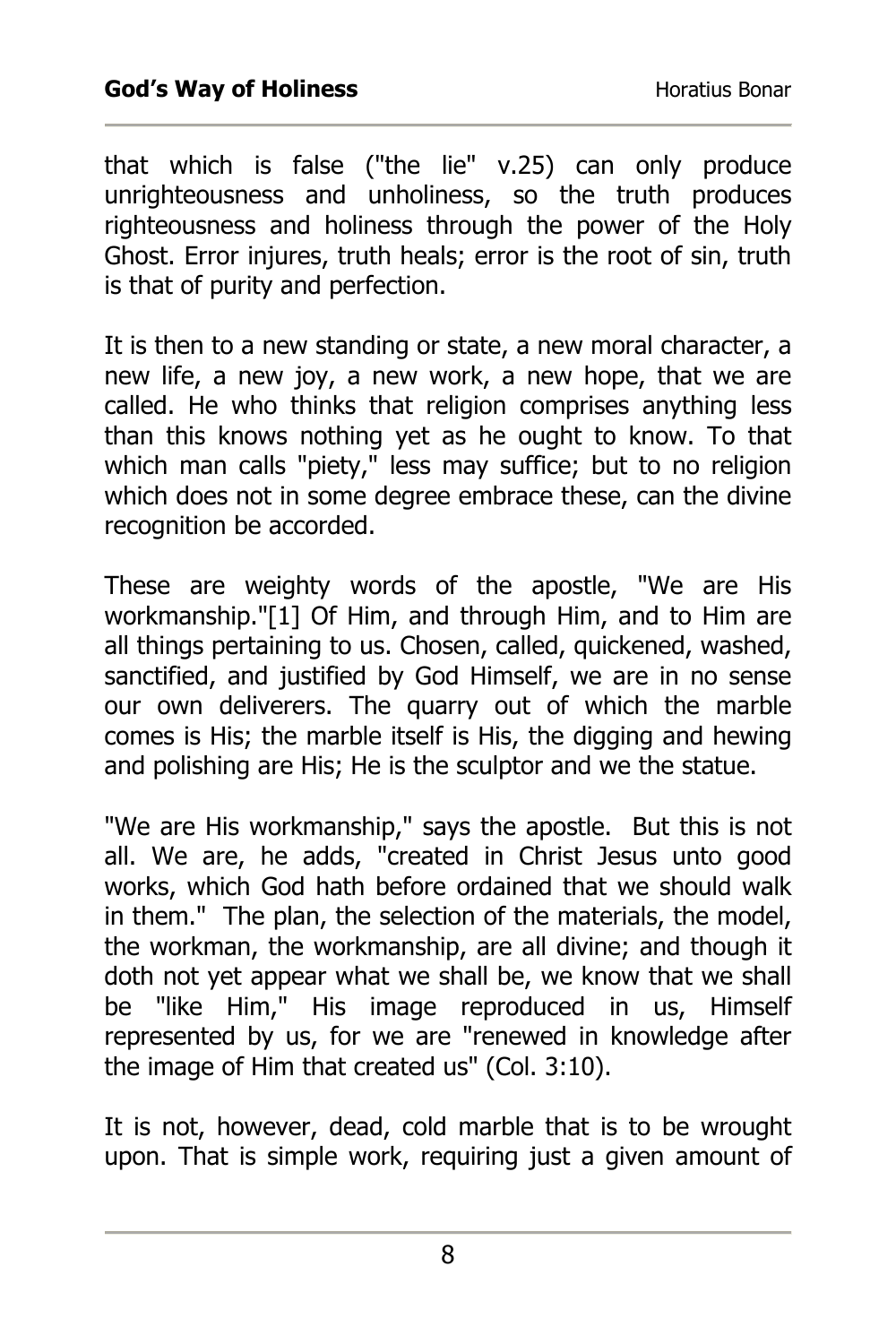skill. But the remolding of the soul is unspeakably more difficult, and requires far more complex appliances. The influences at work In opposing•internal and external, spiritual, legal, physical•are many; and equally numerous must be the influences brought into play to meet all these, and carry out the design. The work is not mechanical, but moral and spiritual (physical in a sense, as dealing with the nature of things, but more truly, moral and spiritual). Omnipotence is not mere unlimited physical power, operating, as upon inanimate matter, by mere intensity of volition; but power which, with unlimited resources at its command, exhibits its greatness by regulating its forthgoings according to moral circumstances, producing its greatest results by indirect moral influences, developing itself in conformity with law and sovereignty, and holy love on the one hand, and on the other with human guilt, and creature responsibility, and free volition. The complexities thus introduced are infinite, and the "variable quantities," if one may so speak, are so peculiar and so innumerable, that we can find no formula to help us in the solution of the problem; we get bewildered in speculating on the processes by which omnipotence deals with moral beings, either In their sinfulness or their holiness.

Here let us also notice the duality or twofoldness of divine truth, the overlooking of which has occasioned much fruitless controversy and originated many falsehoods. Truth is, indeed, not two-sided, but many•sided, like a well-cut crystal. In a more general sense, however, it is truly double; with a heavenly and an earthly, a divine and a human side or aspect. It is at the line where these two meet that the greatest nicety of adjustment is required, and hence it is here that divergent theologies have come specially into conflict. The heavenward and the earthward aspects of truth must be carefully distinguished•the one fitting into the other, the one the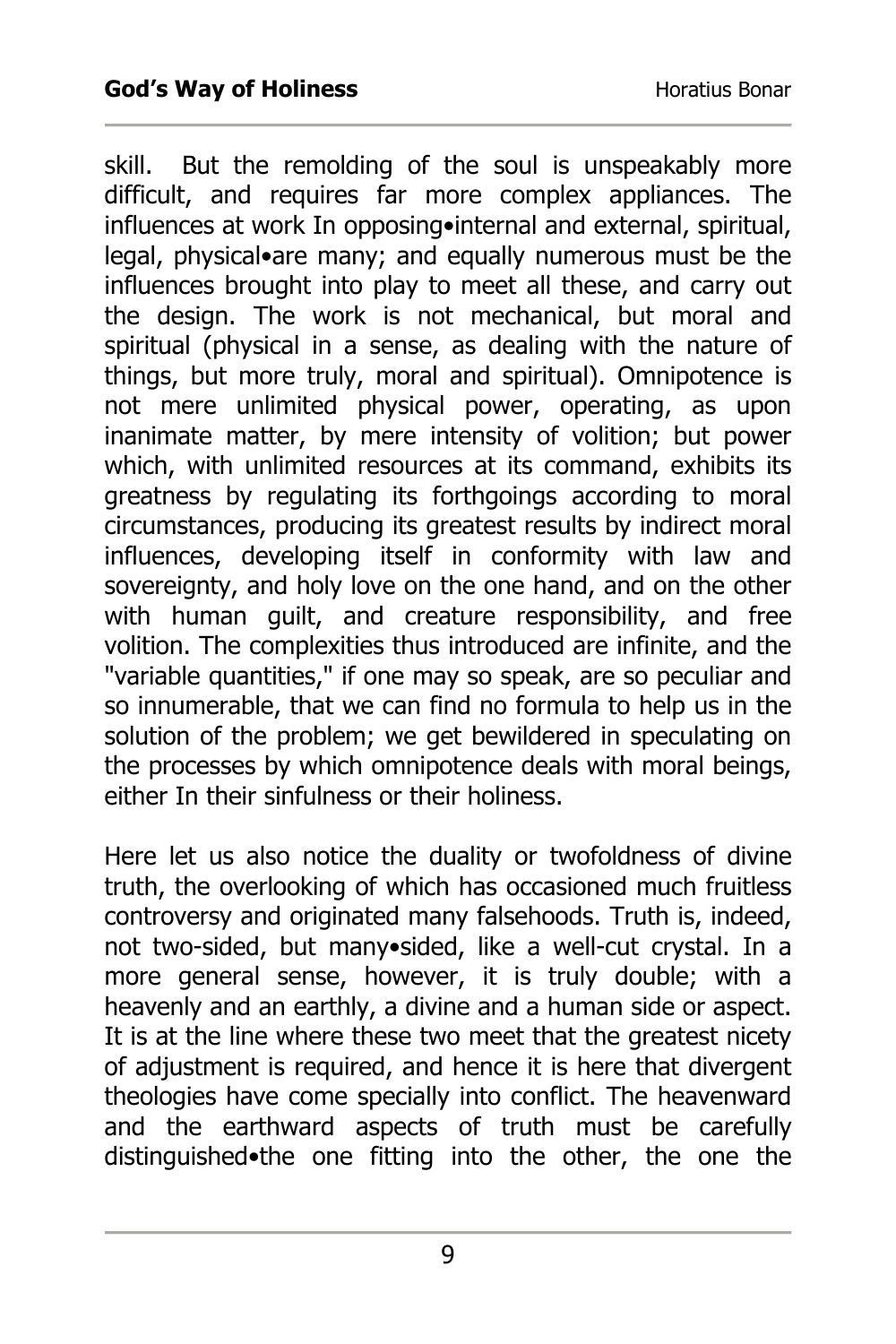counterpart of the other. God is absolute Sovereign; this is the one side. Man has volition of his own, and is not a machine or a stone; that is the other. God chooses and draws according to the good pleasure of His will; yet he hinders no man from coming or from willing. God is the giver of faith, yet "faith cometh by hearing, and hearing by the Word of God" (Rom. 10:17). Hence the difficulty of believing is not from the absence of proper faculties, but from the derangement of these, and conversion is God's restoration of these to their original nature. Faith is not a foreign gem imported into the soul, distinct from all our original powers; it is simply the man believing, in consequence of his soul being set right by the Holy Spirit, but he believes and disbelieves in the same way as before. It is not the intellect, or the mind, or the affections, that believe; it is the man, the whole man, the same whole man that formerly disbelieved. Very absurd and unphilosophical (not to say unscriptural) have been the questions raised as to the seat of faith, whether it is in the intellect, or the will, or the heart. Faith is the man believing, just as love is the man loving. In Romans 10:9, the apostle is not contrasting the heart with the mind, but with the mouth; in other words, the inner with the outer man.

God worketh in us both to will and to do, yet He commands us to work out our salvation with fear and trembling. It is God that sanctifies us, yet it is through "the truth" that we are sanctified (John 17:17). It is God that purifies (Titus 2:14), yet it is by faith that our hearts are purified (Acts 15:9). It is God that fills us with joy and peace, and yet this is "in believing." This duality is the key to the solution of many a hard controversy. The movements of man's intellect are not superseded by God but assumed and regulated; the intellect itself is not overborne and forced, but set free to work its true work truly.[2] The "heavenly things" and "earthly things" are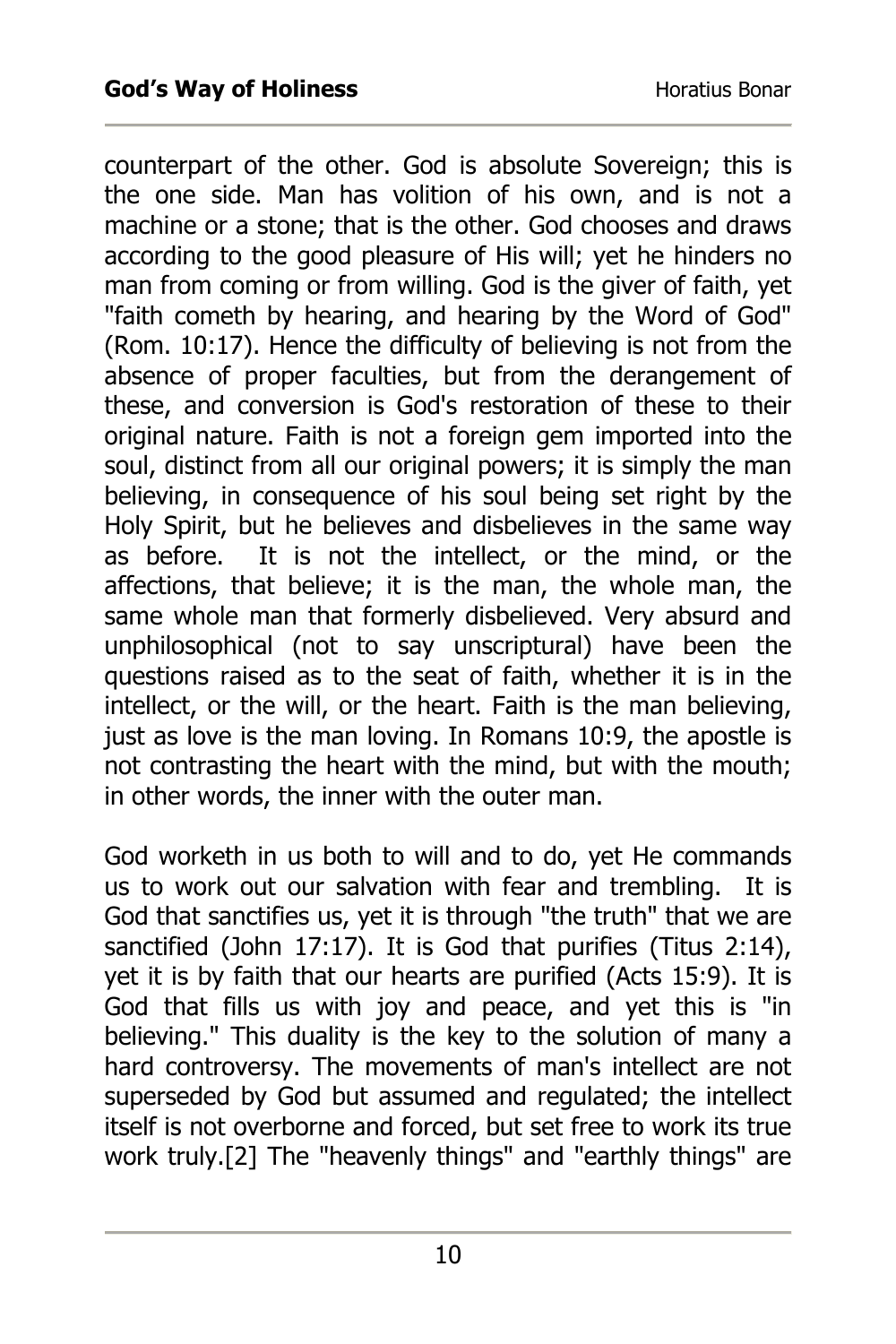distinct, yet not separate; always to be viewed in connection with each other, yet not confused; for confusion here is mysticism, superstition, and false doctrine. "There are celestial bodies, and bodies terrestrial; but the glory of the celestial is one, and the glory of the terrestrial is another" (1 Cor. 15:40). In every Bible truth there are two elements, the divine and the human; but the divine element is one thing, the human another. The theology that embodies most truth is that which knows how to recognize both of these, without confusion, yet without isolation or antagonism, and which refuses to merge either the divine in the human or the human in the divine.[3]

Hence the necessity for confining ourselves to the Word, and the danger of introducing human metaphysics into questions connected with the spiritual change wrought on us. It is God that worketh; it is we who are wrought upon; and everything needful to be known in connection with this work is revealed in the divine record. We give this thought some prominence because of the tendency with many to magnify humanity, and to undervalue the greatness of that change which begins the Christian course and character. No elevation of natural taste, no infusion of religious or benevolent earnestness, no cultivation of the intellect, can fill up the description given us in the word of one "who fears God," and is "called according to His purpose," "begotten again unto a lively hope by the resurrection of Jesus Christ from the dead" (1 Peter 1:3). And we urge this the more decidedly because, as is the beginning, so will be the middle and the end. A false idea or a diverging step at the outset may lead to a false religion throughout life, to an imperfect and superficial goodness, as one incorrect figure or sign in an equation falsifies both process and result. If the dislocated joint is not properly set, it will never work comfortably; and if the wound is merely skinned over, the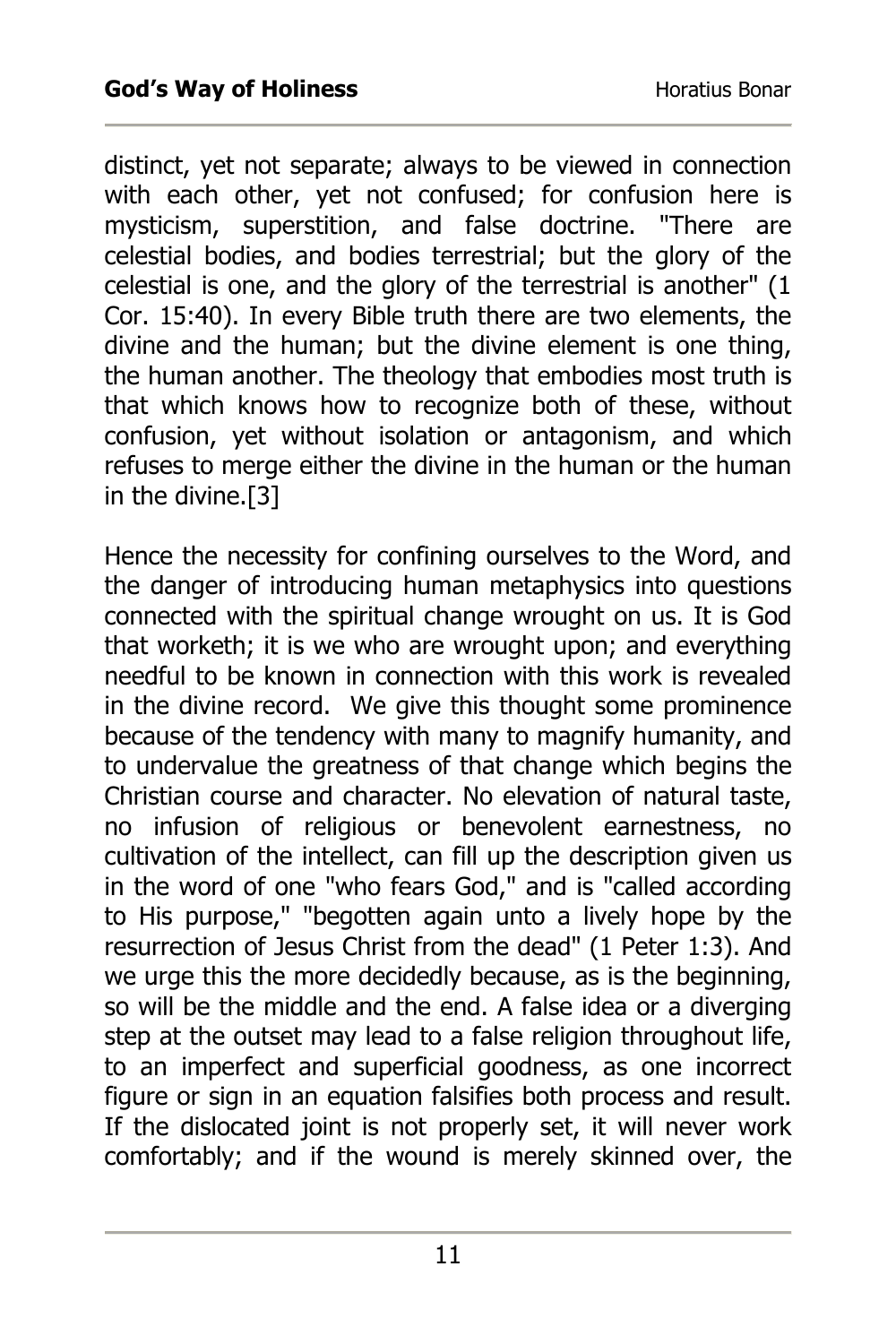disease may be taking its own way underneath, all the more fatally because it is supposed to have been removed.

How the Holy Spirit operates in producing the newness of which we have spoken, we know not; yet we know that He does not destroy or reverse man's faculties; He renovates them all, so that they fulfill the true ends for which they were given. As He does not make the hand the foot, nor the eye the ear, so He does not make the heart the intellect, nor the will the judgment. Each faculty remains the same in end and use as before, only purified and set properly to work. Nor does the Holy Spirit supersede the use of our faculties by His indwelling. Rather does this indwelling make these more serviceable, more energetic, each one doing his proper work and fulfilling his proper office; while the whole man, body, soul and spirit, instead of being brought under mechanical constraint, is made more truly free, never more fully himself than when filled with the Holy Spirit. For the result of the indwelling Spirit is liberty; not bondage, or the production of an artificial character.

Thus, although no violence is done to our being in regeneration, omnipotence is at work at every point. Our new being is not the result of a mechanical process, yet it is the product of divine power. God claims it as a "creation," and as His own handiwork. "He that hath wrought us for the selfsame thing is God" (2 Cor. 5:5), where the word implies the thorough elaboration of some difficult piece of work. "It is God which worketh in [us] both to will and to do of His good pleasure" (Phil. 2:13), where the expressions indicate an operation which influences our willing" as well as our "doing," and this on account of His being "well pleased" with Christ (Matt. 3:17) and with His own eternal design. "God's tillage" (or husbandry, 1 Cor. 3:9) is His name for us when speaking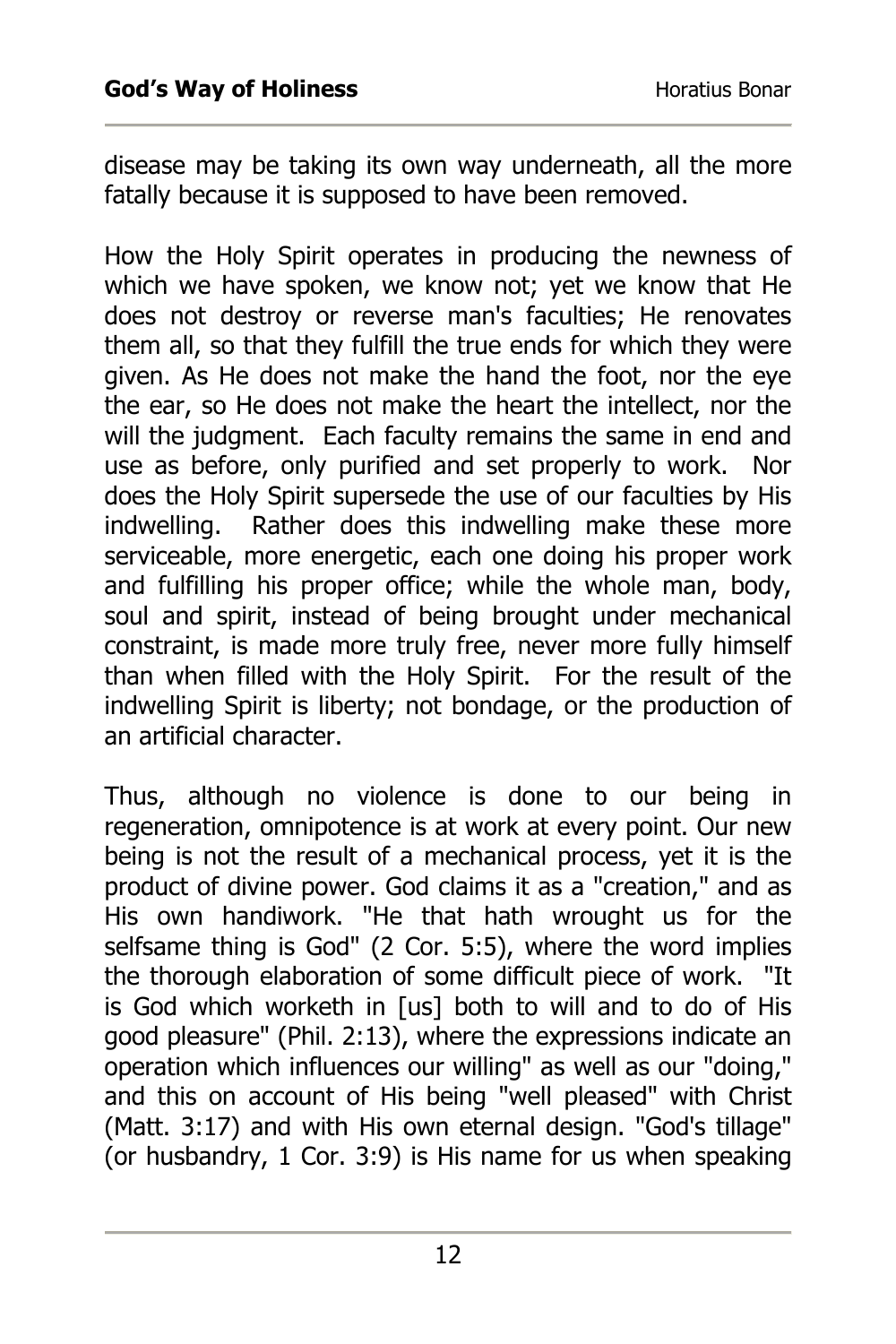as a husbandman, "God's building" (or fabric), His name when speaking as an architect. It is to the image of His Son that He has predestinated us to be conformed, that He might be the firstborn among many brethren (Rom. 8:29), having "chosen us in Him before the foundation of the world, that we should be holy and without blame before Him in love" (Eph. 1:4).

It is, then, to holiness that God is calling us (1 Thess. 4:7); that we should have our "fruit unto holiness" (Rom. 6:22), that our hearts should be stablished "unblameable in holiness" (1 Thess. 3:13); that we should abound in "all holy conversation and godliness" (2 Pet. 3:11); that we should be "a holy priesthood" (1 Pet. 2:5); "holy in all manner of conversation" (1 Pet. 1:15); "called with a holy calling" (2 Tim. 1:9); "holy and without blame before Him in love" (Eph. 1:4), presenting not only our souls but our bodies as (not only a living but) a holy sacrifice to God (Rom. 12:1); nay, remembering that these bodies are not only "a sacrifice," but a "temple of the Holy Ghost" (1 Cor. 6:19).

Holiness is likeness to God, to Him who is the Holy One of Israel, to Him whom they laud in heaven, as "Holy, holy, holy" (Rev. 4:8). It is likeness to Christ, to "that Holy Thing" which was born of the virgin, to Him who was "holy, harmless, undefiled, separate from sinners" (Heb. 7:26). It is not only disjunction from evil, and from an evil world; but it is separation unto God and His service. It is priestly separation, for priestly service. It is distinctiveness such as that which marked the tabernacle and all its vessels, separation from every common use: separation by blood, "the blood of the everlasting covenant," this blood (or that which it signifies, namely, death) being interposed between us and all common things, so that we are dead to sin, but alive unto God, alive to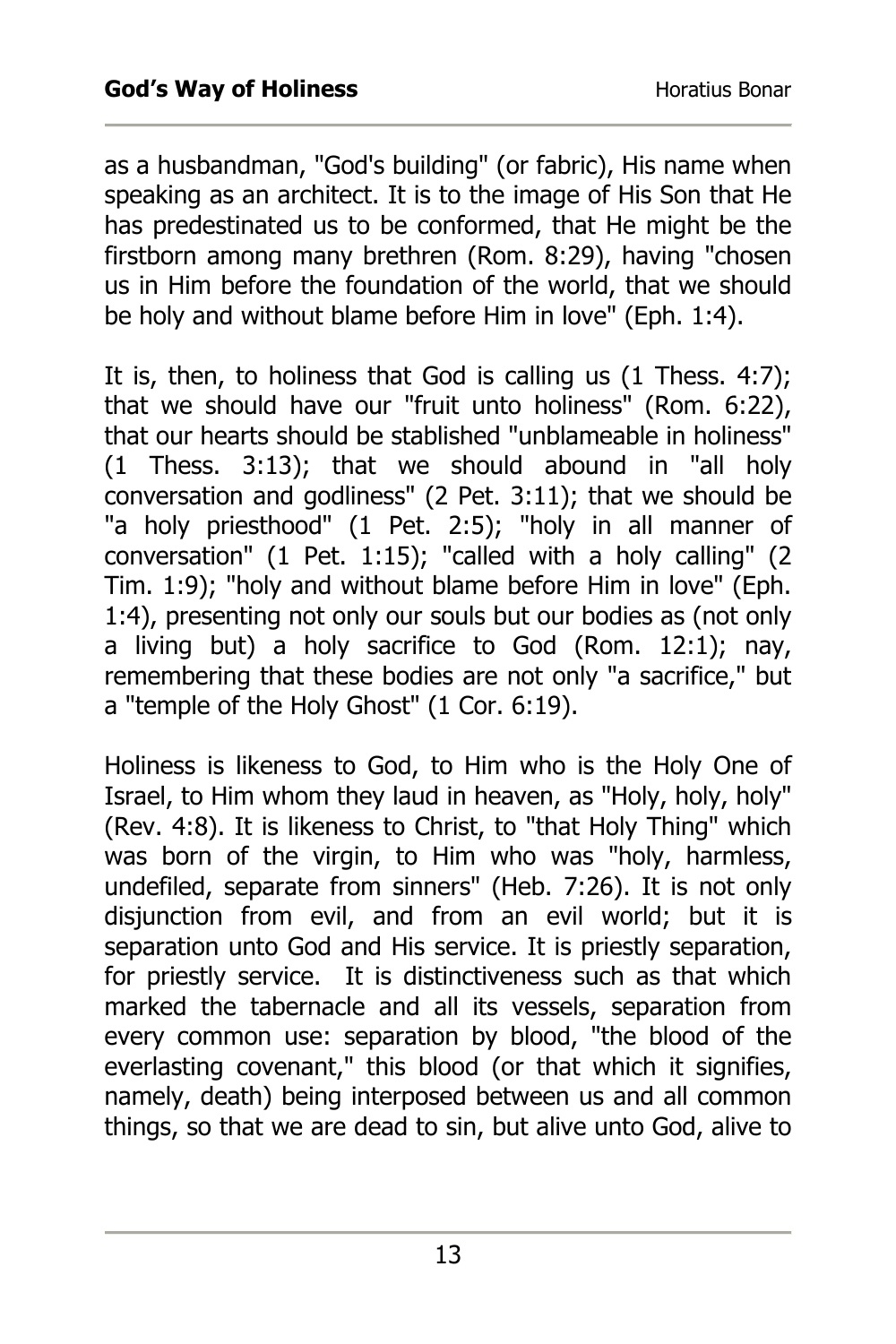righteousness, having died and risen in Him whose blood has made us what we are, saints, holy ones.

This holiness or consecration extends to every part of our persons, fills up our being, spreads over our life, influences everything we are, or do, or think, or speak, or plan, small or great, outward or inward, negative or positive, our loving, our hating, our sorrowing, our rejoicing, our recreations, our business, our friendships, our relationships, our silence, our speech, our reading, our writing, our going out and our coming in•our whole man in every movement of spirit, soul, and body. In the house, the sanctuary, the chamber, the market, the shop, the desk, the highway, it must be seen that ours is a consecrated life.

In one aspect, sanctification is an act, a thing done at once, like justification. The moment the blood touches us•that is, as soon as we believe God's testimony to the blood•we are "clean" (John 15:3), "sanctified," set apart for God. It is in this ceremonial or priestly sense that the word is used in the Epistle to the Hebrews; for as that to the Romans takes us into the forum and deals with our legal standing, so that to the Hebrews takes us into the temple, and deals with our priestly standing. As the vessels of the sanctuary were at once separated to God and His service, the moment the blood touched them, so are we. This did not imply that those vessels required no daily ablution afterwards, so neither does our consecration intimate that we need no daily sanctifying, no inward process for getting rid of sin. The initiatory consecration through the blood is one thing, and the continual sanctifying by the power of the Holy Ghost is another. The former is the first step, the introduction to the latter; nay, absolutely indispensable to any progress in the latter; yet it does not supersede it, but makes it rather a greater necessity.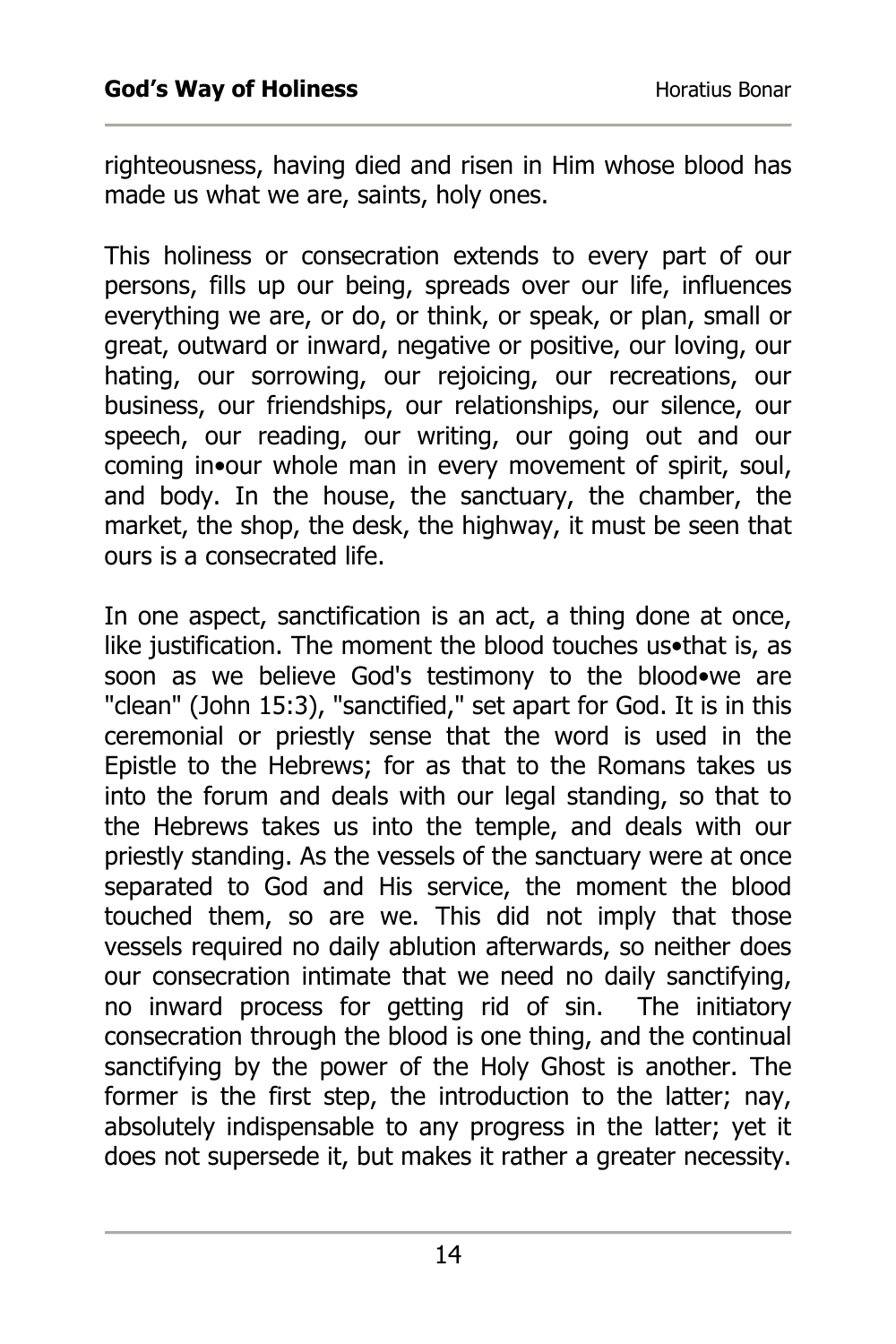To this very end we are consecrated by the blood, that we may be purified inwardly by the Holy Ghost; and he who would make the completeness of the former act a substitute for the latter process, or a reason for neglecting it, has yet to learn what consecration means, what is the import of the blood which consecrates, and for what end we were chosen in Christ and called by His grace (Eph. 1:4).

The thing which man calls sin may be easily obliterated or toned down into goodness. It deserved no expulsion from Paradise, no deluge, no Sodom-fire; it is a thing which the flames of Sinai greatly exaggerate, and of which Israel's history presents an exceptional picture. It is one of the mishaps of humanity, the enormity of which has been quite misreckoned by theologians, and the history of which, in Scripture, must be read with abatements and due allowances for oriental coloring! It is not a thing for the judge, but for the physician; not a thing for condemnation, but for pity. It deserves no hell, no divine wrath, no legal sentence; it needs no atonement, no blood, no cross, no substitution of life for life; mere incarnation as the expression of divine love to the unfortunate, and the intimation to the universe of God's all•comprehending fatherhood, and of Adamhood's union with God will be sufficient.

But that which God calls sin is something infinitely terrible, far beyond our ideas of misfortune and disease, something to which even Sodom and Sinai gave but faint expression. It is something which the Law curses and the Judge condemns; something which needs a righteous pardon, a divine Savior, and an almighty Spirit; something which can destroy a soul and ruin a world, which can, from one single drop, overflow earth for six thousand years, and fill hell eternally. It is that of whose hatefulness the blood and smoke and fire of the altar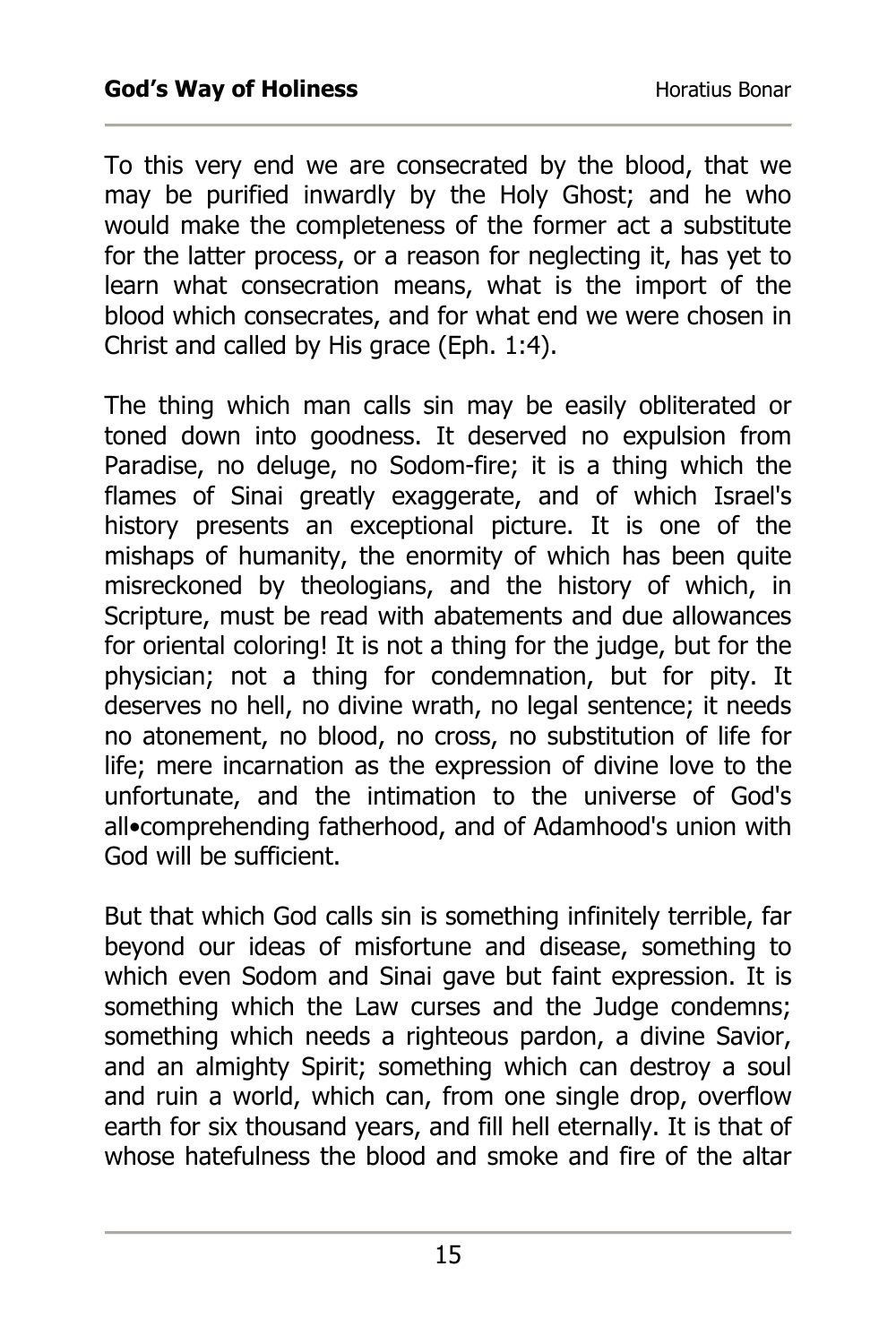speak, which is "exceeding sinful," whose wages is death, the first and second death, and of whose balefulness the everlasting darkness is the witness.

He who would know holiness must understand sin: and he who would see sin as God sees it, and think of it as God does, must look at the cross and grave of the Son of God, and must know the meaning of Gethsemane and Golgotha.

Am I bound to think of sin as God thinks? Most certainly. Have I no liberty of thinking otherwise? None. You may do so, if you choose to venture, but the consequences are fearful, for error is sin. We are not bound to think as man thinks. In this respect we have entire liberty; not tradition, but free thought may be our formula here. But we are bound to think as God thinks, not in one thing but in everything. Woe be to him that presumes to differ from God, or reckons it a light matter to be of one mind with Him, or tries to prove that the Bible is inaccurate or unintelligible, or but half-inspired, in order to release himself from the responsibility of receiving the whole truth of God and afford him license to believe or disbelieve at pleasure, freed from the trammels of a fixed revelation.

The tendency of the present day is to underestimate sin and to misunderstand its nature. From the cross of Christ men strike out the very elements which intimate the divine opinion of its evil. Sin is admitted to be an evil, greater or less according to circumstances; a hereditary poison, which time and earnestness will work out of the constitution; an unruly but inevitable appetite, which is to be corrected gradually by moral discipline and wholesome intellectual diet, rendered medicinal by a moderate infusion of the "religious element"; a sickening pain, sometimes in the conscience, sometimes in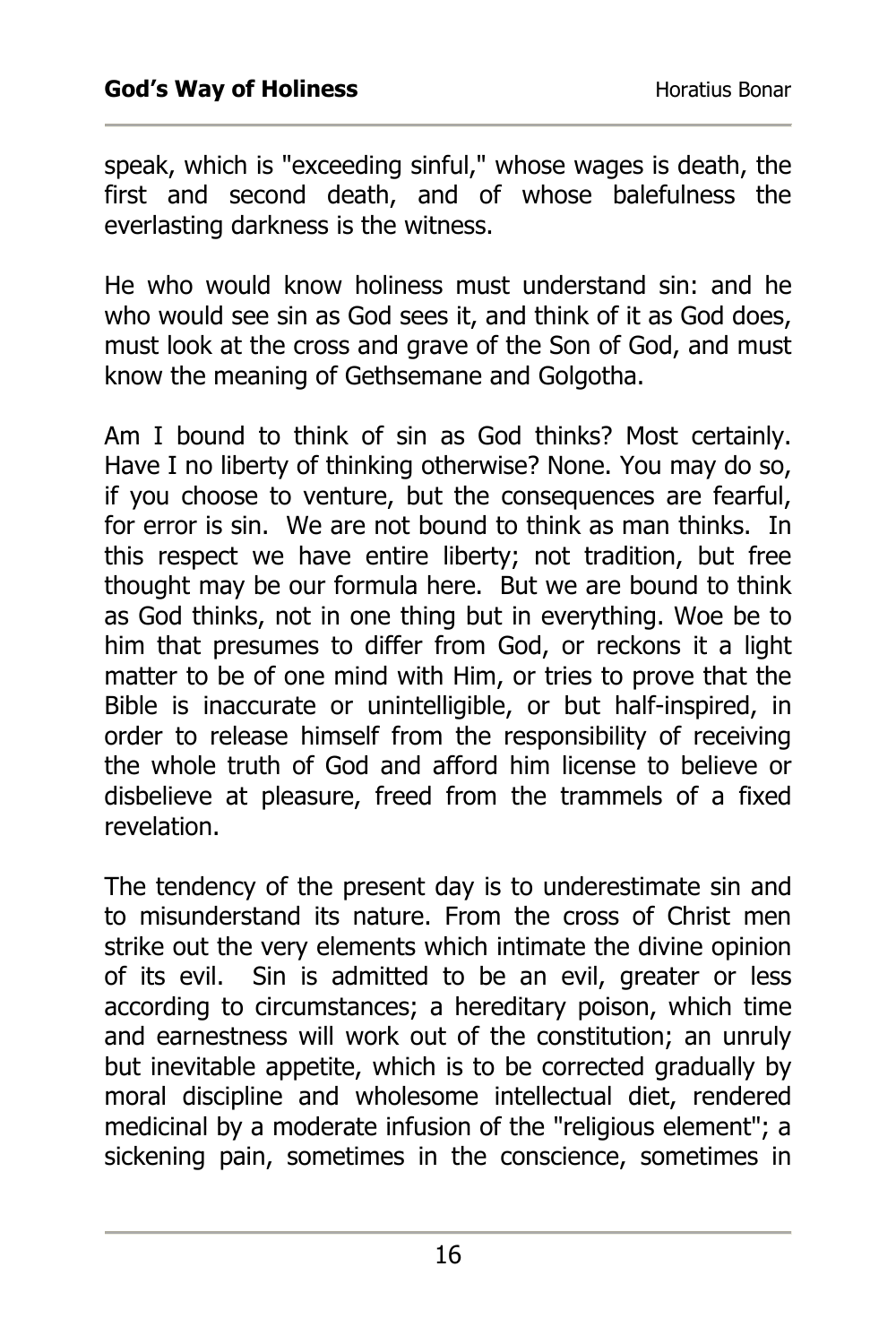the heart, that is to be soothed by the dreamy mysticism, which, acting like spiritual chloroform, dulls the uneasiness without touching its seat; this is all!

Why a loving God should, for so slight and curable an evil, have given over our world for six thousand years to such sorrow, pain, tears, weariness, disease and death, as have overflowed it with so terrible a deluge, is a question which such a theory of evil leaves unanswered. Yet such are the representations of sin with which we find a large amount of the literature and the religion of our day penetrated. Humanity is struggling upward, nobly self-reliant! The race is elevating itself (for the Darwinian theory has found its way into religion); and Christianity is a useful help in this process of self-regeneration! Thus does many a prophet speak peace where there is none, bent on "healing the hurt" by the denial of its deadliness. Of what avail this calling evil good and good evil, this putting darkness for light and light for darkness, this putting bitter for sweet and sweet for bitter, will be in the great day of reckoning, a coming hour will show.

"Awake to righteousness, and sin not," is God's message to us (1 Cor. 15:34). "Be ye holy; for I am holy" (1 Pet. 1:16). "Present your bodies a living sacrifice, holy, acceptable unto God" (Rom. 12:1). "Purge out. the old leaven, that ye may be a new lump" (1 Cor. 5:7). "Let everyone that nameth the name of Christ depart from iniquity" (2 Tim. 2:19). "Denying ungodliness and worldly lusts, ...live soberly, righteously, and godly, in this present world" (Titus 2:12). "Be diligent that ye may be found in Him in peace, without spot and blameless" (2 Pet. 3:14). "Let your conversation be as it becometh the gospel of Christ" (Phil. 1:27). "Have no fellowship with the unfruitful works of darkness, but rather reprove them" (Eph. 5:11). "Put ye on the Lord Jesus Christ, and make not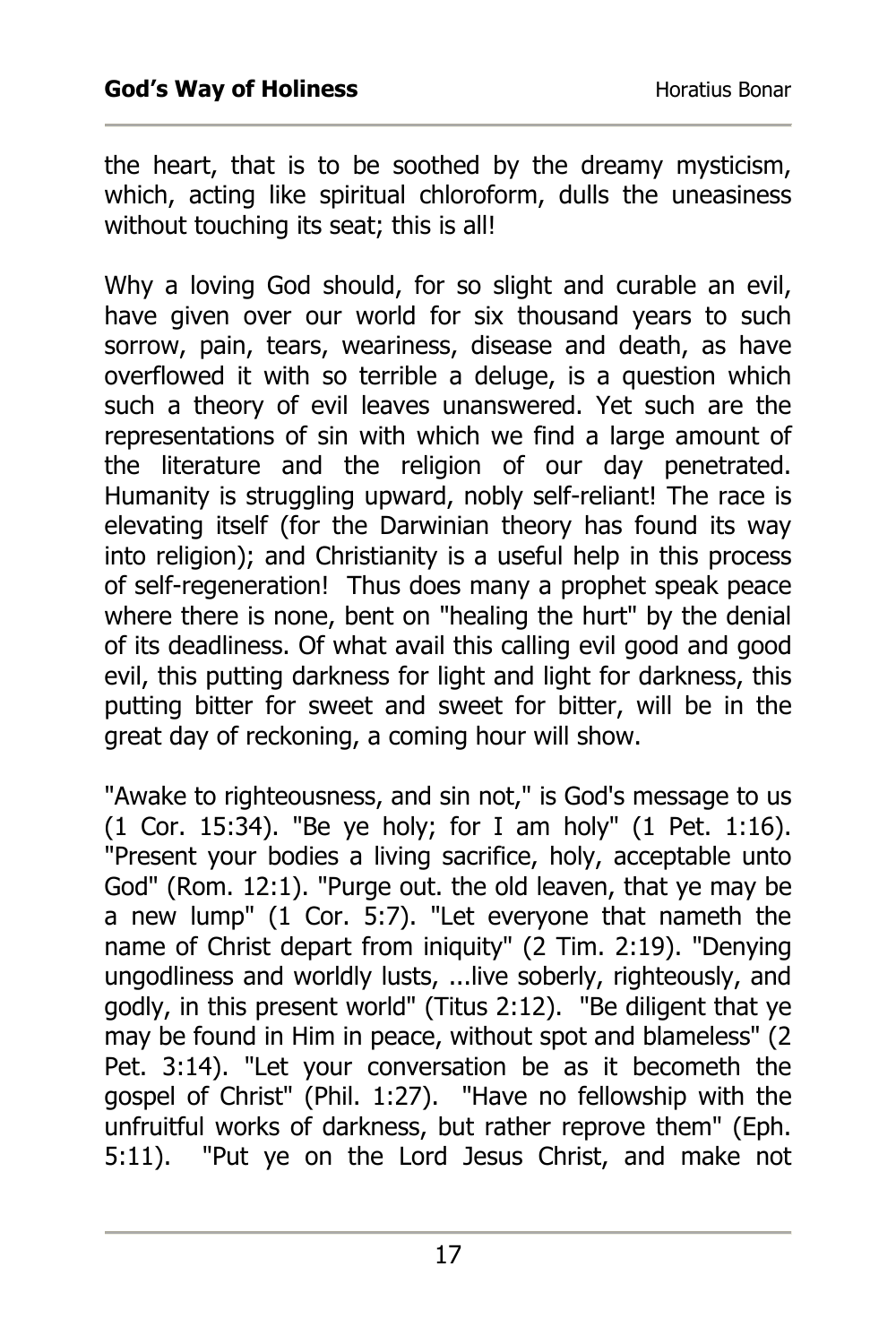provision for the flesh to fulfill the lusts thereof" (Rom. 13:14). "I beseech you as strangers and pilgrims, abstain from fleshly lusts, which war against the soul" (1 Pet. 2:11).

From sin, then, in every sense and aspect, God is calling us. As exceeding sinful, the abominable thing which He hates and will avenge, He warns us against it. He speaks to us as "shapen in iniquity and conceived in sin," carrying evil about with us, nay, filled with it and steeped in it; not merely as diseased and requiring medicine, or unfortunate and requiring pity, but as guilty, under law, under sentence, dead in trespasses and sins, with inevitable judgment before us. He neither palliates nor aggravates our case, but calmly tells us the worst; showing us what we are, before calling us to be what He has purposed to make us. From all unholiness, from all uncleanness, from all unrighteousness, from all corruption, from all crooked ways, from all disobedience, from all filthiness of the flesh and spirit, He is calling us, in Christ Jesus His Son.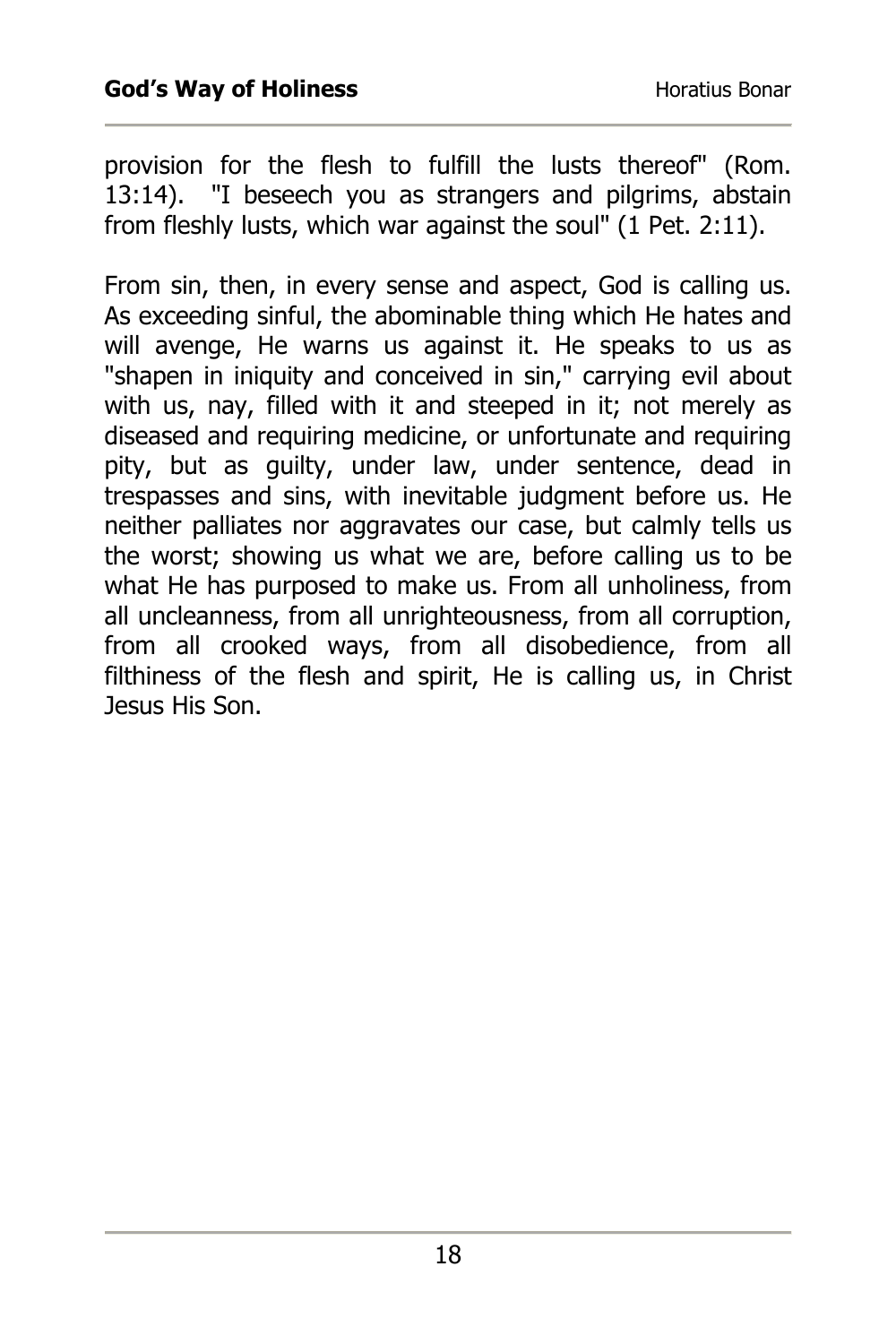# **CHAPTER 2**

#### **Christ For Us, The Spirit In Us**

We noticed, in our last chapter, the difference between the divine and the human sides of Bible truth; we would, in this, advert to another distinction, of no less importance, that between Christ's work for us and the Holy Spirit's work in us; between the legal or substitutionary and the moral or curative.

This is not the distinction between a divine element and a human one, but between two elements which are both equally divine, yet each of them, in its own way, bearing very directly on the sinner.

The two things are sometimes put in another form, Christ for us, and Christ in us. The meaning, however, is the same in both cases, for Christ in us (Col. 1:27) is also the Holy Spirit in us, Christ having the Spirit without measure for Himself (John 3:34), and for us according to our need. An indwelling Christ and an indwelling Spirit are, though not the same thing, yet equivalent things. He who has the Son has the Spirit, nay, and the Father also (John 14:23).

Christ for us is our one resting-place. Not works, nor feelings, nor love, even though these may be the creation of the Spirit in us; not these in any sense; no, nor yet faith, whether as an act of our mind, or as the production of the Spirit, or as a substitute for righteousness; none of these can be our resting-place.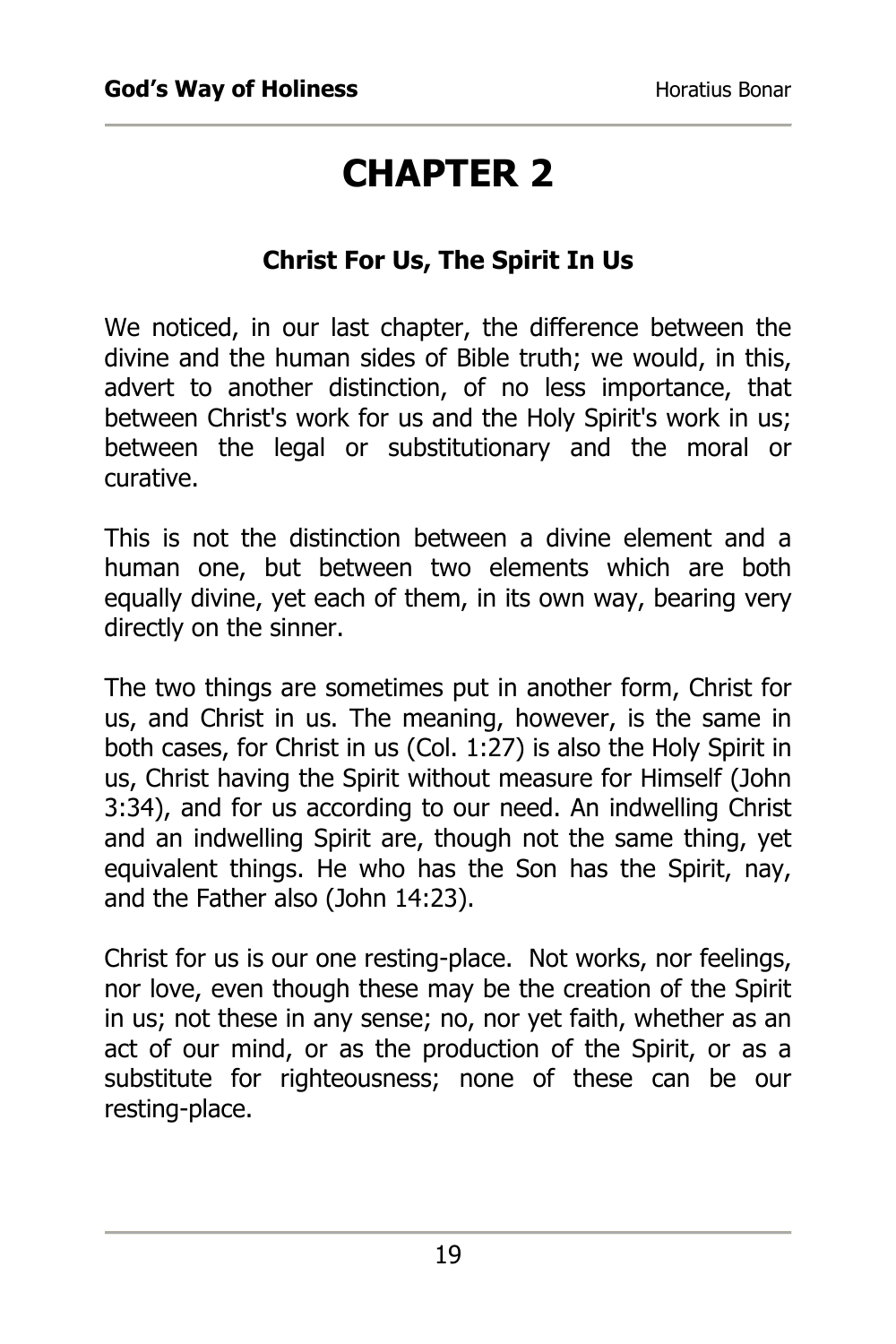This great truth is well brought out in a correspondence among Luther, Melancthon and Brentius in the year 1531, which we translate and abridge. Brentius had been much perplexed on the subject of faith. It puzzled him. Christ justifies; faith justifies; how is this? Is faith a merit? Is it a work? Has it some justifying virtue in itself? Does it justify because it is the gift of God and the work of the Holy Spirit? Perplexed with these questions, he wrote to Melancthon and Luther. The replies of both are extant, neither of them long, Luther's very short. They go straight to the point, and deserve to be quoted as clear statements of the truth, and as specimens of the way in which these men of might dealt with the burdened spirits of their time. "I see," writes Melancthon, "what is troubling you about faith. You stick to the fancy of Augustine, who, though right in rejecting the righteousness of human reason, imagines that we are justified by that fulfilling of the law which the Holy Spirit works in us. So you imagine that men are justified by faith, because it is by faith that we receive the Spirit, that thereafter we may be able to be just by that fulfillment of the law which the Spirit works. This imagination places justification in our fulfillment of the law, in our purity or perfection, although this renewal ought to follow faith. But do you turn your eyes from that renewal, and from the law altogether, to the promise and to Christ, and think that it is on Christ's account that we become just, that is, accepted before God, and that it is thus we obtain peace of conscience, and not on account of that renewal. For even this renewing is insufficient (for justification). We are justified by faith alone, not because it is a root, as you write, but because it apprehends Christ, on account of whom we are accepted. This renewing, although it necessarily follows, yet does not pacify the conscience. Therefore not even love, though it is the fulfilling of the law, justifies, but only faith; not because it is some excellence in us, but only because it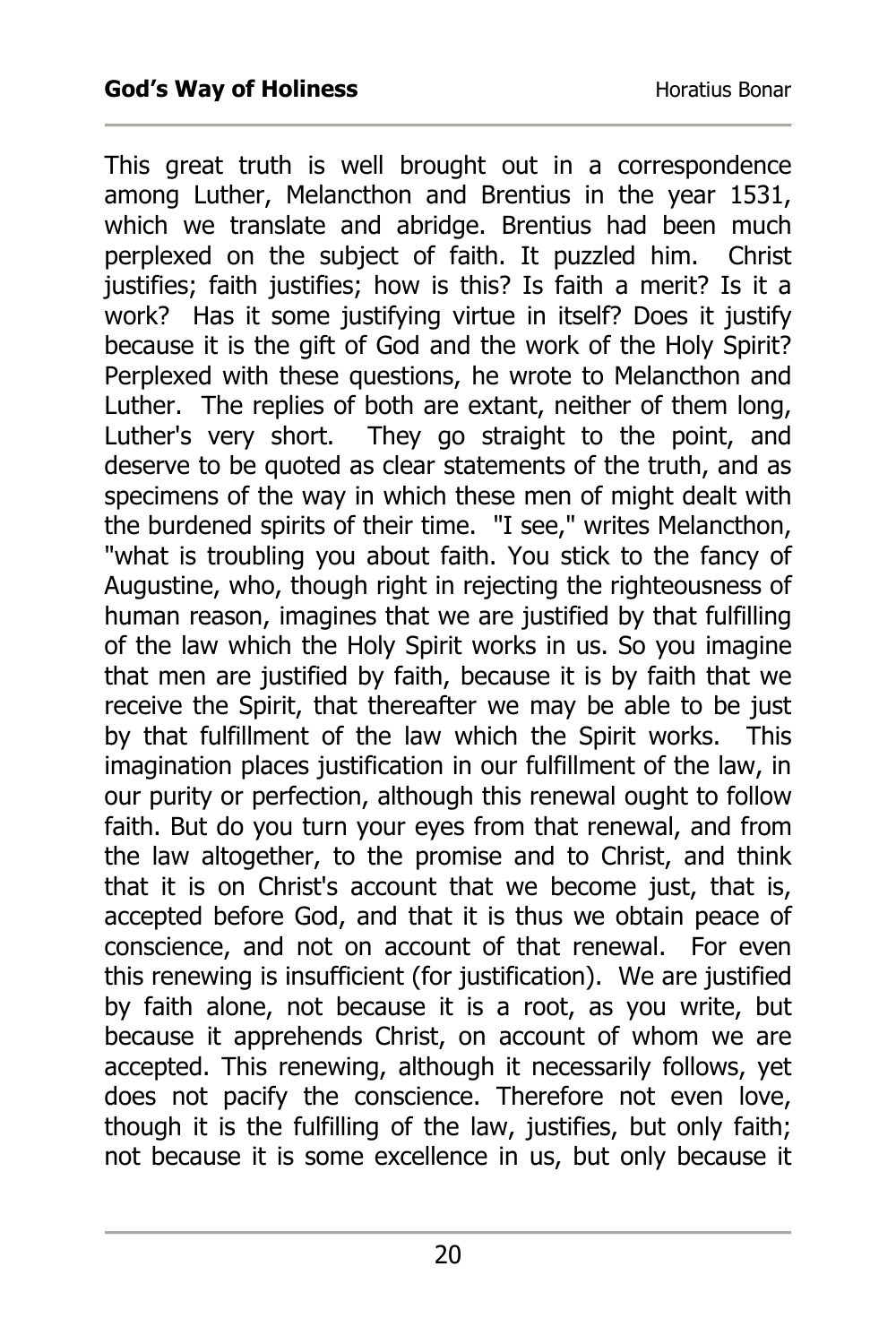takes hold of Christ. We are justified, not on account of love, not on account of the fulfilling of the law, not on account of our renewal, although these are the gifts of the Holy Spirit, but on account of Christ; and Him we take hold of by faith alone<sup>"</sup>

 "Believe me, my Brentius, this controversy regarding the righteousness which is by faith is a mighty one, and little understood. You can only rightly comprehend it by turning your eyes entirely away from the law, and from Augustine's idea about our fulfilling the law, and by fixing them wholly upon the free promise, so as to see that it is on account of that promise and for Christ's sake, that we are justified, that is, accepted and obtain peace. This is the true doctrine, and that which glorifies Christ and wonderfully lifts up the conscience. I endeavored to explain this in my Apology, but on account of the misrepresentations of adversaries, could not speak out so freely as I do now with you, though saying the very same thing. When could the conscience have peace and assured hope, if we are not justified till our renewal is perfected? What is this but to be justified by the law, and not by the free promise? In that discussion I said that to ascribe our justification to love is to ascribe it to our own work, understanding by that, a work done in us by the Holy Ghost. For faith justifies, not because it is a new work of the Spirit in us, but because it apprehends Christ, on account of whom we are accepted, and not on account of the gifts of the Holy Spirit in us. Turn away from Augustine's idea, and you will easily see the reason for this; and I hope our Apology will somewhat help you, though I speak cautiously respecting matters so great, which are only to be to understood in the conflict of the conscience. By all means preach law and repentance to the people, but let not this true doctrine of the gospel be overlooked."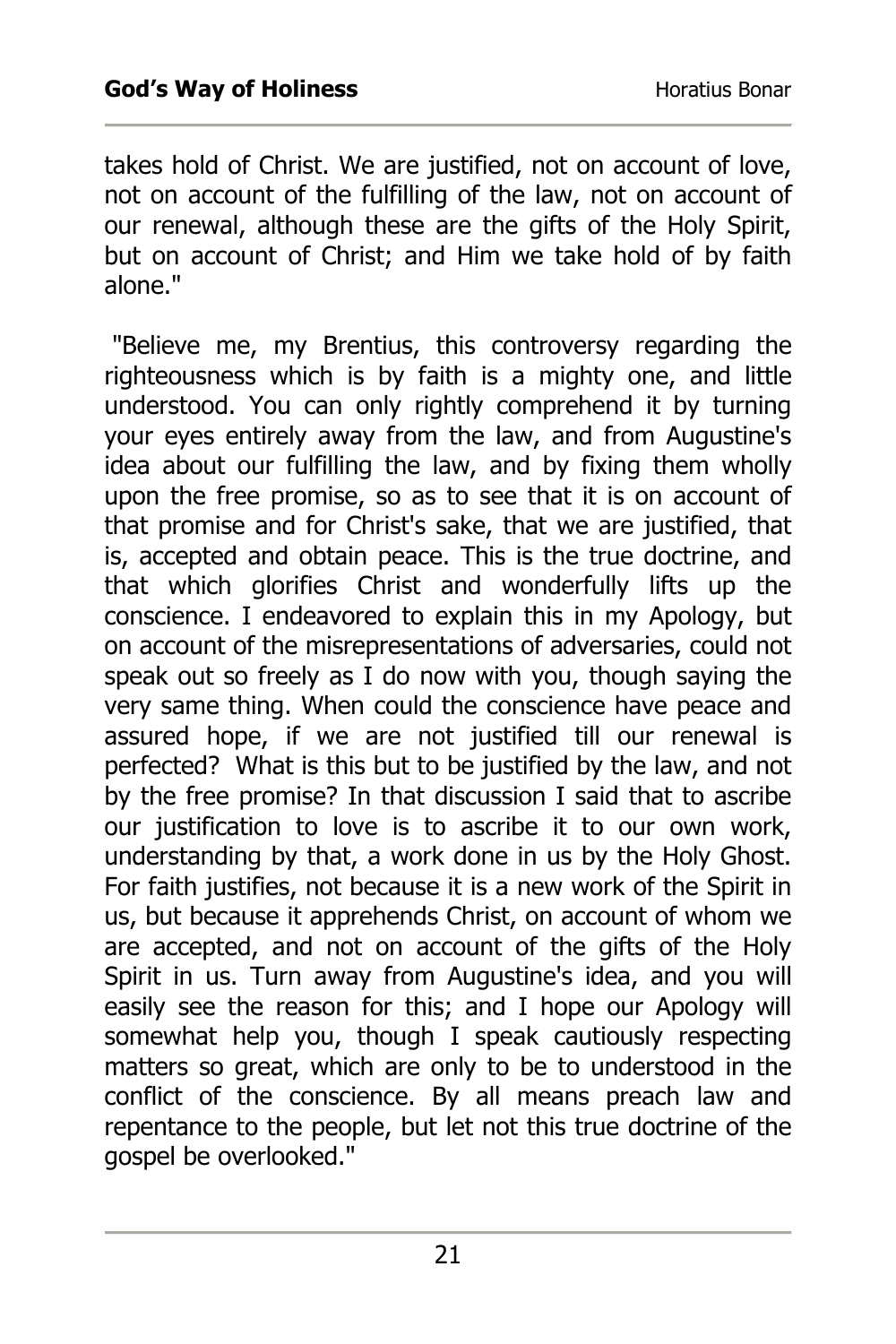In the same strain writes Luther: "I am accustomed, my Brentius, for the better understanding of this point, to conceive this idea, that there is no quality in my heart at all, call it either faith or charity; but instead of these I set Christ Himself, and I say this is my righteousness. He is my quality and my formal righteousness, as they call it, so as to free myself from looking unto law or works; nay, from looking at Christ Himself as a teacher or a giver. But I look at Him as gift and as doctrine to me, in Himself, so that in Him I have all things. He says, 'I am the way, and the truth, and the life.' He says not, 'I give thee the way, and the truth, and the life,' as if He were working on me from without. All these things He must be in me, abiding, living, and speaking in me, not through me or to me, that we may be 'the righteousness of God in Him' (2 Cor. 5:21); not in love, nor in the gifts and graces which follow."

To these letters Brentius replies, unfolding his conflicts to his beloved Philip. "Is not faith itself a work? Does not the Lord say, "This is the work of God that ye believe?" Justification then cannot be either by works or by faith. Is it so? Therefore justification must be on account of Christ alone, and not the excellence of our works. But how can all this be? From childhood I had not been able to clear my thoughts on these points. Your letter and that of Luther showed me the truth… Justification comes to us neither on account of our love nor our faith, but solely on account of Christ: and yet it comes through (by means of) faith. Faith does not justify as a work of goodness, but simply as a receiver of promised mercy... We do not merit; we only obtain justification. Faith is but the organ, the instrument, the medium; Christ alone is the satisfaction and the merit. Works are not satisfaction, nor merit, nor instrument; they are the utterance of a justification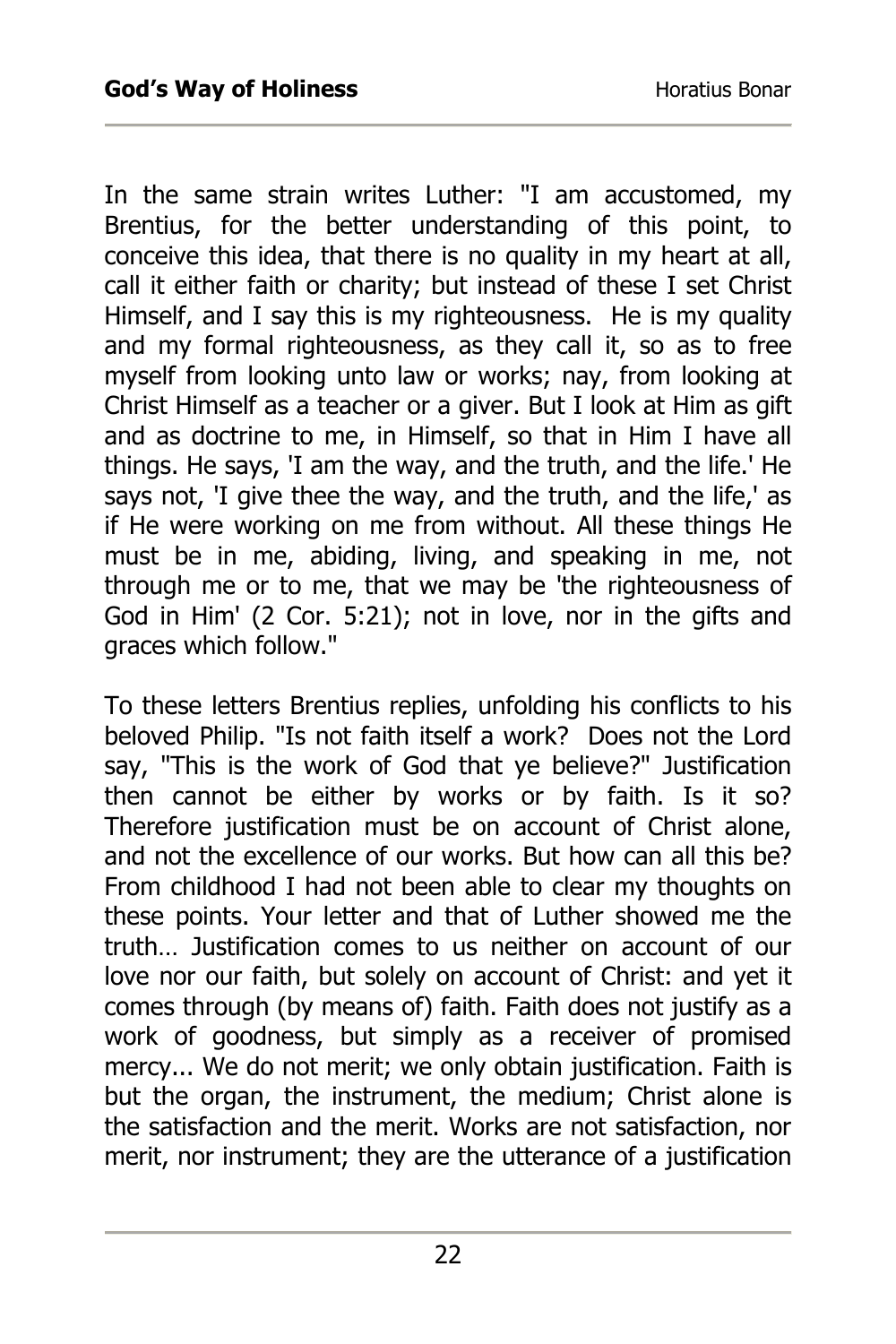already received by faith." Thus does the disciple expound the master's letter, and then adds some thoughts of his own. He fears lest, as popery perverted love, so the Reformation might come to pervert faith, putting it in the room of Christ, as a work or merit or quality, something in itself. Having finished the letter to his "most beloved Philip," and signed it, "thy Brentius," he starts another thought and adds a postscript which is well worth translating: "Just as I was finishing my letter, I remembered an argument of yours about works, to the effect that if we are justified by love, we can never have assurance because we can never love as we ought. In like manner I argue regarding faith as a work; if justification come to us through faith as a work, or merit, or excellence, we can never be assured about it, because we can never believe as we ought."

We have given some space to these extracts, because the importance of the truth which they contain can hardly be overrated. They not only exhibit the distinction between Christ's work and the Spirit's work, but they do so with special reference to that point at which they are so often made to run into each other, to the darkening of many minds and the confusion of all Reformation theology. For how often did Luther reiterate that statement: "Faith justifies us, no, not even as a gift of the Holy Ghost, but solely on account of its reference to Christ...faith does not justify for its own sake, or because of any inherent virtue belonging to it." So long as this confusion exists, so long as men do not distinguish between Christ's work and the Spirit's work, so long as they lay any stress upon the quality or quantity of their act of faith, there can be not only no peace of conscience, but no progress in holiness, no bringing forth of good works. Of this confusion Arminianism, in its subtlest form, is the necessary offspring. For so long as men think to be justified by faith as a work, or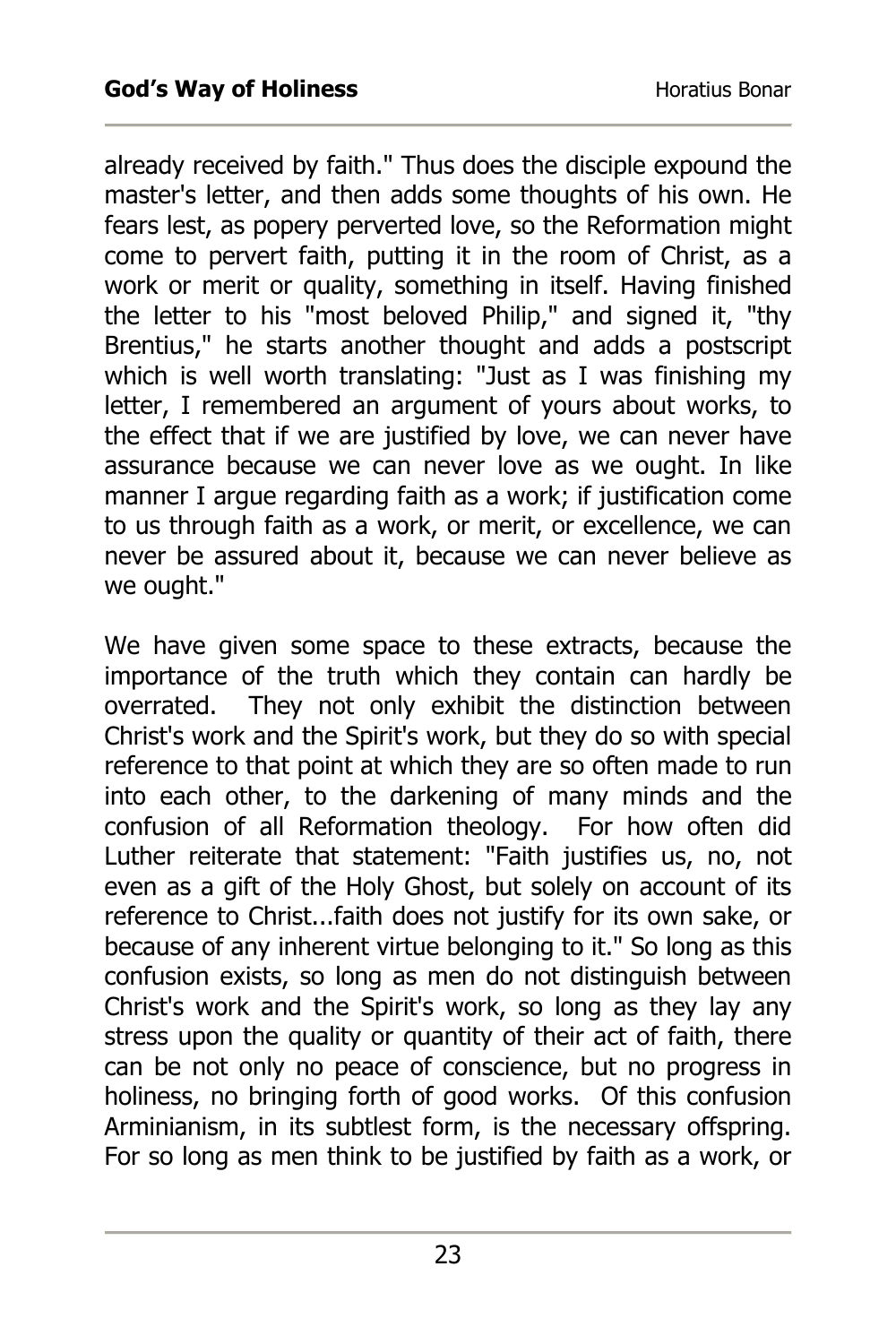as an act of their mind, or as a gift of the Spirit, they are seeking justification by something inherent, not by something imputed. To deny that it is inherent, because infused into them by the Spirit, is simply to cheat themselves with a play upon words, and to cheat themselves all the more effectually, because professing to honor the Spirit by ascribing to Him the infused quality or act, out of which they seek to extract their justification. In seeking justification or peace of conscience from something wrought in them by the Spirit, they are seeking these from that which is confessedly imperfect, and which God never gave for such a purpose; nay, they are rejecting the perfect righteousness of the Substitute, and so preventing the possibility of their doing any acceptable works at all. For if "the righteousness of the Law can only be fulfilled in us," as the fruit of our acceptance of the imputed righteousness of the Son of God, then there can be no righteous thing done by us till we have realized the position of men to whom the great truth of "Christ for us," "Jehovah our righteousness," has become the basis of all reconciliation with God. This form of error is the more subtle because its victims are not walking in sin, but doing all manner of outward service, and exhibiting outward goodness in many forms, regarding which we shall only say that they are not pleasant to God, and as "they are not done as God hath willed and commanded them to be done, we doubt not but they have the nature of sin" (Article 13 of the Church of England).

Some of the soundest Christian divines have left on record their complaint as to the mistakes in this matter of faith prevailing in their day, and as to the charge of Antinomianism brought against those who, in stating justification, refuse to qualify the apostolic formula, "to him that worketh not, but believeth." Traill thus wrote, now nearly two centuries ago, "If we say that faith in Jesus Christ is neither work, nor condition,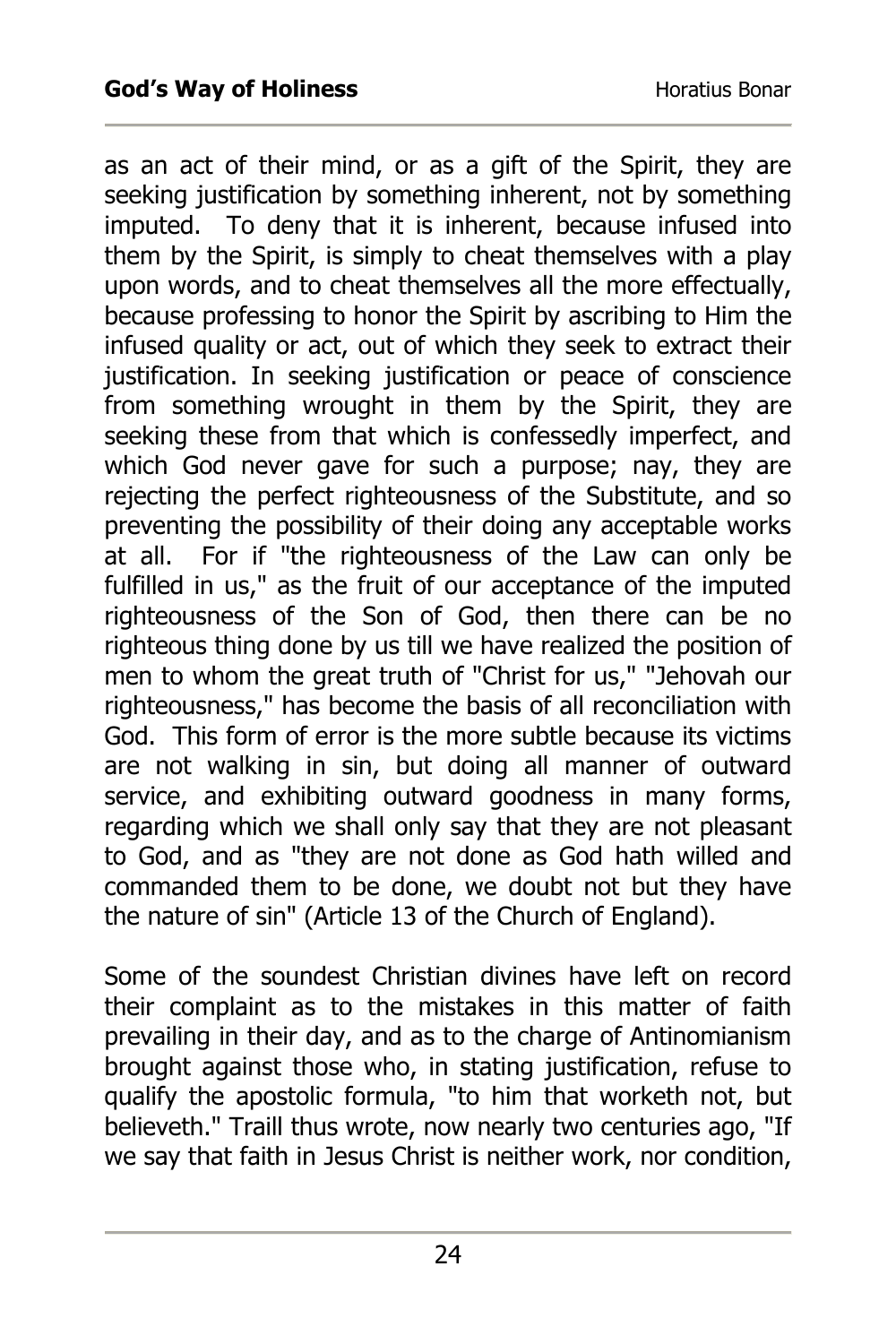nor qualification in justification, and that in its very act it is a renouncing of all things but the gift of grace, the fire is kindled; so that it is come to this, that he that will not be Antichristian must be called an Antinomian.

How strongly does this same divine state the truth in another place. When addressing a perplexed inquirer he says, "If he say that he cannot believe on Jesus Christ…you tell him that believing on Jesus Christ is no work, but a resting on Jesus Christ." How sharply does he rebuke those who would mix up the imputed and the infused: "They seem to be jealous lest God's grace and Christ's righteousness have too much room, and men's works too little in the business of justification." See the whole of Traill's letter on "Justification vindicated from the charge of Antinomianism." An old anonymous writer, a little later than Traill, uses this expression: "The Scriptures consider faith not as a work of ours, but set in opposition to every work, whether of body or mind: 'To him that worketh not, but believeth'."

That we believe through grace that faith is the gift of God does not prove faith to be a work of ours, any more than Christ's raising of Lazarus proved resurrection to be a work of the dead man. The divine infusion of life in the one case, and the divine impartation of faith in the other, so far from showing that there must be a work in either, indicates very plainly that there could not be any such thing. The work comes after the believing, and as the fruit of it. "Faith worketh by love," that is, the believing soul shows its faith by works of love.

Yes, faith worketh; so also does love, so also does hope. These all work, and we read of "the work of faith," that is, work to which faith prompts us; the "labour of love," that is,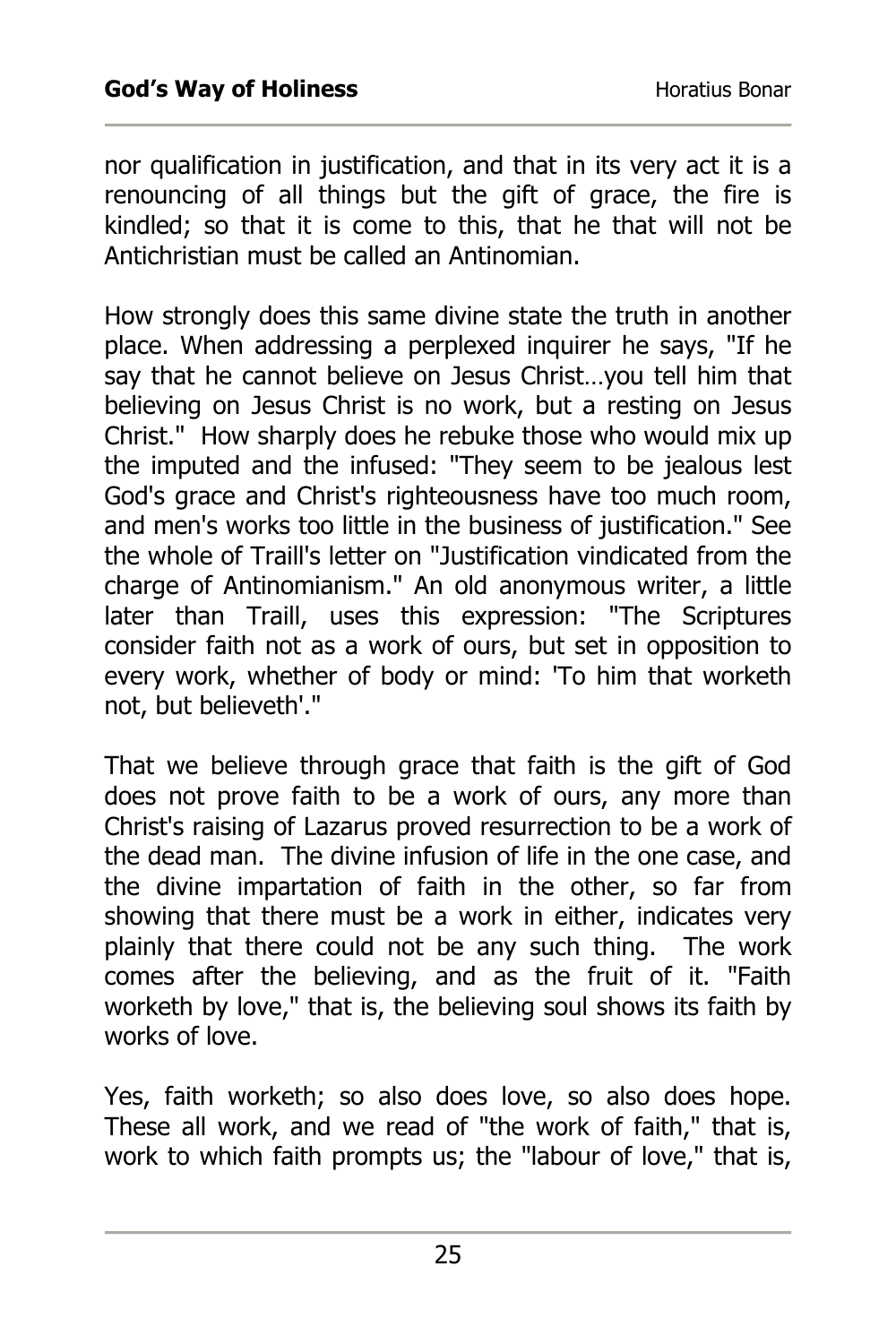the toil to which love impels us; the "patience of hope," that is, the patience which hope enables us to exercise. But is faith a work because it worketh? Is love a toil because it toileth? Is hope patience because it makes us patient? Israel's looking to the brazen serpent was a ceasing from all remedies, and letting health pour itself into the body by the eye. Was the opening of the eye a work? The gospel does not command us to do anything in order to obtain life, but bids us live by that which another has done; and the knowledge of its life-giving truth is not labour but rest•rest of soul•rest which is the root of all true labour; for in receiving Christ we do not work in order to rest, but we rest in order to work. In believing, we cease to work for pardon, in order that we may work from it; and what incentive to work, as well as joy in working, can be greater than an ascertained and realized forgiveness?

That there are works done before faith we know, but regarding them we know that they profit nothing, "for without faith it is impossible to please God." That there are works done after faith we also know, and they are well pleasing to God, for they are the works of believing men. But, as to any work intermediate between these two, Scripture is silent; and against transforming faith into a work the whole theology of the Reformation protested, as either a worthless verbal quibble, or as the subtlest dregs of popery.

Truly faith comes from God. The revelation which we believe, and the power of believing that revelation, are both divine. The Holy Spirit has written the Scriptures, and sent them to us to be believed for salvation; faith cometh by hearing, and hearing by the Word of God. He quickens the dead soul that it may believe; and then after its believing He comes in and dwells. Hence we are said to receive the Spirit by "the hearing of faith" (Gal. 3:2). He opens our hand to receive the gift, and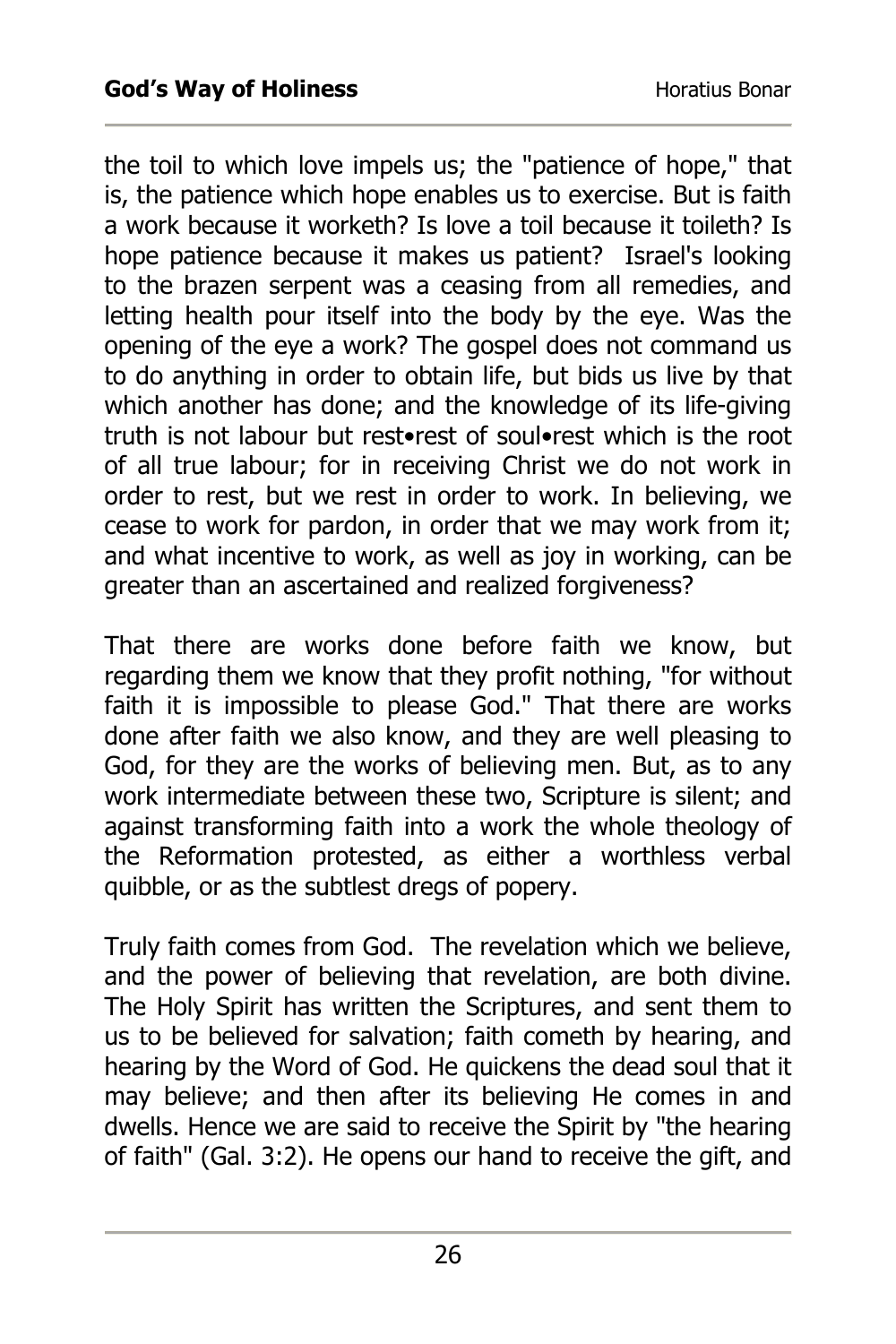He places the gift in our hand when thus opened by Himself. Never let us forget that while faith is the result of the Spirit's work in us, it is as truly the receiver of Him as the indwelling Spirit, and that in proportion to our faith will be the measure of the Spirit we shall possess. This is another of the many twofold truths or processes of Scripture: the Spirit works to enable us to believe, and we in believing receive Him and all His gifts, in greater or less abundance, according to our faith.

This twofold, sometimes threefold, aspect of a truth ought not to perplex us; still less ought it to lead us to magnify one of these at the expense of the others, or to attempt a reconciliation of the three by a denial of one, and an explaining away of texts that stand in our way. Let us admit the whole, and accept the passages as they stand. Sometimes, for example, our renewal is connected with the Spirit (Titus 3:5), sometimes with Christ's resurrection (1 Peter 1:3), sometimes with the word of truth (Eph. 1:13), and sometimes with faith (John 1:12). Sometimes it is spoken of as God's work (Psa. 51:10), sometimes as our own (Eze. 18:31; Eph. 4:24), sometimes as the work of ministers (Philemon 10), sometimes as the effect of the gospel (1 Cor. 4:15). So it is with conversion, with salvation, and with sanctification. These are all spoken of in connection with God, with Christ, with the Spirit, with the Word, with faith, with hope; and each of these aspects must be studied, not evaded.

John Calvin does not hesitate to speak of regeneration and repentance being the result of faith, (Inst. B. III., iii 1. See the whole third book). And Latimer writes, "We be born again. How? Not by a mortal seed, but by an immortal. What is this immortal seed? The Word of the living God. Thus cometh our new birth." In stating one side of the truth, these divines did not set aside the other. They taught renovation, through the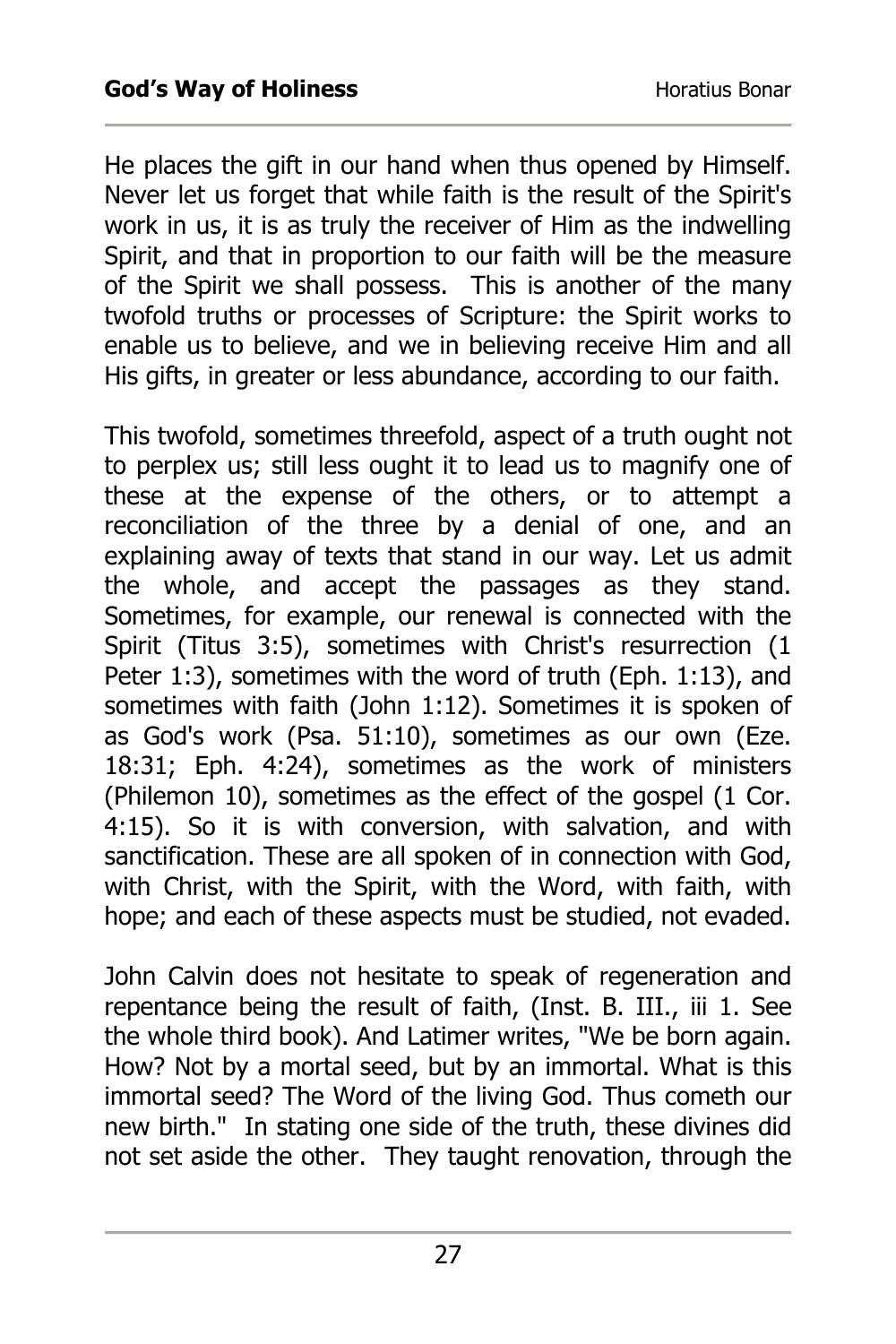truth and through faith, and they also taught renovation by the power of the Holy Ghost. They taught man's need of the Spirit in order to faith, and they also proclaimed the gift of the Spirit as the result of faith.

But manifold as are these aspects, they all bear upon us personally, directly or indirectly affecting and carrying out our quickening, our healing, our joy, our comfort, and our holiness. There is no speculation in any of them, and it is truth, not opinion, that they present to us. Whatever amount of unreal religion may be in us, it is not because of any defect in the Word, any cloudiness in the gospel, any scantiness or straitness in the divine liberality, and lack in the fullness of Him in whom it hath pleased the Father that all fullness should dwell. He has made provision for our being made like Himself, and therefore He calls us to this likeness. The standard is high, but it does not admit of being lowered. The model is divine, but so is the strength given for conformity to it. Our responsibility to be holy is great, but not greater than the means provided for its full attainment.

In Christ dwells all the fullness of Godhead bodily. He has the Holy Spirit for us, and this Spirit He gives freely and plenteously; for that which we receive is "grace according to the measure of the gift of Christ." The early saints were "filled with joy, and with the Holy Ghost" (Acts 13:52), and we are to be "filled with the Spirit" (Eph. 5:18), for it is the Holy Ghost Himself, not certain influences that are given unto us (Rom.

5:5). He falls on us (Acts 8:16; 11:15); He is shed forth on us (Acts 2:33); He is poured out on us (Eze. 39:29; Acts 10:45); we are baptized with the Holy Ghost (Acts 11:16). He is the earnest of our inheritance (Eph. 1:14); He seals us (Eph.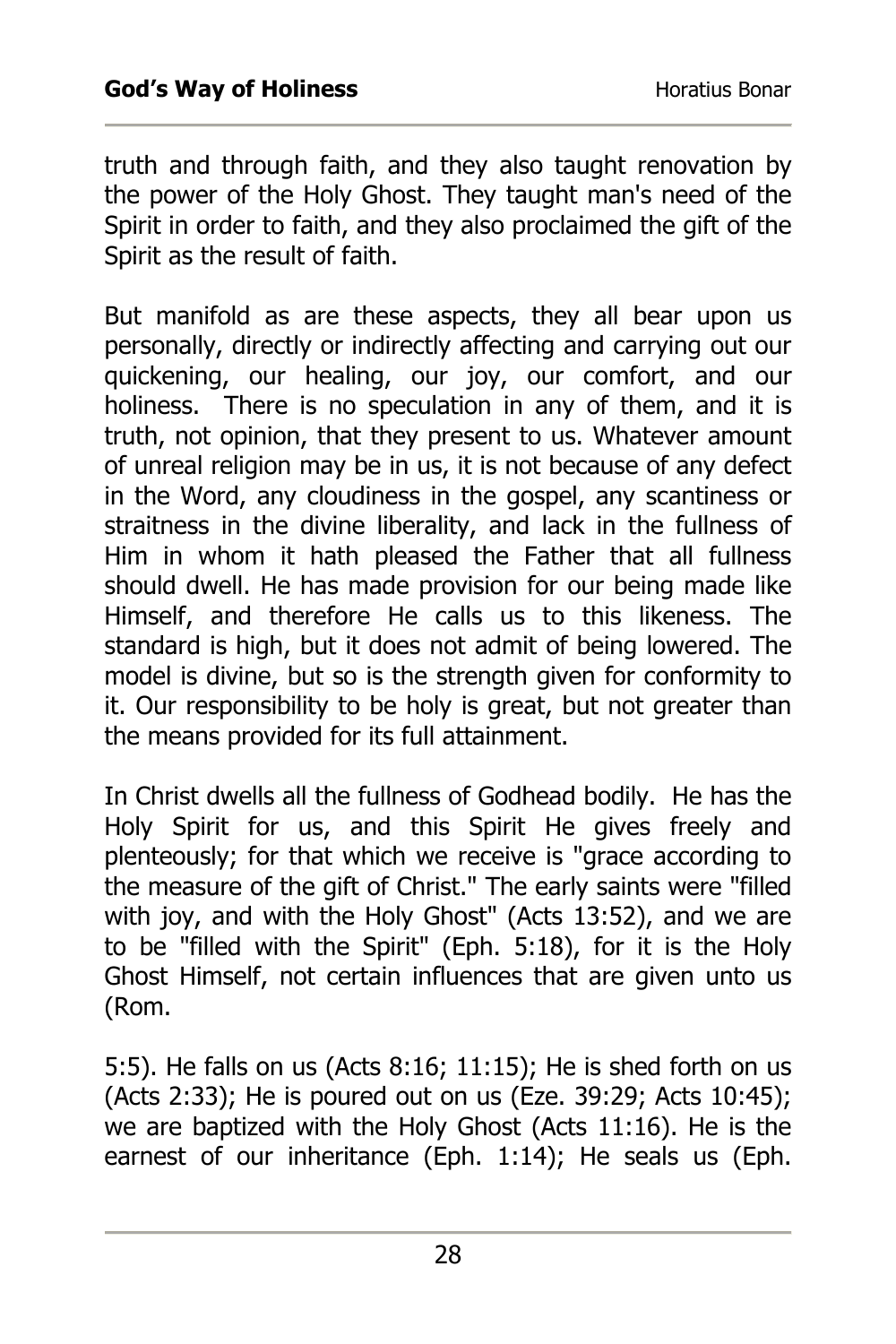1:13), imprinting on us the divine image and superscription; He teaches (1 Cor. 2:13); He reveals (1 Cor. 2:10); He reproves (John 16:8); He strengthens (Eph. 3:16); He makes us fruitful (Gal. 5:22); He searches (1 Cor. 2:10); He strives (Gen. 6:3); He sanctifles (1 Cor. 6:11); He leads (Rom. 8:14; Psa. 143:3); He instructs (Neh. 9:20); He speaks (1 Tim. 4:1; Rev. 2:7); He demonstrates (or proves) (1 Cor. 2:4); He intercedes (Rom. 8;26); He quickens (Rom. 8:11); He gives utterance (Acts 2:4); He creates (Psa. 104:30); He comforts (John 14:26); He sheds abroad the love of God in our hearts (Rom. 5:5); He renews (Titus 3:5). He is the Spirit of holiness (Rom. 1:4), the Spirit of wisdom and understanding (Isa. 11:2; Eph. 1:17), the Spirit of truth (John 14:17), the Spirit of knowledge (Isa. 11:2), the Spirit of grace (Heb. 10:29), the Spirit of glory (1 Peter 4:14), the Spirit of our God (1 Cor. 6:11), the Spirit of the living God (2 Cor. 3:3), the good Spirit (Neh. 9:20), the Spirit of Christ (1 Peter 1:11), the Spirit of adoption (Rom. 8:15), the Spirit of life (Rev. 11:11), and the Spirit of His Son (Gal. 4:6).

Such is the Holy Spirit by whom we are sanctified (2 Thess. 2:13), "the eternal Spirit" by whom "Christ offered Himself without spot to God" (Heb. 9:14). Such is the Holy Spirit by whom we are "sealed unto the day of redemption" (Eph. 4:30), the Spirit who makes us His habitation (Eph. 2:22), who dwelleth in us (2 Tim. 1:14), by whom we are kept looking to and looking for Christ and by whom we are made to "abound in hope" (Rom. 15:13).

On the right receiving and entertaining of this heavenly Guest, much of a holy life depends. Let us bid Him welcome•not vexing, nor resisting, nor grieving, nor quenching Him, but loving Him and delighting in His love ("the love of the Spirit," Rom. 15:30), so that our life may be a living in the Spirit (Gal.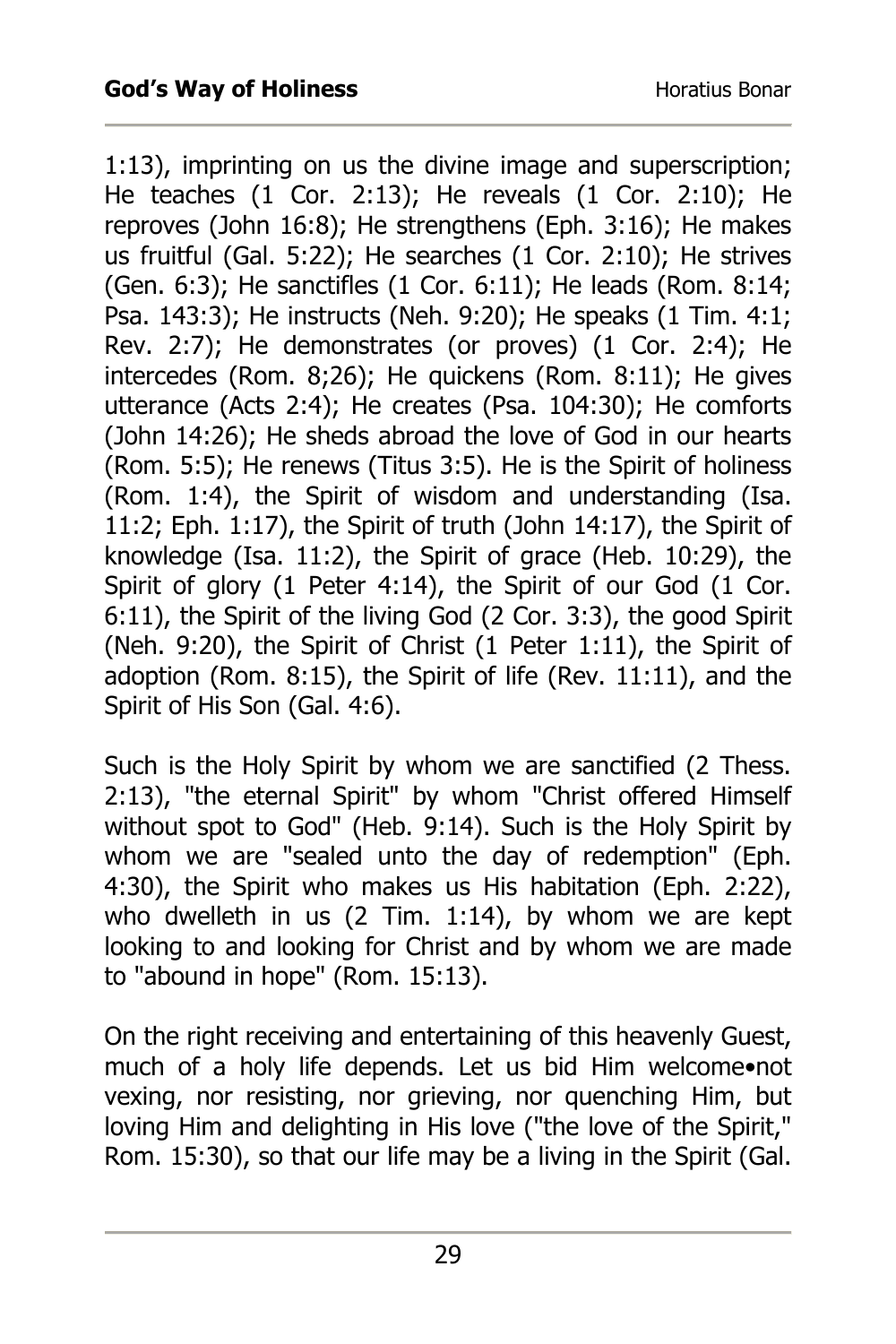5:25), a walking in the Spirit (Gal. 5:16), a praying in the Spirit (Jude 20). While distinguishing Christ's work for us and the Spirit's work in us, and so preserving our conscious pardon unbroken, yet let us not separate the two by any interval; but allowing both to do their work, let us "follow peace with all men, and holiness, without which no man shall see the Lord" (Heb. 12:14), keeping our hearts in "the fellowship of the Spirit" (Phil. 2:1), and delighting ourselves in "the communion of the Holy Ghost" (2 Cor. 13:14).

The double form of expression, bringing out the mutual or reciprocal indwelling of Christ and of the Spirit in us, is worthy of special note. Christ in us (Col. 1:27) is the one side; we in Christ is the other (2 Cor. 5:17; Gal. 2:20). The Holy Spirit in us (Rom. 8:9) is the one aspect; we live in the Spirit (Gal. 5:25) is the other. Nay, further, this twofold expression is used of Godhead also, in these remarkable words: "Whosoever shall confess that Jesus is the Son of God, God dwelleth in him, and he in God" (1 John 4:15).

It would seem as if no figure, however strong and full, could adequately express the closeness of contact, the nearness of relationship, the entire oneness into which we are brought, in receiving the divine testimony to the person and work of the Son of God. Are we not then most strongly committed to a life of holiness, as well as furnished with all the supplies needful for caring it out? With such a fullness of strength and life at our disposal, what a responsibility is ours! "What manner of persons ought we to be in all holy conversation and godliness!" And if to all this we add the prospects presented to us, the hope of the advent and the kingdom and the glory, we shall feel ourselves compassed on every side with the motives, materials and appliances best fitted for making us what we are meant to be, "a royal priesthood, an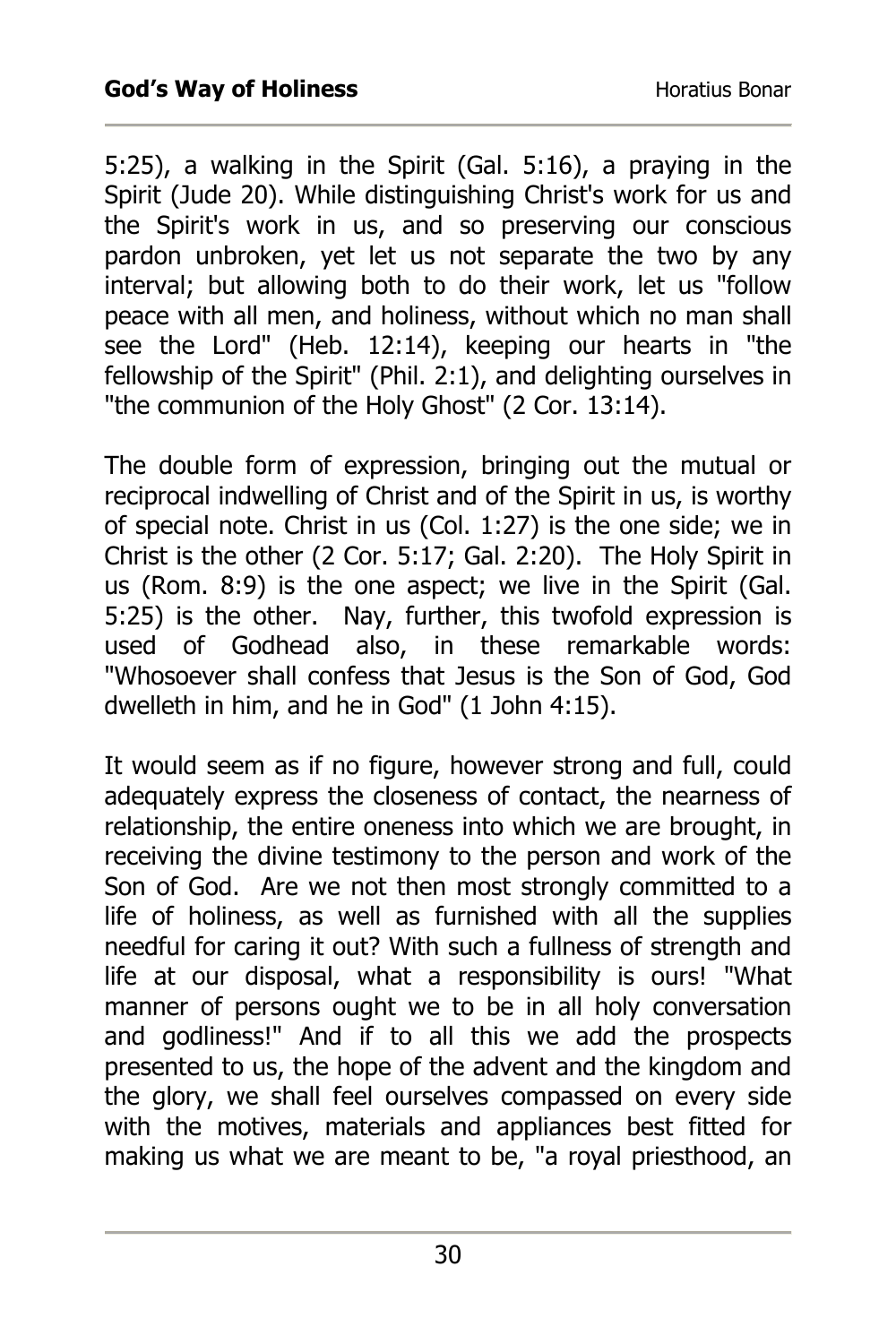holy nation, a peculiar people" (1 Peter 2:9),[4] "zealous of good works" here (Titus 2:14), and possessors of "glory and honor, and immortality" hereafter (Rom. 2:7).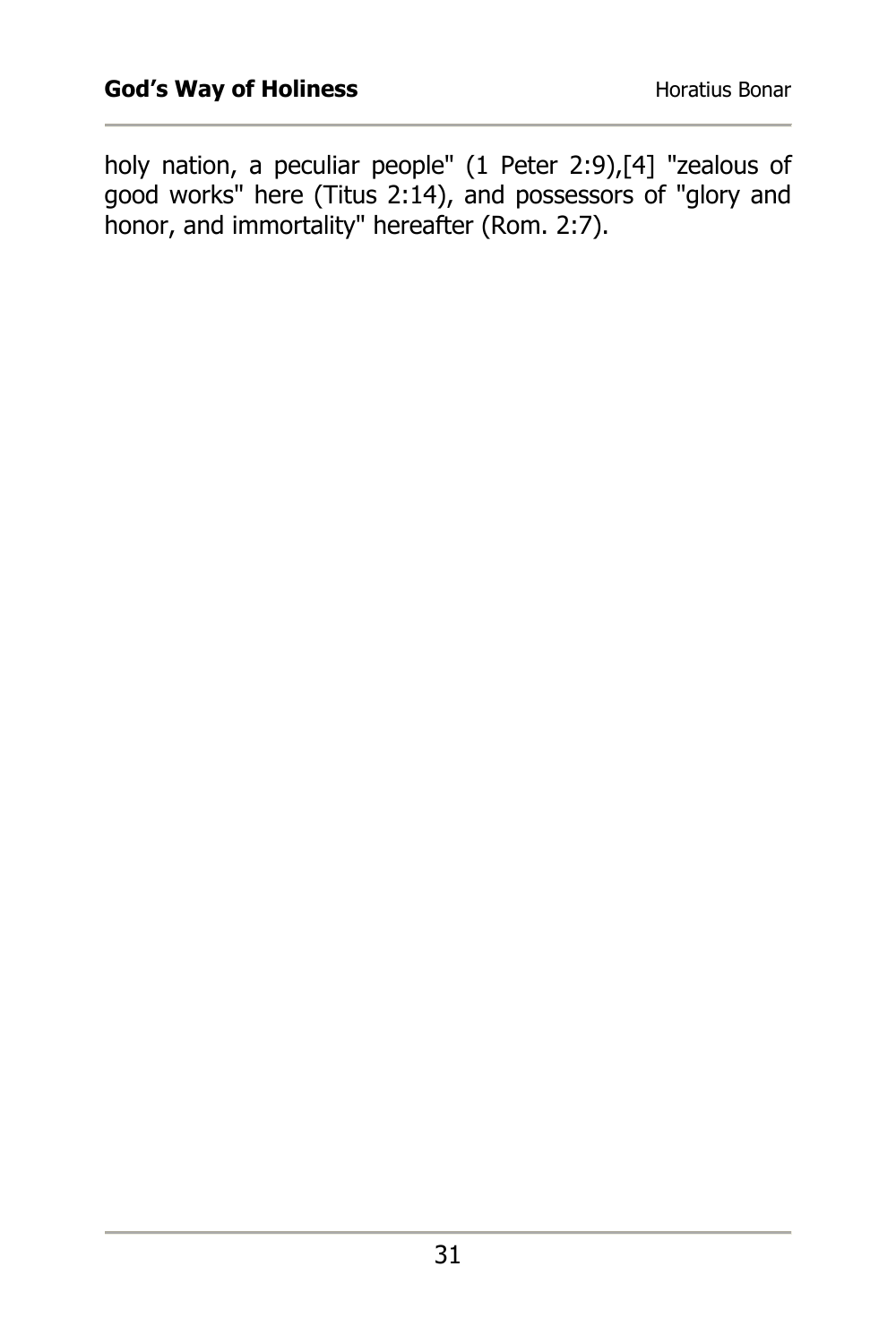# **CHAPTER 3**

#### **The Root And Soil Of Holiness**

 Every plant must have both soil and root. Without both of these there can be no life, no growth, no fruit.

Holiness must have these. The root is "peace with God"; the soil in which that root strikes itself, and out of which it draws the vital sap, is the free love of God, in Christ Jesus our Lord. "Rooted in love" is the apostle's description of a holy man. Holiness is not austerity or gloom; these are as alien to it as levity and flippancy. Nor is it the offspring of terror, or suspense, or uncertainty, but peace, conscious peace, and this peace must be rooted in grace; it must be the consequence of our having ascertained, upon sure evidence, the forgiving love of God. He who would lead us into holiness must "guide our feet into the way of peace" (Luke 1:79). He must show us how we, "being delivered out of the hand of our enemies," may serve God "without fear, in holiness and righteousness before Him, all the days of our life" (v. 74,75). He who would do this must also "give us the knowledge of salvation, by the remission of sins." He must tell us how, through "the tender mercy of our God...the dayspring from on high hath visited us, to give light to them that sit in darkness and in the shadow of death"(Luke 1:78,79).

In carrying out the great work of making us holy, God speaks to us, as "the God of peace" (Rom. 16:20), "the very God of peace" (1 Thess. 5:23) and as being Himself "our peace" (Eph. 2:14). That which we receive from Him, as such, is not merely "peace with God" (Rom. 5:1), but "the peace of God" (Phil. 4:7), the thing which the Lord calls "My peace," "My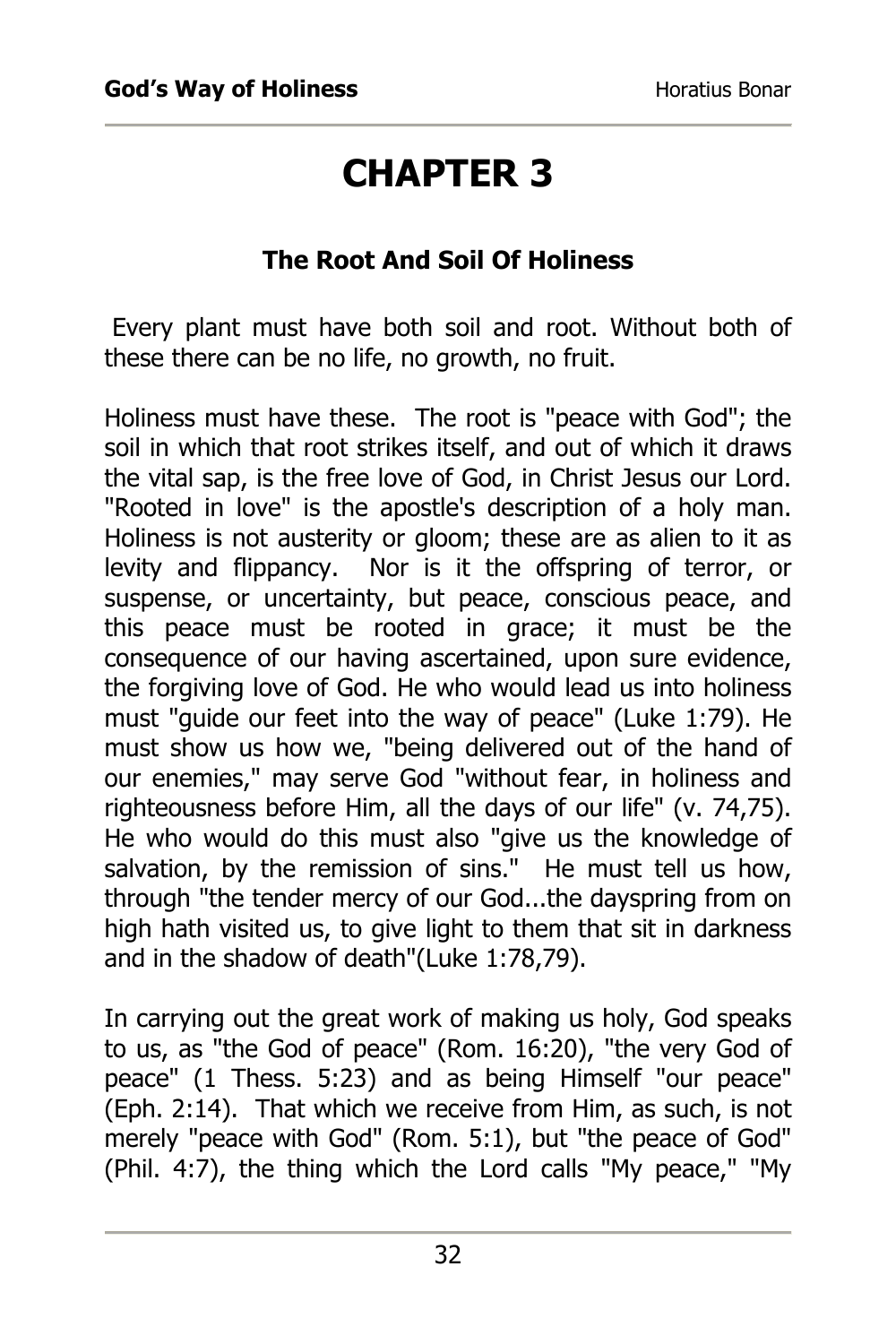joy" (John 14:27; 15:11). It is in connection with the exhortation, "Be perfect," that the apostle sets down the gracious assurance: "The God of love and peace shall be with you" (2 Cor. 13:11). "These things I will that thou affirm constantly," says the apostle, speaking of "the grace of God that bringeth salvation," "the kindness and love of God our Savior," the mercy of God," "justification by His grace," in order that (such is the force of the Greek) "they which have believed in God might be careful to maintain good works" (Titus 3:8).

In this "peace with God" there is, of course, contained salvation, forgiveness, deliverance from the wrath to come. But these, though precious, are not terminating points; not ends, but beginnings; not the top but the bottom of that ladder which rests its foot upon the new sepulchre wherein never man was laid, and its top against the gate of the holy city. He, therefore, who is contenting himself with these, has not yet learned the true purport of the gospel, nor the end which God, from eternity, had in view when preparing for us such a redemption as that which He has accomplished for the sons of men, through His only begotten Son, 'who gave Himself for us, that He might redeem us from all iniquity."

Without these, holiness is impossible, so that we may say this at least, that it is through them that holiness is made practicable, for the legal condition of the sinner, as under wrath, stood as a barrier between him and the possibility of holiness. So long as he was under condemnation, the Law prohibited the approach of everything that would make him holy. The Law bars salvation, except on the fulfillment of its claims; so it bars holiness, until the great satisfaction to its claims has been recognized by the individual, that is, until he has believed the divine testimony to the atonement of the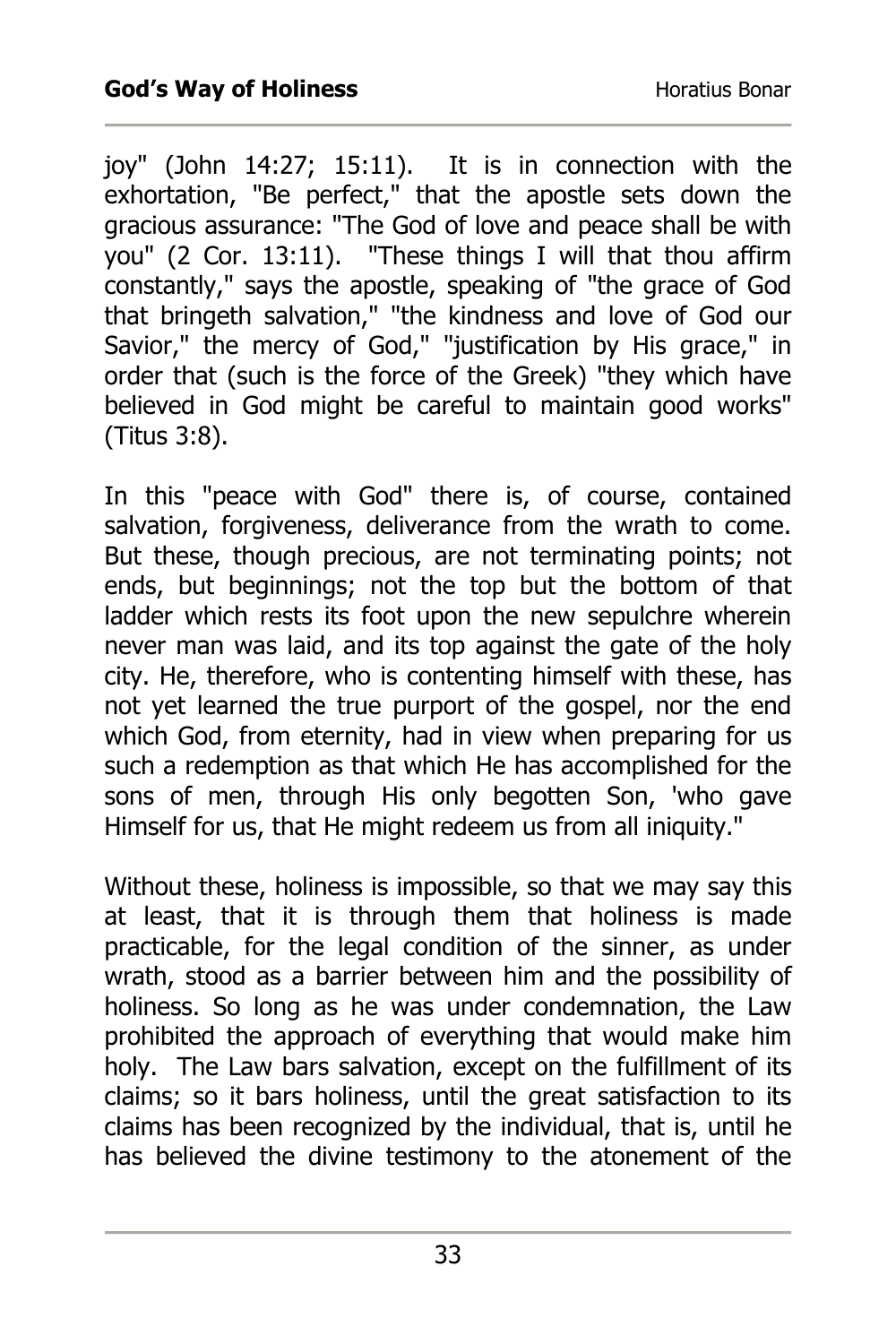cross, and so been personally set free from condemnation. The Law pronounces against the idea of holiness in an unforgiven man. It protests against it as an incongruity, and as an injury to righteousness. If, then, a pardoned man's remaining unholy seem strange, much more so a holy man's remaining unpardoned. The sinner's legal position must be set right before his moral position can be touched. Condition is one thing; character is another. The sinner's standing before God, either in favor or disfavor, either under grace or under wrath, must first be dealt with ere his inner renewal can be carried on. The judicial must precede the moral.

Hence it is of pardon that the gospel first speaks to us, for the question of pardon must first be settled before we proceed to others. The adjustment of the relationship between us and God is an indispensable preliminary, both on God's part and on ours. There must be friendship between us, ere He can bestow or we receive His indwelling Spirit; for on the one hand, the Spirit cannot make His dwelling in the unforgiven; and on the other, the unforgiven must be so occupied with the one question of forgiveness, that they are not at leisure to attend to anything till this has been finally settled in their favor. The man who knows that the wrath of God is still upon him, or, which is the same thing practically, is not sure whether it has been turned away or not, is really not in a condition to consider other questions, however important, if he has any true idea of the magnitude and terribleness of the anger of Him who is a consuming fire.

The divine order then is first pardon, then holiness; first peace with God, and then conformity to the image of that God with whom we have been brought to be at peace. For as likeness to God is produced by beholding His glory (2 Cor. 3:18), and as we cannot look upon Him till we know that He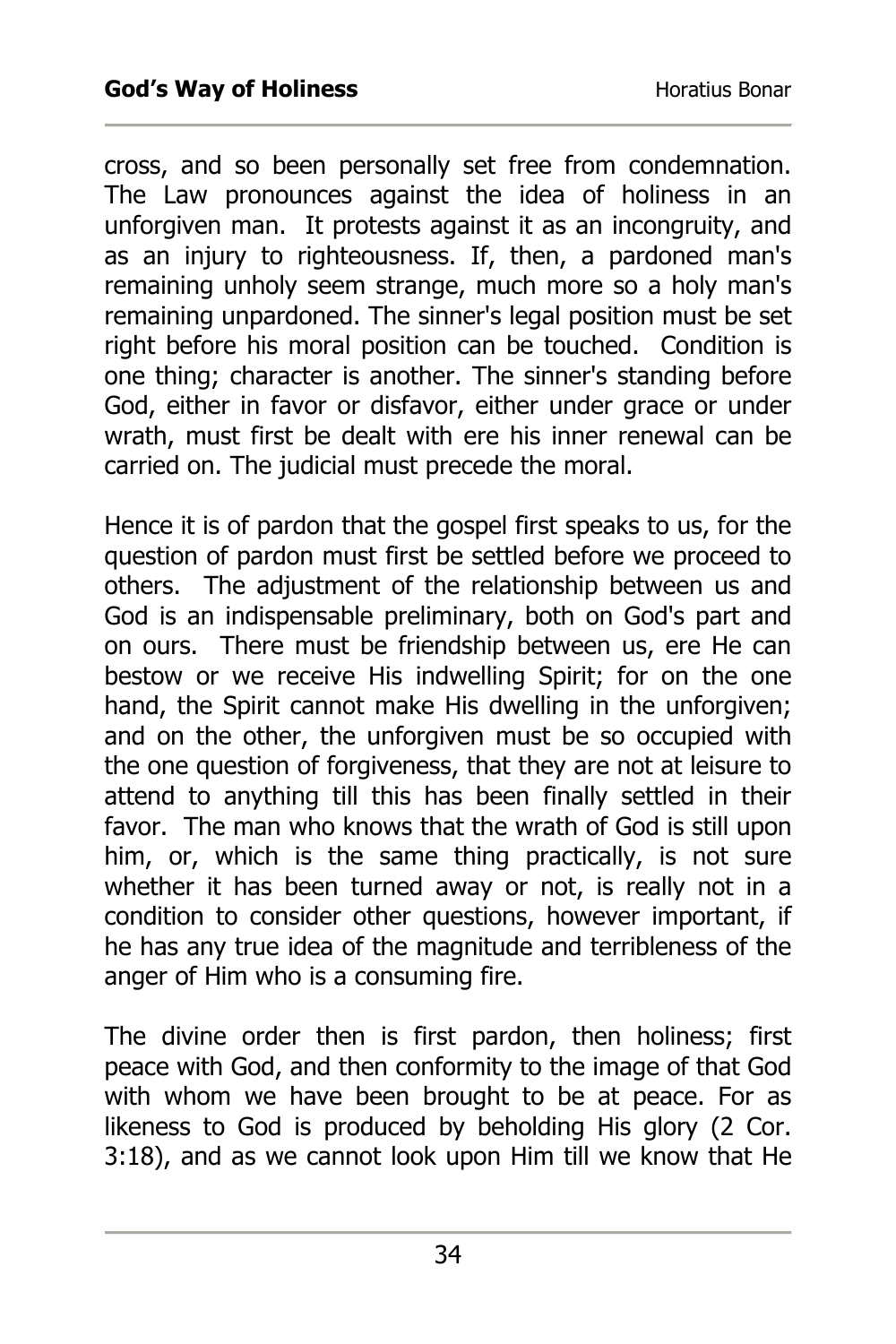has ceased to condemn us, and as we cannot trust Him till we know that He is gracious; so we cannot be transformed into His image till we have received pardon at His hands. Reconciliation is indispensable to resemblance; personal friendship must begin a holy life.

If such be the case, pardon cannot come too soon, even were the guilt of an unpardoned state not reason enough for any amount of urgency in obtaining it without delay. Nor can we too strongly insist upon the divine order above referred to: first peace, then holiness•peace as the foundation of holiness, even in the case of the chief of sinners.

Some do not object to a reputable man obtaining immediate peace, but they object to a profligate getting it at once! So it has always been; the old taunt is still on the lip of the modem Pharisee: "He is gone to be a guest with a man that is a sinner," and the Simons of our day speak within themselves and say, "This man, if He were a prophet, would have known who and what manner of woman this is that toucheth Him, for she is a sinner" (Luke 7:39). But what then of Manasseh, and Magdalene, and Saul, and the woman of Sychar, and the jailer, and the men of Jerusalem, whose hands were red with blood? Were they not trusted with a free and immediate peace? Did not the very essence and strength of the gospel's curative and purifying power lie in the freeness, the promptness, the certainty of the peace which it brought to these "chief of sinners?" "So you say you have found Christ, and have peace with God?" said one who claimed the name of "evangelical," to a poor profligate who, only a few weeks before, had been drawn to the cross. "I have indeed," said the poor man. "I have found Him, I have peace, and I know it." "Know it!" said the divine, "and have you the presumption to tell me this? I have been a respectable member of a church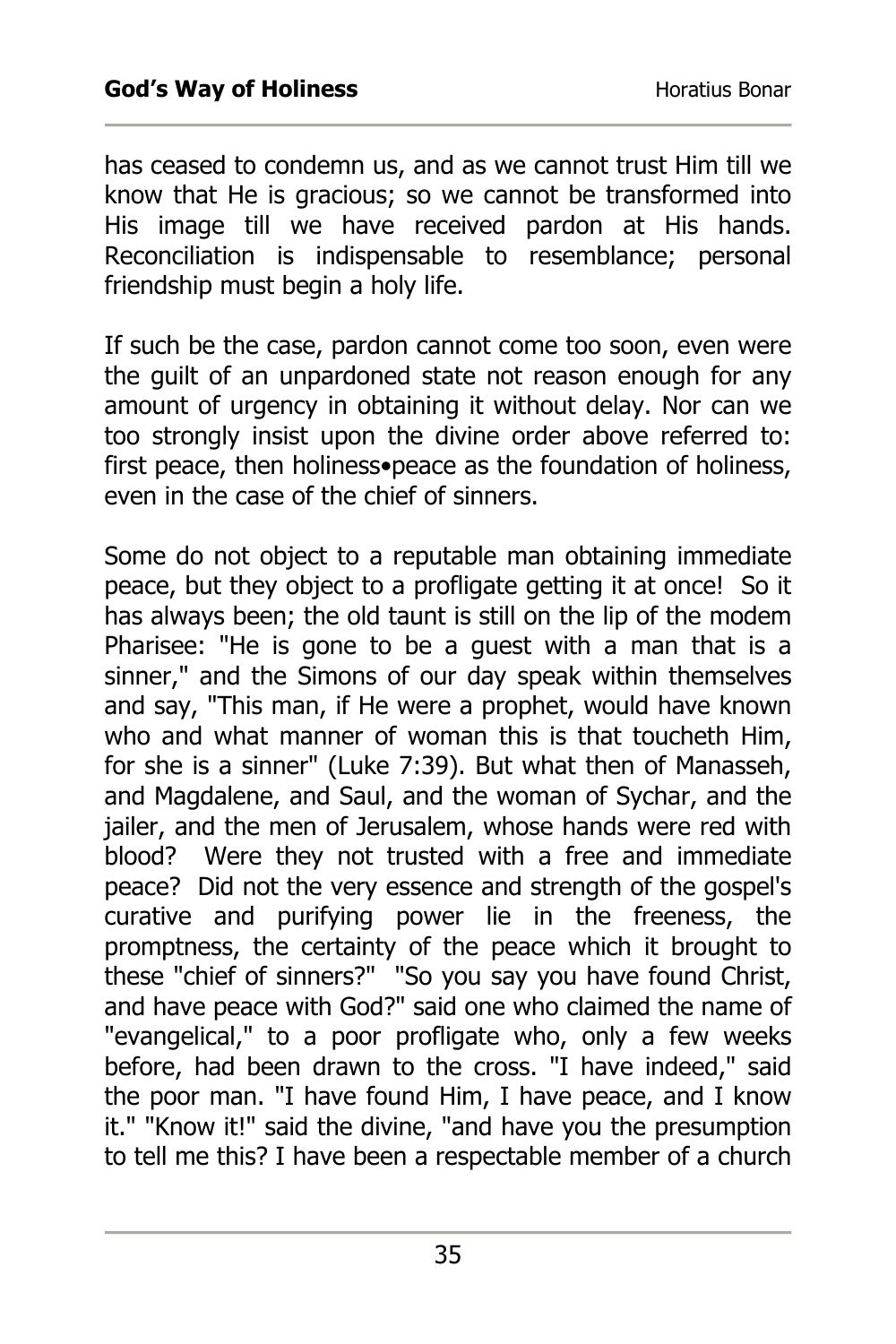for thirty years, and have not got peace nor assurance yet, and you, who have been a profligate most of your life, say that you have peace with God!" "Yes, I have been as bad as a man can well be, but I have believed the gospel, and that gospel is good news for the like of me; and if I have no right to peace, I had better go back to my sins, for if I cannot get peace as I am, I shall never get it at all." "It's all a delusion," said the other. "Do you think that God would give a sinner like you peace, and not give it to me who have been doing all I can to get it for so many years?" "You are such a respectable man," said the other, in unconscious irony, "that you can get on without peace and pardon, but a wretch like me cannot. If my peace is a delusion, it cannot be a bad one, for it makes me leave off sin, and makes me pray and read my Bible. Since I got it, I have turned over a new leaf." "It won't last," said the other. "Well, but it is a good thing while it does last, and it is strange to see the like of you trying to take from me the only thing that ever did me good. It looks as if you would be glad to see me going back to my old sins. You never tried to bring me to Christ, and, now when I have come to Him, you are doing all you can to take me away. But I'll stick to Him in spite of you."

Some speak as if it were imperiling morality to let the sinner obtain immediate peace with God. If the peace be false, morality may be compromised by men pretending to the possession of a peace which is yet no peace. But, in that case, the evil complained of is the result of the hollowness, not the suddenness, of the peace, and can afford no ground for objecting to speedy peace, unless speedy peace is of necessity false, and unless the mere length of the process is security for the genuineness of the result. The existence of false peace is no argument against the true, and what we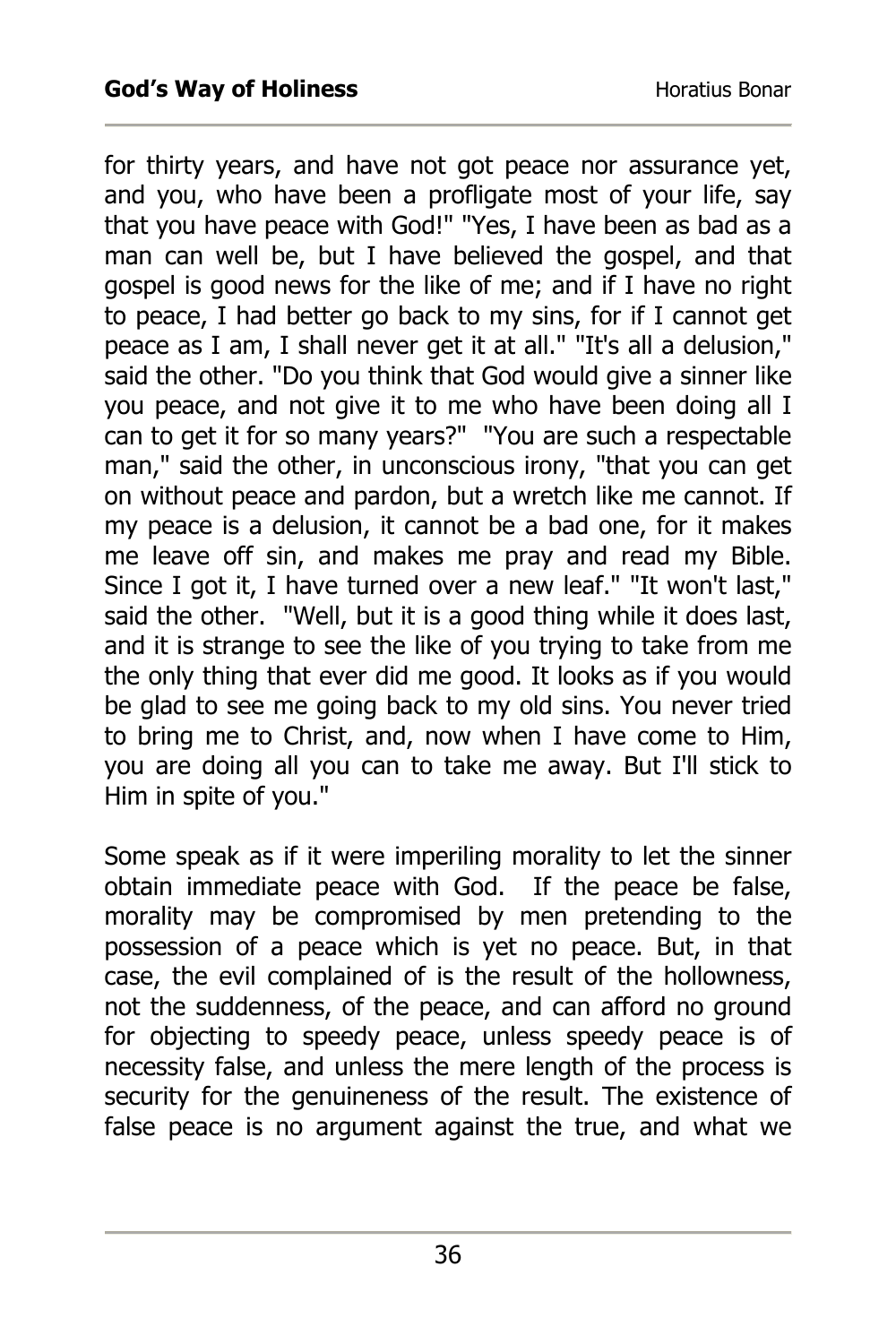affirm is, that true peace can neither be too speedy nor too sure.

Others speak as if no sinner could be trusted with pardon till he has undergone a certain amount of preliminary mental suffering, more or less in duration and in intensity according to circumstances. It would be dangerous to the interests of morality to let him obtain an immediate pardon and, especially, to be sure of it, or to rejoice in it. If the man has been previously moral in life, they would not object to this; but they question the profligate's right to present peace, and protest against the propriety of it on grounds of subtle morality. They argue for delay, to give him time to improve before he ventures to speak of pardon. They insist upon a long season of preparatory conflict, years of sad suspense and uncertainty, in order to qualify the prodigal for his father's embrace, and to prevent the unseemly spectacle of a sinner this week rejoicing in the forgiveness of his sins, who last week was wallowing in the mire. This season of delay, during which they would prohibit the sinner from assuring himself of God's free love, they consider the proper safeguard of a free gospel, and the needful guarantee for the sinner's future humility and holiness.

Is not, then, the position taken up by these men substantially that adopted by the scribes, when they murmured at the Lord's gracious familiarity with the unworthy, saying, "This man receiveth sinners, and eateth with them"? And is it not in great measure coincident with the opinion of popish divines respecting the danger to morality from the doctrine of immediate justification through simple faith in the justifying work of Christ?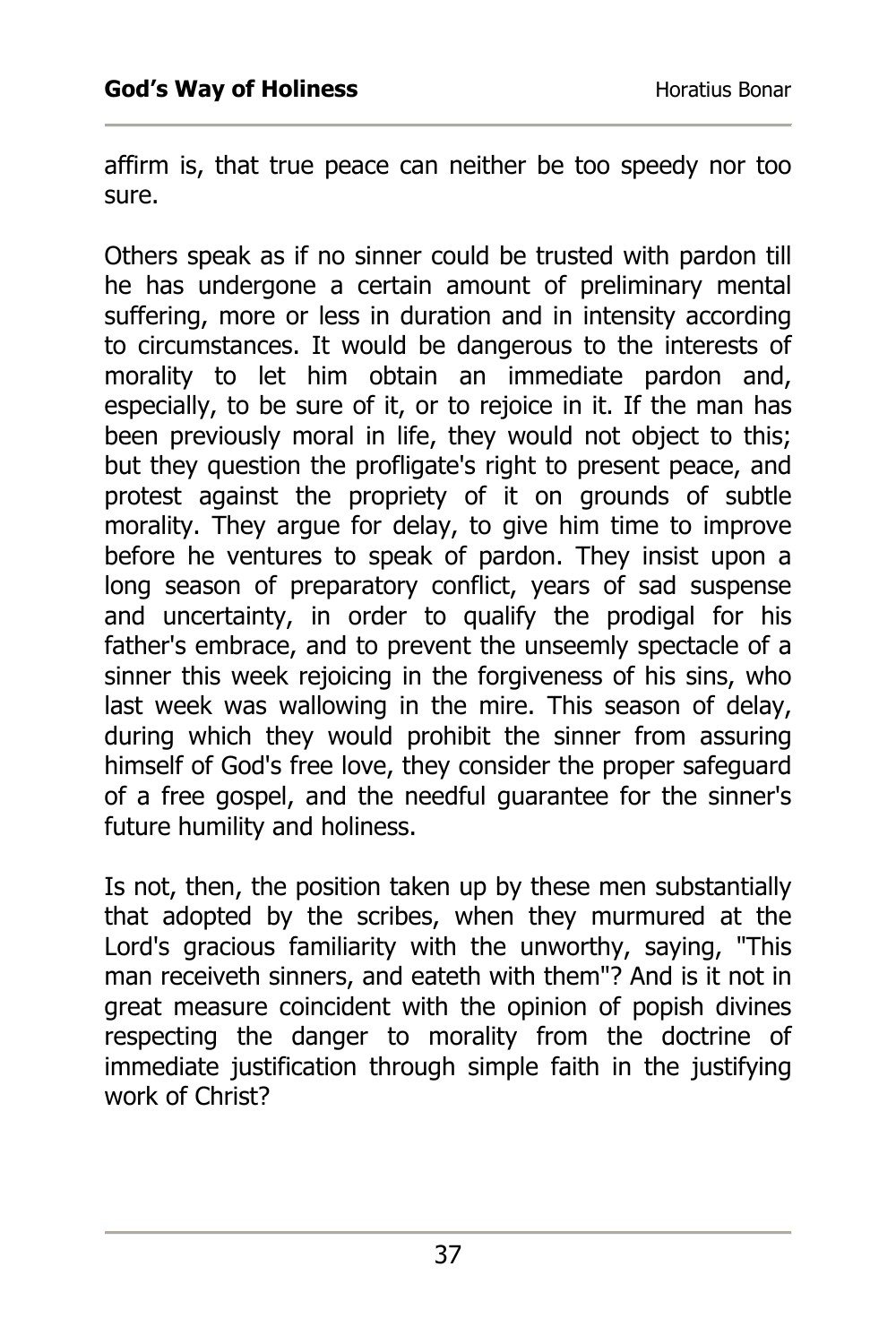When Bishop Gardiner, the popish persecutor, lay dying in 1555, Day, Bishop of Chichester, "began to comfort him," says Foxe, "with words of God's promise, and free justification by the blood of Christ." "What," said the dying Romanist, "Will you open that gap?" meaning that inlet of evil. "To me and others in my case you may speak of it, but once open this window to the people, then farewell all good."

The apostles evidently had great confidence in the gospel. They gave it fair play, and spoke it out in all its absolute freeness, as men who could trust it for its moral influence, as well as for its saving power, and who felt that the more speedily and certainly its good news were realized by the sinner, the more would that moral influence come into play. They did not hide it, nor trammel it, nor fence it round with conditions, as if doubtful of the policy of preaching it freely. "Be it known unto you," they said, "men and brethren, that through this Man is preached unto you the forgiveness of sins, and by Him all that believe are justified" (Acts 13:38,39). They had no misgivings as to its bearings on morality, nor were they afraid of men believing it too soon, or getting too immediate relief from it. The idea does not seem to have entered their mind, that men could betake themselves to Christ too soon, or too confidently, or without sufficient preparation. Their object in preaching it was, not to induce men to commence a course of preparation for receiving Christ, but to receive Him at once and on the spot; not to lead them through the long avenue of a gradually amended life to the cross of the Sin-bearer, but to bring them at once into contact with the cross, that sin in them might be slain, the old man crucified, and a life of true morality begun. As the strongest motive to a holy life, they preached the cross. They knew that,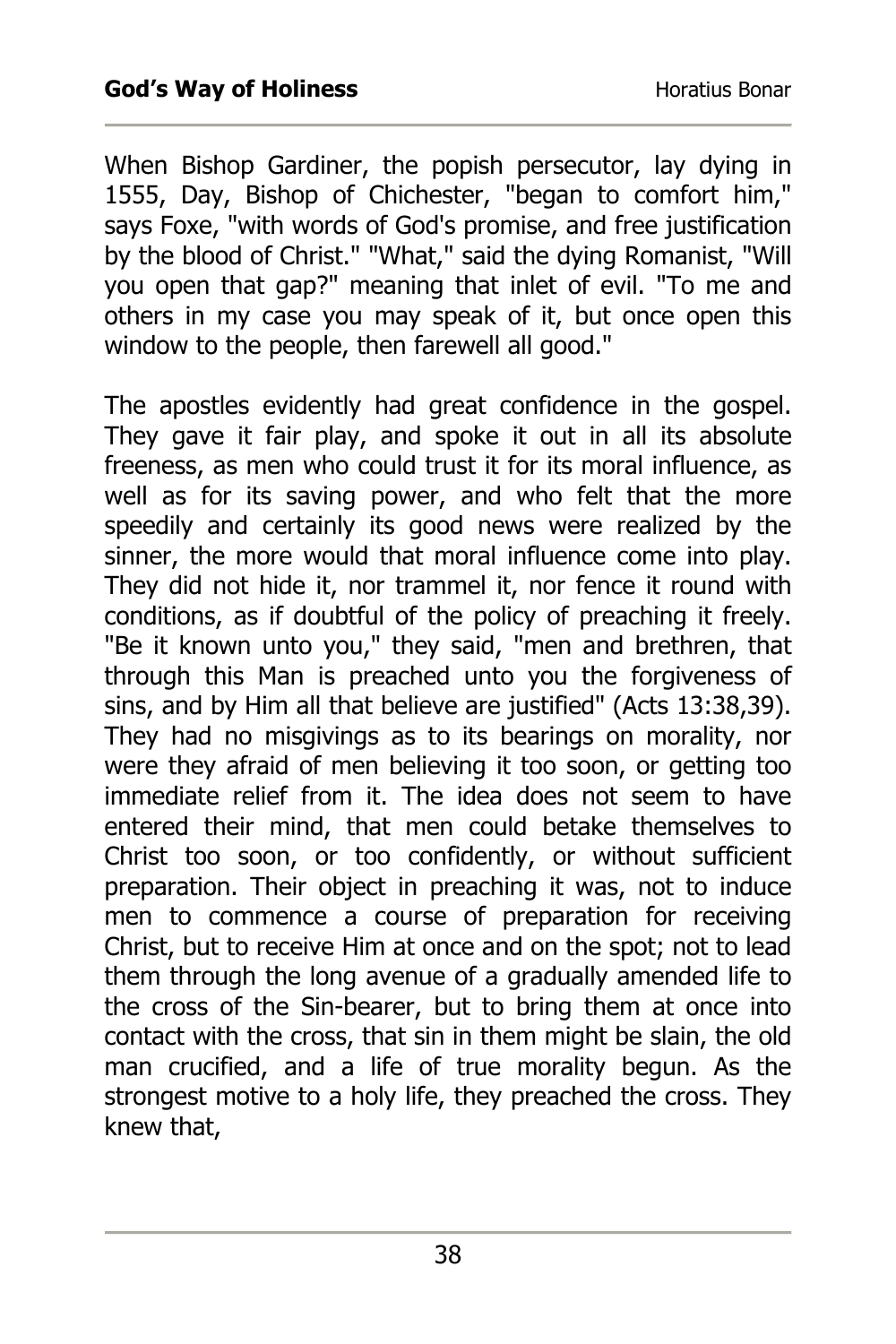"The cross once seen is death to every vice," and in the interests of holiness they stood and pleaded with men to take the proffered peace.

It is no disparagement to morality to say that good works are not the way to Christ. It is no slighting of the sacraments to say that they are not the sinner's resting-place, so neither is it any deprecation of devotion, or repentance, or prayer, to say that they are not qualifying processes which fit the sinner for approaching the Savior, either as making the sinner more acceptable or Christ more willing to receive. Still less is it derogating from the usefulness or the blessedness of these exercises, in their proper place and office, to say that they are often the refuges of self-righteousness, pretexts which the sinner makes use of to excuse his guilt in not at once taking salvation from the hands of Jesus. We do not undervalue love because we say a man is not justified by love, but by faith. We do not discourage prayer, because we preach that a man is not justified by prayer, but by faith. When we say that believing is not working, but a ceasing from work, we do not mean that the believing man is not to work, but that he is not to work for pardon, but to take it freely, and that he is to believe before he works, for works done before believing are not pleasing to God.

Is it the case that the sinner cannot be trusted with the gospel? In one sense this is true. He cannot be trusted with anything. He abuses everything. He turns everything to bad account. He makes everything the minister of sin. But if he cannot be trusted with the gospel, can he be trusted with the Law? If he cannot be trusted with grace, can he be trusted with righteousness? He cannot be trusted with an immediate pardon; can he be trusted with a tardy one? He cannot be trusted with faith; can he be trusted with doubt? He cannot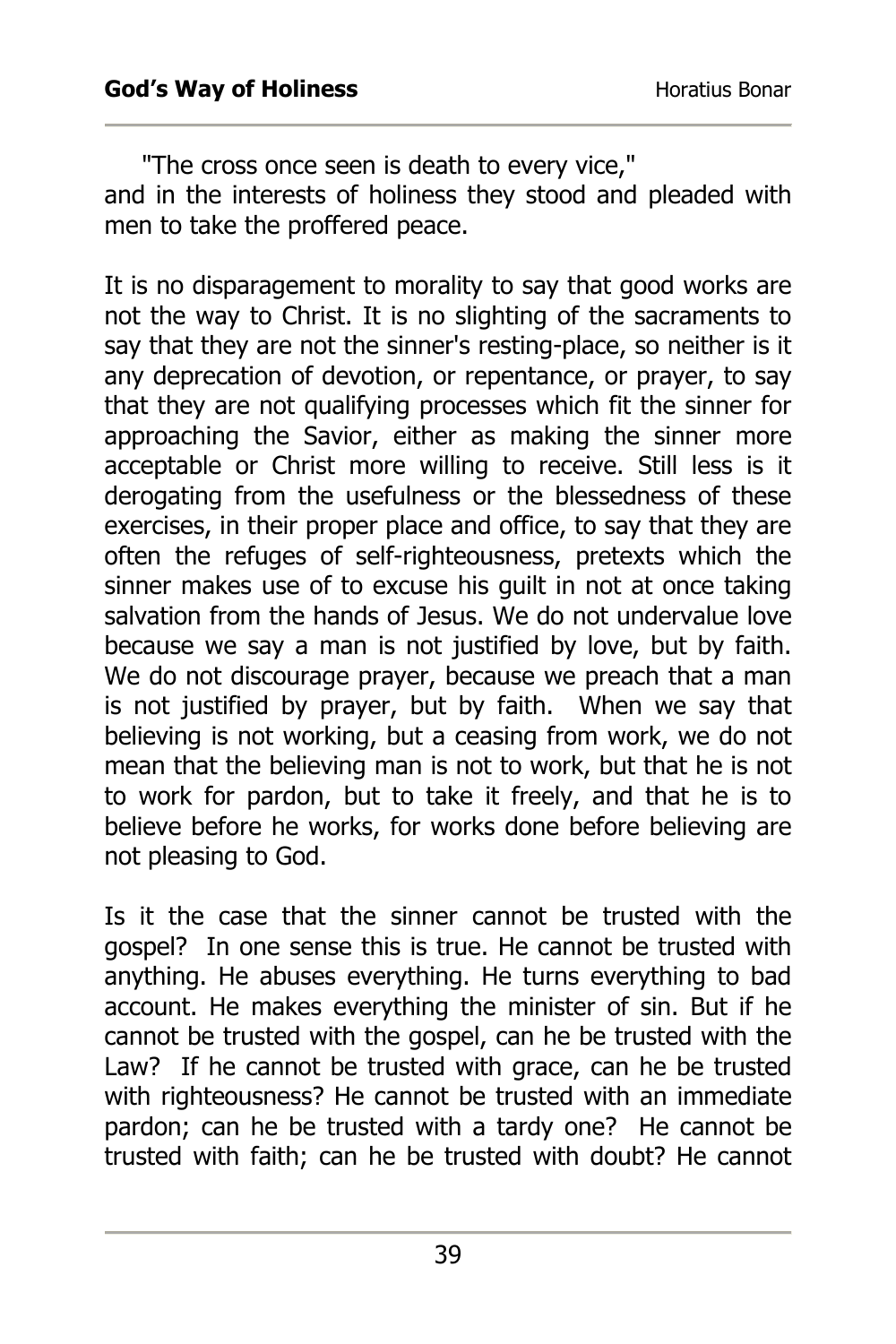be trusted with peace; can he be trusted with gloom and trouble? He cannot be trusted with assurance; can he be trusted with suspense, and will uncertainty do for him what certainty cannot?

That which he can, after all, best be trusted with, is the gospel. He has abused it, he may abuse it, but he is less likely to abuse it than anything else. It appeals to deeper, stronger, and more numerous motives than all other things together.[5]

Hence the apostles trusted the gospel with the sinner, and the sinner with the gospel, so unreservedly, and (as many in our day would say) unguardedly. "To him that worketh not, but believeth, his faith is counted for righteousness," was a bold statement. It is that of one who had great confidence in the gospel which he preached, who had no misgivings as to its unholy tendencies, if men would but give it fair play. He Himself always preached it as one who believed it to be the power of God unto holiness, no less than unto salvation. That this is the understanding of the New Testament, the "mind of the Spirit," requires no proof. Few would in words deny it to be so; only they state the gospel so timorously, so warily, so guardedly, with so many conditions, terms, and reservations, that by the time they have finished their statement, they have left no good news in that which they set out with announcing as "the gospel of the grace of God." The more fully that the gospel is preached, in the grand old apostolic way, the more likely is it to accomplish the results which it did in the apostolic days. The gospel is the proclamation of free love; the revelation of the boundless charity of God. Nothing less than this will suit our world; nothing else is so likely to touch the heart, to go down to the lowest depths of depraved humanity, as the assurance that the sinner has been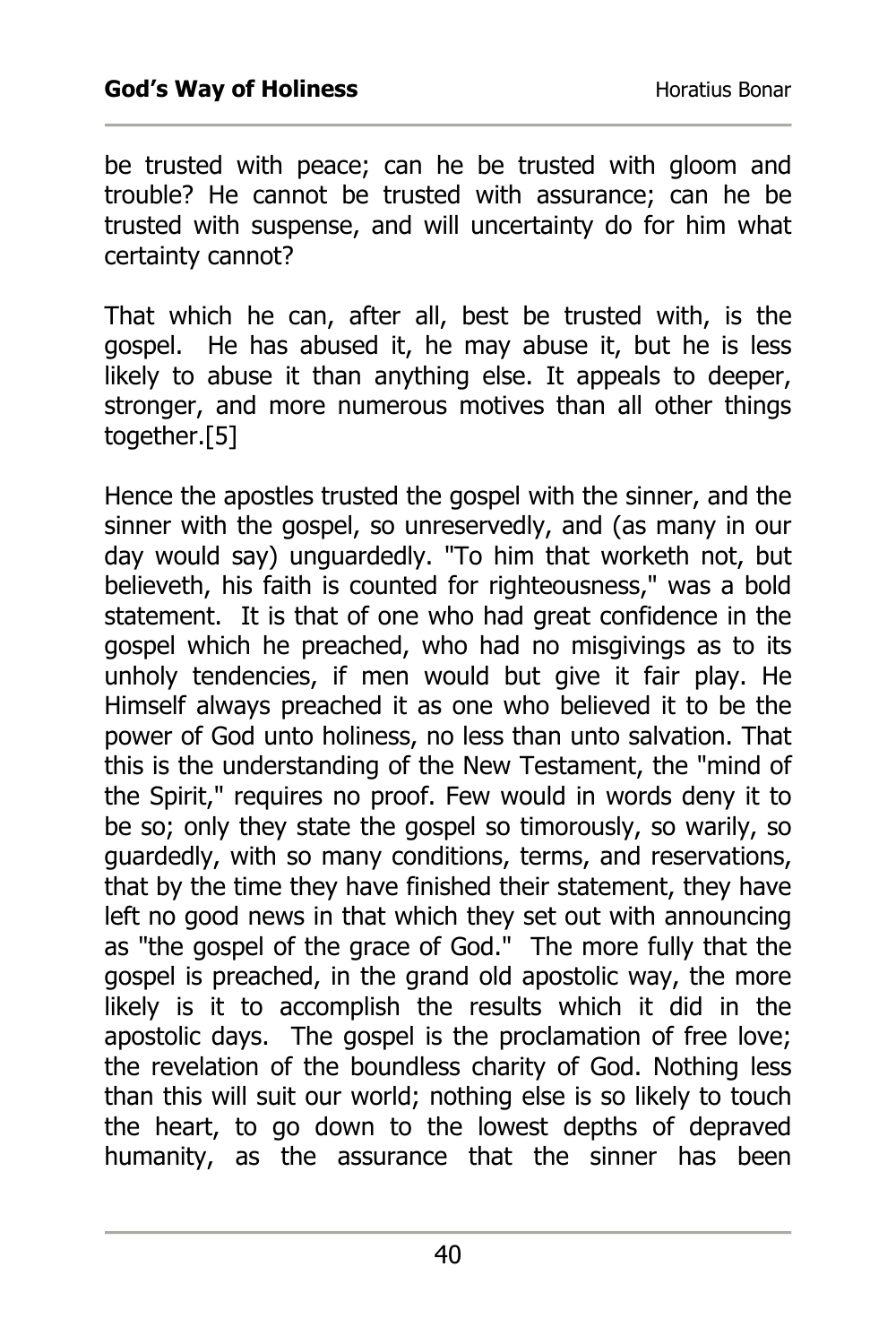loved•loved by God, loved with a righteous love, loved with a free love that makes no bargain as to merit, or fitness, or goodness. "Herein is love, not that we loved God, but that He loved us!" (I John 4:10). As the lord of the vineyard, after sending servant upon servant to the husbandman in vain, sent at last his "one son, his well-beloved" (Mark 12:6), so, Law having failed, God has dispatched to us the message of His love, as that which is by far the likeliest to secure His ends. With nothing less than this free love will He trust our fallen race. He will not trust them with law, or judgment, or terror (though these are well in their place), but He will trust them with His love! Not with a stinted or conditional love, with half pardons, or an uncertain salvation, or a tardy peace, or a doubtful invitation, or an all but impracticable amnesty•not with these does He cheat the heavy laden; not with these will He mock the weary sons of men. He wants them to be holy, as well as safe, and He knows that there is nothing in heaven or earth so likely to produce holiness, under the teaching of the Spirit of holiness, as the knowledge of His own free love. It is not law, but "the love of Christ," that constraineth! "The strength of sin is the law" (1 Cor. 15:56), so the strength of holiness is deliverance from the law (Rom. 7:6). Yet are we not "without law" (1 Cor. 9:21), neither yet "under the law" (Rom. 6:14), but "under grace," that we should "serve in newness of Spirit, and not in the oldness of the letter."

Thus Calvin writes, "Consciences obey the law, not constrained by the necessity of law, but, being made free from the yoke of law, they voluntarily obey the will of God. They are in perpetual terror as long as they are under the dominion of the Law, and are never disposed to obey God with delighted eagerness unless they have first received this liberty" (Inst xix. 4). "Not to be under the law," says Luther "is to do good and abstain from evil, not through the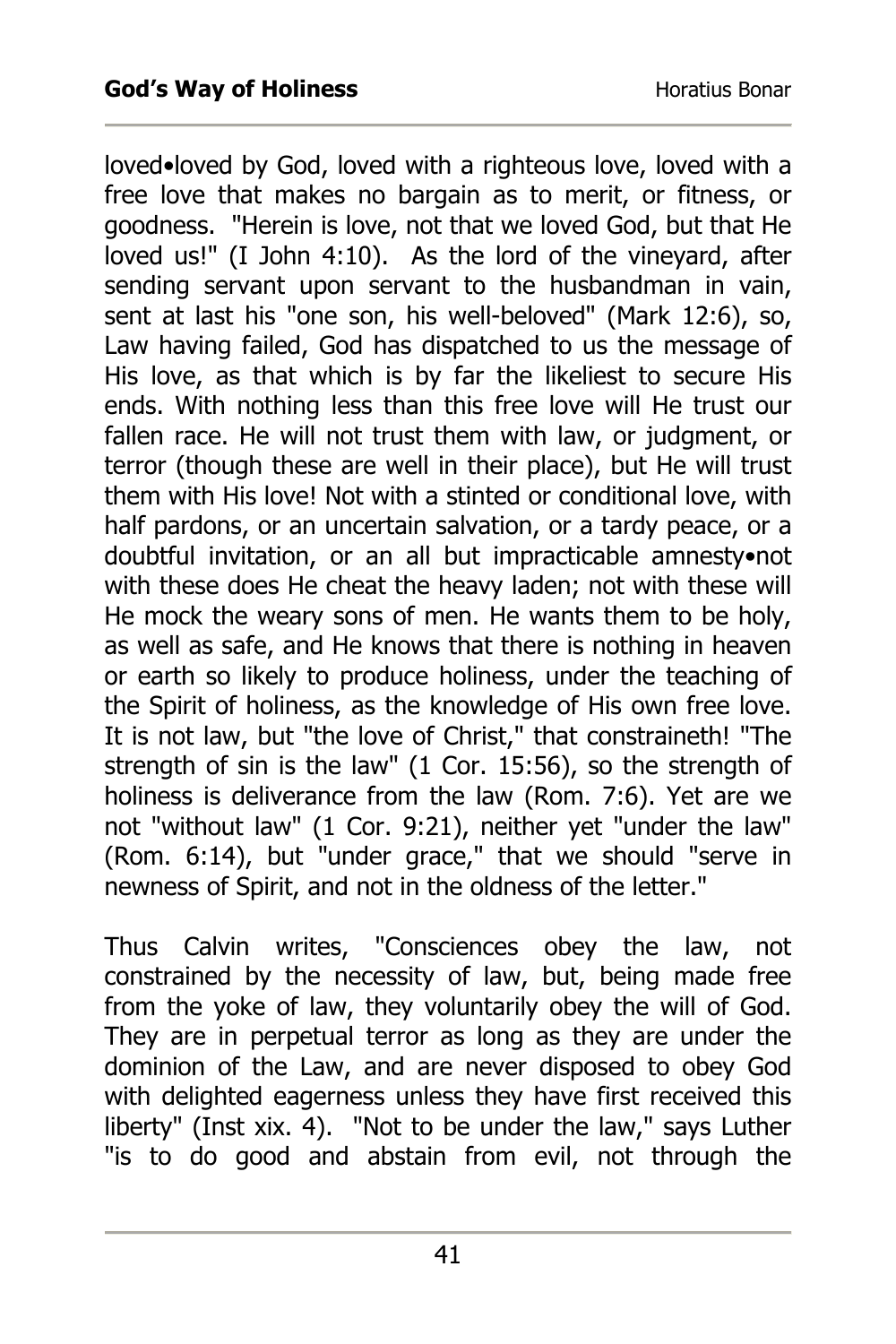compulsion of law, but by free love and with gladness." "If any man ask me," says Tyndale, "seeing faith justifies me, why I work, I answer, love compelleth me; for as long as my soul feeleth what love God hath showed me in Christ, I cannot but love God again, and His will and commandments, and of love work them; nor can they seem hard to me" (Pref. to Exodus). "When faith hath bathed a man's heart in the blood of Christ, it is so mollified that it quickly dissolves into tears of godly sorrow; so that if Christ but turn and look upon him, oh, then with Peter he goes out and weeps bitterly. And this is true gospel mourning; this is right evangelical repenting" (Fisher's Marrow of Modern Divinity).

But so many (it is said) of those who were awakened under the preaching of this very free gospel have gone back, that suspicions arise as to whether it may not be the ultra-freeness of the gospel preached that has produced the evil. It is suggested that, had the gospel been better guarded both before and behind, we should have seen fewer falls and less inconsistency. To this our answer is ready. Multitudes "went back" from our Lord, yet no one could blame His preaching. There were many grievous corruptions in the early church, yet we do not connect these with apostolic doctrine. Our Lord's parable of the sower implies that, however good the seed might be, and careful the sower; there would be stony-ground hearers and thorny-ground hearers going a certain length and then turning back, so that the backslidings complained of are such as the apostles experienced, such as our Lord led us to anticipate, under the preaching of His own full gospel.

Further than this, however, we add that, while the preaching of a guarded gospel may lead to no backslidings, it will accomplish no awakenings; so that the question will come to be this: is it not better to have some failings away when many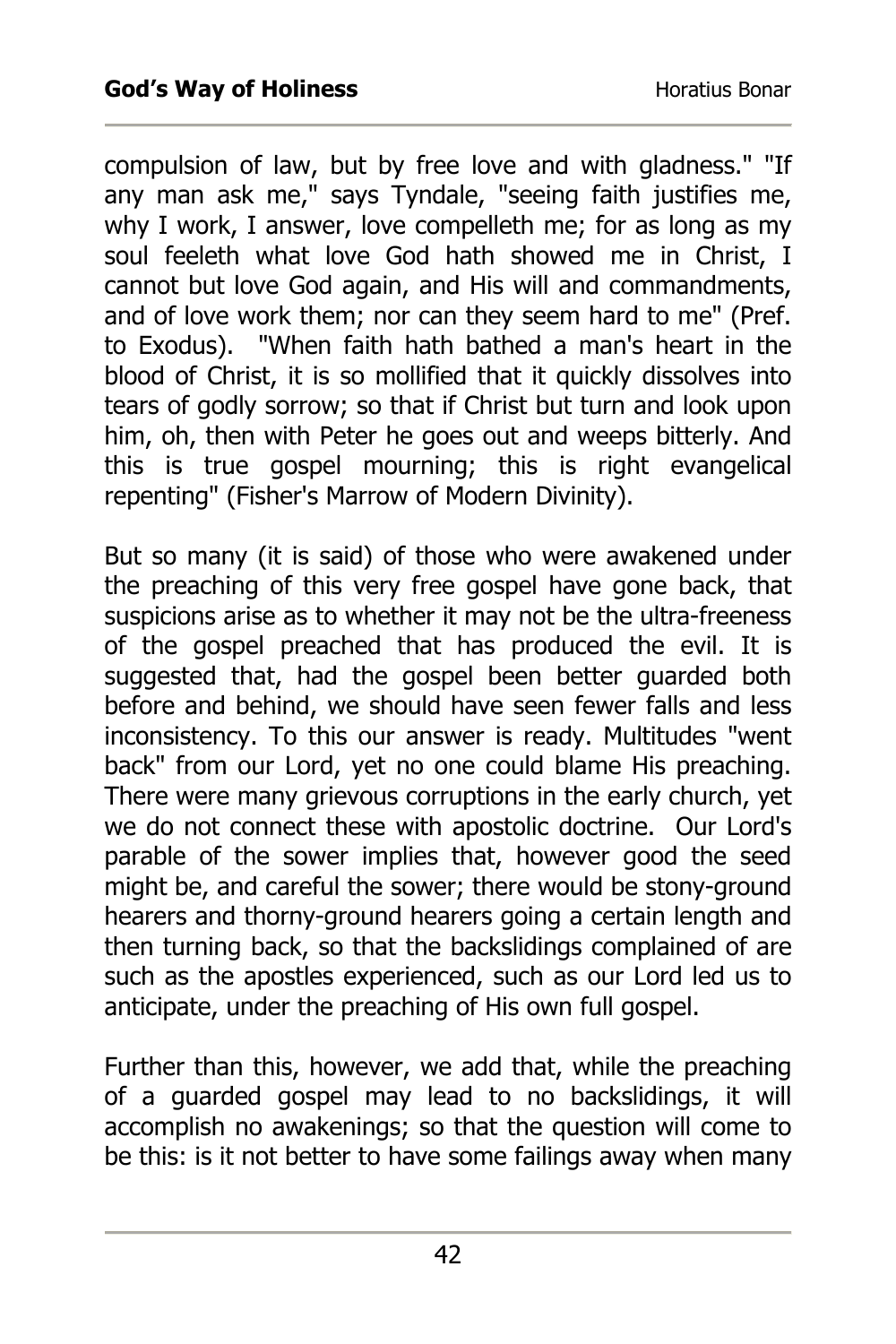are aroused, than to have no failing away, because none have been shaken? The question as to what kind of teaching results in fewest backslidings is, no doubt, an important one; but still it is subordinate to the main one: what preaching produces, upon the whole, the most conversions, and brings most glory to God? Apostasies will occur in the best of churches, bringing with them scandal to the name of Jesus, and suspicion of the gospel as the cause of all the evil. But is this a new thing in the earth? Is it not one of the things that strikingly identify us with Corinth, and Sardis, and Laodicea? A minister who has never had his heart wounded with apostasy, who knows nothing of the disappointment of cherished hopes, has too good reason to suspect that there is something sadly wrong, and that the reason of there being no backslidings in his flock, is because death is reigning. Where all is silence or sleep, where the preaching does not shake and penetrate, there will be fewer failings away; but the reason is, that there was nothing to fall away from. "Where are your converts now?" was the question put to a faithful minister who had had to mourn the fall of some who once .ran well." "Just where they were: the true still holding fast; the untrue showing themselves." It was meant as a taunt, but it was a taunt which might have been cast at apostles. It was a taunt which carried comfort with it, as reminding the faithful minister of apostolic disappointment, and so bringing him into fellowship with Paul himself, and as recalling the blessed fact that though some had fallen, more were standing.

The whole Galatian church had lapsed into error and sin. How does the apostle cure the evil? By fencing or paring down the gospel, and making it less free? No, but by reiterating its freeness; nay, stating it more freely than ever. How free does he represent it in the Epistle! Hence Luther chose it for comment, as the one best suiting himself.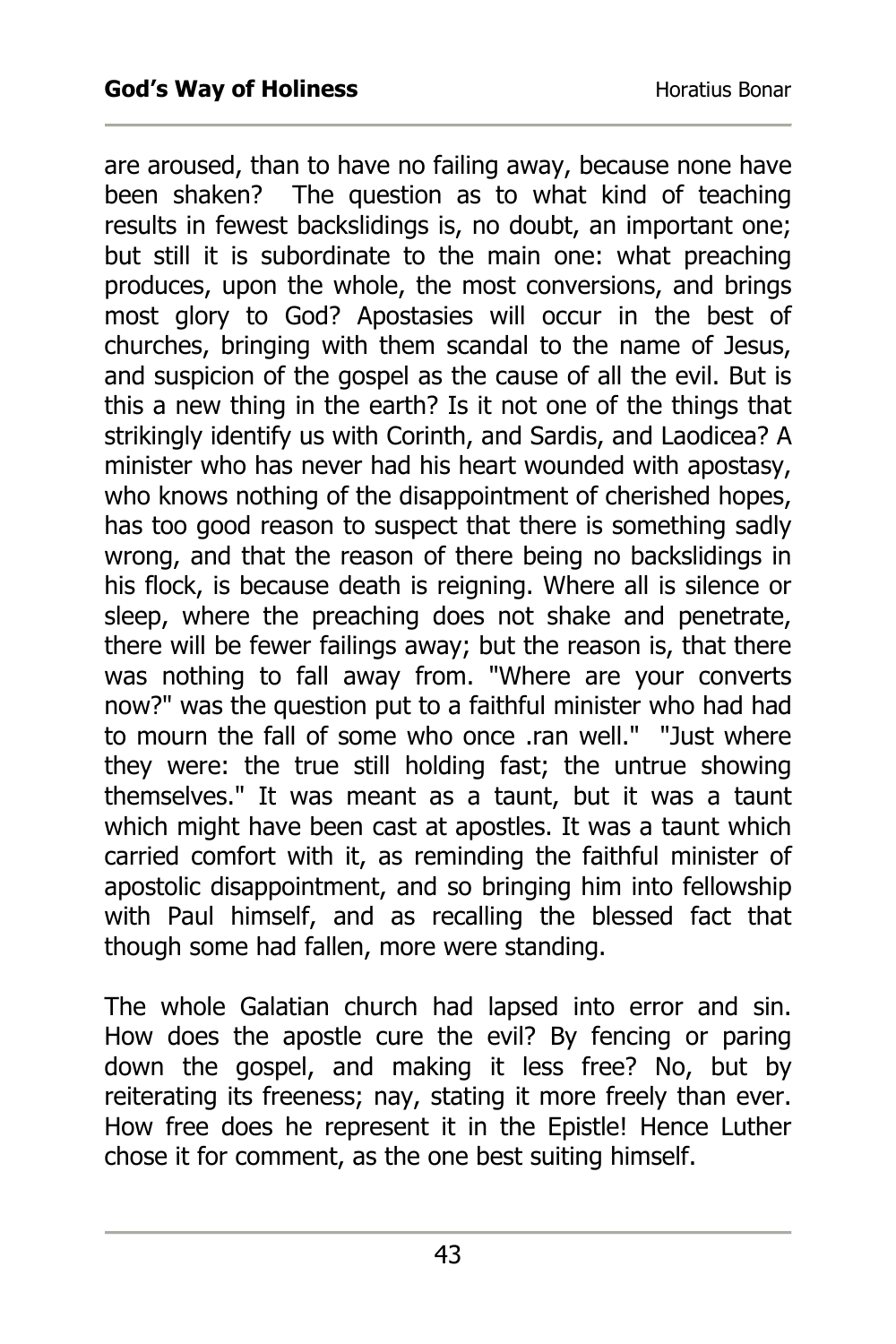Some ask the question: "is it not a suspicious sign of your gospel, that any of the hearers of it should say, 'May we continue in sin, that grace may abound?'" On the contrary, it is a safe sign of it. Had it not been very like Paul's gospel, it would not have led to the same inquiry with which the apostle's preaching was met. The restricted, guarded, conditional gospel, which some give us, as the ultimatum of their good news, would have suggested no such thought as that which the sixth chapter of Romans was written to obviate. The argument of the apostle, in such a case, becomes un-meaning and superfluous, and hence that statement which prompts some caviler to ask the question: "Shall we sin, because we are not under the Law, but under grace?" (Rom. 6:15) is not at all unlikely to be the authentic Pauline gospel, the genuine doctrine of apostolic antiquity.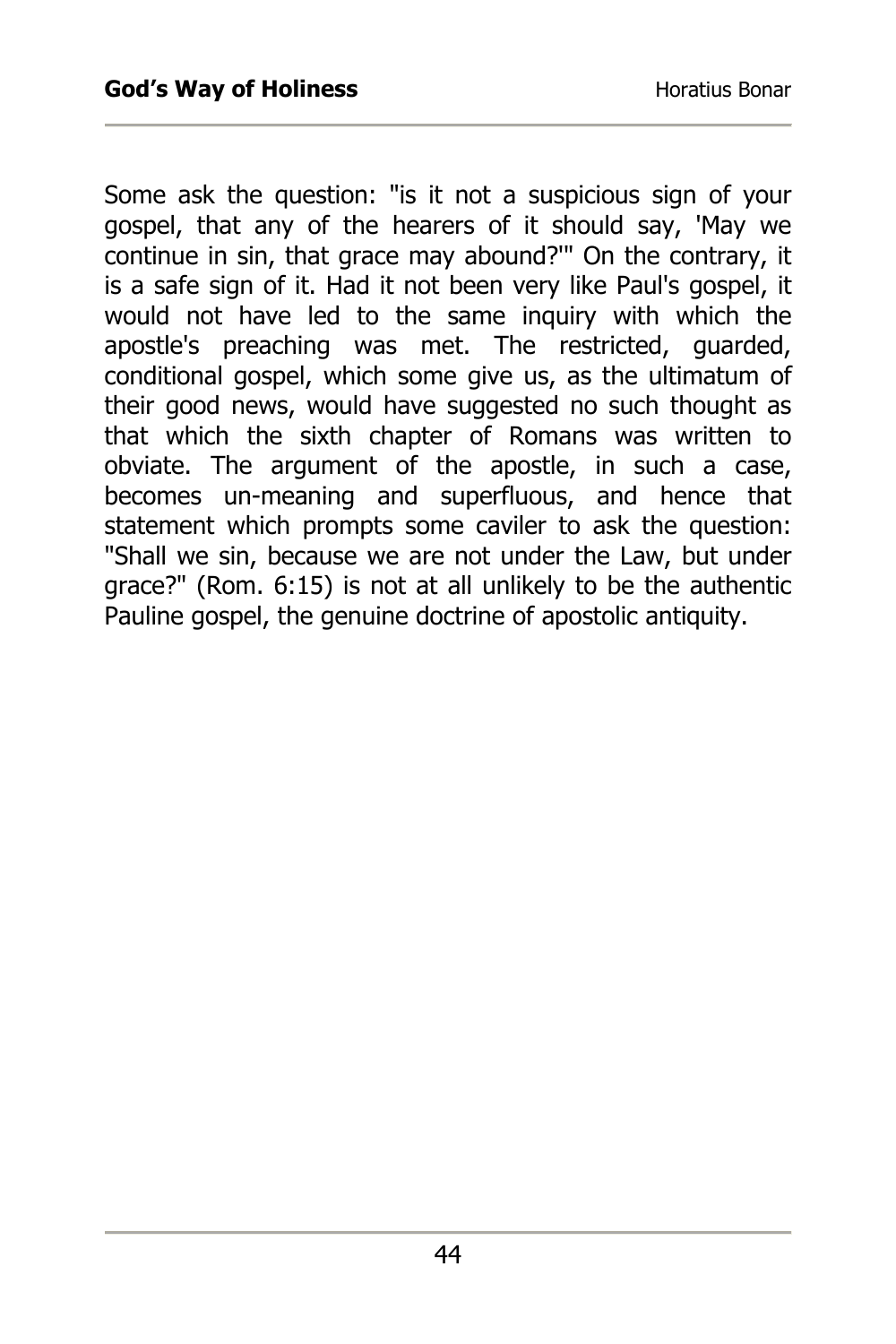# **CHAPTER 4**

### **A Strength Against Sin**

Men live in sin, and yet they have the secret thought that it ought not to be so, that they ought to get rid of it. Even those that have not the law, in this respect "are a law unto themselves," for "the work of the law [that is, each thing the law enjoins us to do] is written in their hearts; their conscience also bearing witness, and their thoughts struggling with each other, either accusing or excusing" (Rom. 2:15. See Greek).

The groan of humanity, as well as the groan of creation, by reason of sin, has been deep and long. Not always loud; often an undertone, more often drowned in laughter, but still terribly real.

Sin as disease, infectious and hereditary, sin as guilt, inferring divine condemnation and doom, has been acknowledged; and along with the acknowledgment, the sad consciousness has existed that the race was not made for sin, and that man himself, not God, had wrought the wrong. Men in all ages, and of all religions, have in some poor way, put in their protest against sin, "knowing the judgment of God, that they which commit such things are worthy of death" (Rom. 1:32). The fallen sons of Adam, though haters of God and of His law (Rom. 1:30), have thus unconsciously become witnesses against themselves, and unwittingly taken the side of God and of His law.

All through the ages has this struggle gone on between the love and the dread of sin, the delight in lust, and the sense of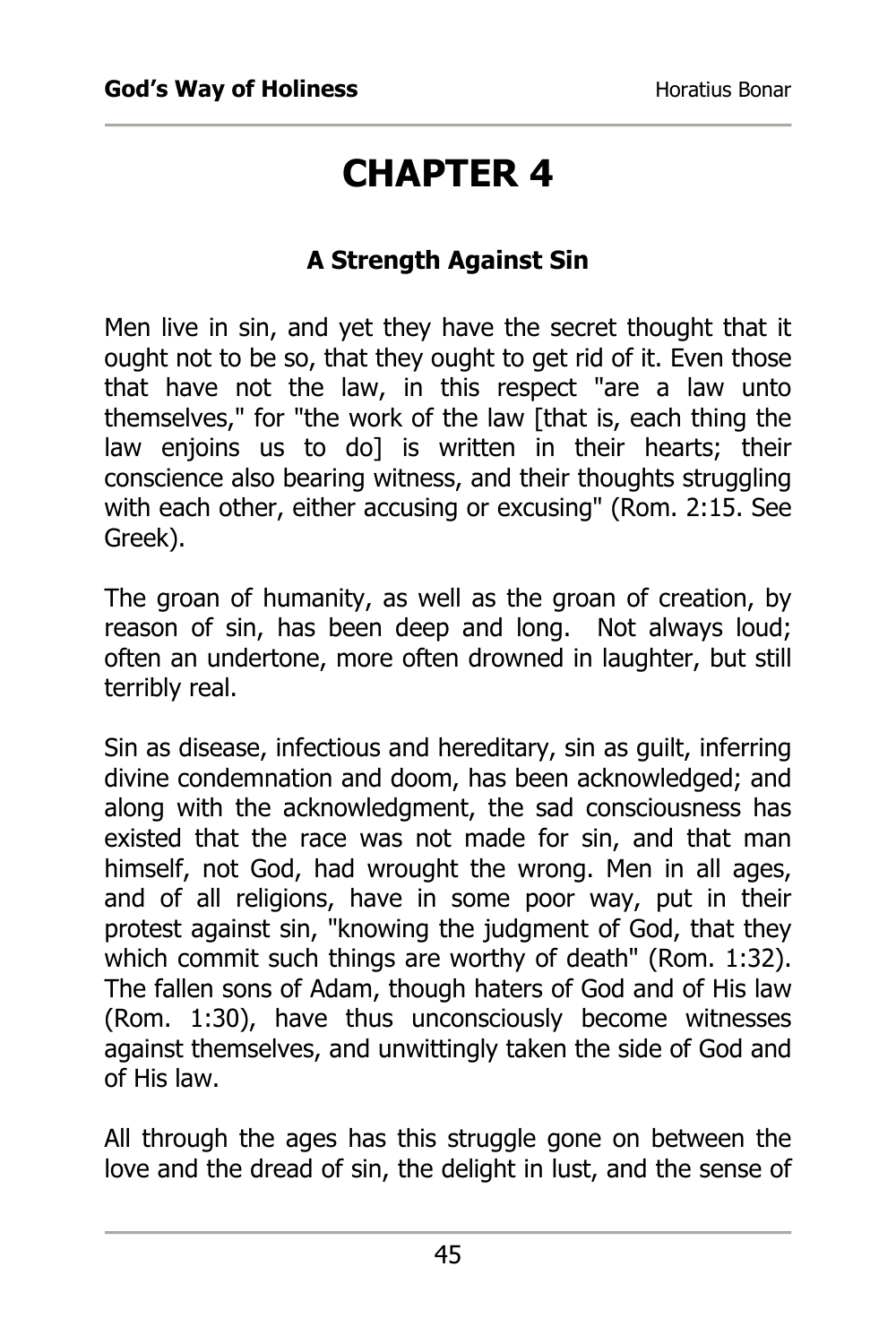degradation because of it; men clasping the poisoned robe, yet wishing to tear it off; their life steeped in the evil, yet their words so often lavished upon the good.

With much warmth did the ancient pagan wisdom of Greece and Rome utter itself against vice, with deep pathos at times describing the conflict with self, and the victory over the unruly will and the irregular appetite. But it suggested no remedy, and promised no power in aid. It could only say, "Fight on." Philosophy was helpless in its encounters with human evil, and in its sympathies with earthly sorrow. It looked on, and spoke many a true word, but it wrought no cure, it healed no wounds, it rooted out no sin. It was the exhibition of weakness, not of power, the mere cry of human helplessness.

Romish devotees, with fastings and flagellations, in addition to earnest words, have tried to extirpate the wrong and nourish the right. Groping after righteousness, yet not knowing what righteousness is, nor how it comes to us, they have built themselves up in self-righteousness. Professing to seek holiness, without understanding its nature, they have snared themselves in delusions which bring no purity. Bent, as they say, upon "mortifying the flesh," falsely identifying "the flesh" with the mere body, and working upon the theology which teaches that it is the body which ruins the soul, they lay great stress on weakening and macerating the corporeal frame, not knowing that they are thus feeding sin, fostering pride, making the body less fit to be the helpmeet of the soul, and thereby producing unholiness of the darkest type in the eye of God. By rules of no gentle kind: by terror, by pain, by visions of death and the grave, by pictures of a fiercely flaming hell, by the denial of all certainty in pardon, they have sought to terrify or force themselves into goodness.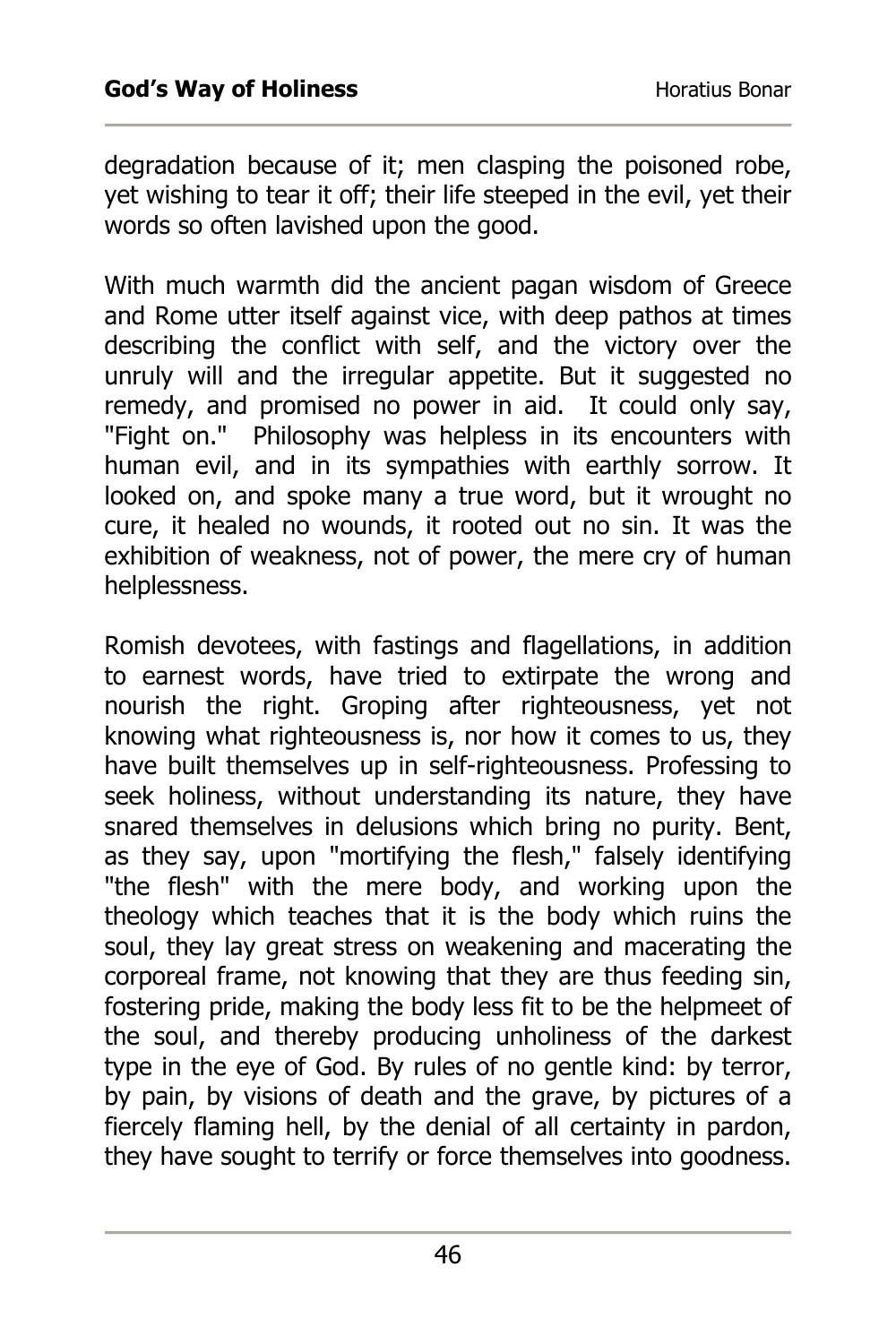By long prayers, by bitter practices of self-denial, by slow chants at midnight or early morn in dim cathedrals, by frequent sacraments, by deep study of old fathers, by the cold of wintry solitude, by multiplied deeds of merit and willworship, they have thought to expel the demon, and to eradicate "the ineradicable taint of sin."

But success has not come in this way. The enterprise was a high but fearful one and the men knew not how terrible it was. They had quite underrated the might of the enemy, while overestimating their own. The resources of the two sides were indeed unequal. Not Leonidas against the myriads of Persia, nor the old Roman three who held the bridge against the Etruscan host could be compared to this. It might seem but the feeble aberrations of one poor human heart that they were dealing with, but they knew not what these indicated•what the power of a human will is for evil; what is man's hostility to God; what is the vitality of sin; what is the exasperating tendency of naked law, and the elasticity of evil under legal compression; what is the tenacity of man's resistance to goodness and to the law of goodness; what all these together must be when fostered from beneath, and backed by the resources of hell.

In all this there is not one thought of grace or divine free love, no recognition of forgiveness as the root of holiness. Man's philosophy and man's religion have never suggested this. It would seem as if man could not trust himself with this, and could not believe that God would trust him with it. He has no idea of barriers against sin, save in the shape of walls, chains, and bars of iron, of torture, threats and wrath. On these alone he relies. He is slow to learn that all legal deterrents are in their very nature irritants, with no power to produce or enforce anything but a constrained externalism.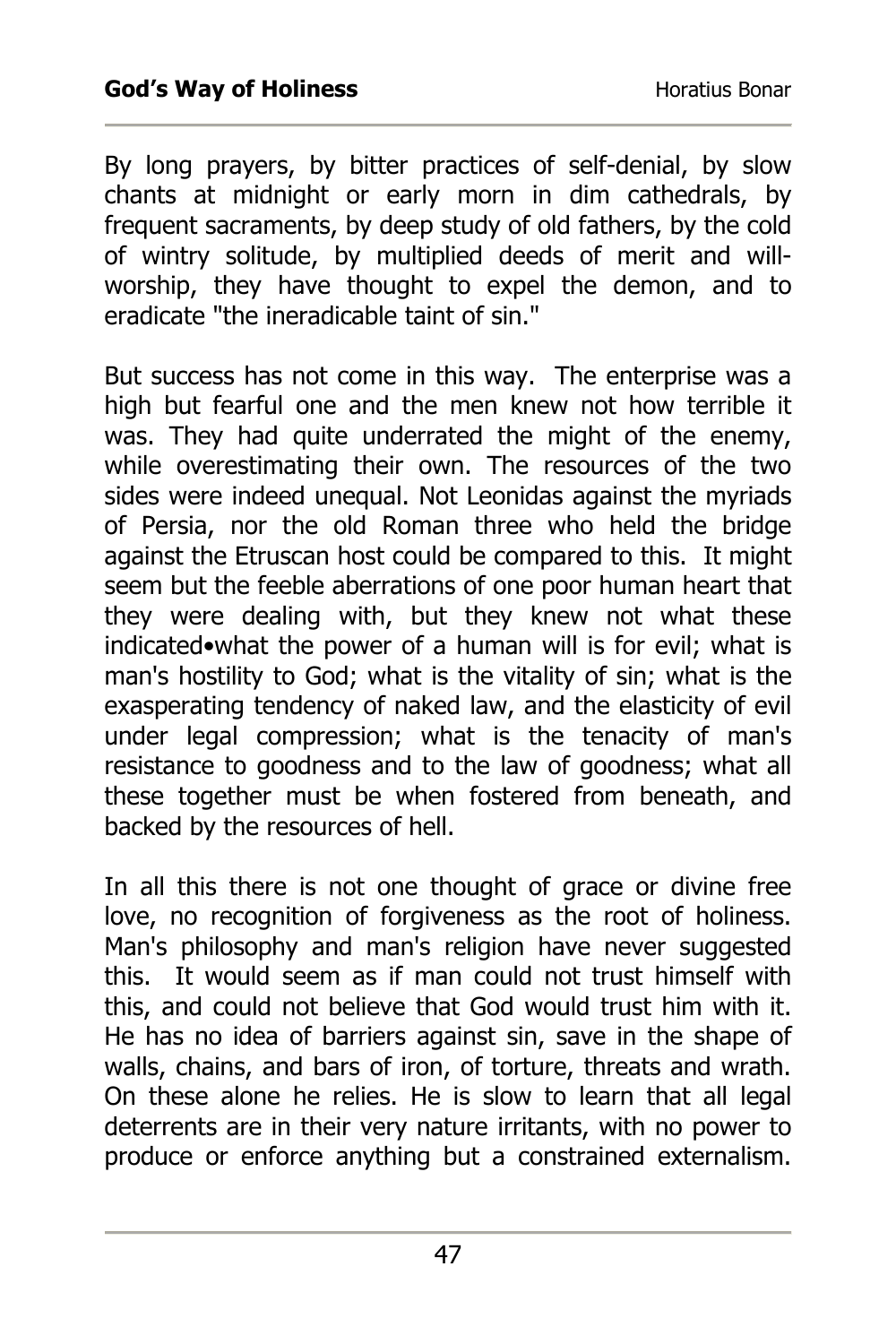The interposition of forgiving love, in absolute completeness and freeness, is resisted as an encouragement to evil•doing; and, at the most, only in a very conditional and restricted form is grace allowed to come into play. The dynamics of grace have never been reduced to a formula; they are supposed incapable of being so set down. That God should act in any other character than as the rewarder of the deserving and the punisher of the undeserving; that He should go down into the depths of a human heart, and there touch springs which were reckoned inaccessible or perilous to deal with; that His gospel should throw itself upon something nobler than man's fear of wrath, and begin by proclaiming pardon as the first step to holiness•this is so incredible to man, that, even with the Bible and the cross before his eyes, he turns away from it as foolishness. Nevertheless this is "the more excellent way," nay, the true and only way of getting rid of sin. Forgiveness of sins, in believing God's testimony to the finished propitiation of the cross, is not simply indispensable to a holy life, in the way of removing terror and liberating the soul from the pressure of guilt, but of imparting an impulse, and a motive, and a power which nothing else could do. Forgiveness at the end or in the middle, a partial forgiveness, or an uncertain forgiveness, or a grudging forgiveness, would be of no avail; it would only tantalize and mock. But a complete forgiveness, presented in such a way as to carry its own certainty along with it to every one who will take it at the hands of God•this is a power in the earth, a power against self, a power against sin, a power over the flesh, a power for holiness, such as no amount of suspense or terror could create.

It is to this that our Lord refers, once and again, when dealing with the Pharisees, those representatives of a human standard of goodness as contrasted with a divine. How deep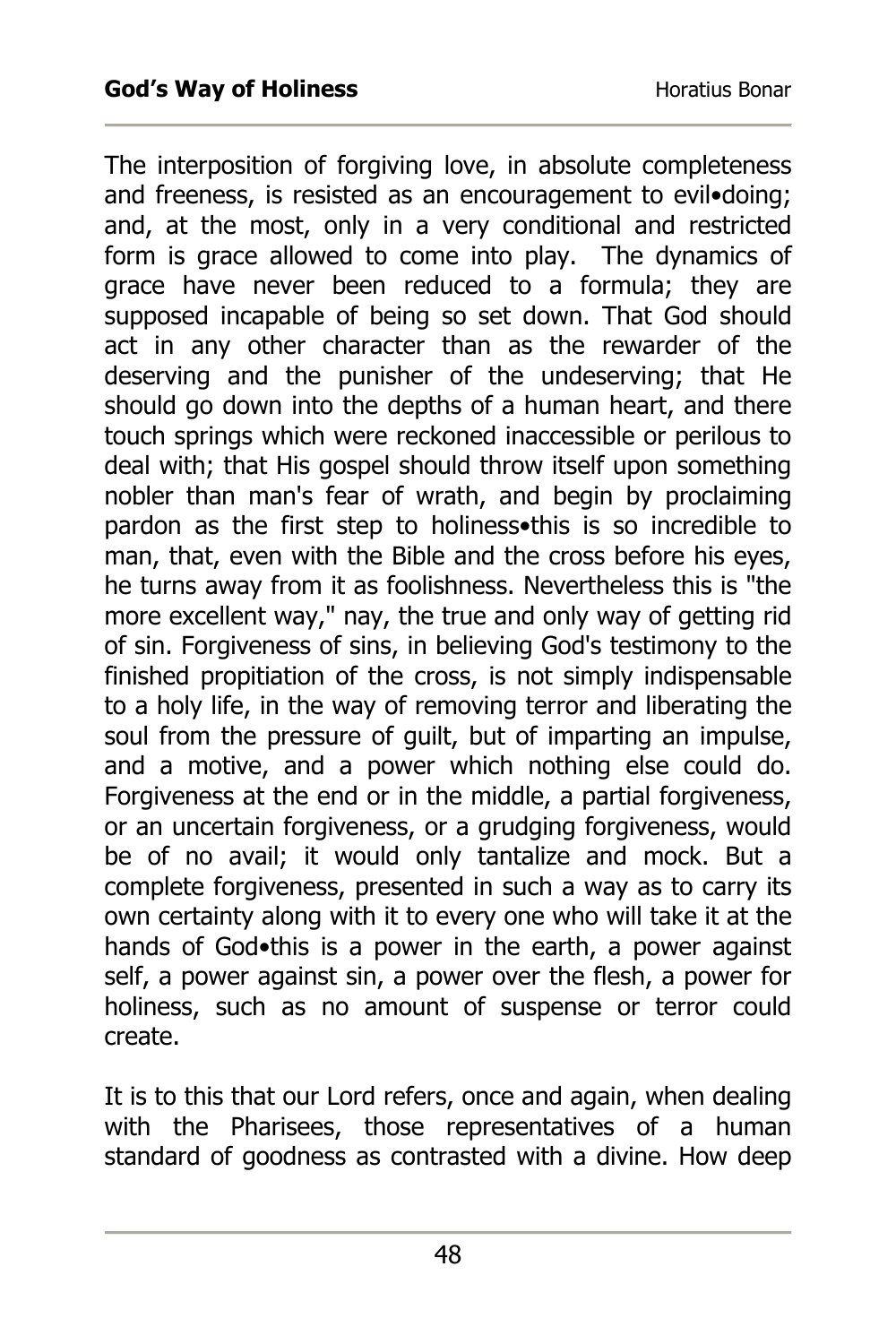is the significance of such statements as these: "When they had nothing to pay, he frankly forgave them both" (Luke 7:42); "Her sins, which are many, are forgiven" (Luke 7:47); "The lord of that servant was moved with compassion, and loosed him, and forgave him the debt" (Matt. 18:27); "Neither do I condemn thee, go and sin no more" (John 8:11); "I came not to call the righteous, but sinners to repentance" (Luke 5:32); "The Son of man is come to seek and to save that which was lost" (Luke 19:10); "God so loved the world, that He gave His only begotten Son" (John 3:16); "I came not to judge the world, but to save the world" (John 12:47). It is to this also that the apostles so often refer in their discourses and Epistles: "Who His own self bare our sins in His own body on the tree, that we, being dead to sins, should live unto righteousness" (1 Pet. 2:24); "Through this man is preached unto you the forgiveness of sins" (Acts 13:38); "God commendeth His love toward us, in that, while we were yet sinners, Christ died for us" (Rom. 5:8); "Herein is love, not that we loved God, but that He loved us" (1 John 4:10); "We love Him, because He first loved us" (1 John 4:19). To this, also, all the prophets had given witness; thus, "I will pardon all their iniquities" (Jer. 33:8); "There is forgiveness with Thee, that Thou mayest be feared" (Psa. 130:4); "As far as the east is from the west, so far hath He removed our transgressions from us" (Psa. 103:12); "I, even I, am He that blotteth out thy transgressions for mine own sake, and will not remember thy sins" (Isa. 43:25).

Yet it is not merely a question of motives and stimulants that is indicated in all this. It is one of release from bondage; it is the dissolution of the law's curse. Under law and its curse, a man works for self and Satan; under grace he works for God. It is forgiveness that sets a man working for God. He does not work in order to be forgiven, but because he has been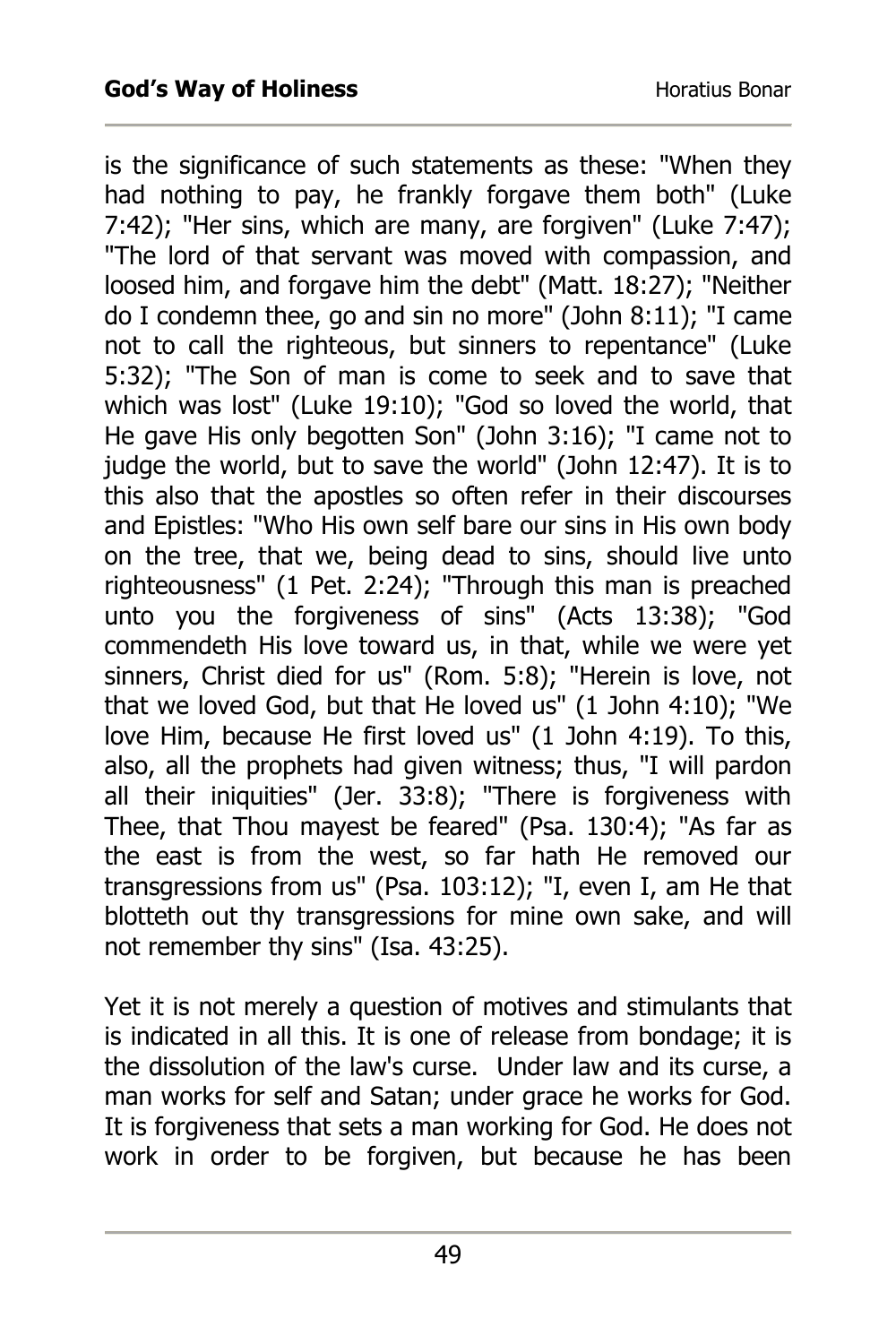forgiven, and the consciousness of his sin being pardoned makes him long more for its entire removal than ever he did before.

An unforgiven man cannot work. He has not the will, nor the power, nor the liberty. He is in chains. Israel in Egypt could not serve Jehovah. "Let My people go, that they may serve Me," was God's message to Pharaoh (Exo. 8:1): first liberty, then service.

A forgiven man is the true worker, the true lawkeeper. He can, he will, he must work for God. He has come into contact with that part of God's character which warms his cold heart. Forgiving love constrains him. He cannot but work for Him who has removed his sins from him as far as the east is from the west. Forgiveness has made him a free man, and given him a new and most loving Master. Forgiveness, received freely from the God and Father of our Lord Jesus Christ, acts as a spring, an impulse, a stimulus of divine potency. It is more irresistible than law, or terror, or threat. A half forgiveness, an uncertain justification, a changeable peace, may lead to careless living and more careless working, may slacken the energy and freeze up the springs of action, (for it shuts out that aspect of God's character which gladdens and quickens); but a complete and assured pardon can have no such effect. This is "the truth which is after godliness" (Titus 1:1). Its tendencies toward holiness and consistency of life are marvelous in their power and certainty. Irrepressible we may truly call the momentum which owes its intensity to the entireness and sureness of the pardon, a momentum on which some, in their ignorance of Scripture, as well as of the true deep springs of human action, would fasten their drag of doubt and uncertainty, lest what they call the interests of morality should be compromised. As if men could be made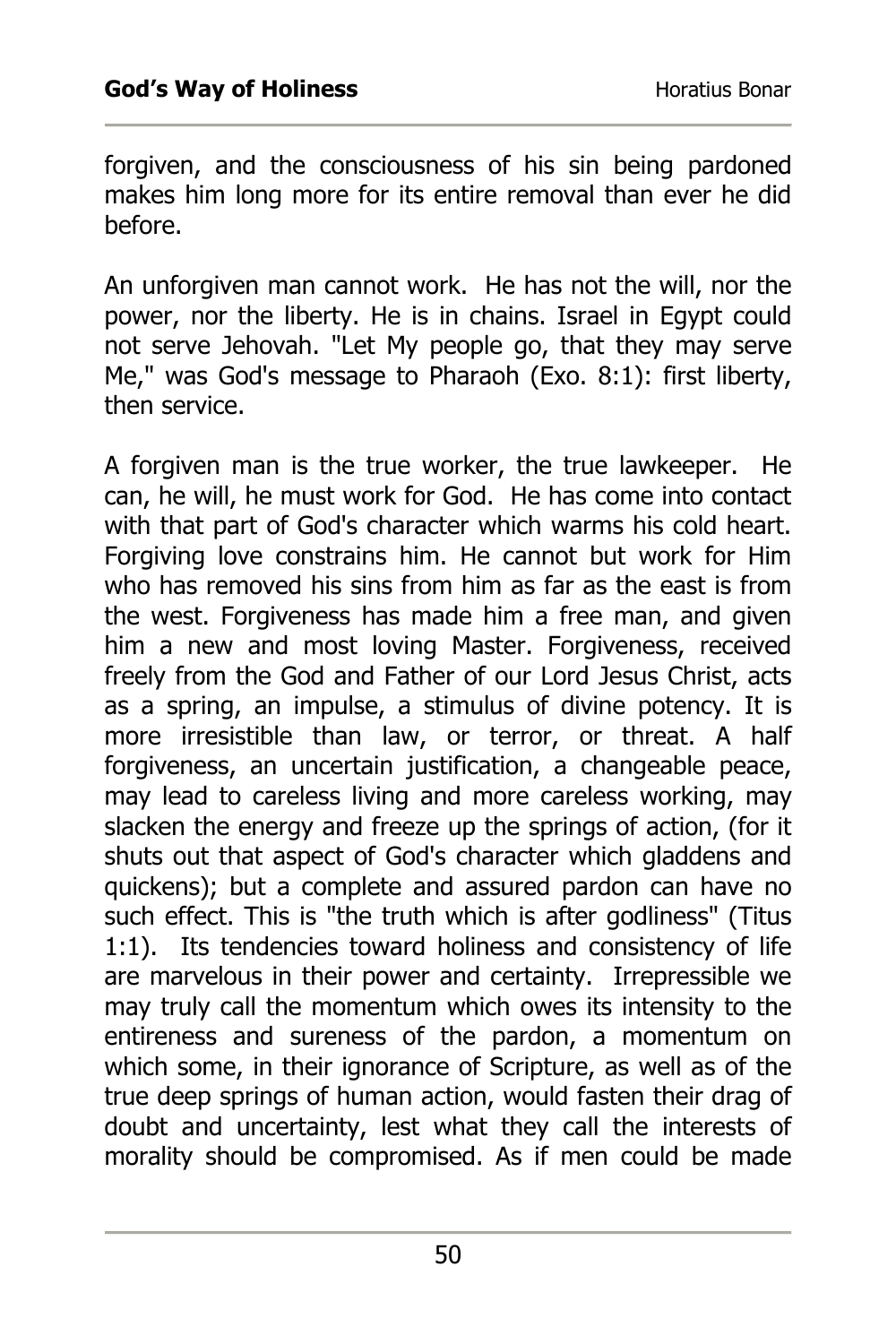unholy by knowing certainly with what a holy love they have been freely loved, or made holy by being kept in suspense as to their own personal reconciliation with God! As if pardon, doled out in crumbs or drops (and even these so cautiously held out, or rather held back, that a man can hardly ever be sure of having them) were more likely to be fruitful in good works than a pardon given at once, and given in such a way as to be sure even to the chief of sinner•a pardon worthy, both in its greatness and its freeness, of the boundless generosity of God!

It would be well for many if they would study Mr. Robert Haldane's Exposition of the Epistle to the Romans, especially the second volume. It is a noble protest against the meager teaching of many so-called Protestants on the subject of justification by faith. Its faithful condemnation of the false, and bold vindication of the true may be reckoned too "decided," perhaps "extreme," by "advanced" theologians, but the church of God, in these days of diluted doctrine, will be thankful for such an assertion of Reformation theology. His strong point is his elucidation of the apostle's statements as to the believer's being "dead to sin," which he shows to have no reference to the character of believers, but exclusively to their state before God, as the ground on which their sanctification is secured" (vol. 2, p22). To be "dead to sin" is a judicial or legal, not a moral figure. It refers to our release from condemnation, our righteous disjunction from the claim and curse of law. This, instead of giving license to sin, is the beginning and root of holiness.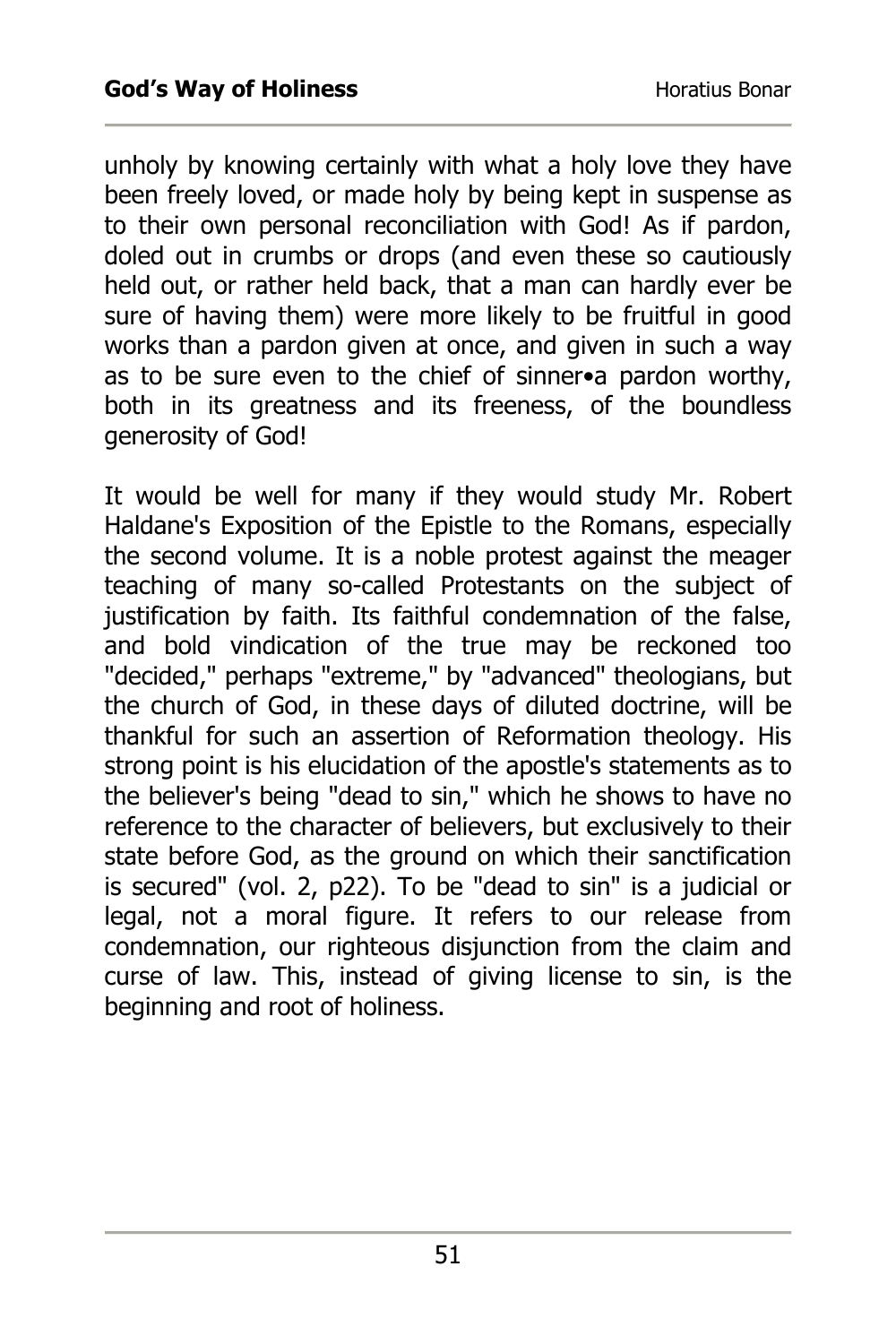# **CHAPTER 5**

#### **The Cross And Its Power**

Before I can live a Christian life, I must be a Christian. Am I such? I ought to know this. Do I know it, and in knowing it, know whose I am and whom I serve? Or is my title to the name still questionable, still a matter of anxious debate and search?

If I am to live as a son of God, I must be a son, and I must know it. Otherwise my life will be an artificial imitation, a piece of barren mechanism, performing certain excellent movements, but destitute of vital heat and force. Here many fail. They try to live like sons in order to make themselves sons, forgetting God's simple plan for attaining sonship at once, "As many as received Him, to them gave He power to become the sons of God" (John 1:12).

The faith of many among us is, alter all, but an attempt to believe; their repentance but an attempt to repent; and, in so doing, they only use words which they have learned from others. It is not the love of holiness that actuates them, but (at best) the love of the love of holiness. It is not the love of God that fills them, but the love of the love of God.

God's description of a Christian man is clear and well-defined. It has about it so little of the vague and wide that one wonders how any mistake should have arisen on this point, and so many dubious, so many false claims put in.

A Christian is one who "has tasted that the Lord is gracious" (1 Pet. 2:3); who has been "begotten again unto a lively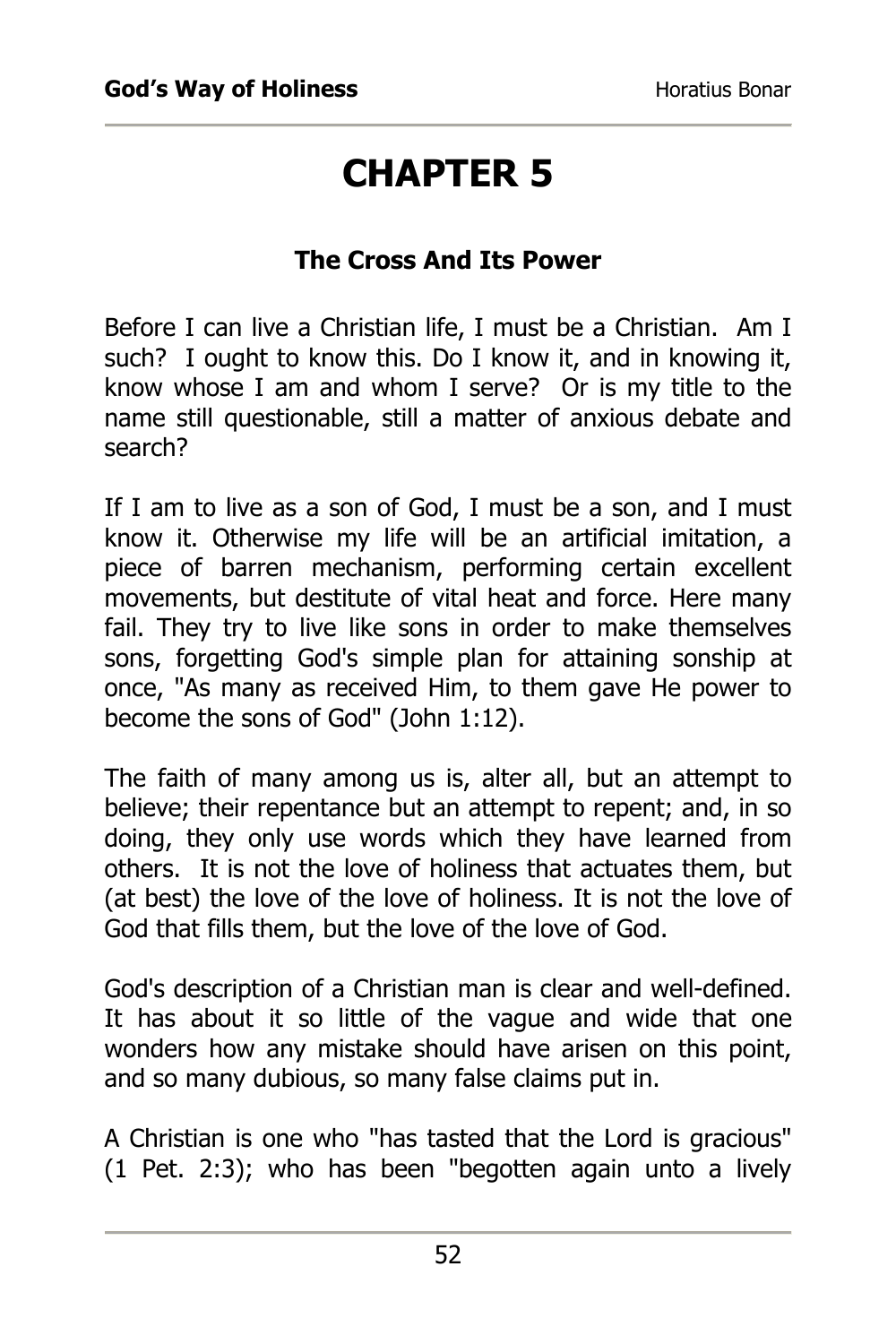hope" (1 Pet. 1:3); who has been "quickened together with Christ" (Eph. 2:5); made a partaker of Christ (Heb. 3:14); a partaker of the divine nature (2 Pet. 1:4); who "has been delivered from this present evil world" (Gal. 1:4).

Such is God's description of one who has found his way to the cross, and is warranted in taking to himself the Antiochian name of "Christian," or the apostolic name of "saint." Of good about himself, previous to his receiving the record of the free forgiveness, he cannot speak. He remembers nothing lovable that could have recommended him to God; nothing fit that could have qualified him for the divine favor, save that he needed life. All that he can say for himself is that he "has known and believed the love that God hath to us" (1 John 4:16); and, in believing, has found that which makes him not merely a happy, but a holy man. He has discovered the fountainhead of a holy life.

Have I then found my way to the cross? If so, I am safe. I have the everlasting life. The first true touch of that cross has secured for me the eternal blessing. I am in the hands of Christ, and none shall pluck me out (John 10:28).

The cross makes us whole; not all at once indeed, but it does the work effectually. Before we reached it we were not "whole," but broken and scattered, nay, without a center toward which to gravitate. The cross forms that center and, in doing so, it draws together the disordered fragments of our being; it "unites our heart" (Psa. 86:11), producing a wholeness or unity which no object of less powerful attractiveness could accomplish. It is a wholeness or unity which, beginning with the individual, reproduces itself on a larger scale, but with the same center of gravitation, in the church of God.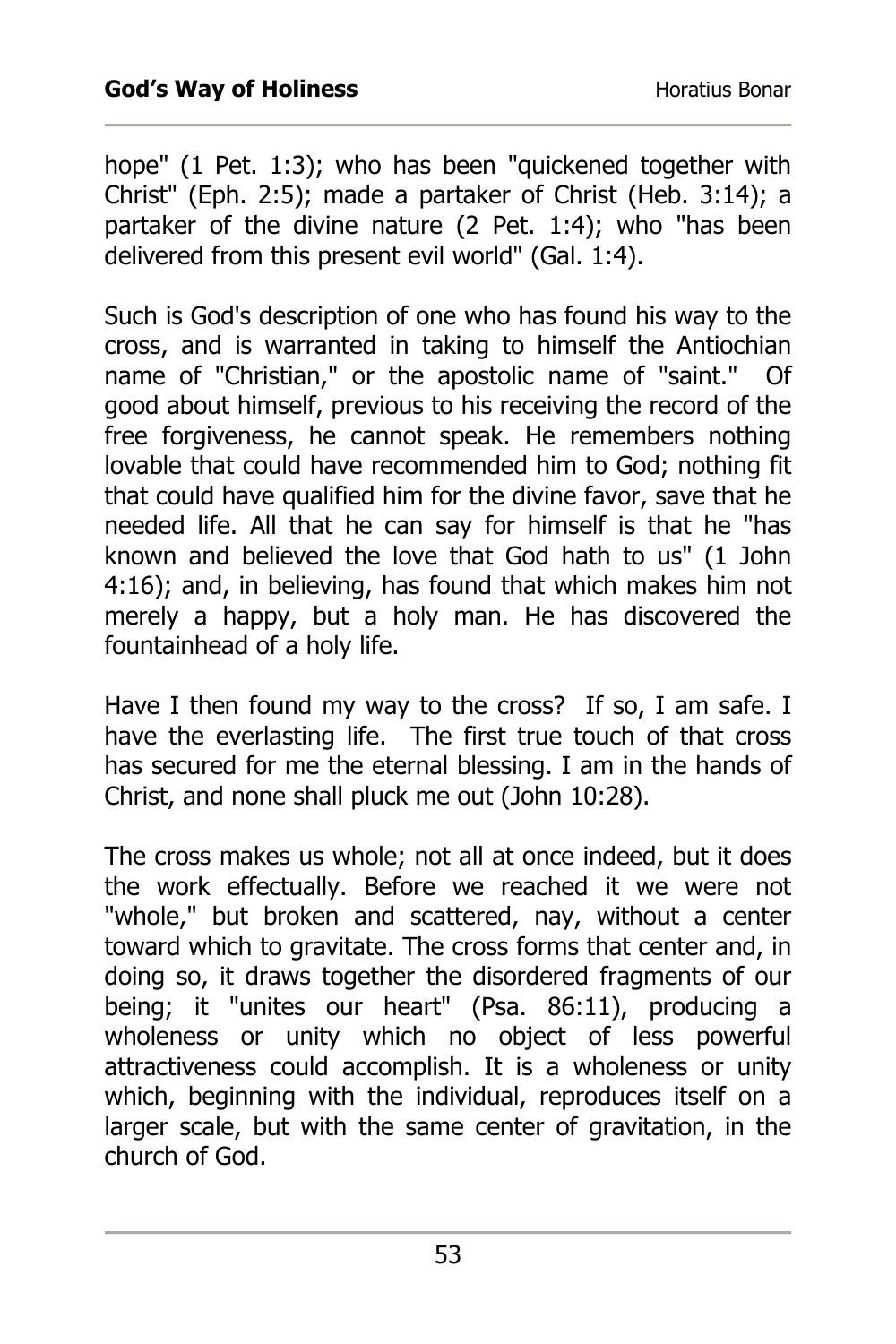Of spiritual health, the cross is the source. From it there goes forth the "virtue" (dunamis, the power, Luke 6:19) that heals all maladies, be they slight or deadly. For "by His stripes we are healed" (Isa 53:5); and in Him we find "the tree of life," with its healing leaves (Rev. 22:2). Golgotha has become Gilead, with its skillful Physician and its "bruised" balm (Jer. 8:22; Isa. 53:5). Old Latimer says well regarding the woman whom Christ cured, "She believed that Christ was such a healthful man that she should be sound as soon as she might touch Him." The "whole head [was] sick, and the whole heart faint" (Isa. 1:5); but now the sickness is gone, and the vigor comes again to the fainting heart. The look, or rather the Object looked at, has done its work (Isa. 45:22); the serpent of brass has accomplished that which no earthly medicines could effect. Not to us can it now be said, "Thou hast no healing medicines" (Jer. 30:13), for the word of the great Healer is, "I will bring health and cure; yea, I will cure them, and will reveal unto them the abundance of peace and truth" (Jer. 33:6). Thus it is by the abundance of that peace and truth, revealed to us in the cross, that our cure is wrought.

The cure is not perfected in an hour. But, as the sight of the cross begins it, so does it complete it at last. The pulses of new health now beat in all our veins. Our whole being recognizes the potency of the divine medicine, and our diseases yield to it.

Yes, the cross heals. It possesses the double virtue of healing sin and quickening holiness. It makes all the fruits of the flesh to wither, while it cherishes and ripens the fruit of the Spirit, which is "love, joy, peace, longsuffering, gentleness, goodness, faith, meekness, temperance" (Gal. 5:22). By this the hurt of the soul is not "healed slightly," but truly and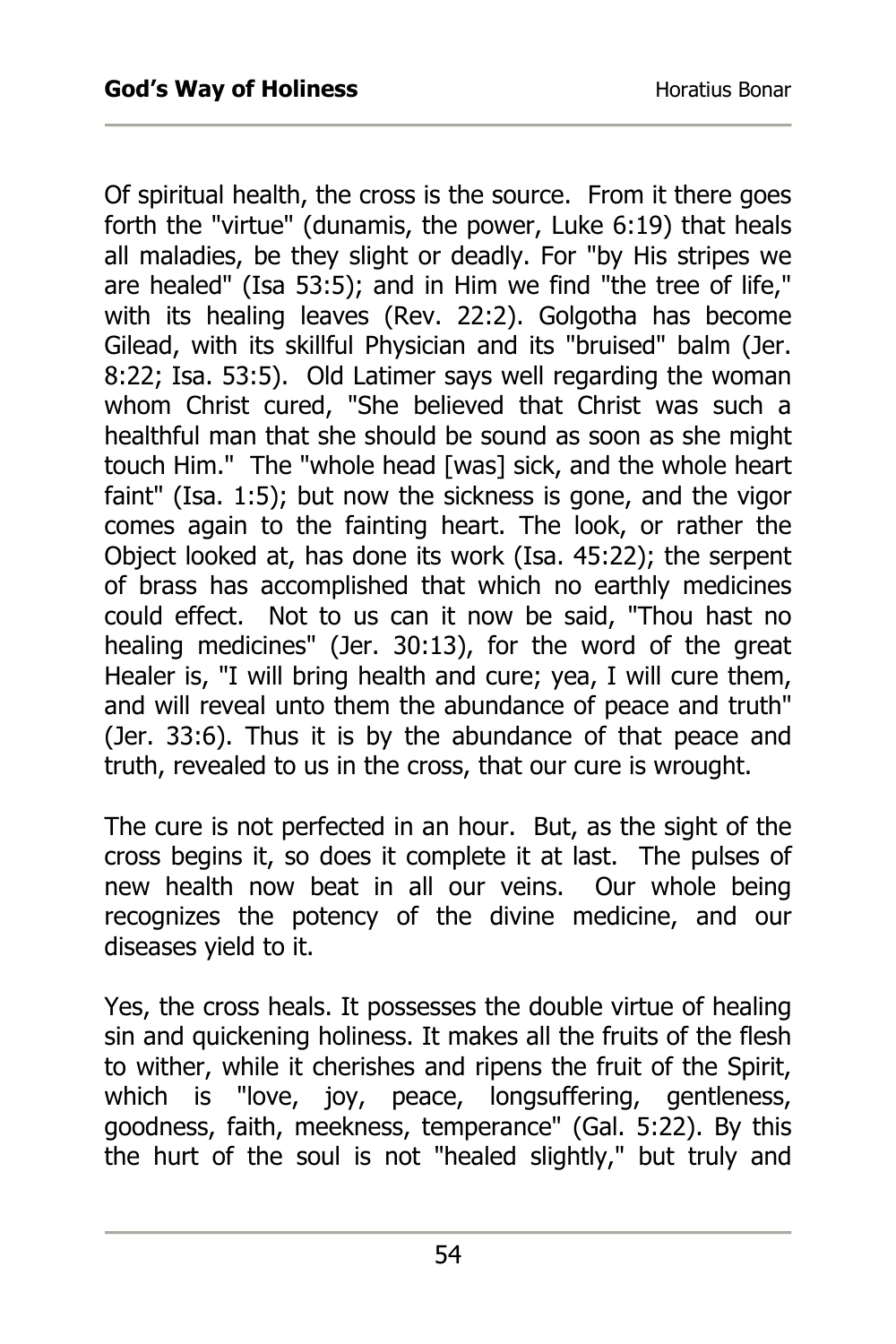thoroughly. It acts like the fresh balm of southern air to one whose constitution the frost and damp of the far north had undermined. It gives new tone and energy to our faculties, a new bent and aim to all our purposes, and a new elevation to all our hopes and longings. It gives the death-blow to self, it mortifies our members which are upon the earth. It crucifies the flesh with its affections and lusts. Thus, looking continually to the cross, each day, as at the first, we are made sensible of the restoration of our soul's health; evil loosens its hold, while good strengthens and ripens.

It is not merely that we "glory in the cross" (Gal. 6:14), but we draw strength from it. It is the place of weakness, for there Christ "was crucified through weakness" (2 Cor. 13:4); but it is, notwithstanding, the fountainhead of power to us. For as out of death came forth life, so out of weakness came forth strength. This is strength, not for one thing, but for everything. It is strength for activity or for endurance, for holiness as well as for work. He that would be holy or useful must keep near the cross. The cross is the secret of power, and the pledge of victory. With it we fight and overcome. No weapon can prosper against it, nor enemy prevail. With it we meet the fightings without as well as the fears within. With it we war the good warfare, we wrestle with principalities and powers, we "withstand" and we "stand" (Eph. 6:11-13); we fight the good fight, we finish the course, we keep the faith (2 Tim. 4:7).

Standing by the cross, we become imitators of the crucified One. We seek to be like Him, men who please not themselves (Rom. 15:3); who do the Father's will, counting not our life dear to us who love our neighbors as ourselves, and the brethren as He loved us; who pray for our enemies; who revile not again when reviled; who threaten not when we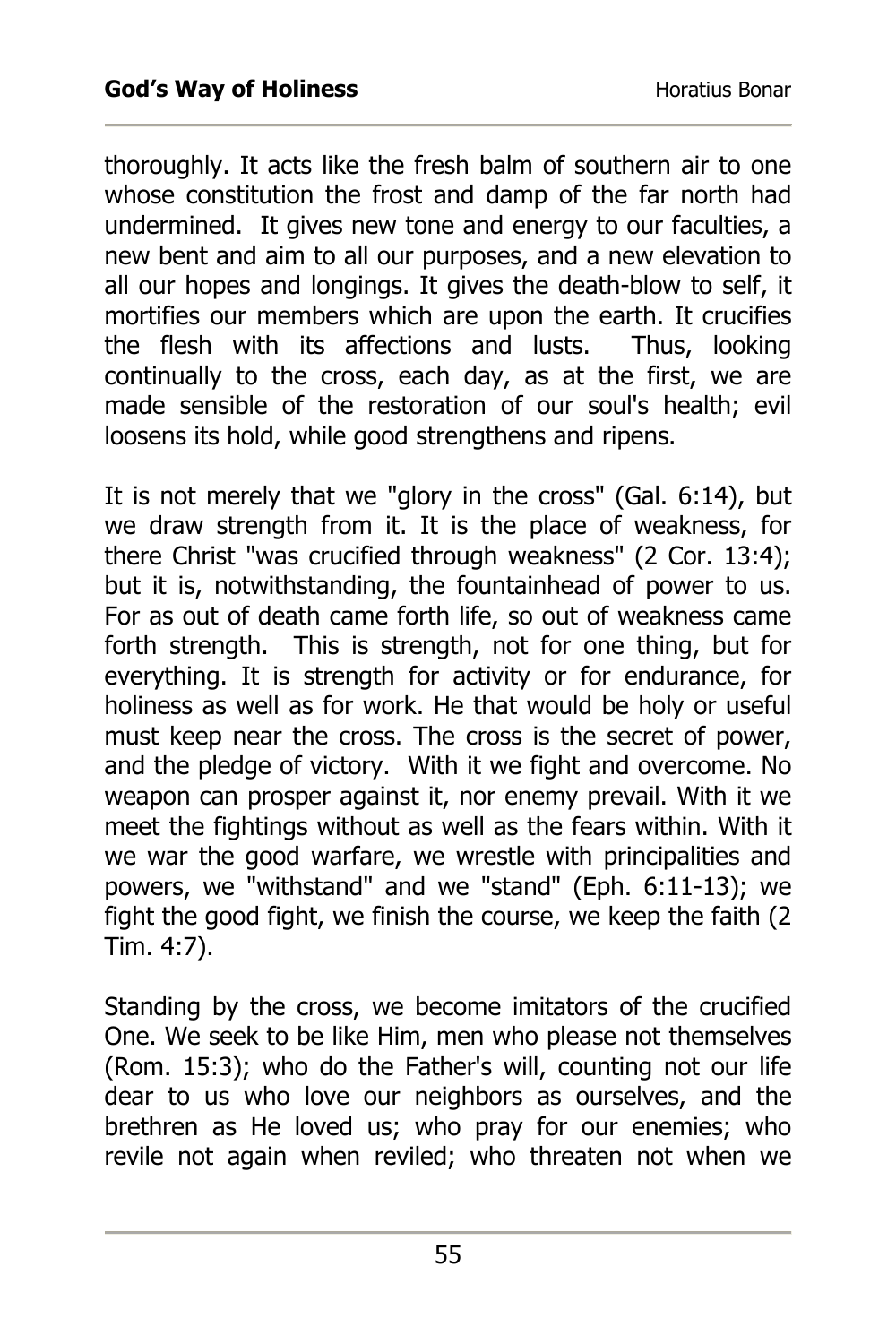suffer, but commit ourselves to Him that judgeth righteously; who live not to ourselves, and who die not to ourselves; who are willing to be of "no reputation," but to "suffer shame for His name," to take the place and name of "servant," nay, to count "the reproach of Christ greater riches than the treasures of Egypt" (Heb. 11:26). "Forasmuch, then, as Christ hath suffered for us in the flesh, arm yourselves with the same mind; for he that hath suffered in the flesh hath ceased from sin" (has "died to sin," as in Romans 6:10), "that he no longer should live the rest of his time in the flesh to the lusts of men, but to the will of God" (1 Pet. 4:1,2).

Standing by the cross, we realize the meaning of such a text as this: "Our old man is [was] crucified with Him, that the body of sin might be destroyed, that henceforth we should not serve sin" (Rom. 6:6); where the crucifixion of our old man, the destruction of the body of sin, and deliverance from the bondage of sin, are strikingly linked to one another, and linked, all of them, to the cross of Christ. Or we read the meaning of another: "I am [have been] crucified with Christ; nevertheless I live; yet not I, but Christ liveth in me; and the life which I now live in the flesh, I live by the faith of the Son of God, who loved me and gave Himself for me" (Gal. 2:20). Here the one Paul (not two Pauls, or two persons), speaks throughout, as completely identified with Christ and His cross. It is not one part of Paul in this clause and another in that; it is the one whole Paul throughout, who is crucified, dies, lives!

Like Isaac, he has been "received from the dead in a figure"; and as Abraham would, after the strange Moriah transaction, look on Isaac as given back from the dead, so would Jehovah reckon and treat this Paul as a risen man! Isaac would be the same Isaac, and yet not the same; so Paul is the same Paul, and yet not the same! He has passed through something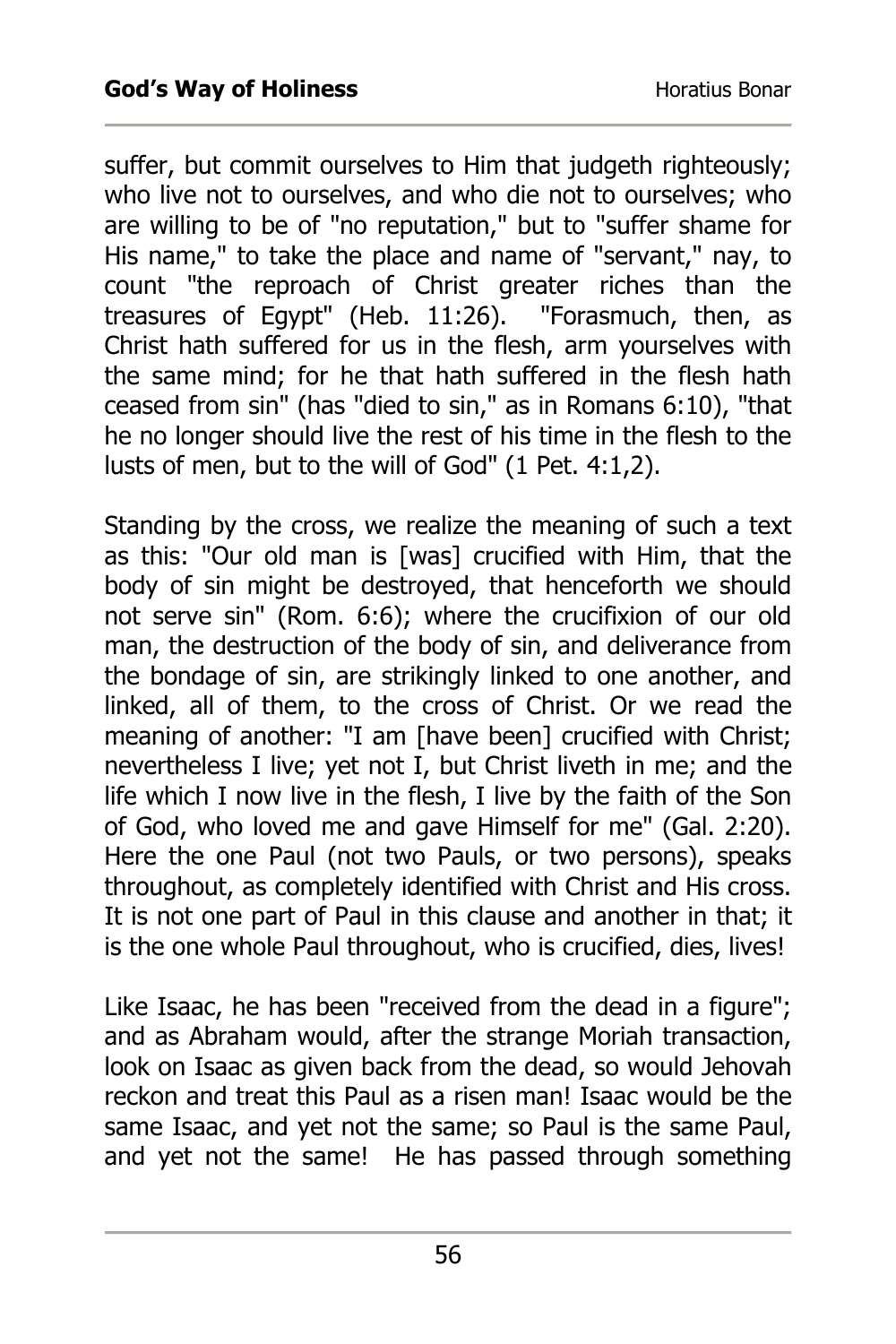which alters his state legally, and his character morally; he is new. Instead of the first Adam, who was of the earth earthy, he has got the last Adam, who is the Lord from heaven, for his guest: "Christ liveth in him"; "I live, yet not I, but Christ liveth in me" (just as he says, "yet not I, but the grace of God in me"); and so he lives the rest of his life on earth, holding fast his connection with the crucified Son of God and His love. Or again, we gather light upon that text: "They that are Christ's have crucified the flesh with the affections and lusts" (Gal. 5:24); and that: "God forbid that I should glory, save in the cross of our Lord Jesus Christ, by whom the world is crucified unto me, and I unto the world" (Gal. 6:14).

Standing by the cross, we realize the death of the Surety, and discover more truly the meaning of passages such as these: "Ye are dead [ye died], and your life is hid with Christ in God" (Col. 3:3); "Ye died with Christ from the rudiments of the world" (Col. 2:20); His death (and yours with Him) dissolved your connection with these; "If one died for all, then were all dead [all died]; and he died for all, that they who live should not henceforth live unto themselves, but unto Him who died for them, and rose again" (2 Cor. 5:14); "To this end Christ both died and rose, and revived, that He might be Lord both of the dead and living" (Rom. 14:9).

Romans 6:7-12, "He that is dead [has died] is freed [justified] from sin [i.e., He has paid the penalty]; now, if we be dead with Christ [or since we died with Christ], we believe that we shall also live with Him, knowing that Christ being [having been] raised from the dead dieth no more [He has no second penalty to pay, no second death to undergo, Hebrews 9:27,28], death hath no more dominion over Him; for in that He died, He died unto sin once [His death finished His sinbearing work once for all]; but in that He liveth, He liveth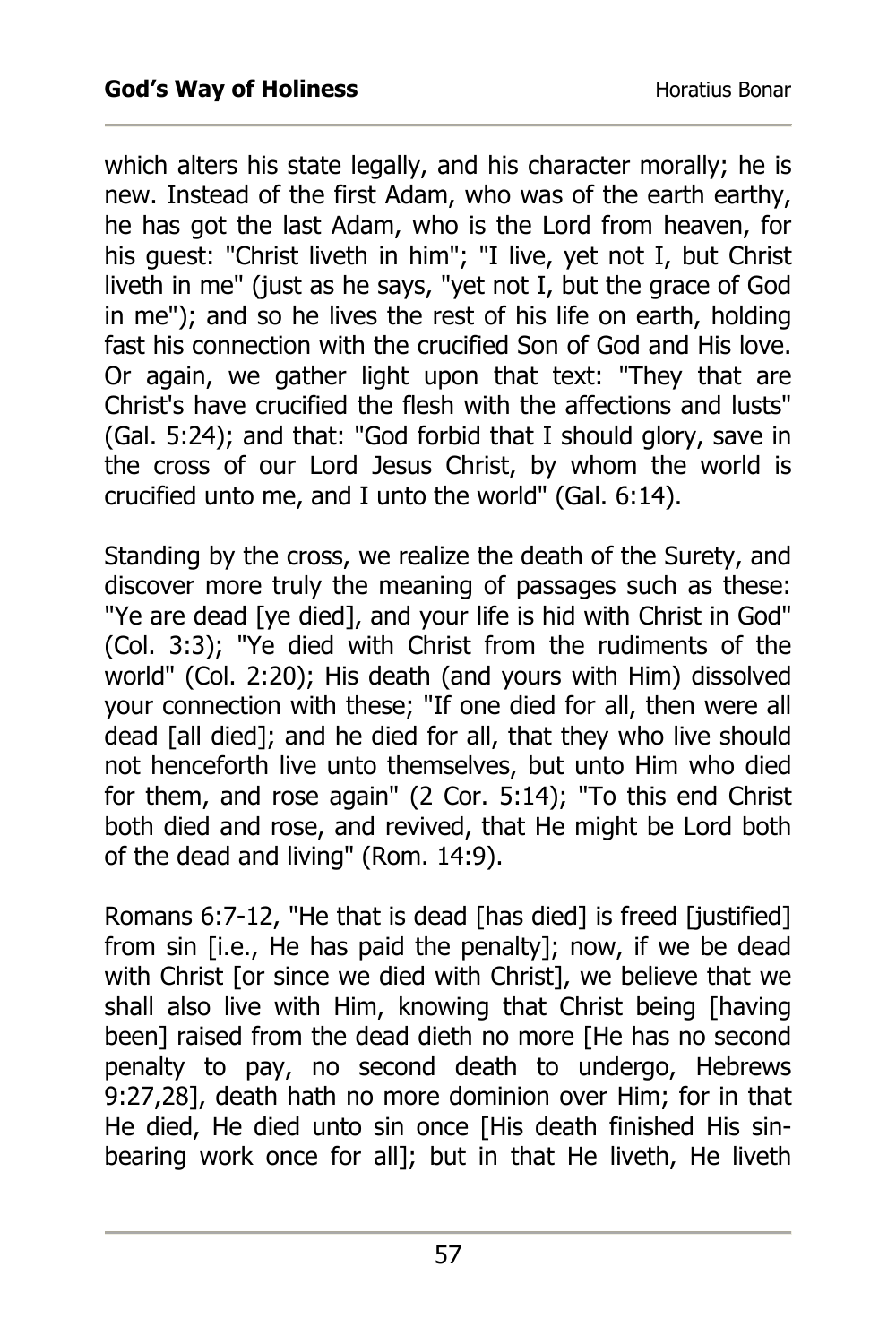unto God; likewise reckon ye also yourselves to be dead indeed unto sin, but alive unto God, through Jesus Christ our Lord; let not sin therefore reign in your mortal body [even in your body, Romans 12:1], that ye should obey it in the lusts thereof."

There is something peculiarly solemn about these passages. They are very unlike, both in tone and words, the light speech which some indulge in, when speaking of the gospel and its forgiveness. Ah, this is the language of one who has in him the profound consciousness that severance from sin is one of the mightiest, as well as most blessed, things in the universe. He has learned how deliverance from condemnation may be found, and all legal claims against him met. But, more than this, he has learned how the grasp of sin can be unclasped, how its serpent-folds can be unwound, how its impurities can be erased, how he can defy its wiles and defeat its strength•how he can be holy! This is, to him, of discoveries one of the greatest and most gladdening. Forgiveness itself is precious, chiefly as a step to holiness. How any one, alter reading statements such as those of the apostle, can speak of sin, or pardon, or holiness without awe, seems difficult to understand. Or how any one can feel, that the forgiveness which the believing man finds at the cross of Christ is a release from the obligation to live a holy life, is no less incomprehensible.

It is true that sin remains in the saint; and it is equally true that this sin does not bring condemnation back to him. But there is a way of stating this which would almost lead to the inference that watchfulness has thus been rendered less necessary; that holiness is not now so great an urgency; that sin is not so terrible as formerly. To tell a sinning saint that no amount of sin can alter the perfect standing before God,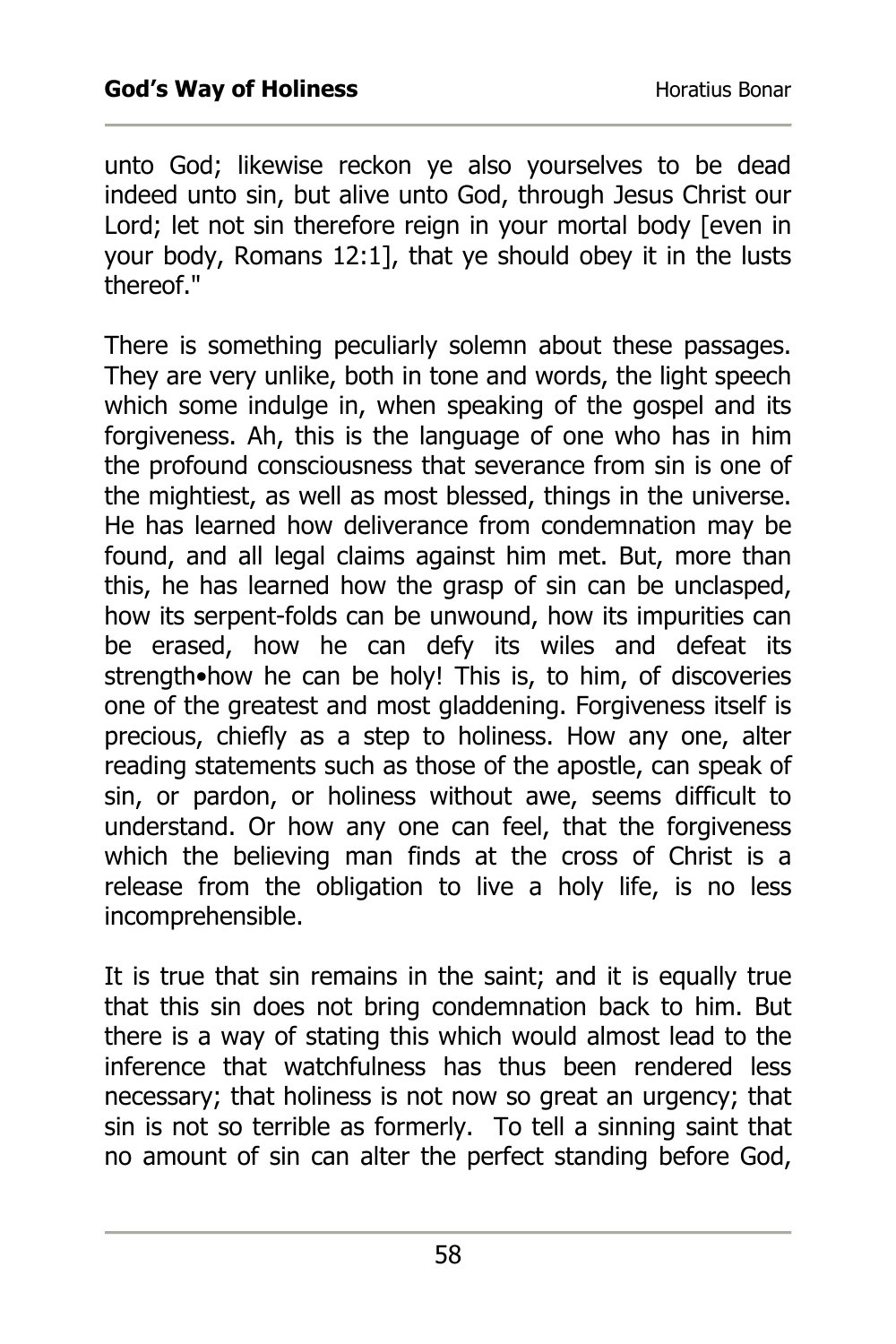into which the blood of Christ brings us, may not be technically or theologically incorrect; but this mode of putting the truth is not that of the epistle to the Romans or Ephesians; it sounds almost like, "Continue in sin because grace abounds"; and it is not Scriptural language. The apostolic way of putting the point is that of 1 John 1:9, "If we confess our sins, He is faithful and just to forgive us our sins...If any man sin, we have an advocate with the Father, Jesus Christ the righteous" (1 John 2:1).

Thus, then, that which cancels the curse provides the purity. The cross not only pardons, but it purifies. From it there gushes out the double fountain of peace and holiness. It heals, unites, strengthens, quickens, blesses. It is God's wing under which we are gathered, and "he that dwelleth in the secret place of the Most High shall abide under the shadow of the Almighty" (Psa. 91:1).

But we have our cross to bear, and our whole life is to be a bearing of it. It is not Christ's cross that we are to carry; that is too heavy for us, and besides, it has been done once for all. But our cross remains, and much of a Christian life consists in a true, honest, decided bearing of it. Not indeed to be nailed to it, but to take it up and carry it•that is our calling. To each of us a cross is presented when we assume the name of Christ. Strange will it be if we refuse to bear it; counting it too heavy or too sharp, too much associated with reproach and hardship. The Lord's words are very uncompromising, "If any man will come after me, let him deny himself and take up his cross and follow me" (Matt. 16:24). Our refusal to do this may contribute not a little to our ease and reputation here; but it will not add to the weight of glory which the resurrection of the just shall bring to those who have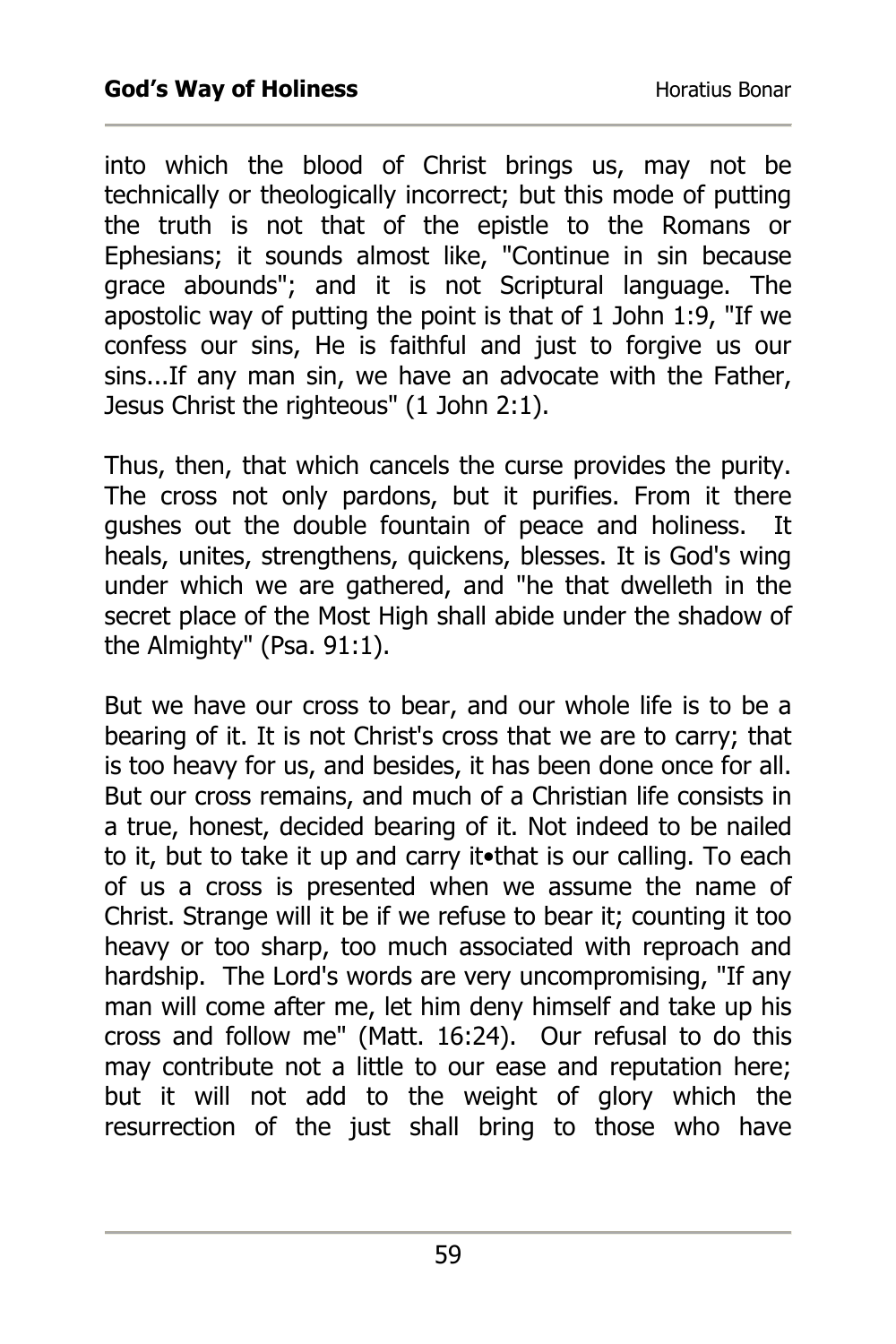confessed the Master, and borne His shame, and done His work in an evil world.

With the "taking up of the cross daily" (Luke 9:23), our Lord connects the denial of self and the following of Him. He "pleased not Himself; neither must we, for the servant is not above his master. He did not His own will; neither must we, for the disciple is not above his Lord. If we endure no hardness, but are self-indulgent, self-sparing men, how shall we be followers of Him? If we grudge labor, or sacrifice, or time, or money, or our good name, are we remembering His example? If we shrink from the weight of the cross, or its sharpness, or the roughness of the way along which we have to carry it, are we keeping His word in mind, "Ye shall drink indeed of my cup, and be baptized with the baptism that lam baptized with" (Matt. 20:23)?

The cross on which we are crucified with Christ, and the cross which we carry are different things, yet they both point in one direction, and lead us along one way. They both protest against sin, and summon to holiness. They both "condemn the world," and demand separation from it. They set us upon ground so high and so unearthly, that the questions which some raise as to the expediency of conformity to the world's ways are answered as soon as they are put, and the sophistries of the flesh, pleading in behalf of gaiety and revelry, never for a moment perplex us. The kingdom is in view, the way is plain, the cross is on our shoulders; and shall we turn aside alter fashions, frivolities, pleasures, and unreal beauties, even were they all as harmless as men say they are?

It may seem a small thing now to be a lover of pleasure more than a lover of God, but it will be found a fearful thing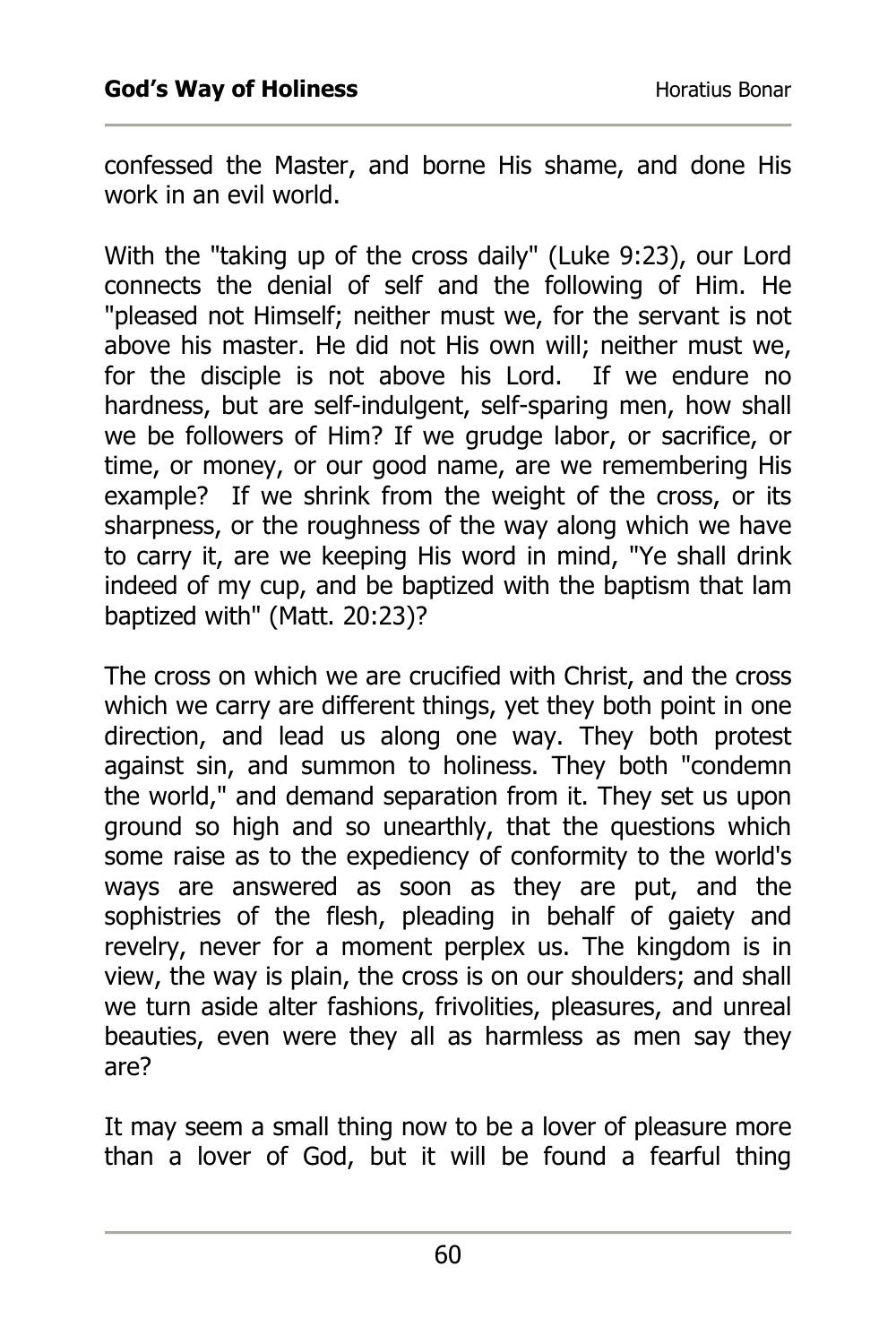hereafter, when the Son of Man comes in His glory, and all His holy angels with Him. It may seem a possible thing just now, by avoiding all extremes and all thoroughness, either in religion or in worldliness, to conjoin both of these, but in the day of the separation of the real from the unreal, it will be discovered to have been a poor attempt to accomplish an impossibility; a failure•a failure for eternity, a failure as complete as it is disastrous and remediless. Egypt and Canaan cannot coalesce; Babylon and Jerusalem can never be one. These are awful words, "We know that we are of God, and the whole world lieth in wickedness, and surely the Holy Spirit meant what He said, when He enjoined, "Love not the world, neither the things that are in the world; if any man love the world, the love of the Father is not in him" (I John 2:15).

The cross, then, makes us decided men. It brings both our hearts and our wills to the side of God. It makes us feel the cowardice, as well as guilt, of indecision, bidding us be bold and stable, "holding faith and a good conscience"; all the more because the wide "liberality" of modern free-thinking has confounded skepticism with candor, and recognizes in religious indifference a virtue and a grace. Not to take any side strongly is no evidence of a large soul or a great purpose. It is generally an indication of littleness.

The furrows drawn by a firm hand are strongly and deeply drawn. It is no surface work; soil and subsoil are turned over with a decision which implies that, if the work is worth doing at all, it is worth doing well. The man of true purpose and strong mind handles his plough resolutely, from end to end of the longest furrow, till the whole field be wrought. Thus do men of true will and aim proceed, both in belief and action.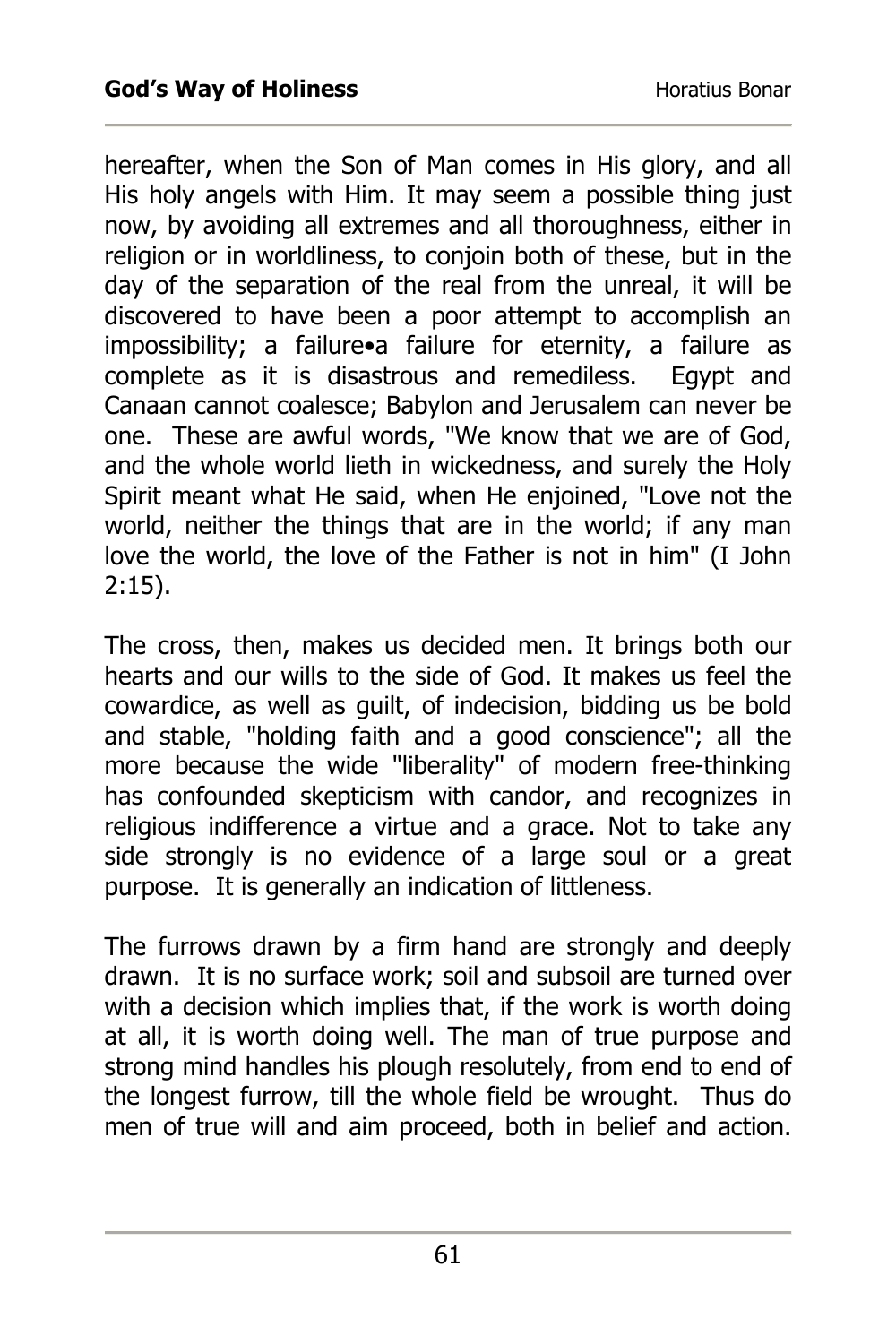Having put their hand to the plough, they do not so much as look back.

The thoughts and purposes of men bear the impress of the mind from which they emerge, as much in their decision, as in their general character. As earth's streams are decided in their flow, and owe the measure of their decision to the elevation of the mountain-range down whose steeps they pour, so is it with the opinions and actings of men. Decision is no proof of weakness; it is not bigotry, nor intolerance, nor ignorance, though it has sometimes been the emanation of these, and identified with them.

Every thing in the Bible is decided; its statements of fact, its revelations of truth, its condemnation of error, its declarations respecting God and man, respecting our present and our future. Its characters are decided men•Abraham, Moses, Joshua, Elijah, Paul. It speaks always with authority, as expecting to be implicitly credited. It reckons on our receiving its teaching, not doubtfully but certainly; and it leaves us only the alternative of denying its whole authenticity, or of accepting its revelations, without a qualification and without a subterfuge. To excuse ourselves for doubt and indecision, and oscillation of faith, by pointing to differences of creed, is to suggest either that Scripture is not infallible, or that it is not intelligible.

The Bible is God's direct revelation to each man into whose hands it comes; and, for the reception of all that it contains, each man is responsible, though all his fellows should reject it. The Judgment Day will decide who is right; meanwhile it is to God and not to man that we are to listen. For the understanding of God's revelation, each one is accountable. If it can be proved that the Bible is so uncertainly written as to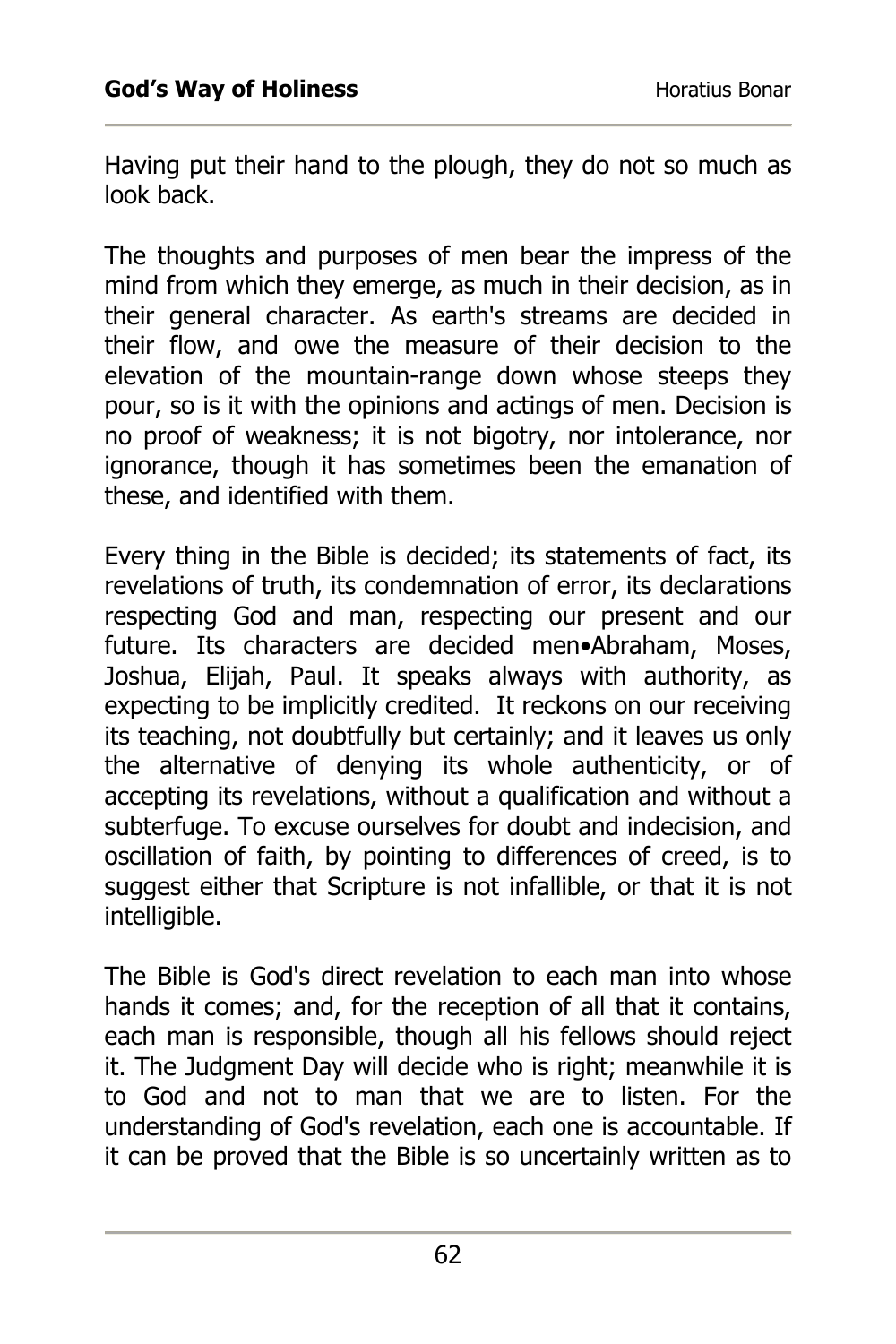render diversity of thought a necessity, or so obscurely expressed as to keep men in ignorance, then, when the day of reckoning comes, the misled man will have opportunity of substantiating his charges against God, and claiming deduction from his penalty, on the plea of the ambiguity of the statute. Meanwhile we are responsible for decision•decision, in thought and action, on every point which the Holy Spirit has written; and it is not likely that the Spirit of wisdom and love, in writing a Book for us, would write so darkly as to be unintelligible, or should give such an uncertain sound that no man could be sure as to which, out of a score of meanings suggested by man, was the genuine.

Man's usual thought is that the want of explicitness in the Bible is the cause of diversity of opinion, and that a little more fullness of statement and clearness of language would have prevented all sects and confusions. The answer to this is twofold: (1) That greater fullness would have only opened new points of divergence and variance, so that, instead of a hundred opinions, we should, in that case, have a thousand; (2) That the real cause of all the divergence and unsettlement is to be found in man's moral state; that there is not a veil upon the Bible, but scales on human eyes; and that, were that spiritual imperfection entirely removed, the difficulty would be, not how to believe, but how not to believe; and the wonder would be how it was possible for us to attach more than one meaning to words so significant and simple.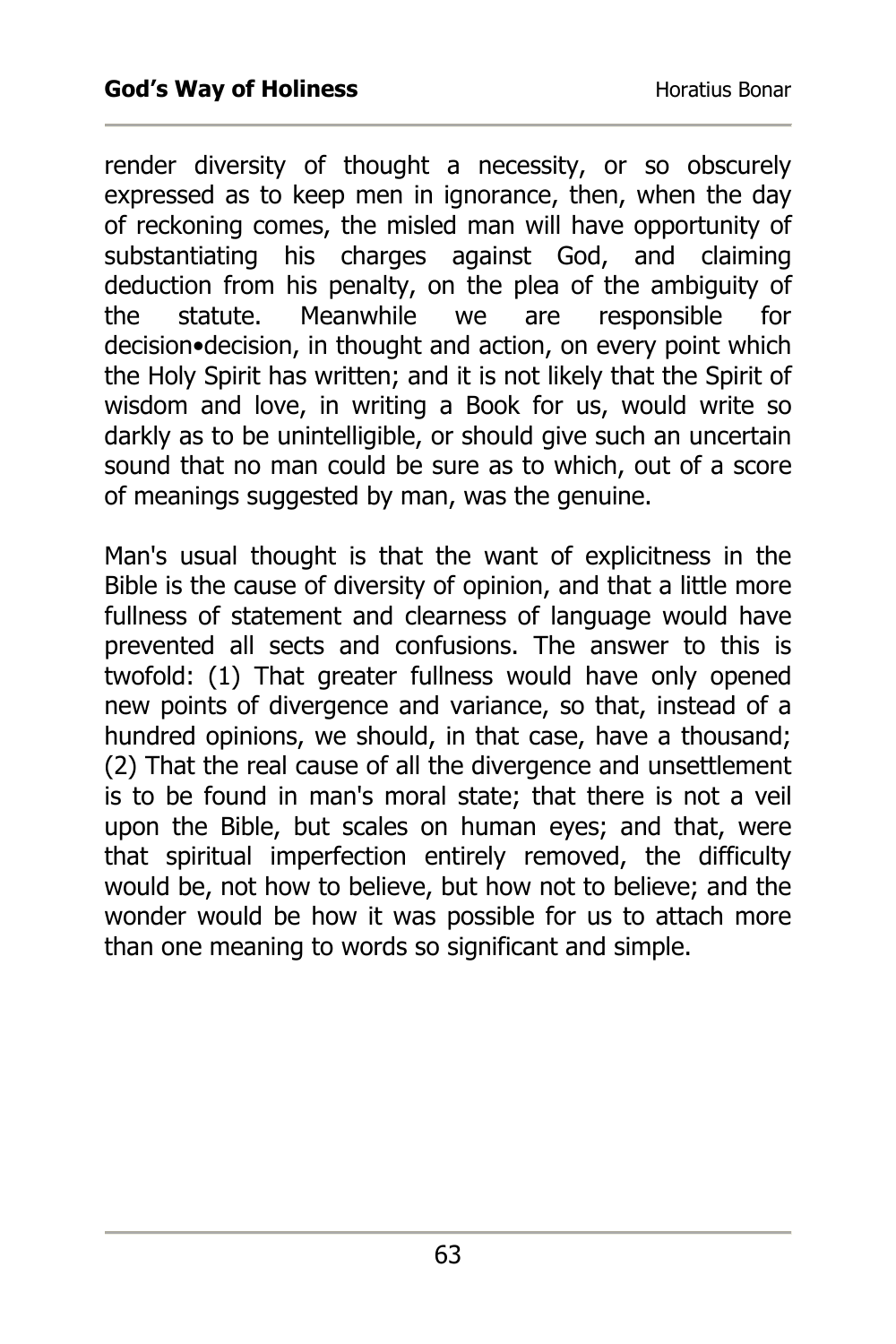# **CHAPTER 6**

### **The Saint And The Law**

"God imputeth righteousness without works," says the Holy Spirit, speaking through Paul (Rom. 4:6); and he who is in possession of this righteousness is "a blessed man."

This righteousness is at once divine and human, "The righteousness of God" (Rom. 1:17): the "righteousness of Him who is our God and Savior" (2 Pet. 1:1; see Greek); the righteousness of Him whose name is "Jehovah our righteousness" (Jer. 23:6). It is "righteousness without the law" (Rom. 3:21); yet righteousness which has all along been testified to by "the law and the prophets." It is the "righteousness which is of faith" (i.e., which is got by believing, Rom. 10:6), "without the deeds of the law" (Rom. 3:28), yet arising out of a fulfilled law. It is the righteousness, not of the Father or of Godhead, but of the Son, the Christ of God, the God•man; of Him who, by His obedient life and death, magnified the law and made it honorable.

Thus, then, on believing the divine testimony concerning this righteousness, we are no longer "under the law, but under grace" (Rom. 6:14); we are "dead to the law by the body [the crucifixion, or crucified body] of Christ"; we are "delivered from the law; that being dead [namely, the law] wherein we were held" (Rom. 7:6).

It appears, then, that the gospel does not change the law itself, for it is holy, and just, and good; that grace does not abate the claims, nor relax the penalties of law. The law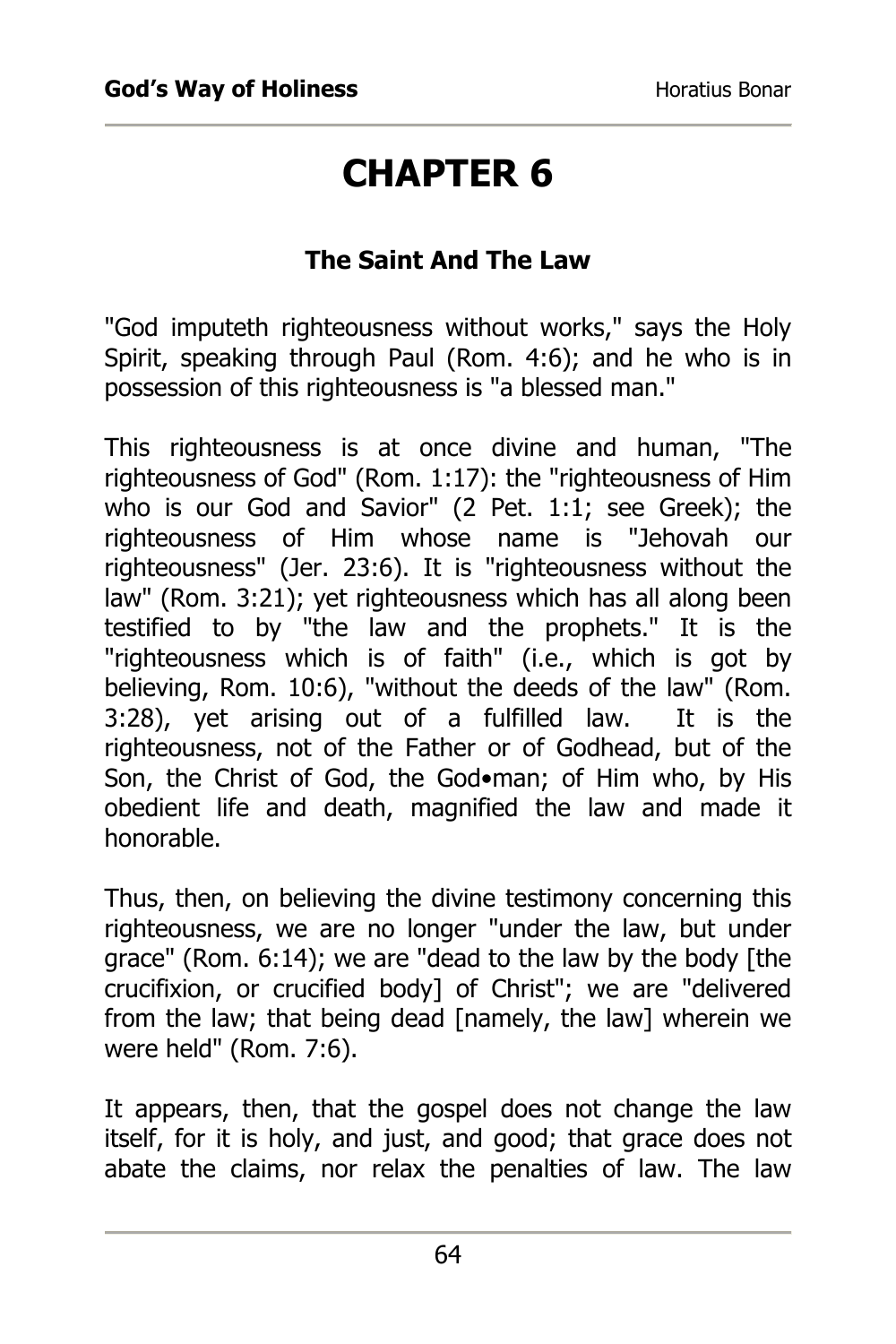remains the same perfect code, with all its old breadth about it, and all its eternal claims. For what is the purport of the gospel, what is the significance of grace? Is it perfect obedience on our part to the perfect law? That would be neither gospel nor grace. Is it perfect obedience to a relaxed, a less strict law? That would be the ruin of law on the one hand, and the exaction of an obedience on the other, which no sinner could render. Is it imperfect obedience to an unrelaxed, unmodified law? That would be salvation by sin, not by righteousness. Or, lastly, is it imperfect obedience to a relaxed and imperfect law? That would be the destruction of all government, the dishonor of all law; it would be setting up "the throne of iniquity." and "framing mischief by a law" (Psa. 94:20). The demand of the law is perfection. Between everything and nothing the Bible gives us our choice. If we are to be saved by the law, it must be wholly by the law; if not wholly by the law. it must be wholly without the law.

But while it is clear that the law is not changed, and cannot be changed either in itself or in its claims, it is as clear that our relation to the law, and the law's relation to us, is altered upon our believing on Him who is "the end or fulfilling of the law, for righteousness to every one that believeth." If, indeed, the effect of Christ's death had been to make what is called "evangelical obedience to a milder law," our justifying righteousness, then there would be a change in the law itself, though not in our relation to it, which would in that case remain the same, only operating on a lower scale of duty. But if the end of Christ's life and death be to substitute His obedience for ours entirely, in the matter of justification, so that His doings meet every thing in law that our doings should have met, then the relationship between us and law is altered; we are placed upon a new footing in regard to it, while it remains unchanged and unrelaxed.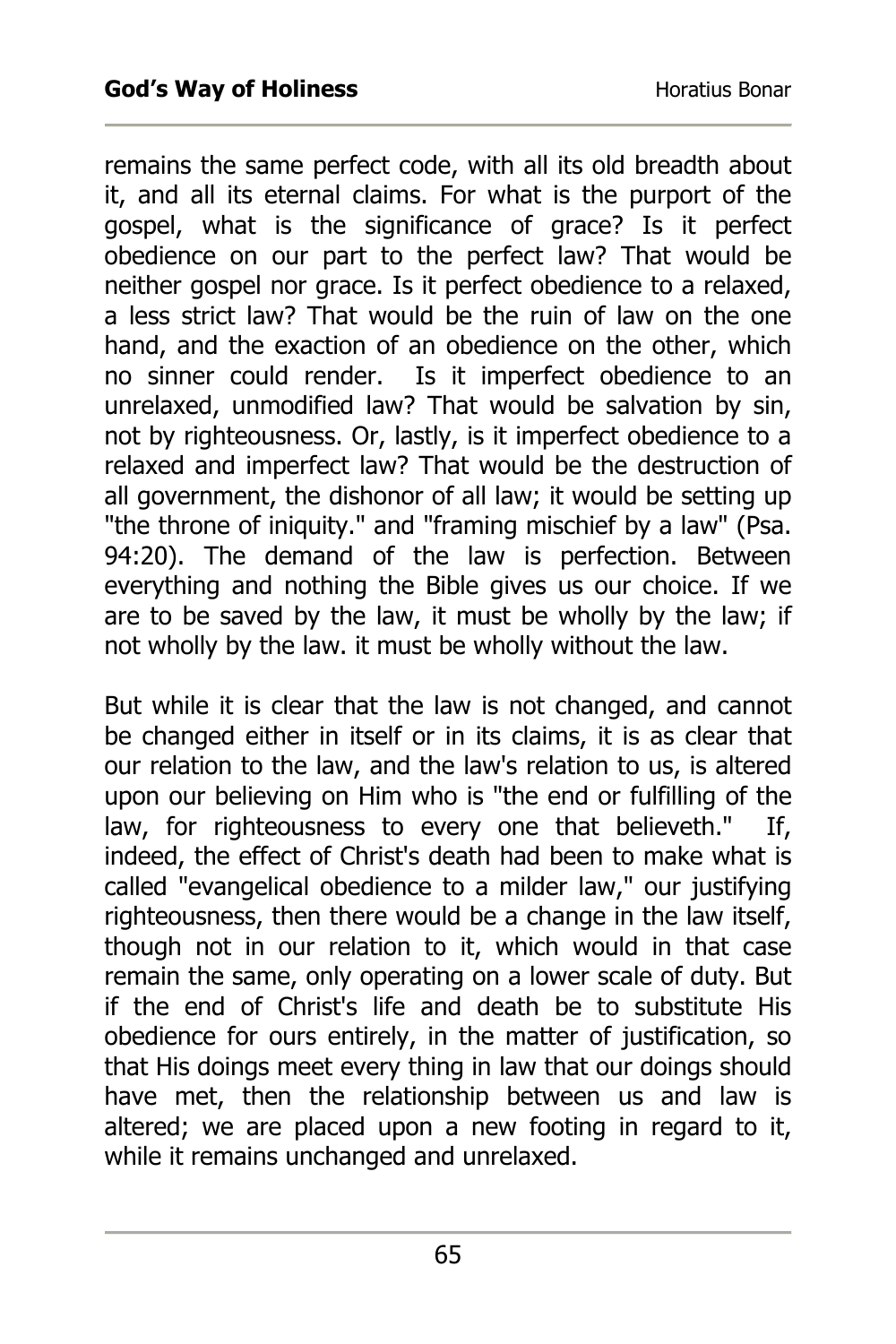What, then, is this new relationship between us and the law, which faith establishes?

There are some who speak as if in this matter there is the mere breaking up of the old relationship, the canceling of the old covenant, without the substitution of anything new. They dwell on such texts as these: "Not under the law," "delivered from the law," "without the law," affirming that a believing man has nothing more to do with law at all. They call that "imperfect teaching" which urges obedience to law in the carrying out of a holy life; they brand as bondage the regard to law which those pay, who, studying Moses and the prophets, and specially the psalms of him who had tasted the blessedness of the man to whom the Lord imputeth righteousness without works (Psa. 32:1), are drinking into the spirit of David, or more truly, into the spirit of the greater than David, the only begotten of the Father, who speaks, in no spirit of bondage, of the laws and statutes and judgments and commandments of the Father.

Our old relationship to law (so long as it continued) made justification by law a necessity. The doing was indispensable to the living, so long as the law's claims over us personally were in force. We strove to obey, in order that we might live; for this is law's arrangement, the legal order of things; and so long as this order remained there was no hope. It was impossible for us to "obey and live"; and as the law could not say to us, "live and obey," it could do nothing for us. Only that which could reverse this order in our case, which could give life in order to obedience, would be of any service to us. This the gospel steps in to do. Not first obedience and then life, but first life and then obedience.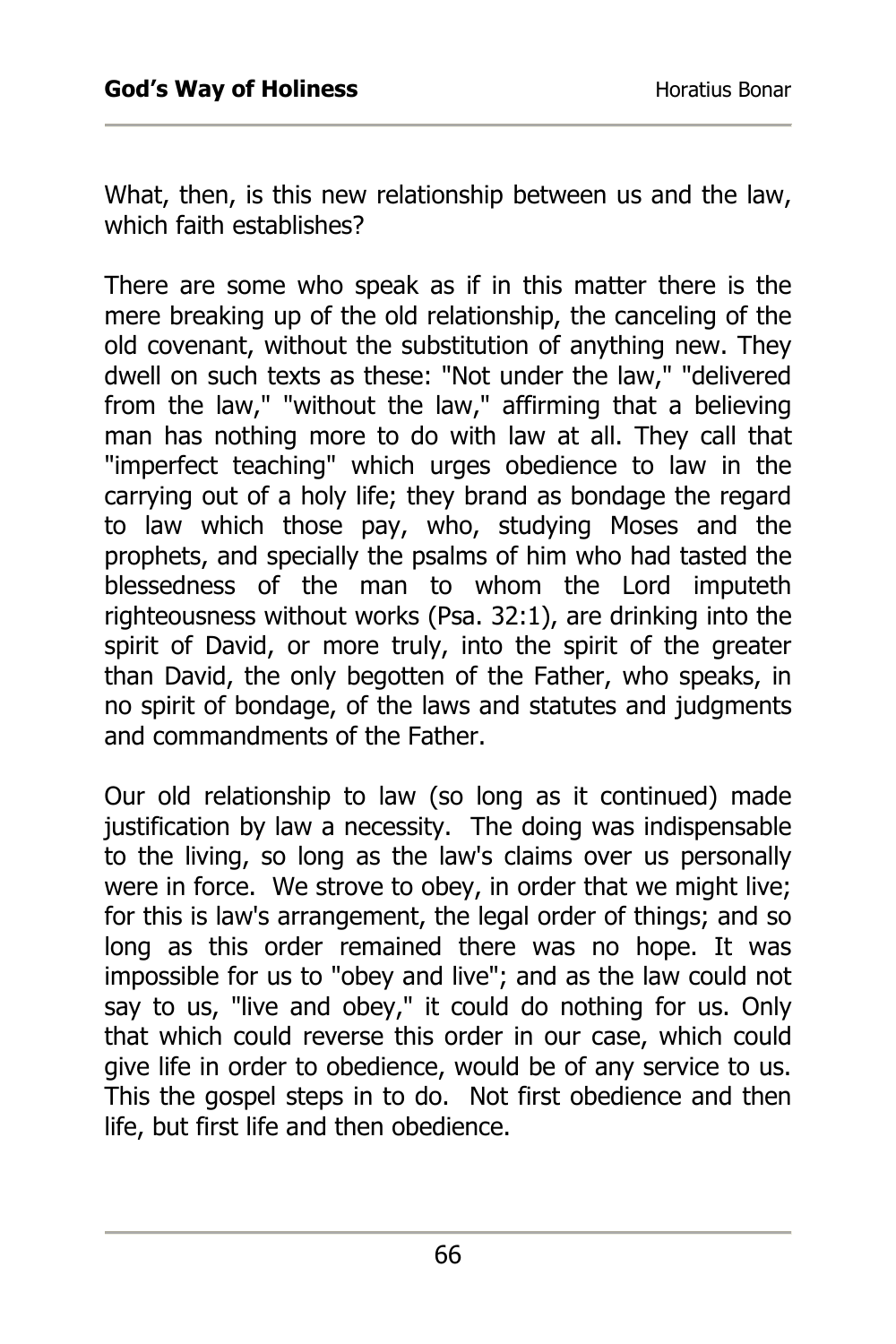This argues no weakness or imperfection in the law. For if any law could have given life, this law would have done it (Gal. 3:21). But law and life, in the case of the sinner, are incompatible. It is the very perfection of the law that makes life impossible under it, unless in the case of entire and ceaseless obedience, without a flaw. "By the law is the knowledge of sin;" and where sin is, law proclaims death, not life. This text, Romans 3:20, does not apply merely to the operation of law upon the sinner's conscience, convincing him of his guilt; it points also to the instruction which law gives us regarding sin all the days of our life. We learn sin and its details from the law; we learn the penalty elsewhere.

So long, then, as the old relationship continued between us and law; or, in the apostle's words, so long as we were "under law," there was nothing but condemnation and an evil conscience, and the fearful looking for of judgment. But with the change of relationship there came pardon and liberty and gladness. "Christ hath redeemed us from the curse of the law, being made a curse for us" (Gal. 3:13); and so we are no longer under law, but under grace. The law is the same law, but it has lost its hold of us, its power over us. It cannot cease to challenge perfect obedience from every being under heaven, but to us its threat and terror are gone. It can still say "Obey," but it cannot now say, "Disobey and perish."

Our new relationship to the law is that of Christ Himself to it. It is that of men who have met all its claims, exhausted its penalties, satisfied its demands, magnified it, and made it honorable. For our faith in God's testimony to Christ's surety obedience has made us one with Him. The relation of the law to Him is its relation to us who believe in His name. His feelings toward the law ought to be our feelings. The law looks on us as it looks on Him; we look on the law as He looks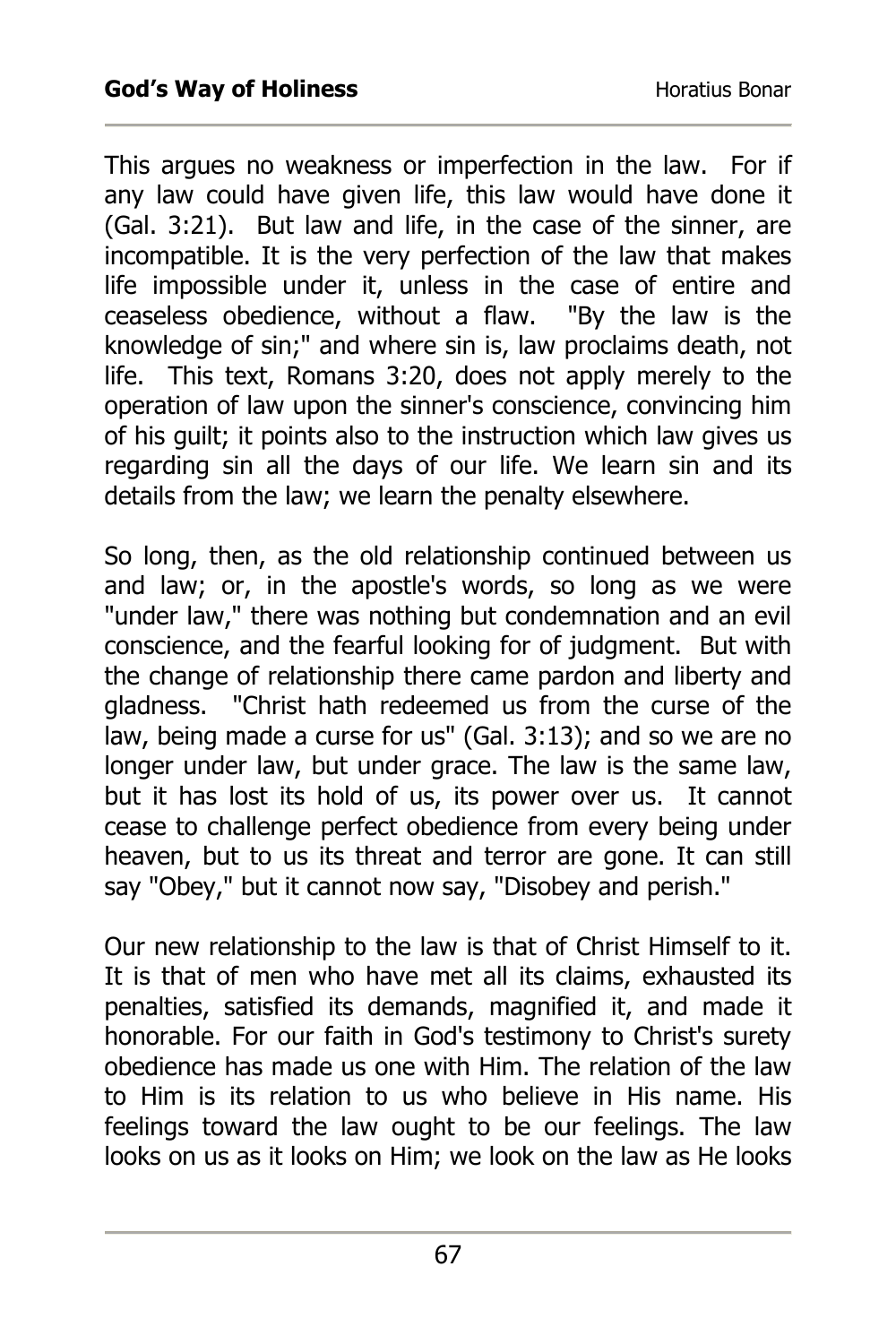on it. And does not He say. "I delight to do thy will, 0 my God; yea thy law is within my heart" (Psa. 40:8)?

Some speak as if the servant were greater than the Master, and the disciple above his Lord; as if the Lord Jesus honored the law, and His people were to set it aside; as if He fulfilled it for us, that we might not need to fulfill it; as if He kept it, not that we might keep it, but that we might not keep it, but something else in its stead, they know not what.

The plain truth is, we must either keep it or break it. Which of these men ought to do, let those answer who speak of a believer having nothing more to do with law. There is no middle way. If it be not a saint's duty to keep the law, he may break it at pleasure and go on sinning because grace abounds.

The word duty is objected to as inconsistent with the liberty of forgiveness and sonship. Foolish and idle cavil! What is duty? It is the thing which is due by me to God; that line of conduct which I owe to God. And do these objectors mean to say that, because God has redeemed us from the curse of the law; therefore we owe Him nothing, we have no duty now to Him? Has not redemption rather made us doubly debtors? We owe Him more than ever; we owe His holy law more than ever•more honor, more obedience. Duty has been doubled, not canceled, by our being delivered from the law; and he who says that duty has ceased, because deliverance has come, knows nothing of duty. or law, or deliverance. The greatest of all debtors in the universe is the redeemed man, the man who can say, "The life that I live in the flesh I live by the faith of the Son of God, who loved me, and gave himself for me." What a strange sense of gratitude these men must have who suppose that because love has canceled the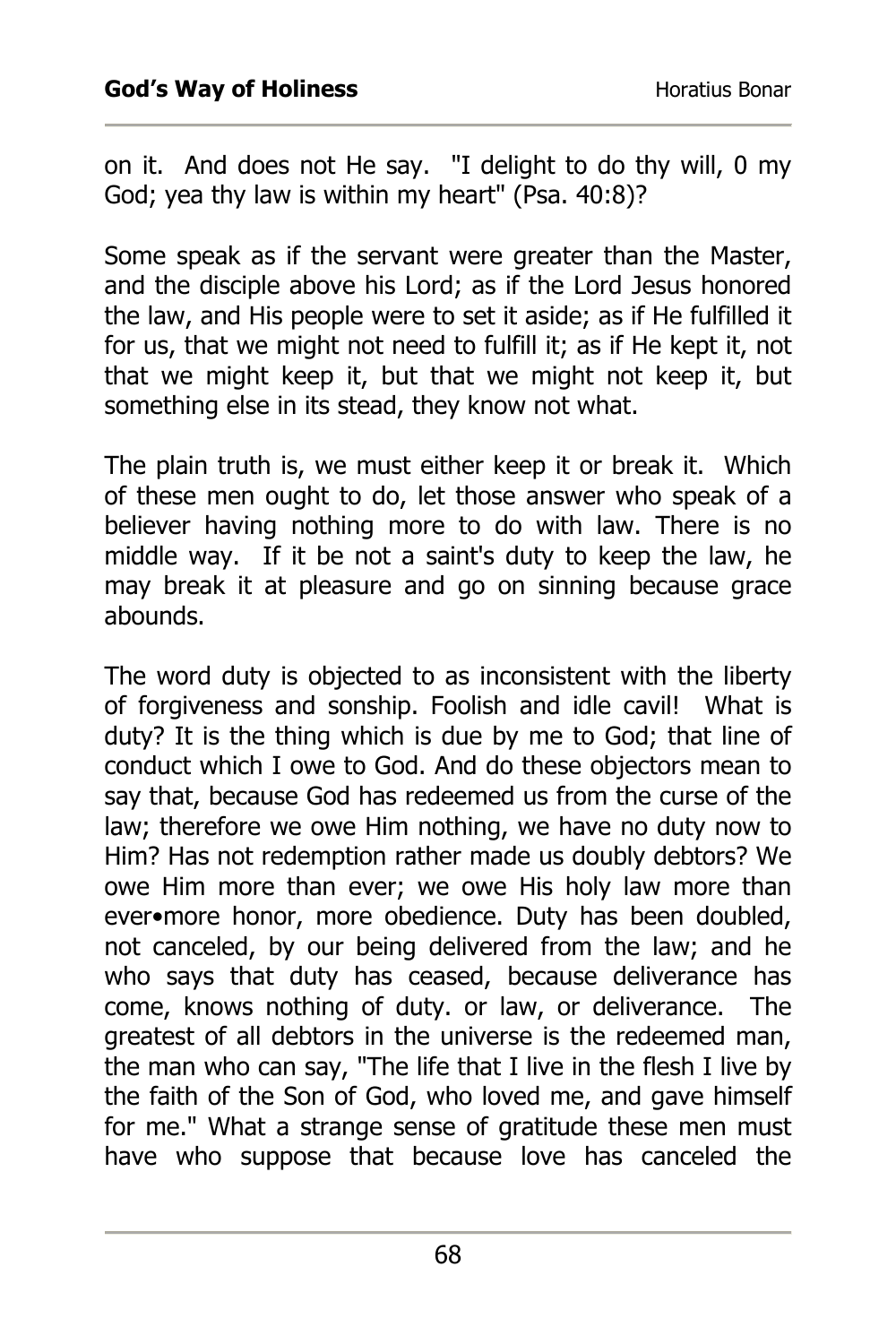penalties of law, and turned away its wrath, therefore reverence and obedience to that law are no longer due! Is terror, in their estimation, the only foundation of duty; and when love comes in and terror ceases, does duty become a bondage?

"No," they may say; "but there is something higher than duty; there is privilege; it is that for which we contend."

I answer, the privilege of what? Of obeying the law? That they cannot away with; for they say they are no longer under law, but under grace. What privilege then? Of imitating Christ? Be it so. But how can we imitate Him whose life was one great law-fulfilling without keeping the law? What privilege? Again we ask, of doing the will of God? Be it so. And what is law but the revealed will of God? And has our free forgiveness released us from the privilege of conformity to the revealed will of God? But what do they mean by thus rejecting the word duty, and contending for that of privilege? Privilege is not something distinct from duty, nor at variance with duty, but it is duty and something more; it is duty influenced by higher motives, duty uncompelled by terror or suspense. In privilege the duty is all there; but there is something superadded, in the shape of motive and relationship, which exalts and ennobles duty. It is my duty to obey government; it is my privilege to obey my parent. But in the latter case is duty gone, because privilege has come in? Or has not the loving relationship between parent and child only intensified the duty, by superadding the privilege, and sweetening the obedience by the mutual love? "The love of Christ constraineth." That is something more than both duty and privilege added.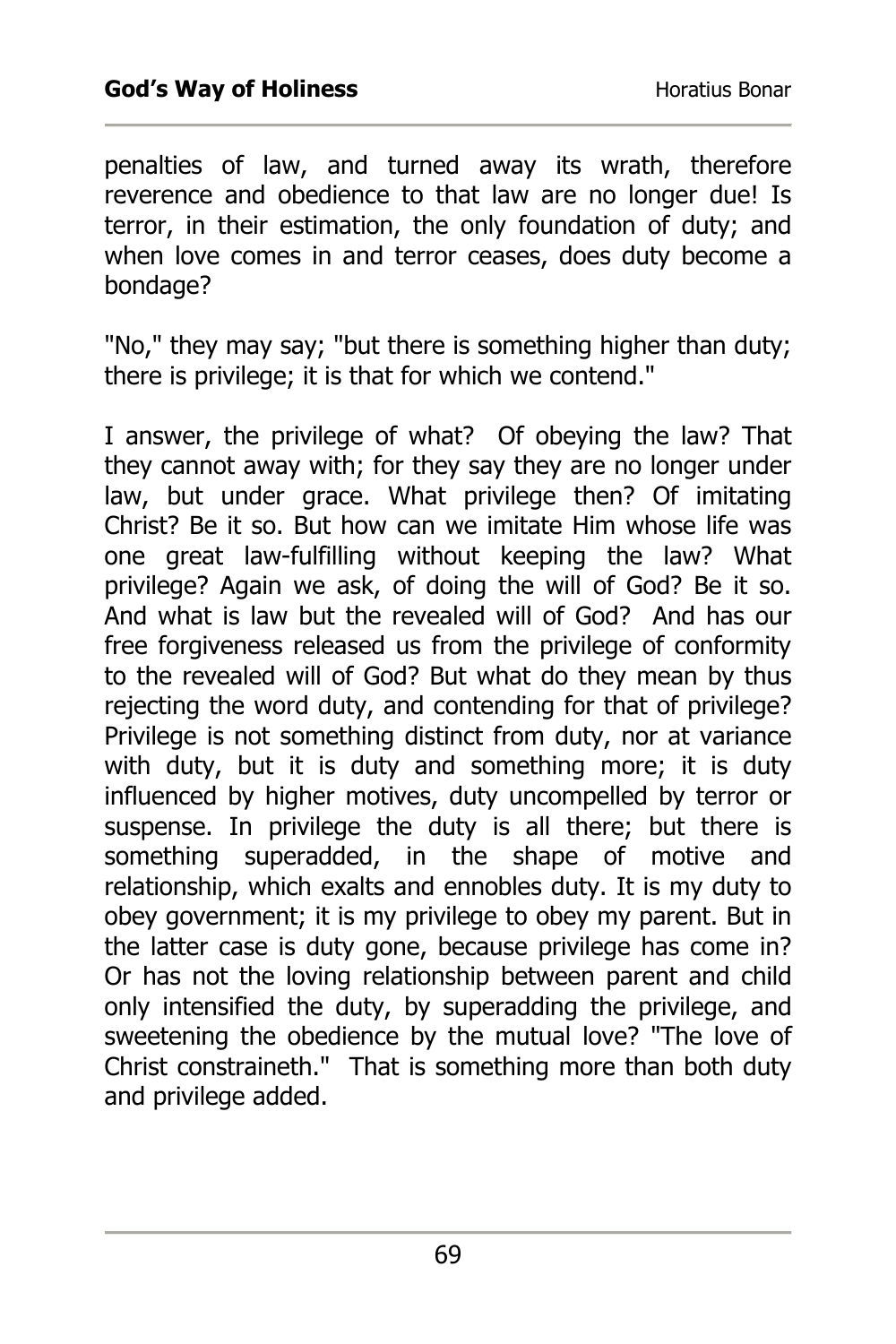Let men who look but at one side of a subject say what they will. this is the truth of God, that we are liberated from the law just in order that we may keep the law; we get the "no condemnation," in order that "the righteousness of the law may be fulfilled in us" (Rom. 8:4); we are delivered from "the mind of the flesh," which is enmity to God, and not subject to His law, on purpose that we may be subject to His law (Rom. 8:7), that we may "delight in the law of God after the inward man" (Rom. 7:22); nay that we may "with the mind serve the law of God" (Rom. 7:25); that we may be "doers of the law" (James 4:1 1). These objectors may speak of obedience to the law as bondage, or of the law itself being abolished to believers; here are the words of the Holy Ghost: the law of God is "holy, just, and good"; that very law which David loved, and in which David's Son delighted•it would be well for such men meekly and lovingly to learn what serving and delighting in it is.

"Do we make void the law by faith? God forbid: yea, we establish the law" (Rom. 3:31); that is, we set it on a firmer basis than ever. That law, "holy, and just, and good," thus doubly established, is now for us, not against us. Its aspect toward us is that of friendship and love, and so we have become "the servants of righteousness" (Rom. 6:18), "yielding our members servants to righteousness" (Rom. 6:19). We are not men delivered from service, but delivered from one kind of service, and by that deliverance introduced into another, "that we should serve in newness of spirit, and not in the oldness of the letter" (Rom. 7:6), as "the Lord's freemen," yet Christ's servants (1 Cor. 7:22). Thus, obligation, duty, service and obedience still remain to the believing man, though no longer associated with bondage and terror, but with freedom, and gladness, and love. The law's former bearing on us is altered, and, with that, the nature and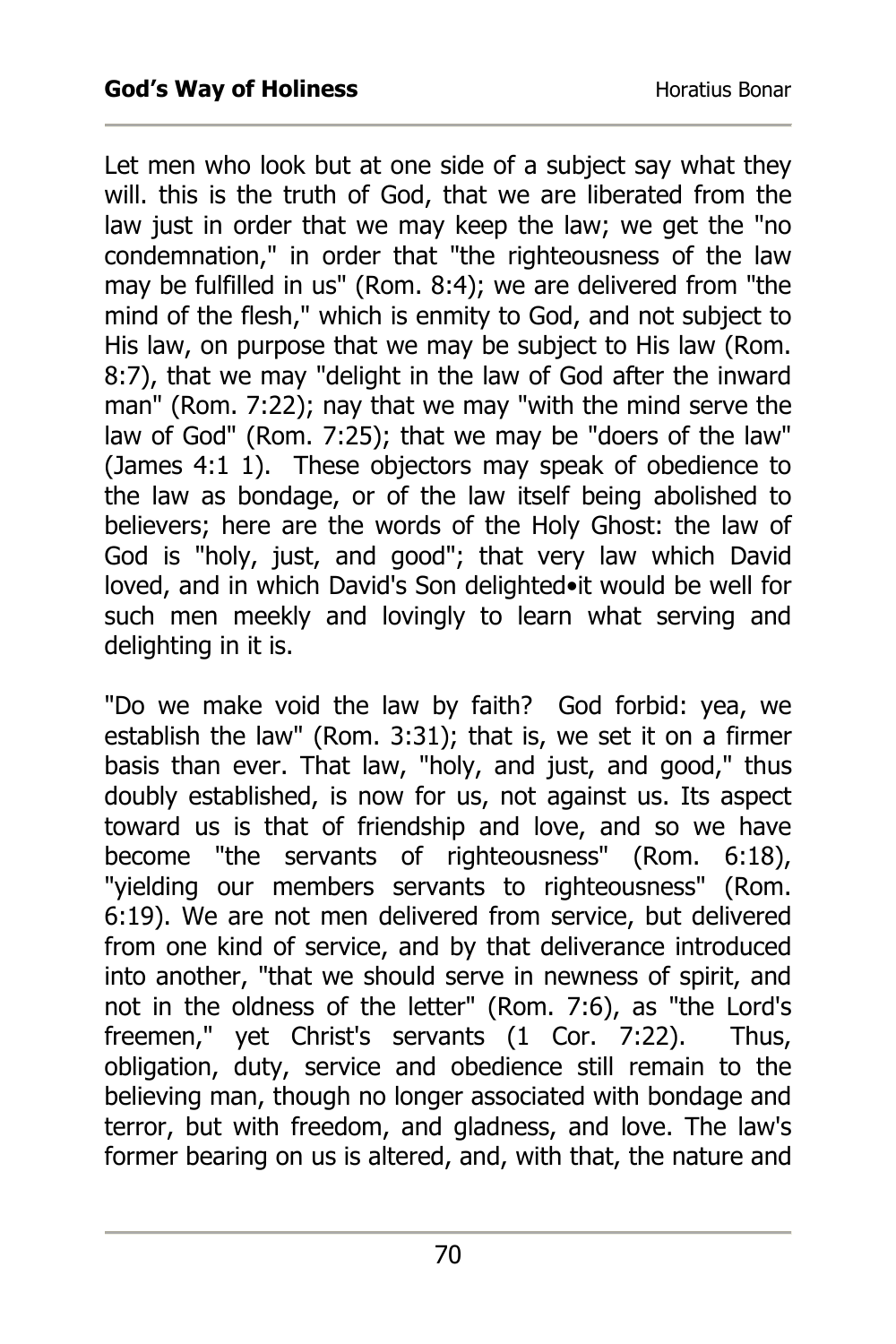spirit of the service are altered, but the service itself remains, and the law which regulates that service is confirmed, not annulled.

Some will tell us that it is not service they object to, but service regulated by law. But will they tell us what it is to regulate service, if not law? Love, they say. This is a pure fallacy. Love is not a rule, but a motive. Love does not tell me what to do; it tells me how to do it. Love constrains me to do the will of the Beloved One; but to know what the will is, I must go elsewhere. The law of our God is the will of the Beloved One, and were that expression of His will withdrawn, love would be utterly in the dark; it would not know what to do. It might say, I love my Master, and I love His service, and I want to do His bidding, but I must know the rules of His house, that I may know how to serve Him. Love without law to guide its impulses would be the parent of will-worship and confusion, as surely as terror and self-righteousness, unless upon the supposition of an inward miraculous illumination, as an equivalent for law. Love goes to the law to learn the divine will, and love delights in the law, as the exponent of that will; and he who says that a believing man has nothing more to do with law, save to shun it as an old enemy, might as well say that he has nothing to do with the will of God. For the divine law and the divine will are substantially one, the former the outward manifestation of the latter. And it is "the will of our Father which is in heaven" that we are to do (Matt. 7:21); so proving by loving obedience what is that "good, and acceptable, and perfect will of God" (Rom. 12:2). Yes, it is "he that doeth the will of God abideth forever" (1 John 2:17); it is to "the will of God" that we are to live (1 Pet. 4:2); "made perfect in every good work to do His will" (Heb. 13:21); and "fruitfulness in every good work" springs from being "filled with the knowledge of His will" (Col. 1:9,10).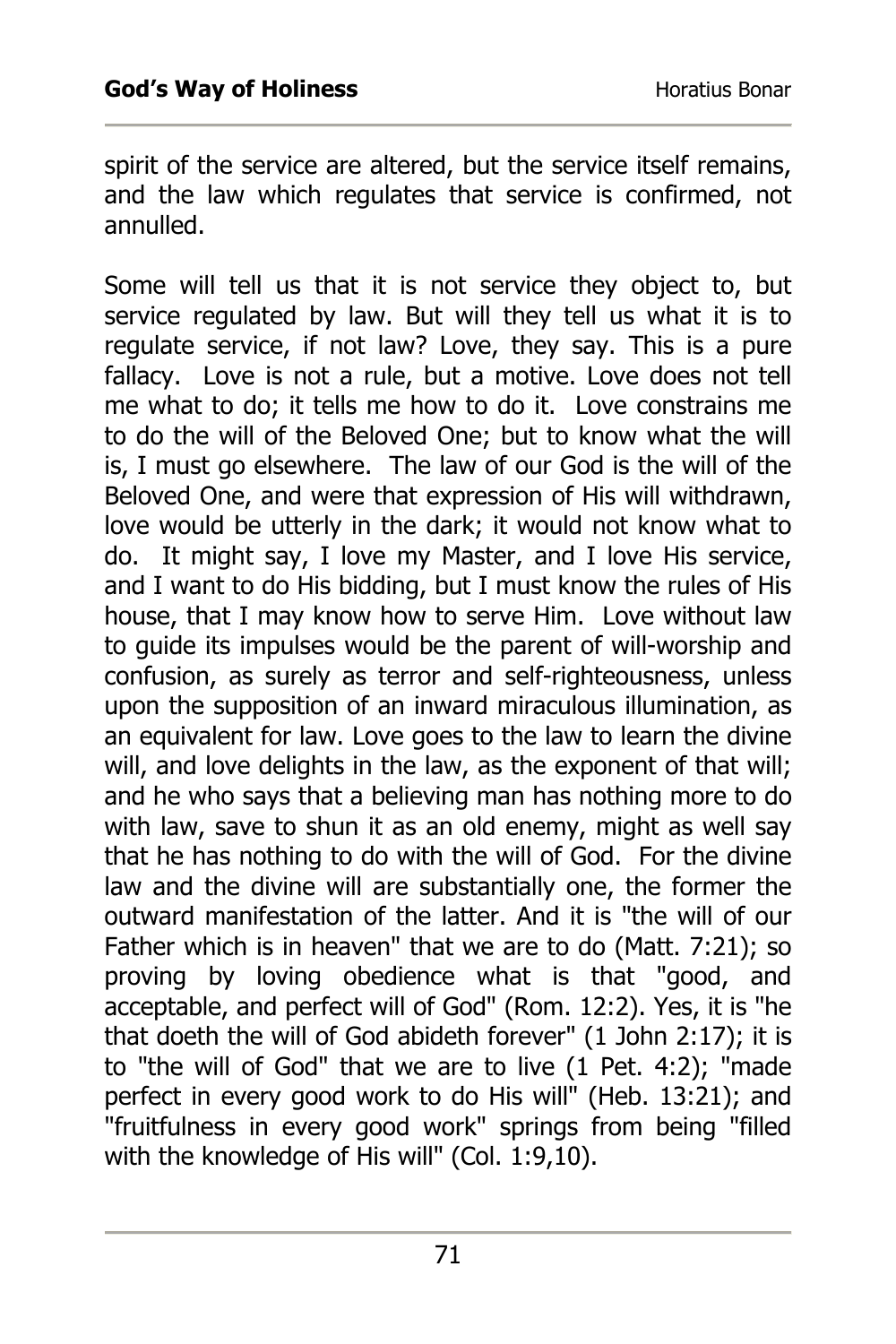As to the oneness between divine will and divine law, I need only quote the words of Him who came to fulfill the law, "Lo, I come: in the volume of the book it is written of me, I delight to do thy will, 0 my God: yea, thy law is within my heart" (Psa. 40:7,8; Heb. 10:7).

lf law be not will, what is it? And if will has not uttered itself in law, in what has it spoken? Truth is the utterance of the divine mind, but law is the utterance of the divine will. When a father teaches his child, we see simply mind meeting mind; but when he commands or gives rules, we see will meeting will. When Parliament publishes reports of proceedings, or the like, there is simply the expression of its mind; when it passes an act, here is the declaration of its will.

I ask attention to this the real meaning of 'law,' because it is the key to the solution of the question before us. That question is really not so much concerning the law of God as concerning His will; and the theology which would deny the former would set aside the latter. Conformity to the will of God can only be carried out by observance of His law, for we know His will only through His law.

I do not see how a crooked will is to be straightened unless by being brought into contact with "the perfect will of God"; nor do I see how that will is to be brought to bear upon us, for the rectification of our will, unless by the medium of the revealed law. Will must be brought to bear upon will, the divine upon the human will, and this must be through that part of revelation which embodies will, unless some miraculous power be put forth in us apart altogether from the truth of God; and he who affirms this may also affirm that peace is to be dropped into us apart from the gospel of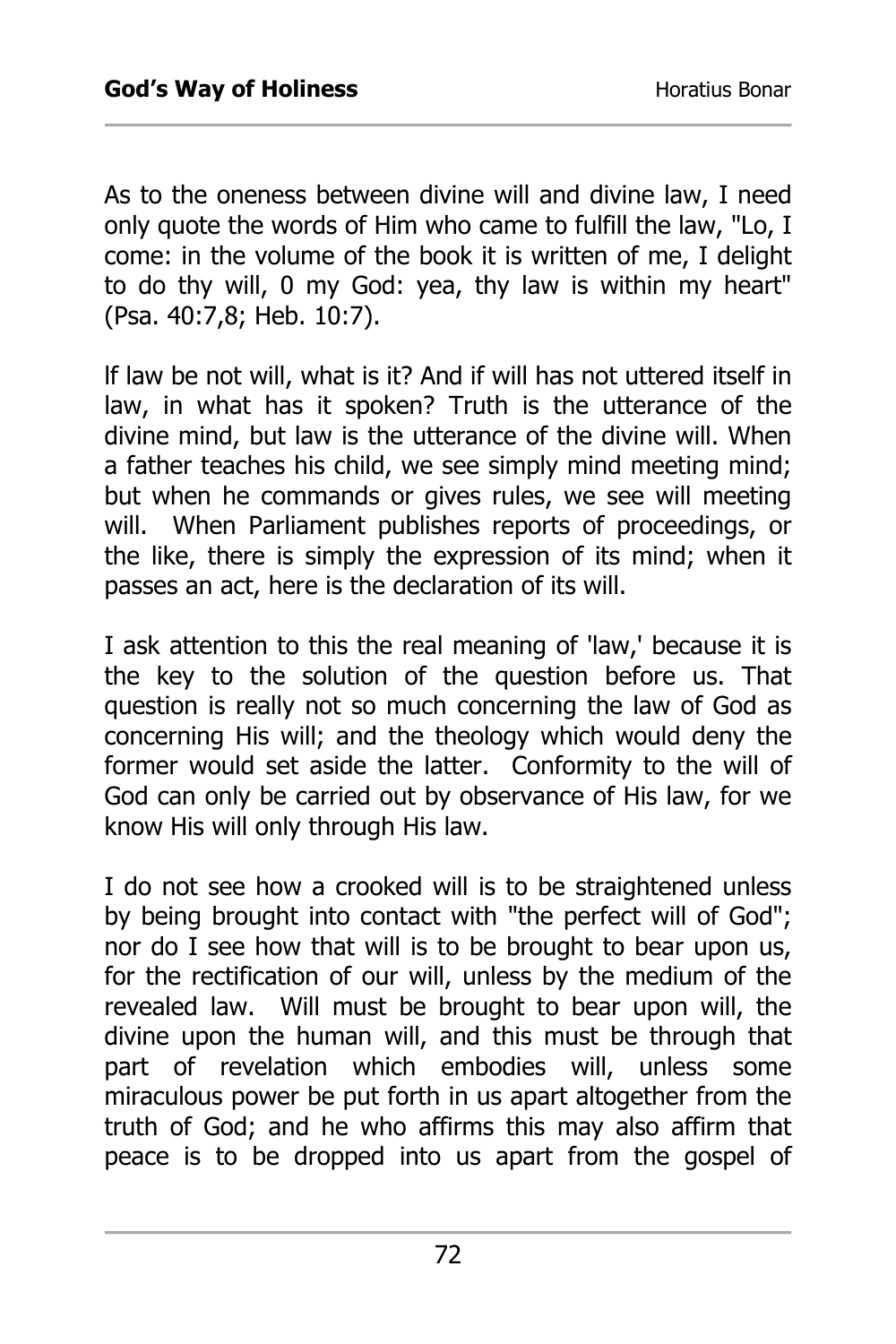peace. The divine volition, embodied in a force or power which we call gravitation, rules each motion of the unconscious planets, and this same divine volition or will, embodied in intelligible law, is that which regulates the movements of our conscious wills, straightening them and keeping them straight, though without wrong done to their nature, or violation of their true freedom.

Should it be said that will and law are now embodied in Christ; and that it is to this model that we are to look, I ask: What do we see in Christ? The fulfiller of the law. He is the embodiment and perfection of law-fulfilling. We cannot look at Him without seeing the perfect law. God has given us these two things in these last days, the law and the living model; but was the living model meant to supersede the law? Was it not to illustrate and enforce it? We see the law now, not merely in the statute-book, but in the person of the King Himself. But is the statute•book thereby annihilated, and its statutes made void? Were Christ's expositions of the law, in the fifth, sixth and seventh chapters of Matthew, intended to overrule or abrogate the law itself? No; but to show its breadth and purity. And when He thus expounded the law, did He say to His disciples, "But you have nothing to do with this law; it is set aside for all that shall believe in my name?" Did He not liken to a wise man every one who should hear these sayings of His and do them (Matt 7:24); nay, did He not say, "Think not that I am come to destroy the law, or the prophets. I am not come to destroy, but to fulfill...Whosoever therefore shall break one of these least commandments, and shall teach men so, he shall be called least in the kingdom of heaven; but whosoever shall do and teach them, the same shall be called great in the kingdom of heaven" (Matt. 5:17- 19). Now one would think that this should settle the question. For the Lord is speaking of the law and its commandments,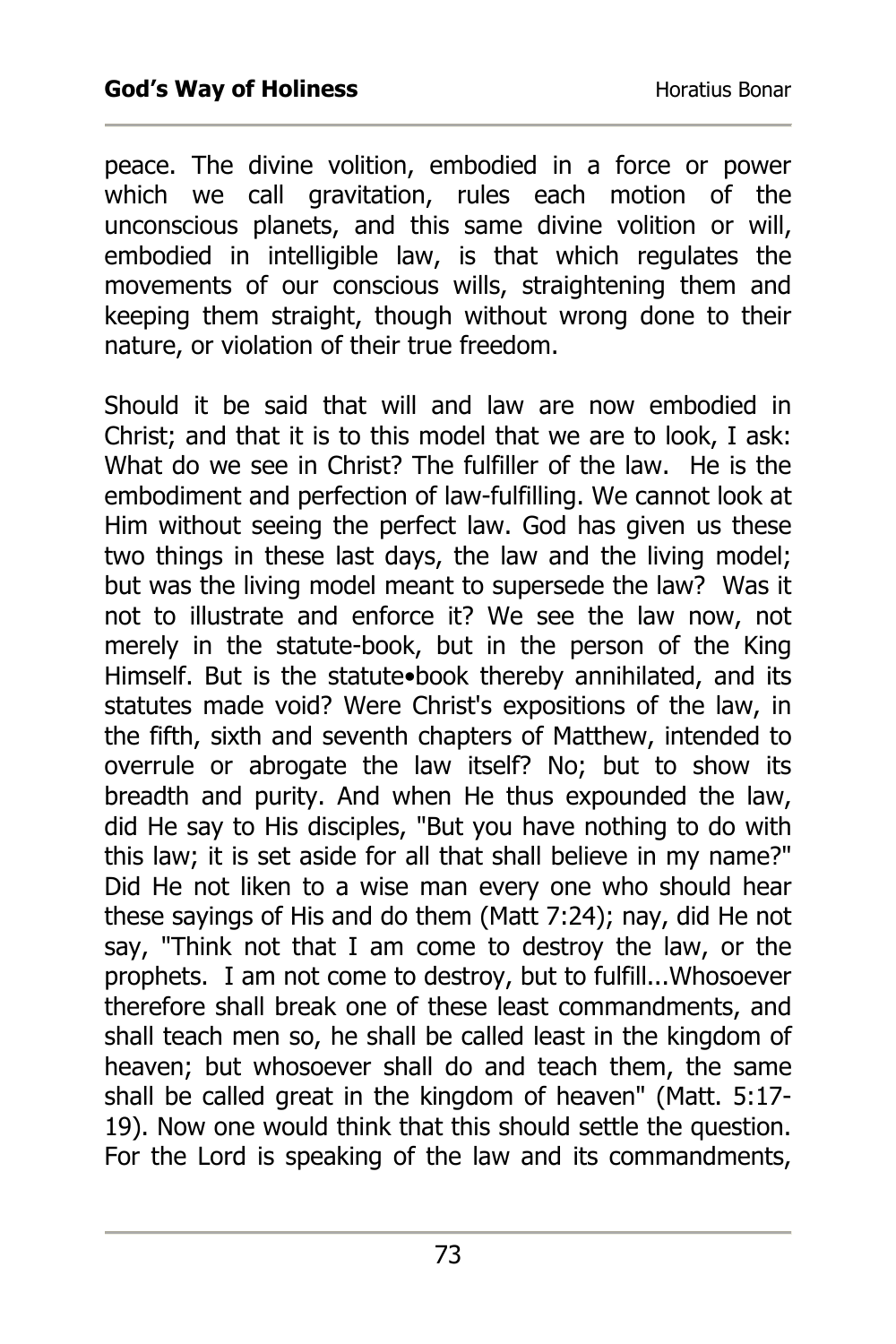lesser and greater, and He is speaking of it as binding on them who are heirs of the kingdom of heaven.

Should it be said that it is only exemption from obligation to the moral law or Ten Commandments that is pleaded for, and not the law or will of God in general, I answer, the Ten Commandments are the summary or synopsis of God's will as to the regulation of man's life; and every other part of the Bible is in harmony with this moral law.

Besides, the Ten Commandments were for redeemed Israel. The Sinaitic code began with redemption, "I am the LORD thy God which brought thee out of the land of Egypt, and out of the house of bondage" (Exo. 20:2; Deut. 5:6). Israel was to keep them because they were redeemed; "the LORD thy God redeemed thee, therefore I command thee this day" (Deut. 15:15). Redemption forms a new obligation to law•keeping, as well as puts us in a position for it. And was it not to Sinai and its burnings that the apostle referred when he said, "We receiving a kingdom which cannot be moved, let us have grace, whereby we may serve God acceptably with reverence and godly fear, for our God is a consuming fire" (Heb. 12:28,29). Some would, perhaps, call this legality and bondage, a motive unfit to be addressed to a saint.

If the objection is to the use of the word "law" or "commandment," as implying bondage, I answer, obedience to law is true liberty; perfect obedience to perfect commandments is perfect liberty. And there must be some dislike of the law's strictness where this dislike of obligation to it is felt; nay. there must be ignorance of gospel, as well as law, in such a case, ignorance of that very redemption from the curse of the law for which the objectors profess such zeal, ignorance of the complete "righteousness without the law"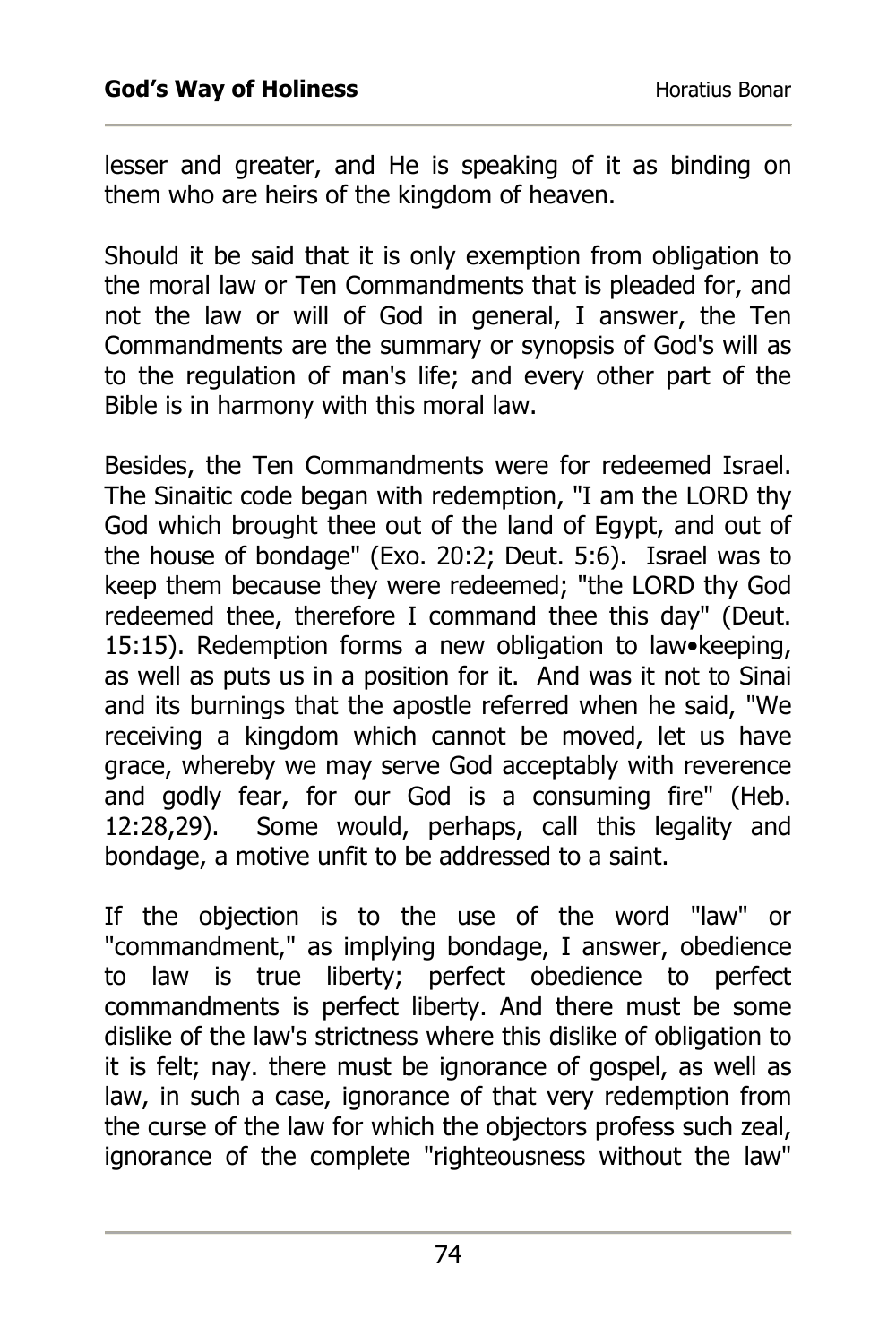which we have in Christ. I am persuaded of this, that where there is this shrinking from the application of the law as our rule of life, there is a shrinking from perfect conformity to the will of God; nay, more, there is unbelief in the gospel, the want of a full consciousness of the perfect forgiveness which the belief of that gospel brings; for were there this full consciousness of pardon, there would be no dread of law, no shrinking from Sinai's thunders, no wish to be exempted from the broadest application of Sinai's statutes. In all Antinomianism, whether practical or theological, there is some mistake both as to law and gospel.

But why object to such words as 'law,' and 'commandment,' and 'obedience'? Does not the apostle speak of "the law of the Spirit of life?" Does he not say, "This is His commandment, that we should believe on the name of His Son Jesus Christ" (1 John 3:23)? Is not "the new commandment" said to be only a repetition of "the old commandment which we have heard from the beginning" (1 John 2:7)? Does he not speak of "obedience unto righteousness" (Rom. 6:16), and of "obedience to the faith" (Rom. 1:5)?

When the apostle is exhorting Christians in the 12th and 13th of the Romans, is he not giving precepts and laws? Nay, and does he not found his exhortations on the Ten Commandments? "For this, Thou shalt not kill, thou shalt not steal, thou shalt not covet; and if there be any other commandment, it is briefly comprehended in this saying, namely, Thou shalt love thy neighbor as thyself. Love worketh no ill to his neighbor, therefore love is the fulfilling of the law" (Rom. 13:9,10). The Ten Commandments are here presented as our guide and rule, which guide and rule love enables us to follow; for the apostle does not say "love is an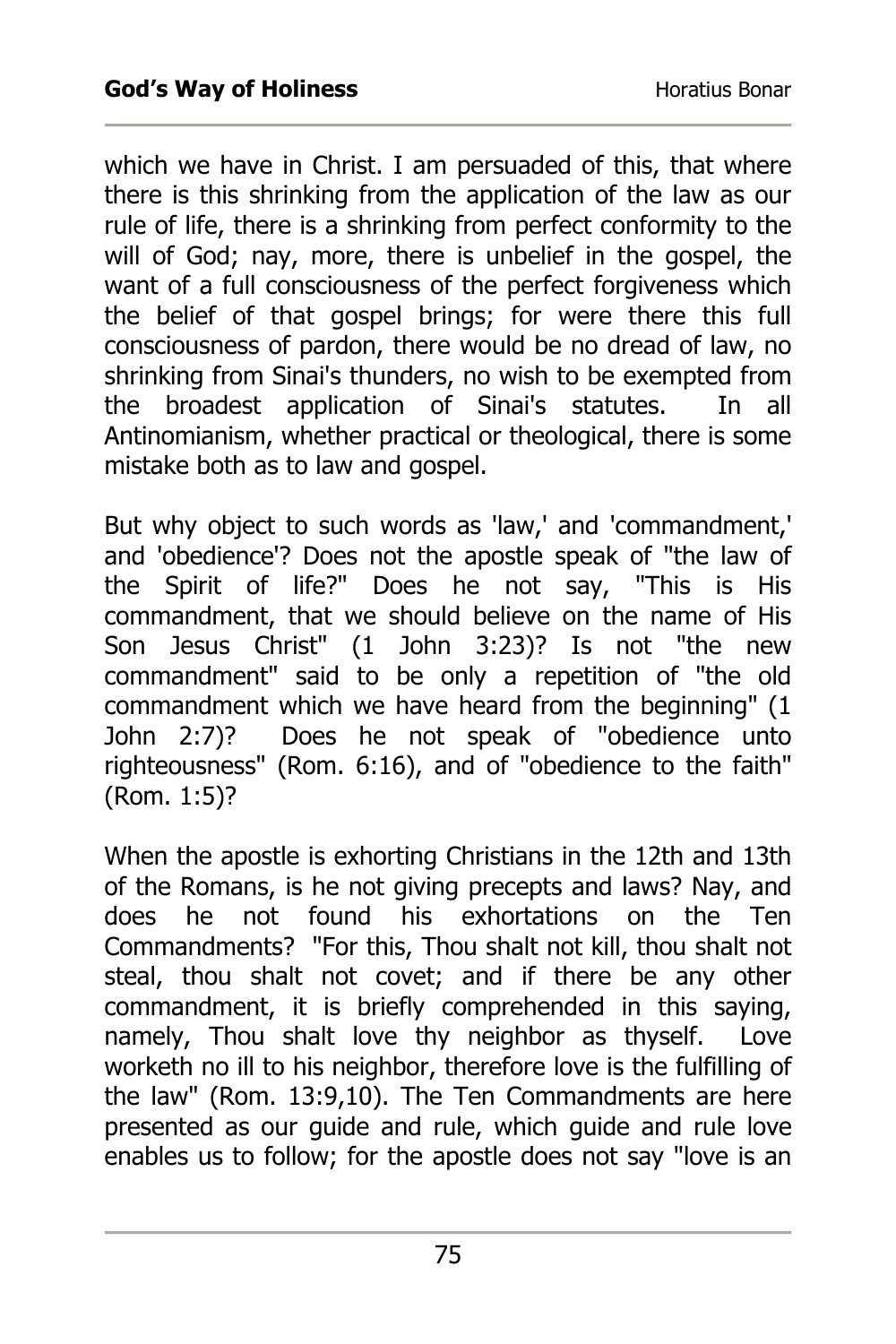exemption from the law, or love is the abrogation of the law," but "love is the fulfilling of the law." Love does not supersede law, nor release us from obedience to it; it enables us to obey. Love does not make stealing or coveting, or any such breach of law, no sin in a Christian, which would seem to be the meaning which some attach to this passage; but it so penetrates and so constrains us, that, not reluctantly or through fear, but right joyfully, we act toward our neighbor in all things, great and small, as the law bids us do. Yes, Christ "hath redeemed us from the curse of the law," but certainly not from the law itself; for that would be to redeem us from a divine rule and guide; it would be to redeem us from that which is "holy and just and good."

In other epistles the same reference occurs to the Ten Commandments, as the basis of a true and righteous life. Thus, in speaking of the family relationship, the apostle introduces the moral law as the foundation of obedience, "Children, obey your parents in the Lord: for this is right. Honor thy father and mother, which is the first commandment with promise; that it may be well with thee, and thou mayest live long on the earth" (Eph. 6:1-3), where, writing to those who are in the Lord, and not Jews, but Gentiles, he demands obedience and honor, in the name of the fifth commandment. Yet surely, if any duty might have been left to the impulses of Christian love, without reference to law, it would be that of a believing child to its parent. Was the apostle then a legalist when he referred the Ephesians to the moral law as a rule of life? Did he not know that they were "not under the law, but under grace"?

In the Epistle of James we find similar appeals to the moral law as the rule of Christian life. That he is speaking of the Ten Commandments is evident, for he quotes two of them (2:11),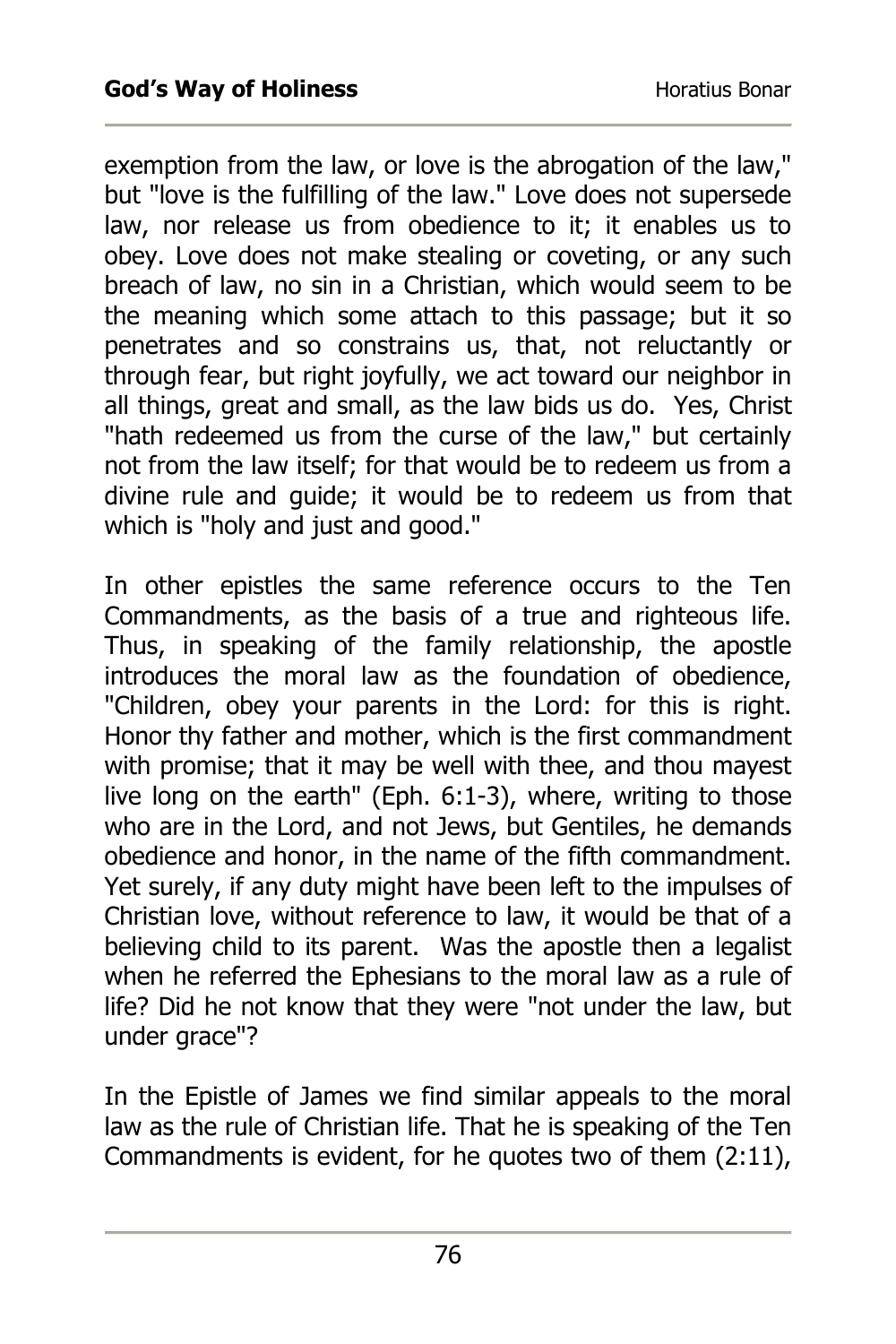as specimens of what he calls the law. This law he bids his Christian brethren "look into" (1:25), "continue in" it (1:25), "fulfill" it (2:8), "keep" it (2:10), be "doers" of it (4:11). And this law he calls "the law of liberty" (2:12); nay, "the perfect law of liberty" (1:25), carrying us back to the psalmist's experience, "I will walk at liberty, for I seek thy precepts" (Psa. 119:45); for law is bondage only to the unforgiven; all true obedience is liberty, and all true liberty consists in obedience to law. This law, moreover, the apostle so delights in that he calls it "the royal law" (2:8), the "perfect law" (1:25), pronouncing those blessed who are "not forgetful hearers, but doers of the work" (1:25). Had this apostle forgotten that we were "not under the law, but under grace"? But he was writing to Jews, some say. Yes, but to believing Jews, just as Paul was when writing to "the Hebrews," and when writing to "the Romans" also (Rom. 2:17-29). And do men mean to say that there is one gospel for the Jew and another for the Gentile; that the Jew is still "under the law, and not under grace; and that in Christ Jesus all nations of men are not entirely one"? (Eph. 2:14-22; 1 Cor. 12:12,13; Gal. 3:28).

If the objection to the believer's use of the law be of any weight, it must apply to everything in the form of precept; for the reasons given against our having anything to do with the moral law are founded upon its preceptive or commanding character. The law, in itself, is admitted to be good, and breaches of it are sin, as when a man steals or lies; but then, the form in which it comes, of do or do not, makes it quite unsuitable for a redeemed man! Had it merely said "stealing is wrong," it might have been suitable enough; but when it issues its precept, "Thou shalt not steal," it becomes unmeet; and one who is "not under the law, but under grace," must close his ears against it, as an intruder and a tyrant!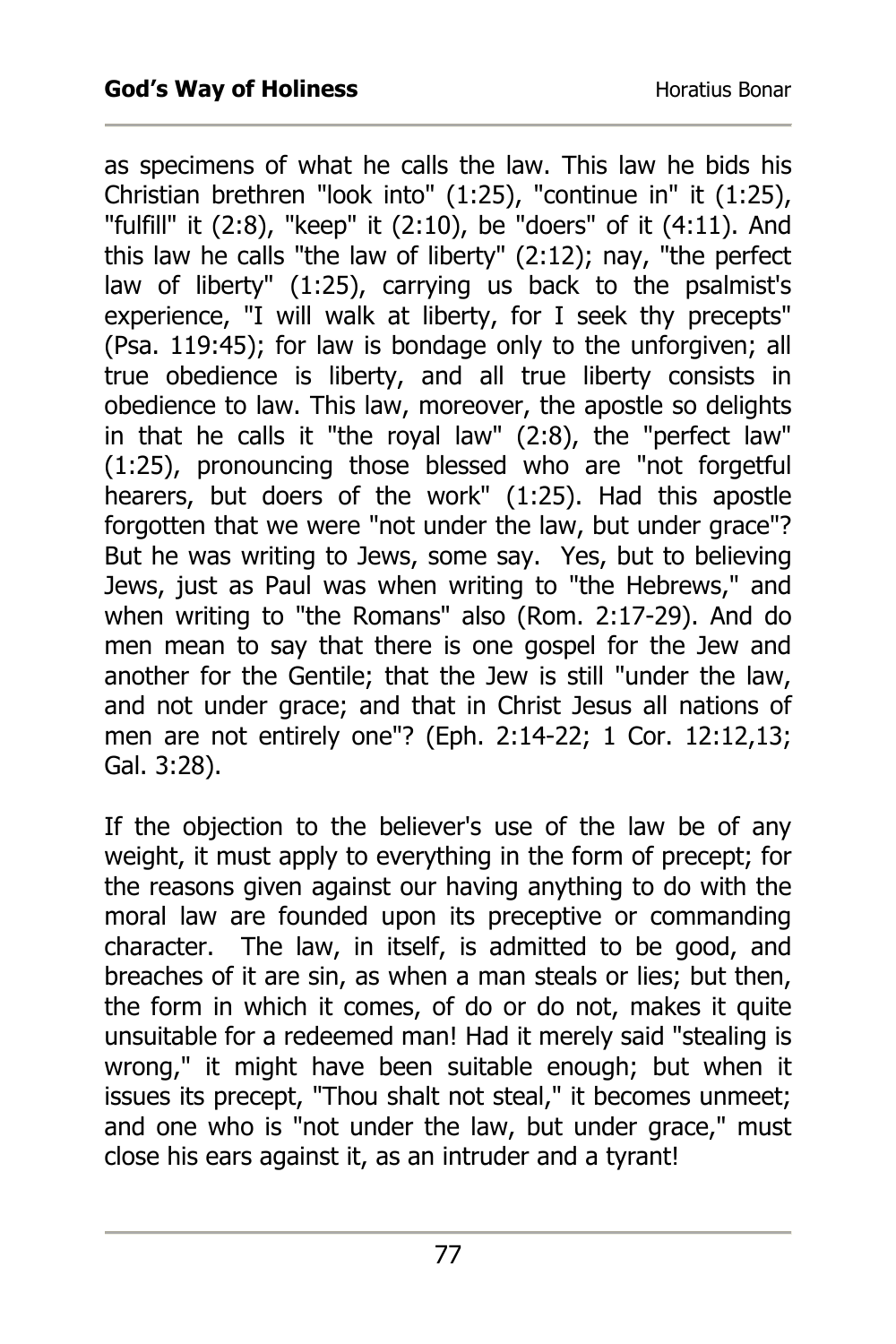Of angels this is said to be the highest felicity, that "they do His commandments, hearkening unto the voice of His word" (Psa. 103:20); just as of those from whom the Lord has removed transgression as far as the east is from the west," it is said that "they remember His commandments to do them" (Psa. 103:12,18). But if this theory of the total disjunction of the law from believers be true, then angels must be in bondage, and they also to whom Paul refers as specimens of the blessed men whose transgressions are forgiven by the imputation of "righteousness without works" (Rom. 4:6). To unforgiven men law is bondage; but is it so to the forgiven? Do pardoned men hate or love it? Do they dread it or delight in it? Do they disobey it or obey it? Do they dismiss it from their thoughts and consciences, or do they make it their "meditation all the day"? Yet there are men who speak of law as abrogated to a believer, who look with no favor on those who listen to it but pity them as ill-taught, ill-informed men, who, if in Christ at all, are only Christians of the lowest grade, the least in the kingdom of heaven.

And this is said to be the proper result of a believed gospel! This is called an essential part of higher Christianity; and is reckoned indispensable to the right appreciation of a saint's standing before God. The realizing of it is a proof of true spirituality, and the denial of it an evidence of imperfect knowledge and a cramped theology!

We can find no such spirituality, no such Christianity in the Bible. This is license, not liberty; it is freedom to sin, not freedom from sin. It may be spiritual sentimentalism, but it is not spirituality. It is sickly religionism, which, while professing a higher standard than mere law, is departing from that healthy and authentic conformity to the will of God which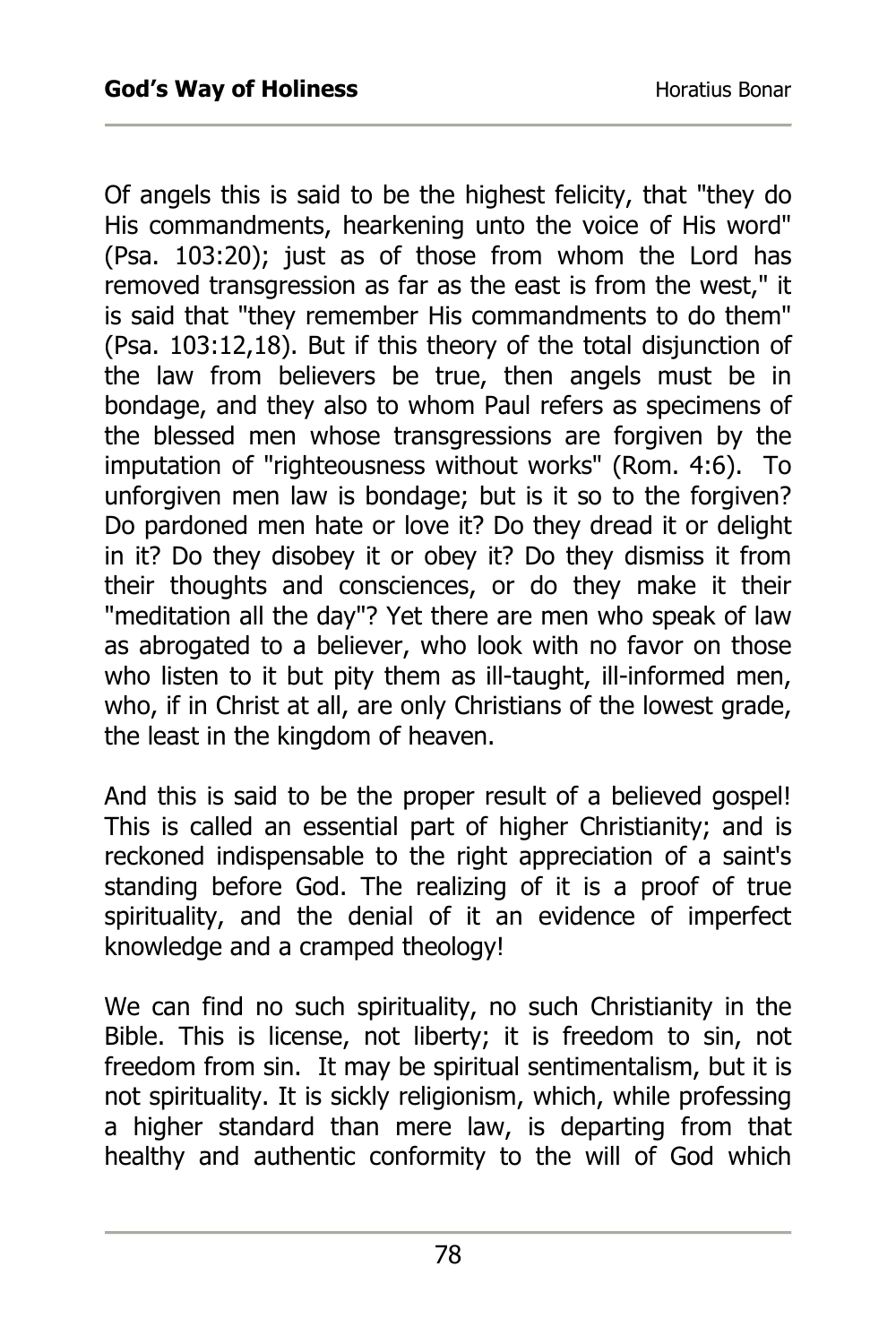results from the love and study of His statutes. It is framing a new and human standard, in supplement, if not in contradiction, of the old and the divine.

"Not without law to God," says the apostle; nay, "under the law to Christ" (1 Cor. 9:21), and yet he understood well enough what it is to be "not under the law, but under grace."

This dislike of the law as a rule of life, and a guide to our knowledge, both of what is right and what is wrong, bodes nothing good. It bears no resemblance to the apostle's delight in the law of God after the inner man, but looks like dread of its purity and searching light. Nay, it looks more like the spirit of antichrist than of Christ: the spirit of him whose characteristic is lawlessness (anomia, "without law") than that of Him who, as the obedient Son, ever did the Father's will, in accordance with the holy law. "I delight to do thy will, 0 my God: yea, thy law is within my heart" (Psa. 40:8). It is granted that "the law worketh wrath" (Rom. 4:15), and yet that to a believing man legal threats of condemnation have no terror. It is granted that in the matter of forgiveness and acceptance law is to him nothing save as seen fulfilled in his Surety.

That law has no claim upon him which should break his peace, or trouble his conscience, or bring him into bondage; that law can only touch him and deal with him in the person of his Substitute; that the righteousness in which he stands before God is a "righteousness without the law," and "without the deeds of the law"; that the sin which still remains in him does not give the law any hold over him, or any right to enforce its old claims or threats. It is granted that it is in grace alone that he stands, and rejoices in hope of the glory of God, in a condition at all times to take up the challenge,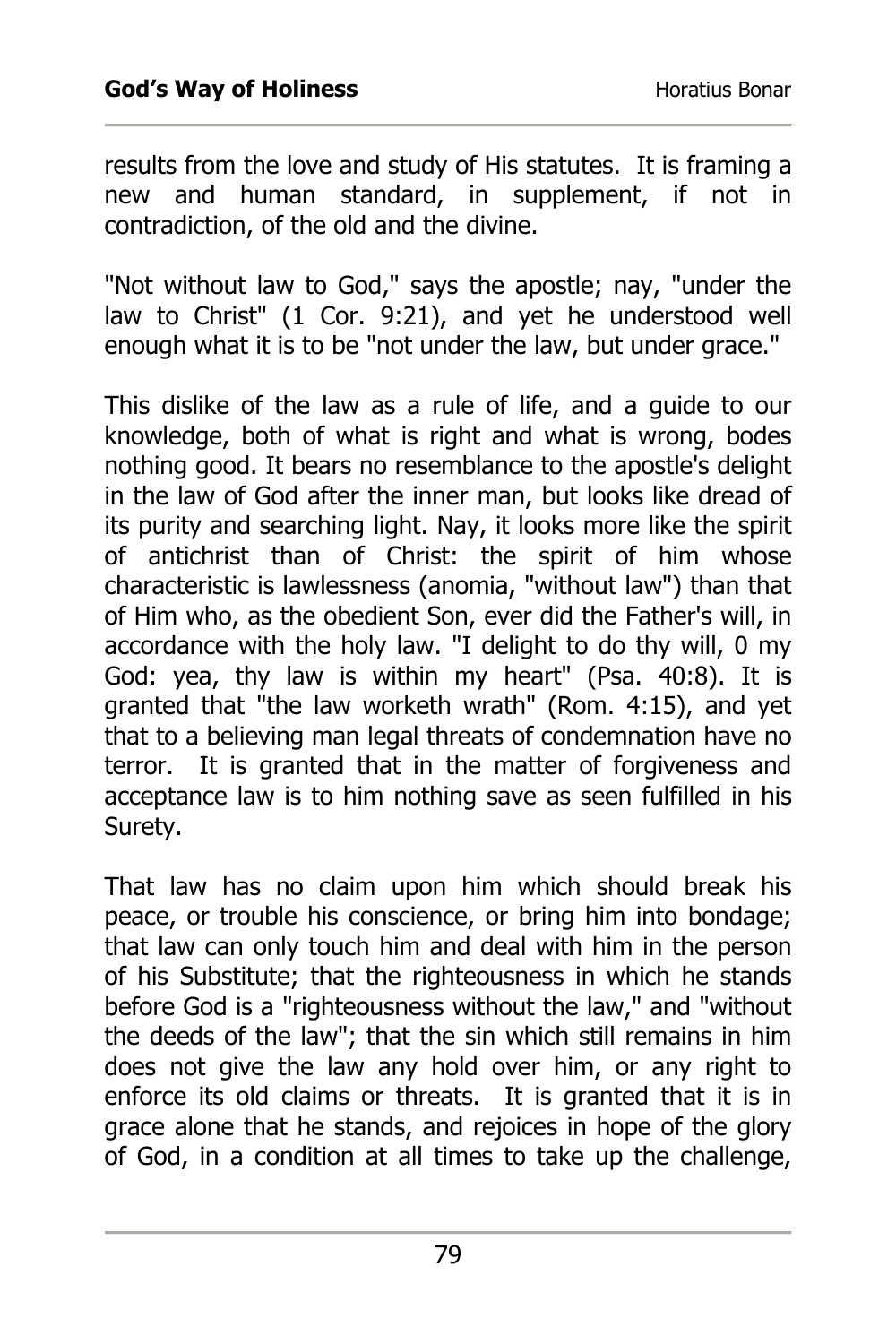"Who shall lay anything to the charge of God's elect?" "Who is he that condemneth?" But admitting fully all of this, we ask, What is there in this to disjoin him from the law, or exempt him from obedience to it? Are not all these things done to him for the purpose of setting him in a position wherein he may love and keep the blessed law which Jesus kept? And should he not feel and cry, as did the redeemed men of other days, "Oh, that my ways were directed to keep thy statutes"? (Psa. 119:5); "Oh, let me not wander from thy commandments" (v. 10); "I have rejoiced in the way of thy testimonies" (v. 14); "my soul breaketh for the longing that it hath unto thy judgments" (v. 20); "make me to understand the way of thy precepts" (v. 27); "I will run the way of thy commandments, when thou shalt enlarge my heart" (v. 32). The 19th and 119th Psalms must be very uncomfortable reading to those who think that a saint has nothing to do with the law. Will it be said that such legal Psalms were only for Old Testament saints?

Should any one say that it is not to service, but to bondage, they object, I answer, no one contends for bondage. It is in the spirit of adoption and filial love that we obey the law, even as the Son of God obeyed it. But it is somewhat remarkable that the word which the apostle uses, in reference to his connection with law, is not that for priestly service or ministration, but for menial offices; "that we should serve [douleuo, be a slave] in newness of spirit" (Rom. 7:6); "with the mind I myself serve the law of God" (v. 25); "yield your members servants to righteousness" (Rom. 6:19); so that, as the strictest conformity to the law was that in which he delighted, so it is that in which he calls on us to delight.

When he speaks of not being "under the law," but "delivered from the law," his meaning is so obvious that it is somewhat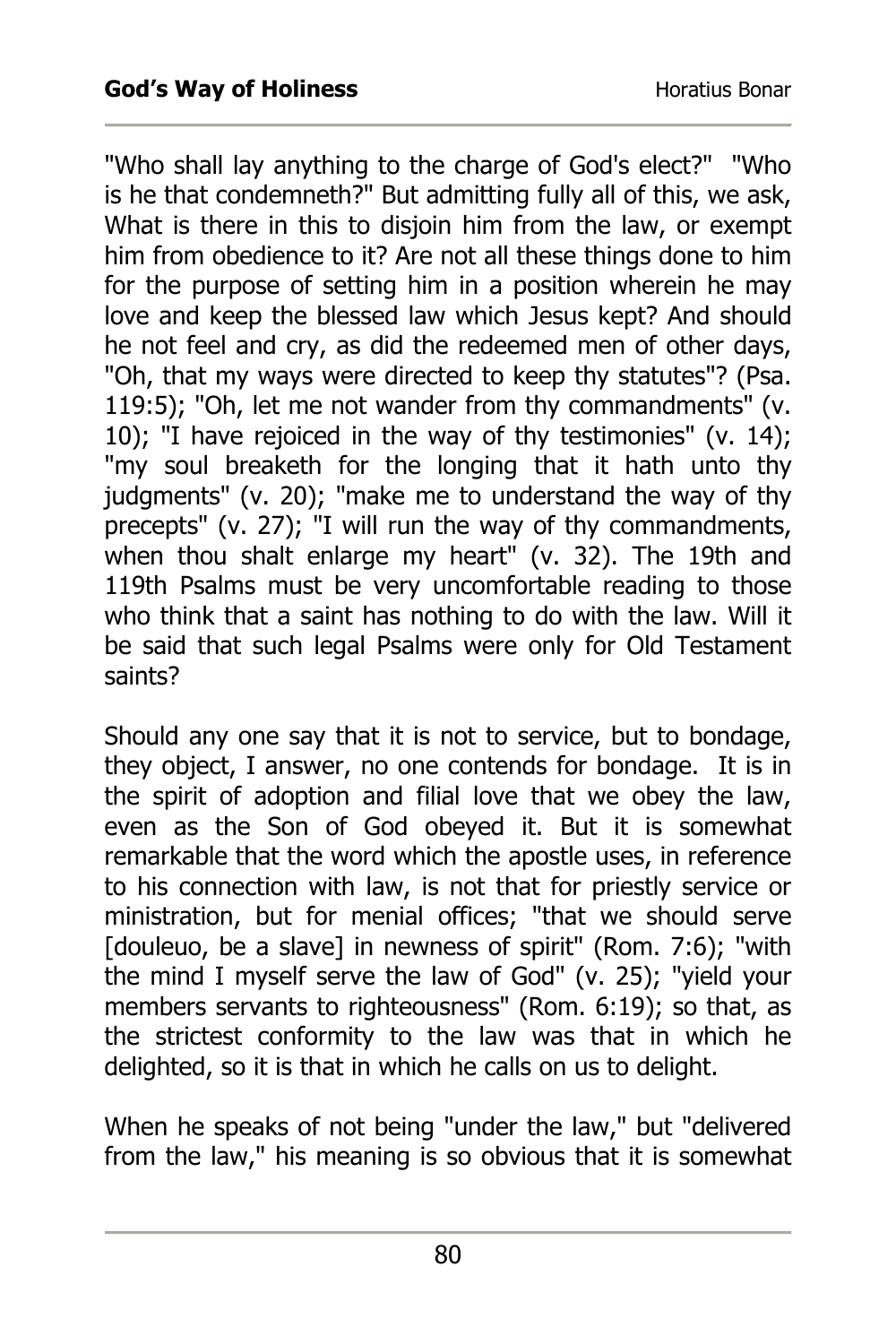difficult to misunderstand him. His whole argument is to show how the law affected a sinner's standing before God, either in condemning or in justifying. He shows that it cannot do the latter, but only the former; and that, for justification, we must go to something else than law; for "by the deeds of the law shall no flesh be justified." In everything relating to our justification, everything connected with pardon or the giving of a "good conscience," we are not under law. But does this release us from conformity to the law? Does this make it less a duty to walk according to its precepts, or make our breaches of law no longer sin? Does our being, in this sense, "delivered from the law" cancel the necessity of loving God and man? The summing up of the law is, "Thou shalt love the Lord thy God with all thy heart, and thy neighbor as thyself." Is a saint not under obligation so to love? Would the fulfillment of this be bondage, and inconsistent with the spirit of adoption? Is liberty claimed for a Christian either to love or not to love, as he pleases? If he does not love, is he not sinning? Or does his not being under law, but under grace, make the want of love no crime? Is obedience a matter of option, not of obligation? If it is answered, No; we will love God with all our heart, but not because the law enjoins; I answer, this looks very like the spirit of a froward child, who says to a parent, I will do such and such a thing because I please, but not because you bid me.

As the common objections to the observance of the Sabbath take for granted that that day is a curse and not a blessing•bondage, not liberty•so the usual objections to the keeping of the law assume that it is in itself an evil, not a good•an enemy, and not a friend.

Say what men will, obedience to law is liberty, compliance with law is harmony, not discord. The force of law does not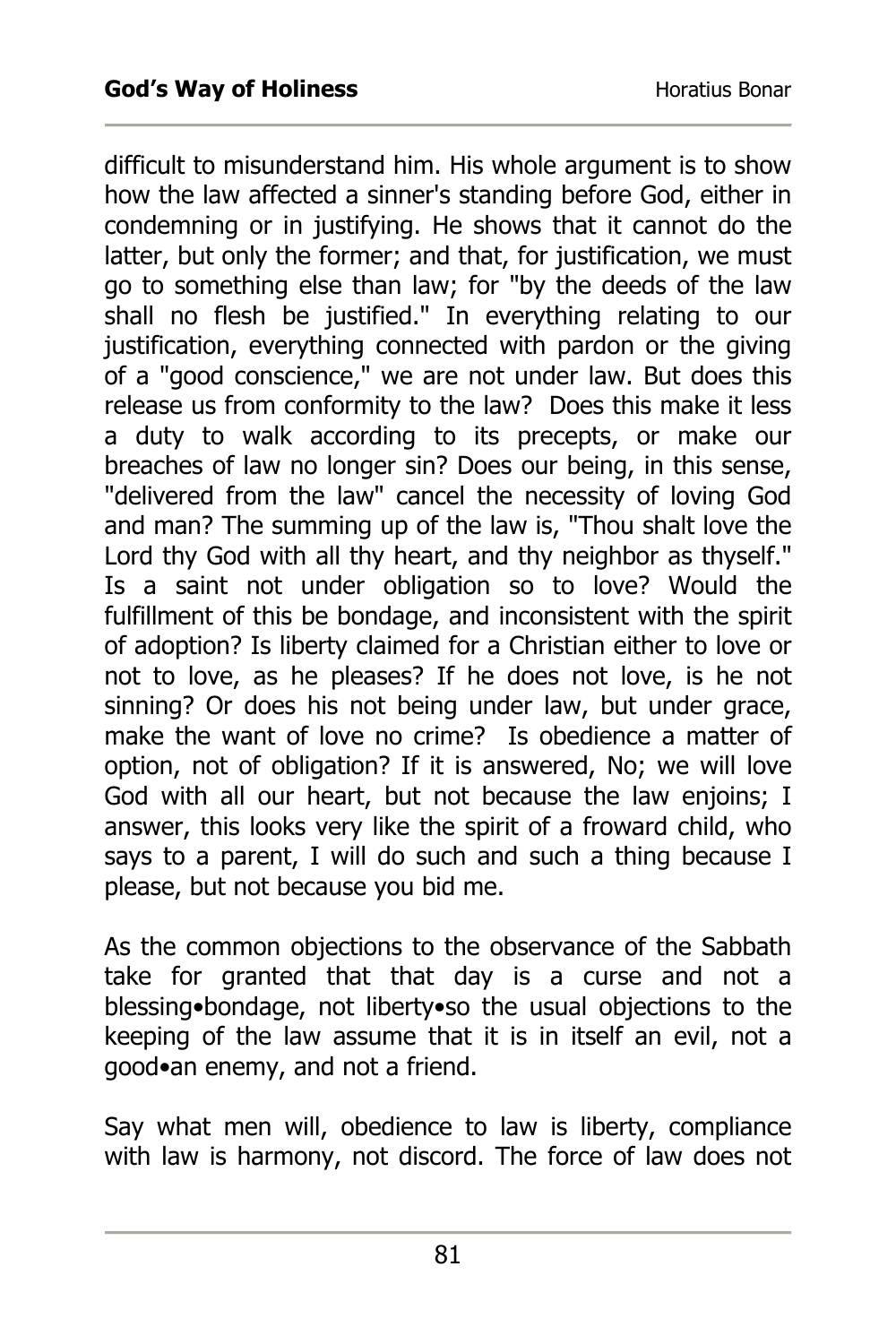need always to be felt, but its object, whether felt or unfelt, is to keep everything in its proper place, and moving in its proper course; so that one man's liberty may not interfere with another man's, but each have the greatest amount of actual freedom which creaturehood is capable of, without harm to itself or others. Law does not interfere with true liberty, but only with that which is untrue, promoting and directing the former, discouraging only the latter.

As with the orbs of heaven, so with us. Obedience to their ordered courses is not simply a necessity of their being, but of their liberty. Let them snap their cords, and choose for themselves the unfettered range of space; then not only is order gone, and harmony gone, and beauty gone, but liberty is gone; for that which keeps them in freedom is obedience to the forces of their constitution, and non-departure from their appointed orbits. Disobedience to these, departure from these, would bring about immediate collision of star with star, the stoppage of their happy motions, the extinction of their joyful light, havoc and death, star heaped on star in universal wreck.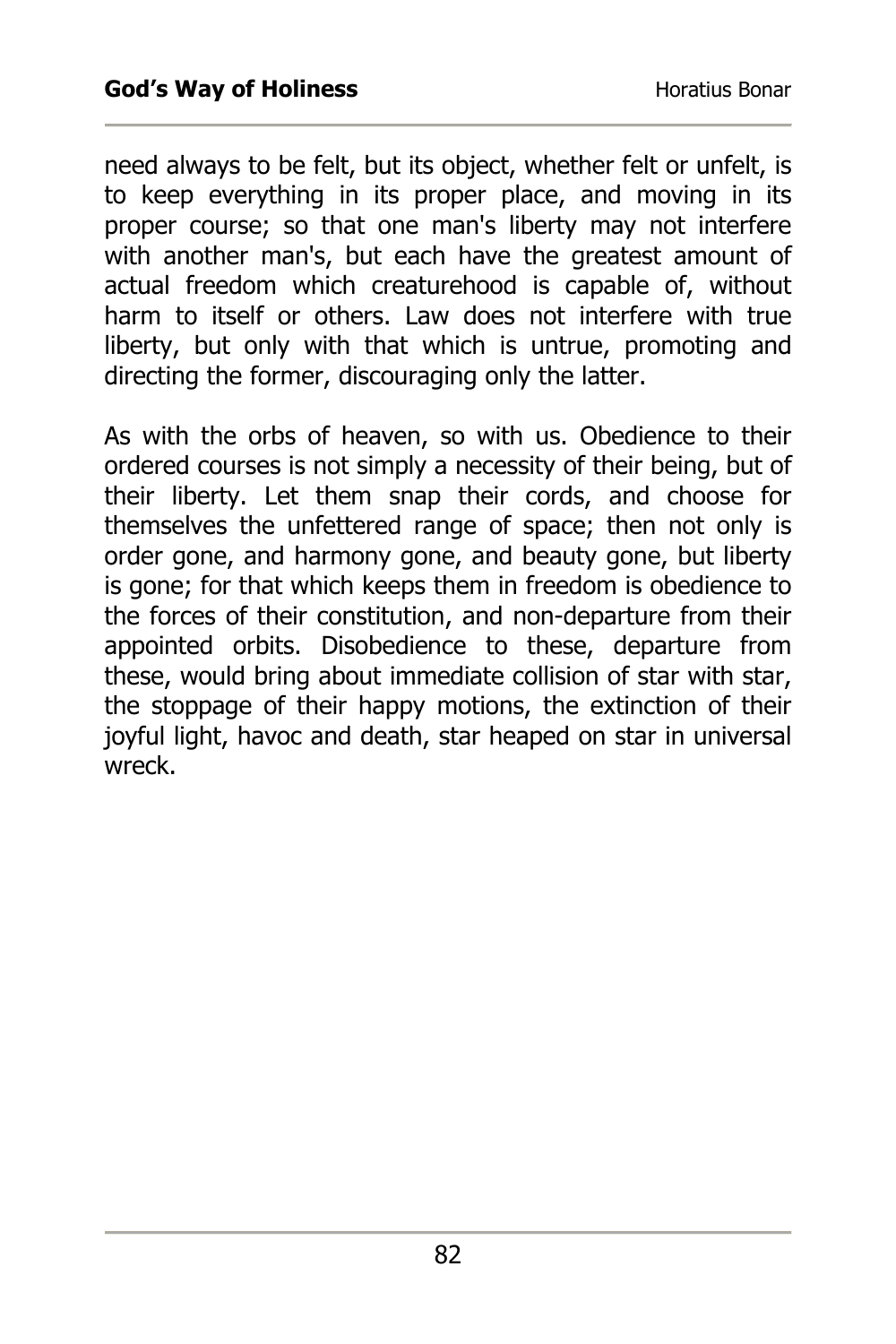# **CHAPTER 7**

### **The Saint And The Seventh Chapter Of Romans**

I do not see how any one with a right insight into the apostle's argument, without a theory to prop up, or with any personal consciousness of spiritual conflict, could have thought of referring this chapter to a believer's unregenerate condition, or to his transition state while groping his way to rest.

It furnishes a key to an experience which would otherwise have seemed inexplicable, the solution of perplexities which, without it, would have been a stumbling-block and a mystery. It is God's recognition of the saints inner conflict as an indispensable process of discipline, as a development of the contrast between light and darkness, as an exhibition of the way in which God is glorified in the infirmities of His saints, and in their contests with the powers of evil. Strike out that chapter, and the existence of sin in a soul after conversion is unexplained. It accounts for the inner warfare of the forgiven man, and gives the apostle's experience as a specimen of the conflict.

The previous chapters show the man forgiven, justified, dead, and risen with Christ. Is not sin extirpated, then? The seventh chapter answers, "No." It no longer reigns, but it fights. It does not, indeed, bring back condemnation or bondage or doubt, but it stirs up strife, strife which the completeness of the justification does not hinder, and which the saint's progress in holiness does not arrest, but rather aggravates, so that at times there seems to be retrogression, not advancement in the spiritual life.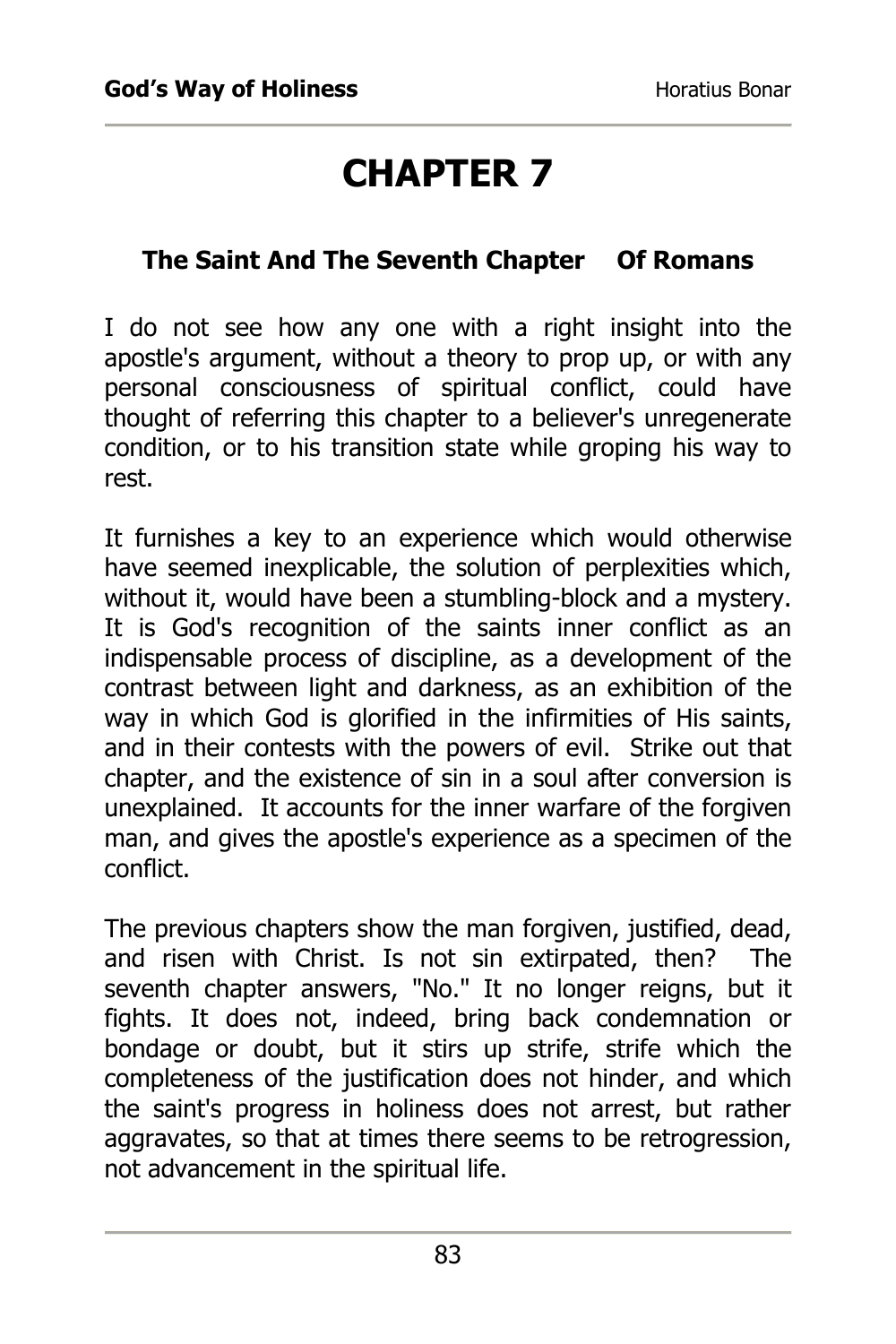"I delight in the law of God after the inner man, are the words, not of an inquirer, or doubter, or semi-regenerate man, but of one who had learned to say, with saints of other days, "0, how love I Thy law" (Psa. 119:97), nay with Messiah Himself, "I delight to do Thy will, 0 My God: yea, Thy law is within My heart" (Psa. 40:8).

"With the mind I myself serve the law of God," is the language of one to whom obedience had become blessedness, and who was not only looking into the perfect law of liberty, but continuing therein (James 1:25), in whose estimation serving righteousness (Rom. 6:18), serving God (6:22), serving the Lord, and serving the law of God, were equivalents. But then he who thus speaks, this very Paul, who had died and risen with Christ, who had been in the third heaven, adds, "I see another law in my members, warring against the law of my mind, and bringing me into captivity to the law of sin, which is in my members. 0 wretched man that I am! Who shall deliver me from the body of this death?... So then with the mind I myself serve the law of God; but with the flesh the law of sin… This is not the language of an unregenerate or half-regenerate man. When, however, he adds, "I am carnal, sold under sin…", is it really Paul, the new creature in Christ, that he is describing? It is; and they who think it impossible for a saint to speak thus, must know little of sin, and less of themselves. A right apprehension of sin, of one sin or fragment of a sin (if such a thing there be), would produce the oppressive sensation here described by the apostle•a sensation which twenty or thirty years progress would rather intensify than weaken. They are far mistaken in their estimate of evil, who think that it is the multitude of sins that gives rise to the bitter outcry, "I am carnal." One sin left behind would produce the feeling here expressed. But where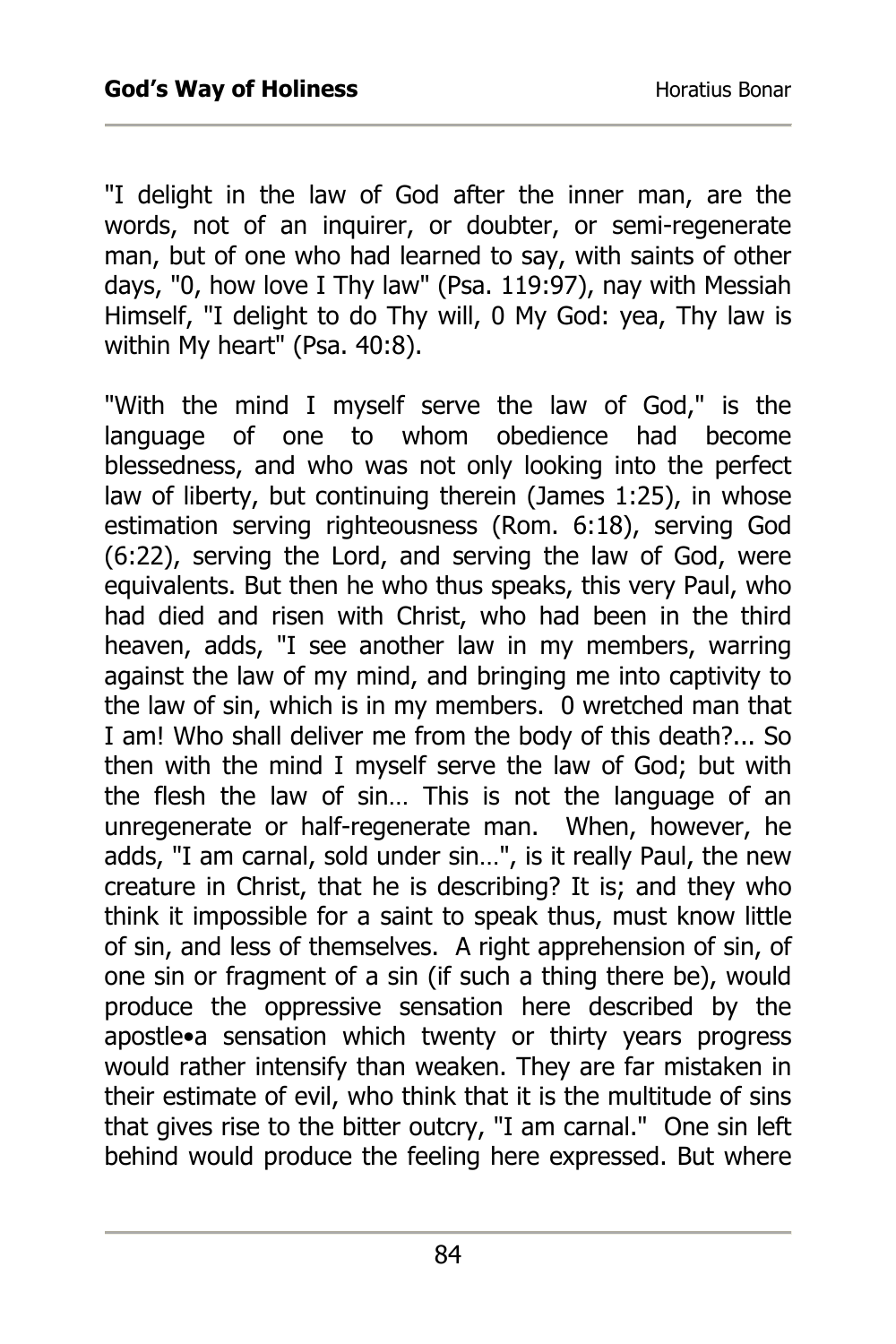is the saint whose sins are reduced to one? Who can say, "I need the blood less and the Spirit less than I did twenty years ago?"

It is to be feared that some are carrying out their idea of no condemnation, "of resurrection with Christ, and of the perfection of the new man", to such an extreme as to leave no room for conflict after conversion. They do not see that while conversion calms one kind of storm, it raises another, which is to be lifelong. To such persons, this seventh chapter of Romans is as great a vexation as is the ninth chapter to the deniers of divine sovereignty: both are conscious that their theology would be more manageable without the explanations and modifications which these chapters force upon them.

They seem to teach that the regenerate man is made up of two persons, two individual•the old man and the new man, constituting two separate and independent beings, an angel and a devil linked together•the old man unchangeably evil, the new perfect and impeccable. In this case one is disposed to ask:

1. Who is responsible for sin committed? Not the new man, for he is "perfect," and unless he either sins himself, or helps the old man to sin, he cannot be accountable for the evil done. A good man and a bad one, shut up in one prison, would not agree; but the former, however uncomfortable, would not feel responsible for the sins of the latter. Like David, he might mourn that he dwelt in Meshech, or like Lot, he might vex his righteous soul with the deeds done around him, but he would not take guilt to himself because of his neighbor's misdeeds. It is the old man alone, then, that is the Sinner!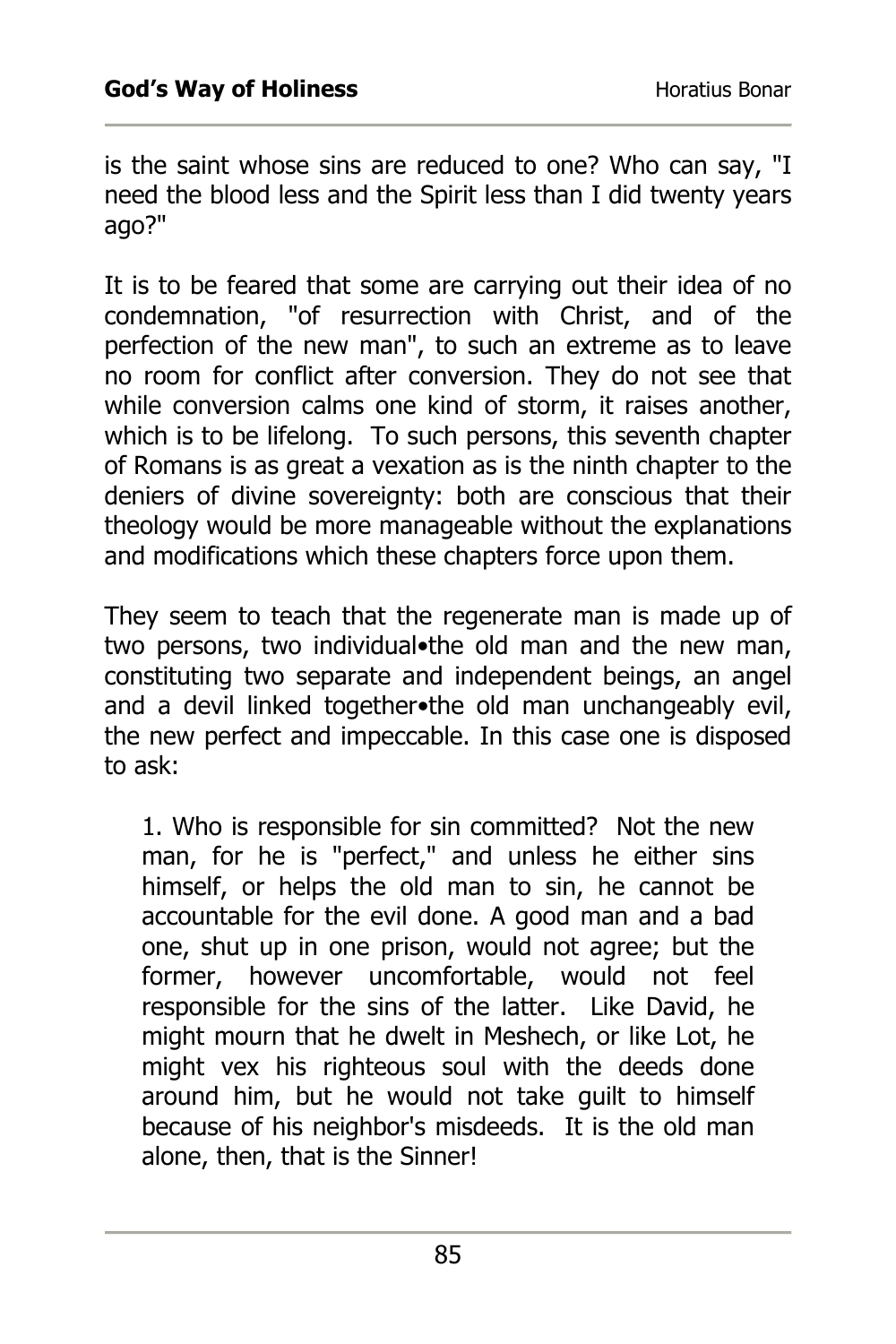2. Who gets the pardon? Is it the old man or the new? Not the new, for he is perfect; and it will hardly be affirmed that it is he who gets pardon for the sins of the old man. It must then be the old man that confesses the sin and gets the forgiveness, and is washed in the blood! Or is there no pardon needed, or none possible, is such a case? Are the sins of the old man unpardonable? If not unpardonable, why is he said to be hopelessly bad?

3. What becomes of the old man at death? Is he cast into hell? Or, if not, what becomes of him? Is he annihilated? If he be the sinner, and if his sins are not pardoned, what is to be done with him and with his sins?

4. For whom did Christ die? Not for the new man, seeing he is perfect from his creation. It must, then, have been for the old man, and for him alone, seeing it is he only that sins!

5. Who is it that dies, is buried, rises and ascends with Christ? Not the old man, surely? He does not rise again, and sit in heavenly places. Not the new man. He does not die, nor is he buried.

6. Who was it that was born again? Not the new man; he did not need that change. Not the old man; he was incapable of it.

7. Who is it that makes progress? Not the old man. He is beyond improvement. Not the new man, for he is perfect. So that there is no room for "the inner man being renewed day by day." Scripture teaches that the whole man advances, "increases in the knowledge of God," the old element becoming weaker, and the new stronger, and the individual growing in hatred of sin, love to God and Christ, the righteous law, and every ho]y thing. But how those who insist on the perfection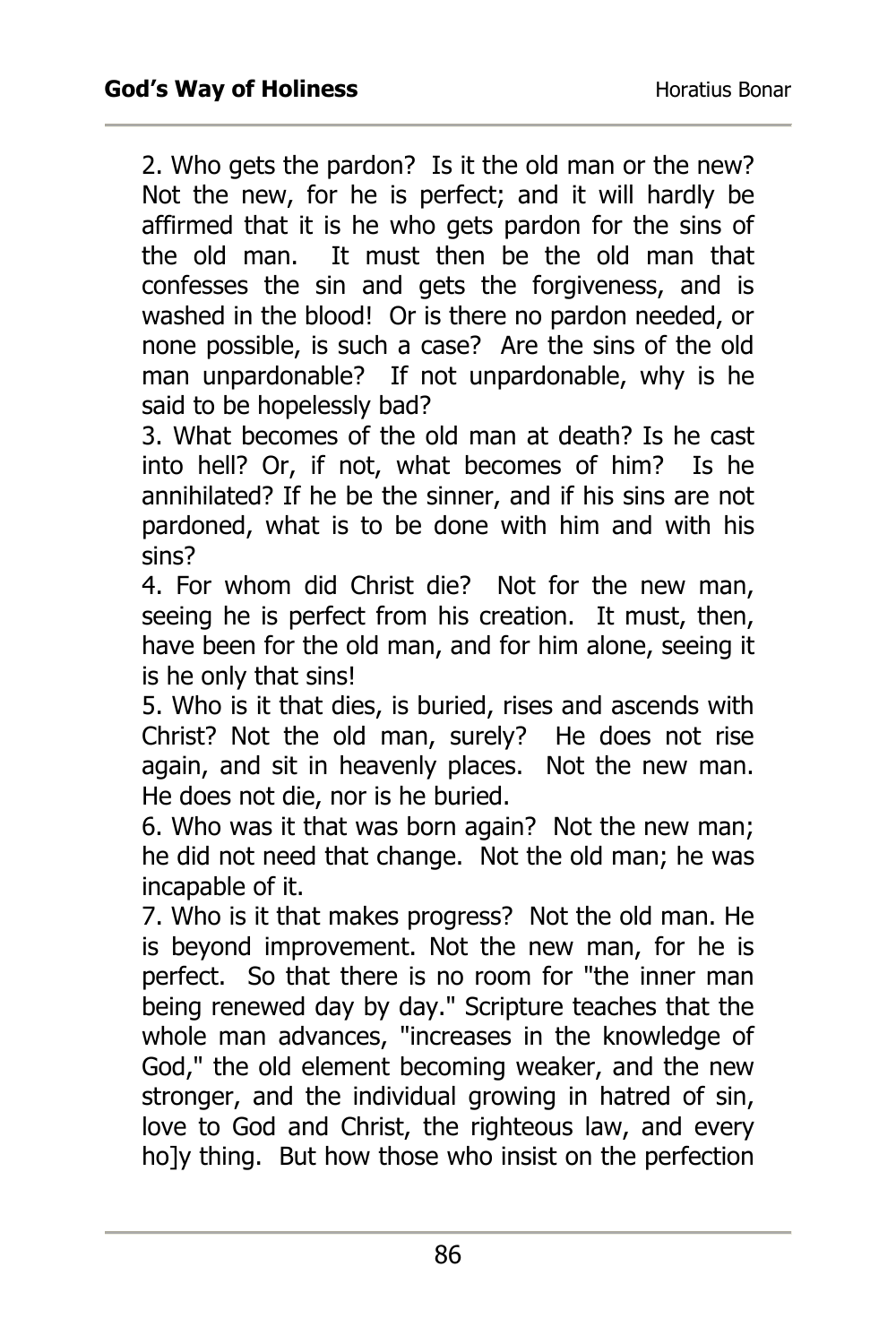of the new man and the unchangeableness of the old can teach progress, we do not see.

These questions, thus asked and answered, lead us to the simple conclusion that the language of the apostle is figurative. "Not figurative at all," said a friend to us. "There is no figure in the matter. Only a rationalist would say so. Bible words are all real and literal." Real I grant; not always literal. There are figures in Scripture. When the Lord said, "Beware of the leaven of the Pharisees," He used a figure, and His disciples were wrong in accepting His words literally. They were the rationalists. When He said, "Ye must be born again," He used a figure, and Nicodemus was mistaken in construing His language literally. He was the rationalist. The disciples and Nicodemus, by their literalities, turned our Lord's words into foolishness. So do some among us, by their teaching as to the old and new man. If there be no figure, then there must be two bodies, two soils, two spirits, those of the old man and the new; for a man is a being made up of body, soul and spirit. If there be no figure here, there will be no figure in Ezekiel 36:26, and it must be maintained that God literally takes out one heart and puts in another•takes out a stone and inserts flesh•in which case the old nature disappears entirely and the new reigns alone.

We know that there is conflict in the soul. But this is not between two persons or personalities, or separate individuals, but between two parts of one person. In the case before us, the one person is Paul•once Saul, now Paul. He feels himself responsible for the sins of the old man; he gets the pardon for the old man's sins; for the old man is but another name for a part of his own very self. It was Paul who was born again, who died and rose with Christ. He was "begotten again," not by the insertion of a foreign substance called "the new creature" into him, but by his becoming a new creature. The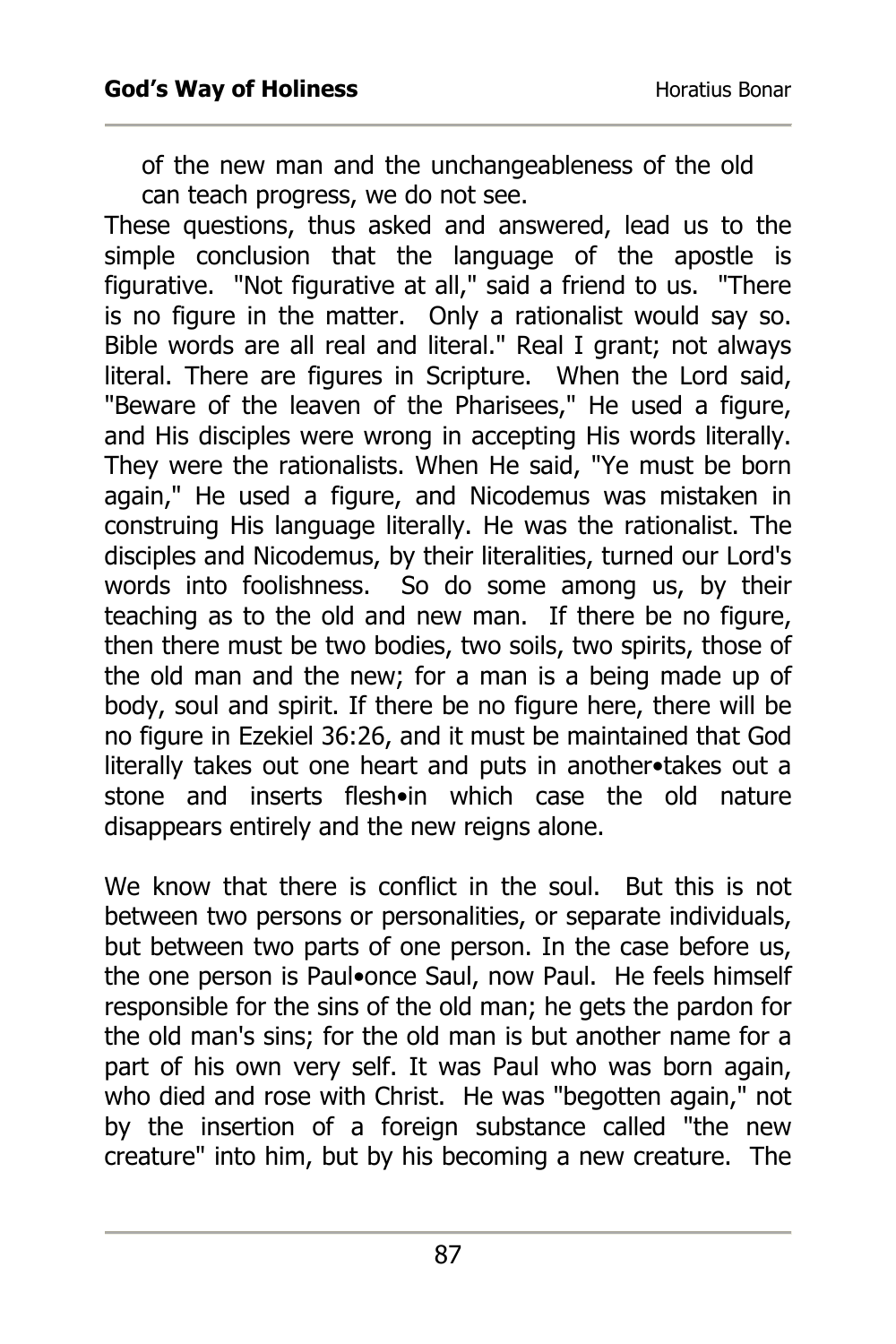whole man is converted, puts on Christ, is washed in His blood, and clothed with the righteousness of God•soul, spirit, conscience, intellect and will. These are not perfected at once, but the transformation begins at regeneration, and though there are two conflicting elements, there is one responsible self or person.

This mysticism as to the old and new man proceeds on a confusion similar to that which mixes up justification and sanctification. The "old man," in the apostle's figure, evidently means sometimes our former legal condition, and at other times our former moral state. In the first sense, the old man is "crucified," put off" once for all, in believing, when we cease to have "confidence in the flesh" (Phil. 3:3). Thus far it is true that it is not amended, but set aside entirely. In the second sense, there is a daily putting off what is old, and putting on what is new. It is like our putting on Christ, which is done once for all at justification, but also gradually, in the process of renewing, so that in one place we read, "Ye... have put on Christ" (Gal. 3:27), and in another, "Put ye on the Lord Jesus Christ" (Rom. 13:14). The mixture of these two things is the chief source of the errors we have been exposing.

This mysticism or confusion is a serious thing. It has been sometimes taught in such a way as to lead men to believe that their peace rested on the perfection or impeccability of the new man. They were taught that the new man could not sin, that all sin came from the old man, whom they had put off, and that therefore they did not need to trouble themselves about sin. No doubt the consciences of some of these misled individuals shrunk from the full application of this antinomianism, but others went on in sin, not so much because grace abounded, as because they were not responsible for the sins indulged in. The new man in them did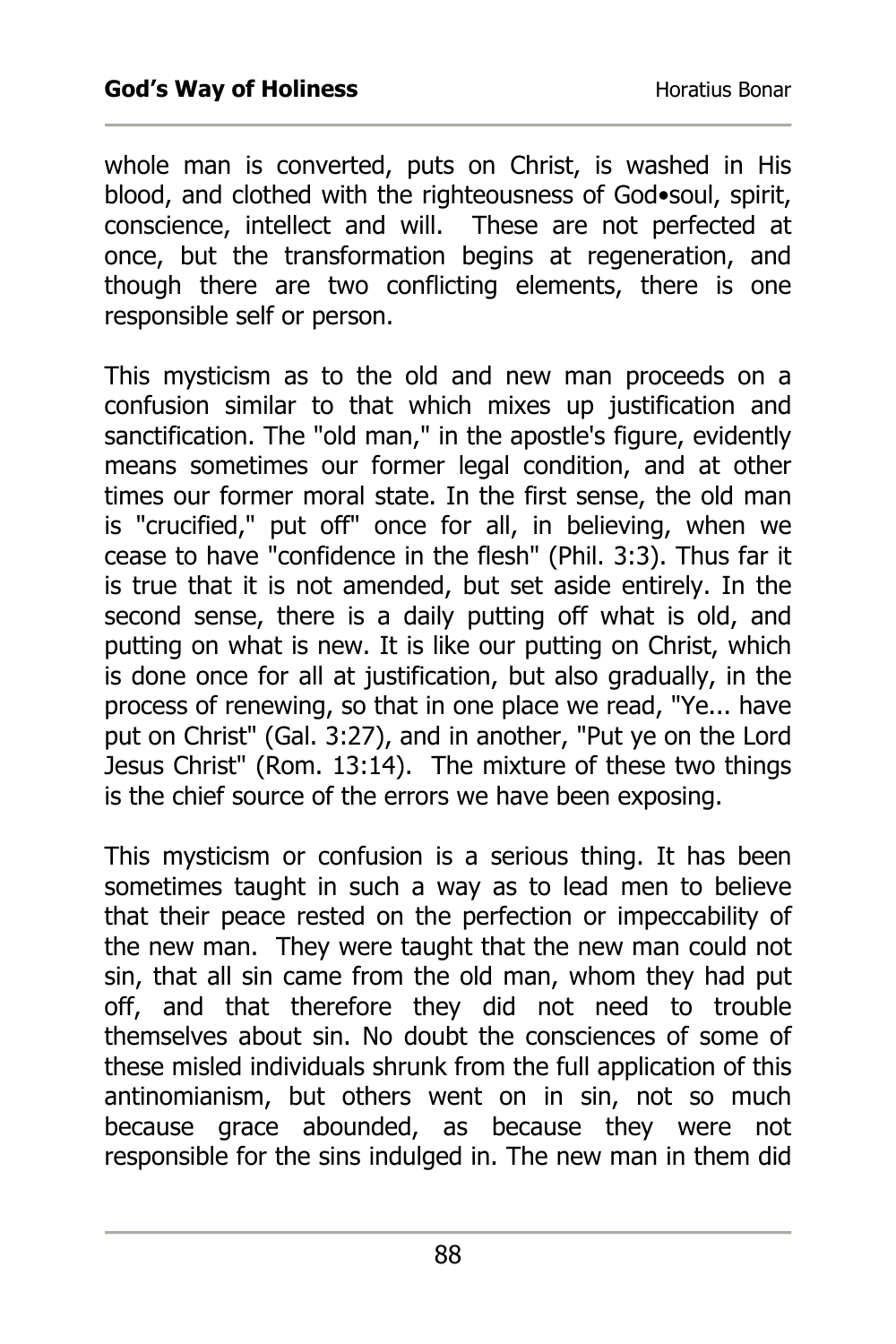not commit the sin; it was the old man who did it all, and what better could be expected of one who was totally incorrigible!

Thus the foundations were destroyed; the ground of reconciliation was not the blood of the Sin-bearer, but the new man; the foundation of peace was a perfect self and not a perfect Christ. Nay, Christ was made the minister of sin, and all manner of evil was justified, on the plea that the new man could not sin.

This doctrine, as sometimes stated, reads not amiss. It looks plausible, as professing to rest on the very words of Scripture. But it only needs a slight analysis, a little taking to pieces, to show that its effect, if carried out, would be to destroy the feeling of responsibility, to weaken the sense of sin, to blunt the edge of conscience, to shift the foundation of a sinner's peace from Christ to self, to render the blood of sprinkling unnecessary, to hinder personal holiness, and to supersede the work of the Holy Spirit in the soul. For, as to this last, if the doctrine be true, there is no room for the Spirit's operation, any more than for the blood, as He cannot work in the old man, and does not need to work in the new.

That the Christian is not responsible for sin committed against his better will, nay, that sin in the Christian is not sin at all, has been maintained from Romans 7:17; "It is no more I that do it, but sin that dwelleth in me." In this, however, the apostle is not shaking off responsibility from himself, but explaining a fact, giving the solution of a difficulty. The verse contains one of those peculiar Oriental negatives which the imperfection of human speech renders necessary, in order to bring out the whole of a great but complex truth, which, in less peculiar language, could not be perfectly enunciated.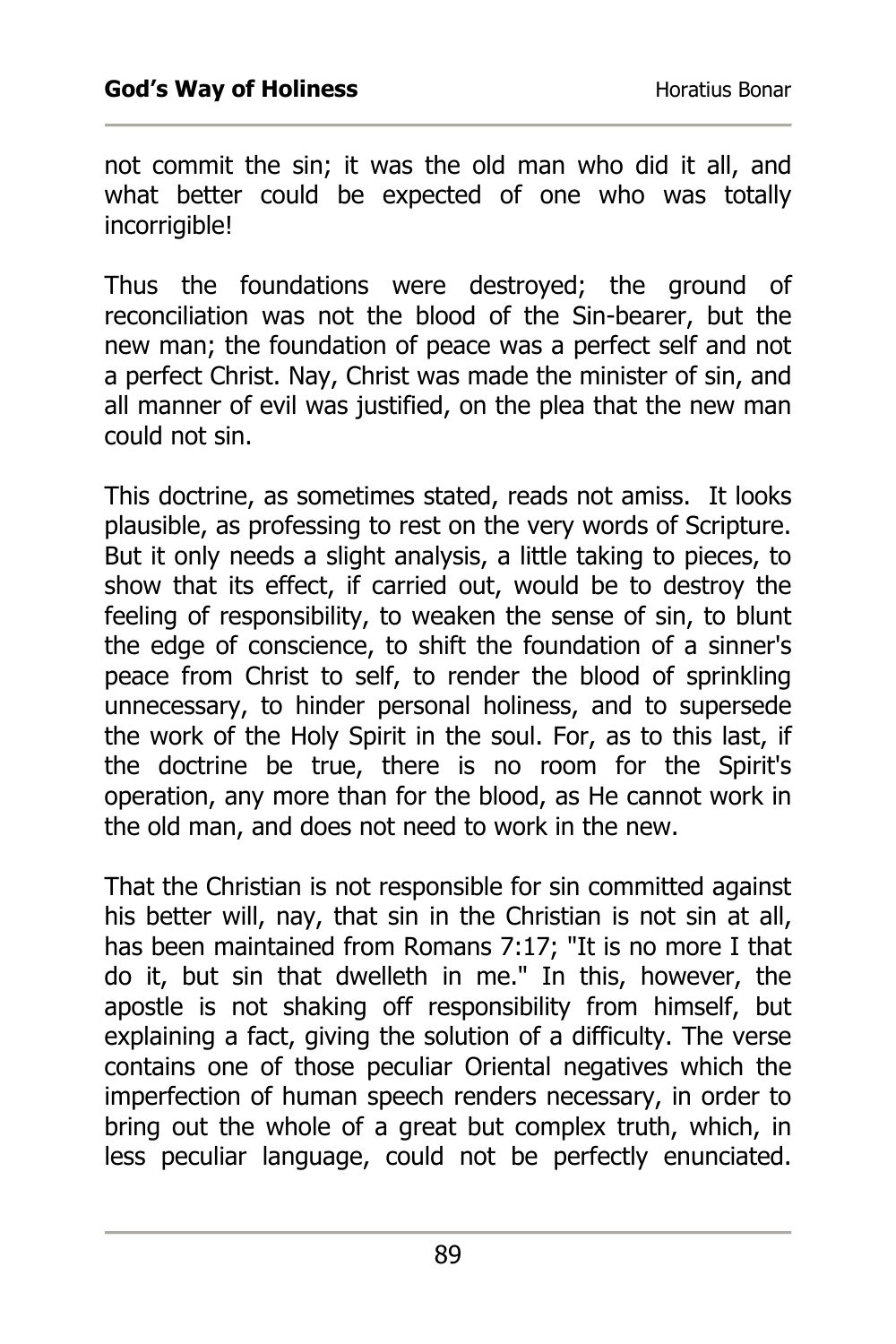The passage is only one out of several, exhibiting the same apparently contradictory form of assertion. The others are as follows: "I live; yet not I, but Christ liveth in me" (Gal. 2:20); "Unto the married I command, yet not I, but the Lord" (1 Cor. 7:10); "I labored..., yet not I, but the grace of God which was with me" (1 Cor. 15:10); "It is not ye that speak, but the Spirit of your Father which speaketh in you" (Matt. 10:20); "Of such an one will I glory, yet of myself I will not glory" (2 Cor. 12:5). From these examples it is plain that the apostle, in Romans 7:17, did not intend to disavow either personality or responsibility or free agency, but simply to affirm the existence in himself of an overmastering element or power of evil, the consciousness of which led to the statement, "I am carnal, sold under sin," and to the exclamation, "0 wretched man that I am'. who shall deliver me from the body of this death?"

The dislike which some have to consider this chapter as expository of a saint's daily conflict is by no means a safe sign of their religion or their theology. That peace with God through the blood of Christ should be the beginning of warfare seems to us one of the most inevitable conclusions from the gospel, whether of Christ or of Paul. Indeed, it goes farther back than this, to the first promise regarding the seed of the woman and the seed of the serpent, and this warfare, internal no less than external, has filled up the life of every saint from the beginning. Apostolic conflict is but a reproduction of patriarchal. Abel and Stephen, Noah and Peter, Abraham and Paul, move over the same battlefield, for the church is one, her covenant one, her warfare one, her victory and glory one. Each saint has "groaned, being burdened", the groan has deepened as the light increased, and the New Testament fullness of liberty, instead of diminishing, has intensified the conflict. One can imagine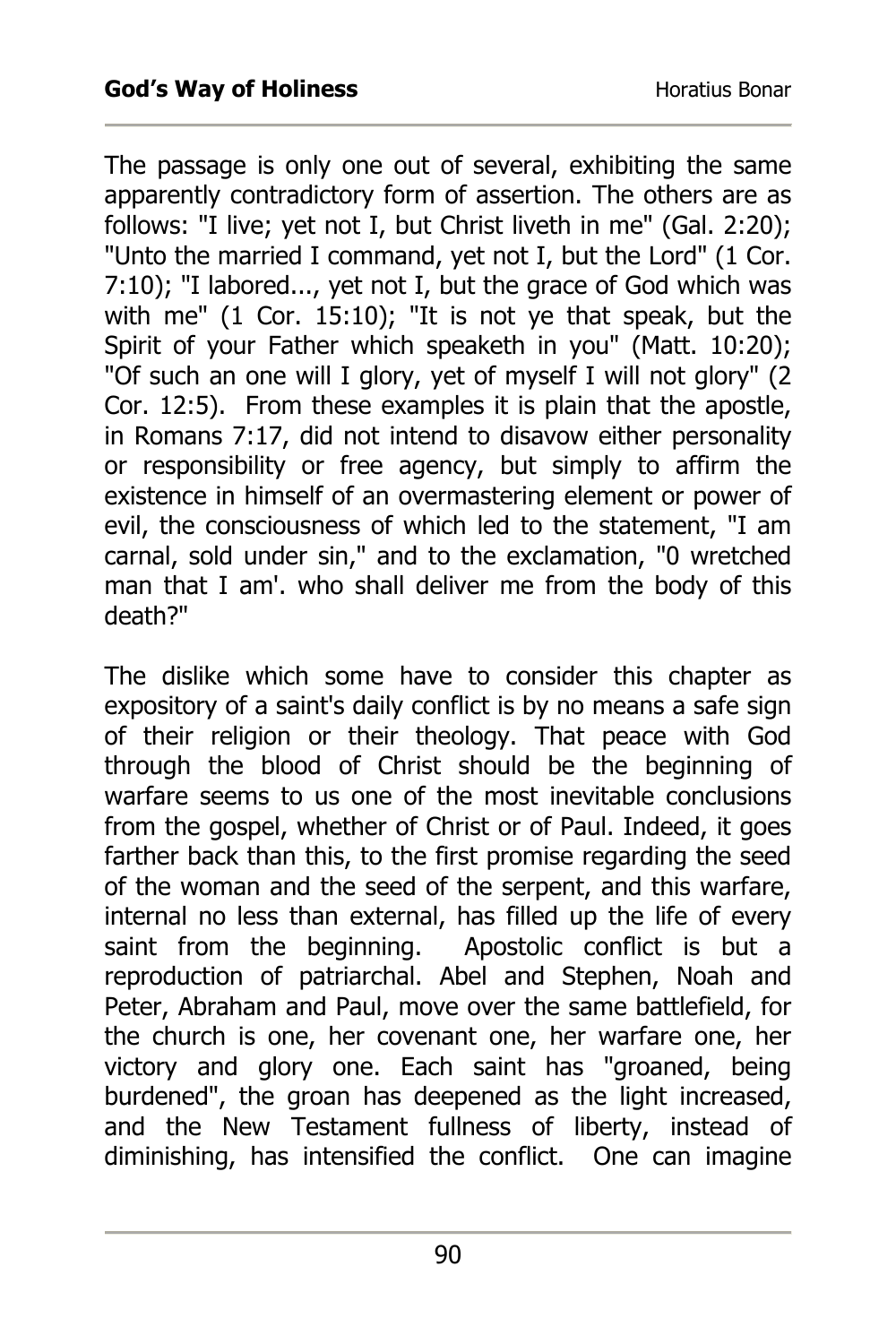David or Elijah perplexed about this unending war. How thankful they would have been for the seventh chapter of Romans, as the clearing up of the mystery! Yet they fought on, as men fight in the twilight or the mist; they finished their course and won their crown. And shall we, in these last days, fling away the key to the mystery which the Holy Spirit has given us by Paul? Or shall we get quit of the mystery by denying the existence of the conflict? Shall we stifle conscience by calling that no sin which is sin? Shall we extenuate trespass because found in a saint? Shall we sit easy under evil, because done by the old man, not the new, by the flesh, and not by the spirit? Shall we nurse our spiritual pride by calling the internal conflict an abnormal and unnecessary phase of Christian life, ascribing it to imperfect teaching, or meager faith, or the retention of the beggarly elements of Jewish bondage?

We may notice here 1 John 3:9: Whosoever is born of God doth not commit sin." This cannot mean that no man, once born again, ever commits sin; in that case there is no Christian upon earth. The apostle, in Chapter 1:7,8, takes for granted that the Christian does commit sin; nay, that he dare not say he has no sin without making God a liar, and showing that the truth is not in him. He means to affirm that the being born of God is the only way of deliverance from sin, and that holiness is the true and natural result of being born of God. This kind of affirmation is common: "None of us liveth to himself, and no man dieth to himself" (Rom. 14:7), that is, such is the life which might be expected from us. "He is the minister of God to thee for good" (Rom. 13:4), that is, he would be, if he fulfilled his office. It is added, "He cannot sin, because he is born of God," that is, it is totally contrary to his nature to sin. See also the following passages: "A good tree cannot bring forth evil fruit" (Matt. 7:18), that is, it is contrary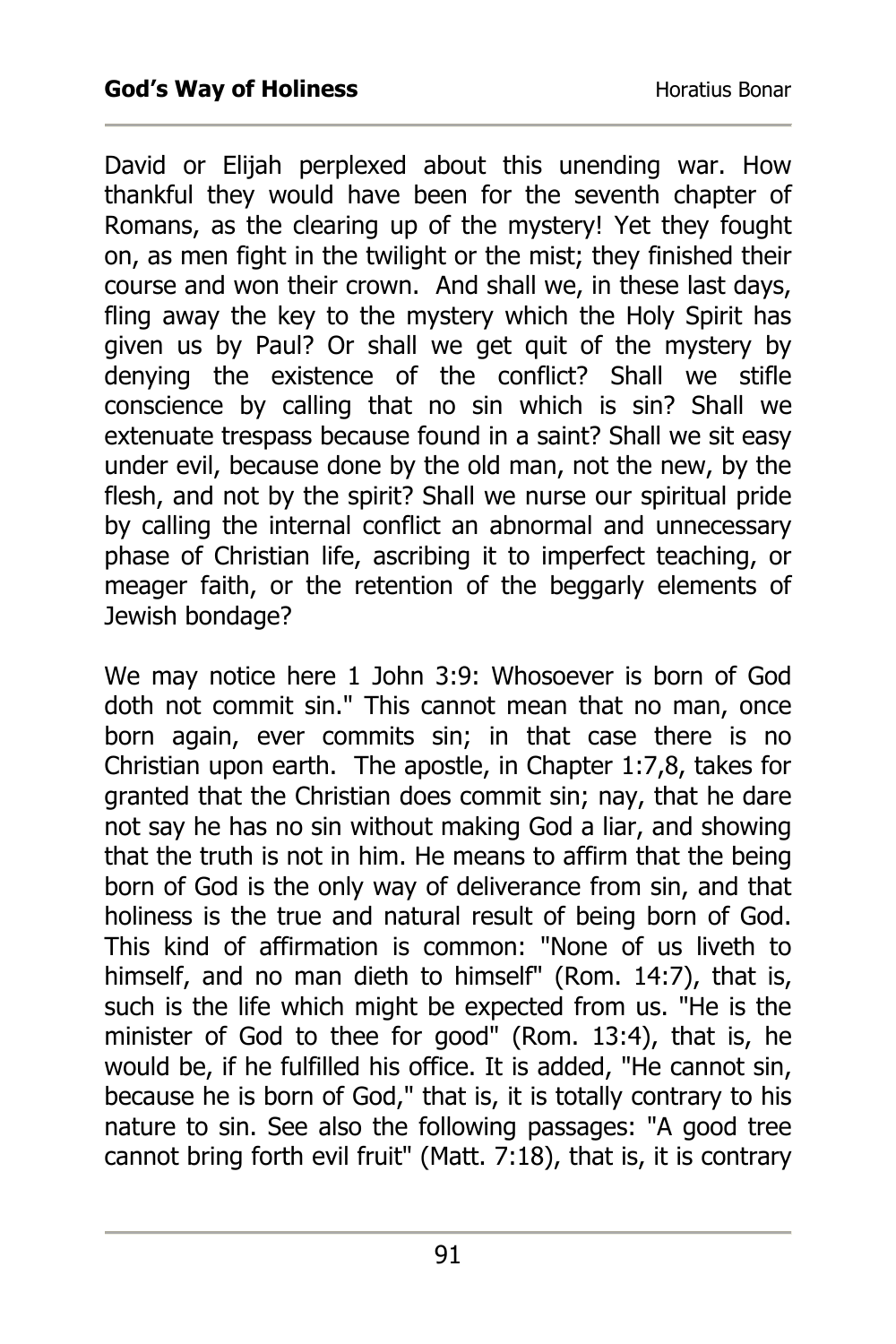to its nature to do so, though it sometimes does; "As long as they have the bridegroom with them, they cannot fast," (Mark 2:19), that is, it would be incongruous and unnatural. (Compare such passages as the following: Luke 11:7; 14:20; John 7:7; 8:43; 9:4; 12:39; Acts 4:16,20; 1 Cor. 2:14; 10:21; 2 Cor. 13:8) These passages show that "cannot" often means, not that the thing does not or might not occur, but that its occurrence is wholly against the nature of things. "Whoso abideth in Him sinneth not" (1 John 3:6); that is, this is the true and only preservation from sin. God's seed remaineth in us, for we are "born again, not of corruptible seed, but of incorruptible, by the Word of God" (1 Peter 1:23).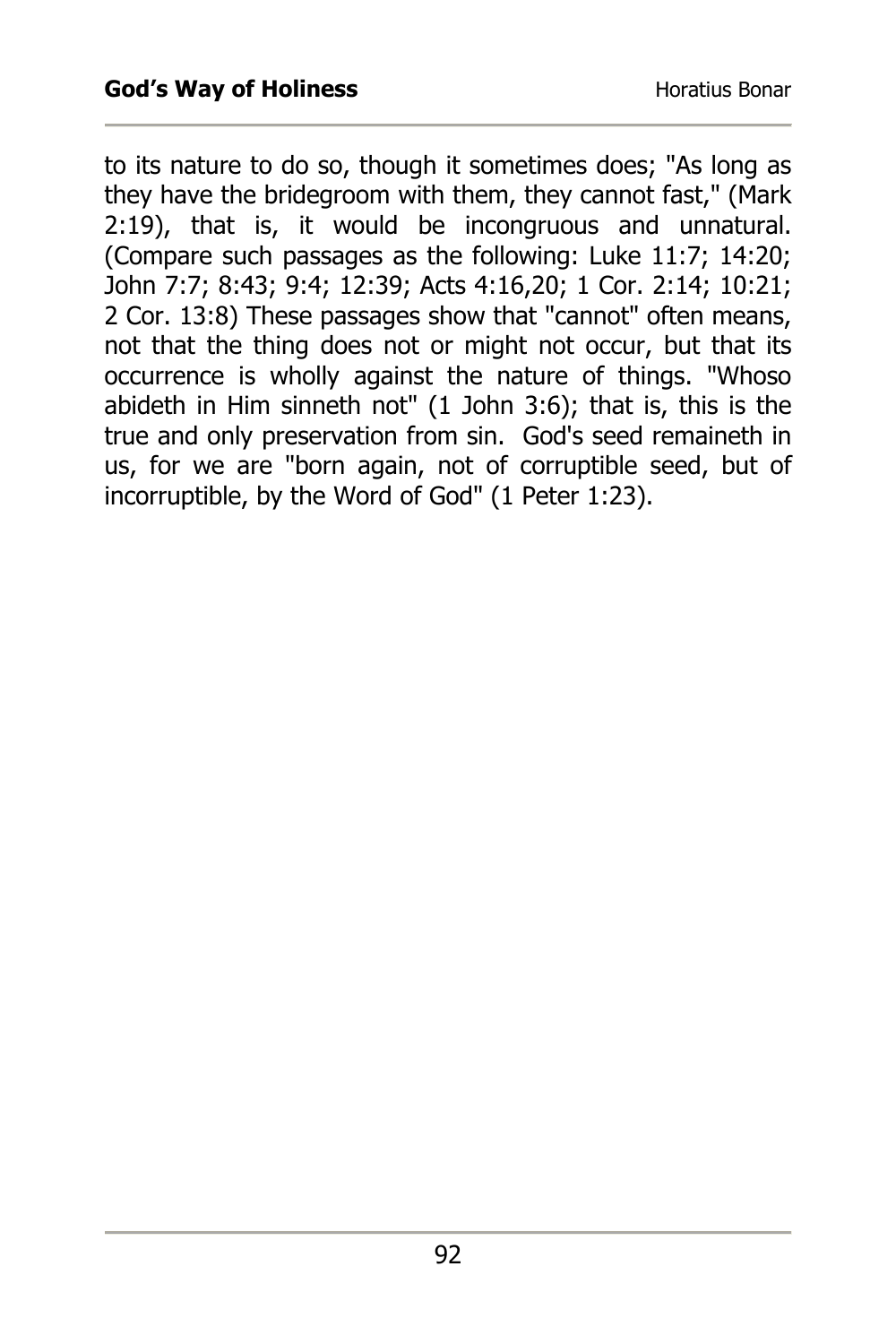# **CHAPTER 8**

### **The True Creed & The True Life**

The alphabet of gospel truth is that "Christ died for our sins" (1 Cor. 15:3). By this we are saved, obtaining peace with God, and "access...into this grace wherein we stand" (Rom. 5:2).

But he who thus believes is also made partaker of Christ (Heb. 3:14), partaker of the divine nature (2 Peter 1:4), partaker of the heavenly calling (Heb. 3:1), partaker of the Holy Ghost (Heb. 6:4), partaker of His holiness (Heb. 12:10). In the person of his Surety he has risen as well as died; he has ascended to the throne, is seated with Christ in heavenly places (Eph. 2:6), his life is hid with Christ in God (Col. 3:3). That which he is to be in the day of the Lord's appearing, he is regarded as being now, and is treated by God as such. Faith, in one aspect, bids him look forward to the glory; in another, it bids him look back upon this weary land as if he had already finished his pilgrimage. "Ye are come unto mount Zion, to the city of the living God, the heavenly Jerusalem" (Heb. 12:22).

Surely, then, a Christian man is called to be consistent and decided, as well as joyful, not conformed to this world (Rom. 12:2), but to that world to come, in which he already dwells by faith. "What manner of person ought [he] to be in all holy conversation and godliness" (2 Peter 3:11).

It has been matter of complaint once and again that some of those who were zealous for these "higher doctrines," as they have been called, were not so careful to "maintain good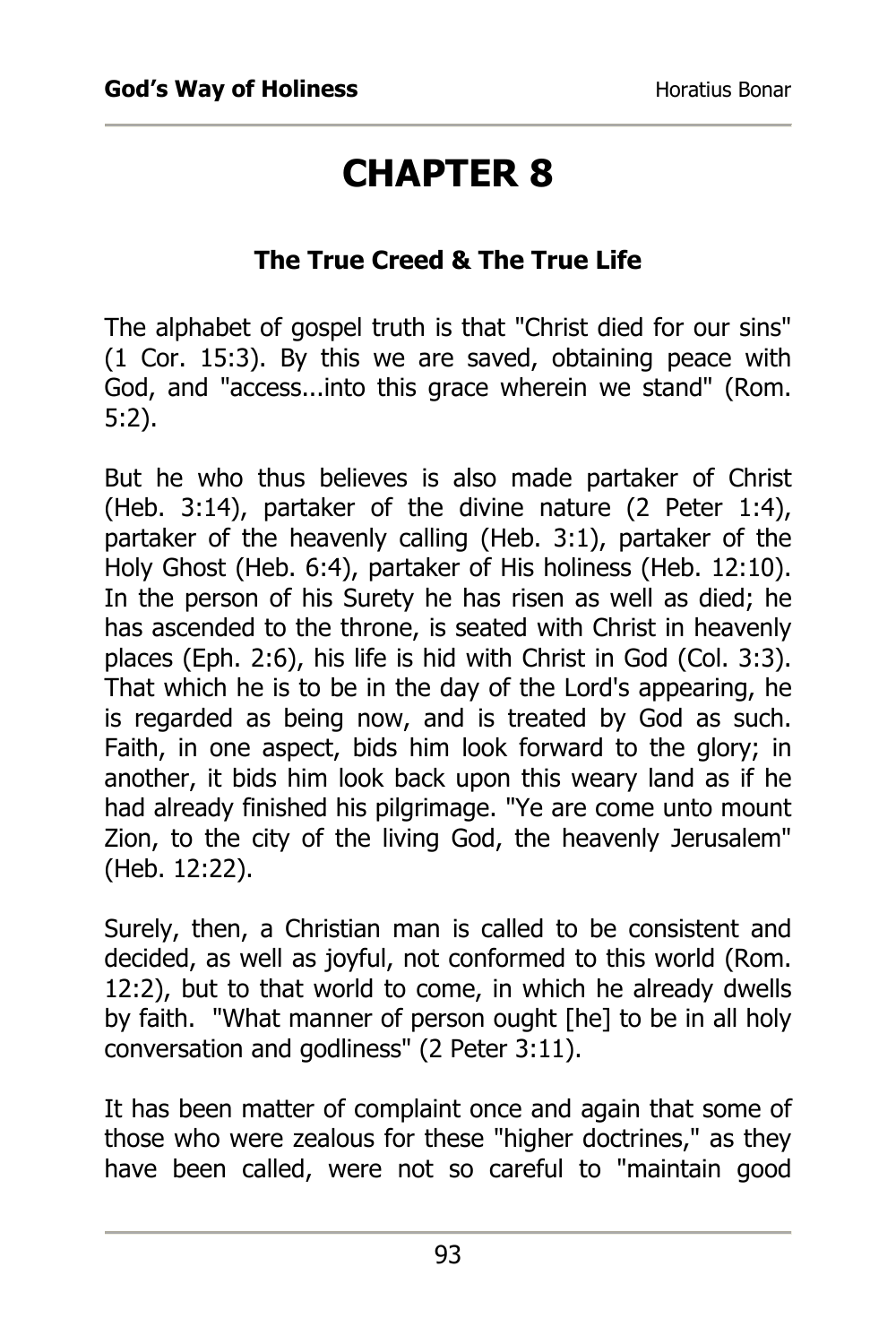works," or so attentive to the "minor morals" of Christianity as might have been expected. They were not so large-hearted, not so openhanded, nor so generous, nor so humble, as many whose light was dimmer; also they were supercilious, inclined to despise others as dark and ill-instructed, given to display their consciousness of spiritual superiority in ungentle ways or words.

This will not do. Greater knowledge, lesser love! Higher doctrines, lower morals! Professing to be seated with Christ in heavenly places, yet walking in the flesh, as if proud of their elevation to the right hand of God! Speaking of the perfection of the new man in them, yet exhibiting some of the worst features of the old! Certainly, one who is "risen with Christ" ought to be like the Risen One. He will be expected to be meek and lowly, gentle and loving, simple and frank, kind and obliging, liberal and generous, not easily provoked or affronted, transparent and honest, not selfish, narrow, covetous, conceited, worldly, unwilling to be taught.

Scripture is wonderfully balanced in all its parts; let our study of it be the same, that we may be well-balanced men. The study of the prophetic word must not supersede that of the Proverbs, nor must we search the latter merely to discover the traces of the "higher doctrines" which may be found in that book. We must not overlook the homely, and the little, and the common; we must stoop to the petty moralities, courtesies and honesties of tamer life, not neglecting those parts of Scripture which treat of these, as vapid or obsolete, but bringing them to bear upon each step of our daily walk, and delighting in them as the wisdom of the God only wise. There is a vitiated literary taste, arising not so much from reading what is bad, as from exclusive study of one class of books, and these perhaps the more exciting. There is also a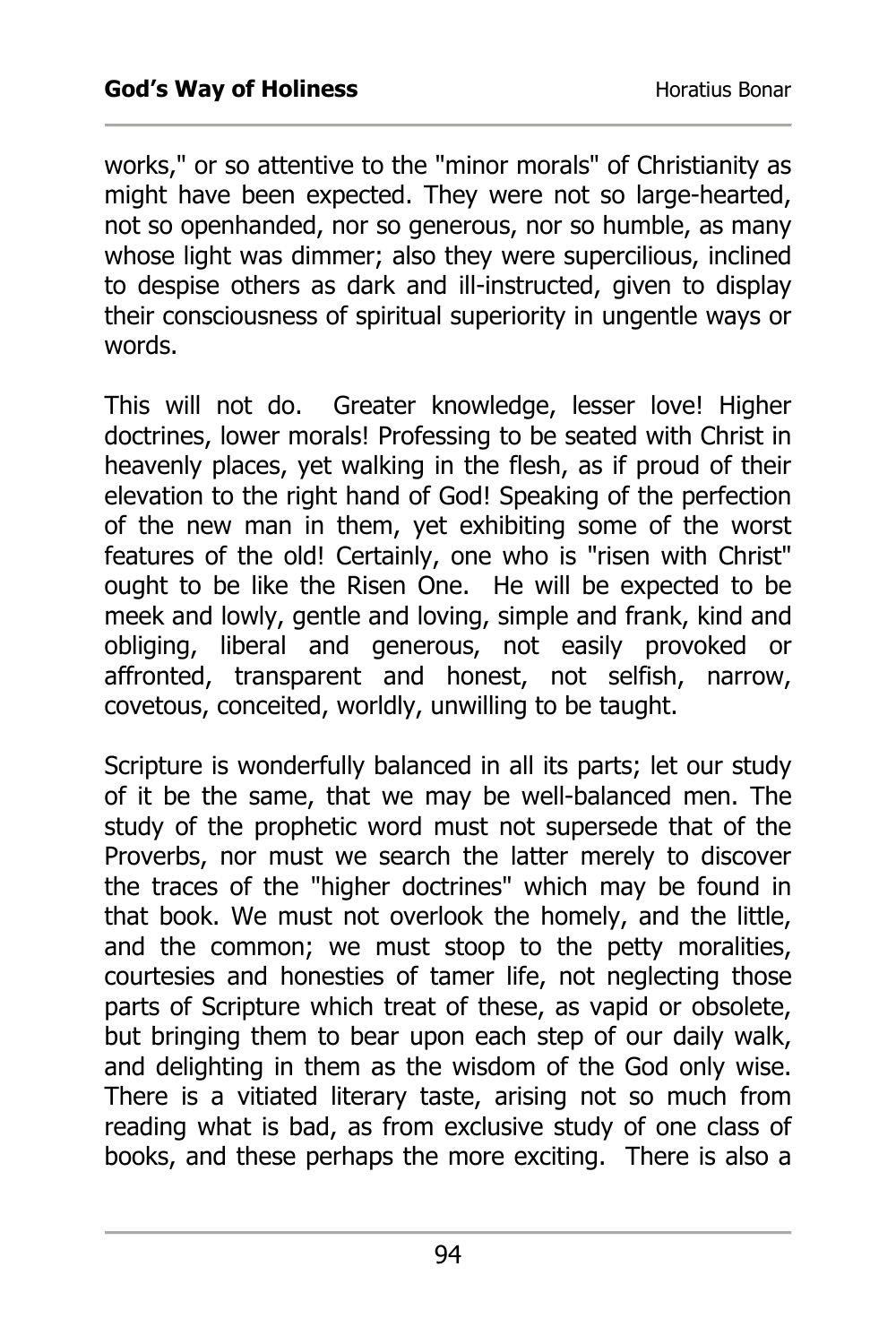vitiated spiritual taste, not necessarily growing out of error or the study of unsound books, but arising from favoritism in the reading of Scripture, which shows itself both in the preference of certain parts to others, and in the propensity to search these others only for their references to certain favorite truths. Let the whole soul be fed by the study of the whole Bible, that so there may be no irregularity nor inequality in the growth of its parts and powers. Let us beware of "itching" ears and eyes. True, we must not be "babes," unable to relish strong meat, and "unskillful in the Word of righteousness" (Heb. 5:13). But we need to beware of the soarings of an illbalanced theology and an ill-knit creed. True Christianity is healthy and robust, not soft, nor sickly, nor sentimental; yet, on the other hand, not hard, nor lean, nor ill-favored, nor ungenial.

"Brethren, be not children in understanding: howbeit, in malice be ye children but in understanding be men" (1 Cor. 14:20).

We want not merely a high and full theology, but we want that theology acted out in life, embodied nobly in daily doings, without anything of what the world calls "cant" or "simper." The higher the theology, the higher and the manlier should be the life resulting from it. It should give to the Christian character and bearing a divine erectness and simplicity; true dignity of demeanour, without pride, or stiffness, or coldness: true strength of will, without obstinacy, or caprice, or waywardness. The higher the doctrine is, the more ought it to bring us into contact with the mind of God, which is "the truth," and with the will of God, which is "the law." He who concludes that, because he has reached the region of the "higher doctrines," he may soar above the law, or above creeds, or above churches, or above the petty details of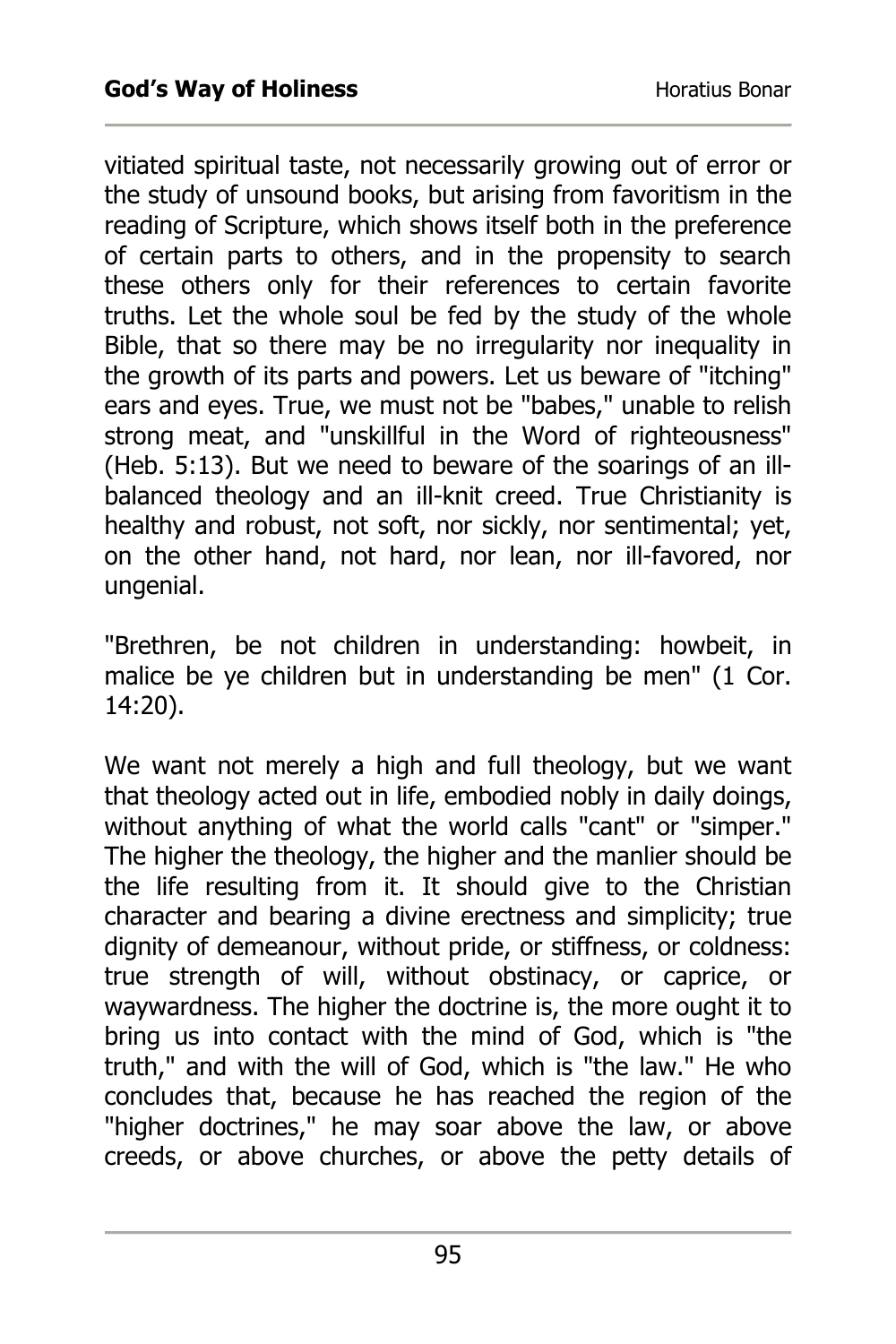common duty, would need to be on his guard against a blunted conscience, a self•made religion, and a wayward life.

Though "set on high," we "regard the things that are lowly"; we prize the lofty teaching of the Epistles, but we prize no less "the law and the prophets." We listen to the apostolic doctrine, and learn to say, "I am crucified with Christ: nevertheless I live; yet not I, but Christ liveth in me" (Gal. 2:20); yet we do not turn away from the apostolic precepts as beneath us: "Put away lying"; "Speak every man truth with his neighbor"; "Let him that stole steal no more"; "Let all bitterness, and wrath, and anger, and clamor, and evilspeaking be put away from you with all malice"; "Uncleanness and covetousness let it not be once named among you, neither filthiness, nor foolish talking, nor jesting"; "Put off all<br>these; anger, wrath, malice, blasphemy, filthy these; anger, wrath, malice, blasphemy, filthy communication"; "Lie not one to another, seeing ye have put off the old man with his deeds." If it seem strange to some to be told that a redeemed and risen man must be a doer of the law, does it not seem still more strange that one entrusted with the ministry should have such minute precepts as these enjoined: "Not given to wine, no striker, not greedy of filthy lucre, not a brawler, not covetous"?

These are the commandments of the Holy Ghost, and they are law just as truly as that which was proclaimed in Horeb amid fire and darkness. And the true question with us (as we have seen) is not whether we are to obey this law or that law, but any law at all. If obedience to apostolic law be not legalism, then neither is obedience to the moral law; and if our oneness with Christ exempts or disjoins us from the moral law, it exempts and disjoins us from all law whatsoever, for everything in the shape of law, or precept, or commandment, contained in Scripture, is from the one Spirit of God, whether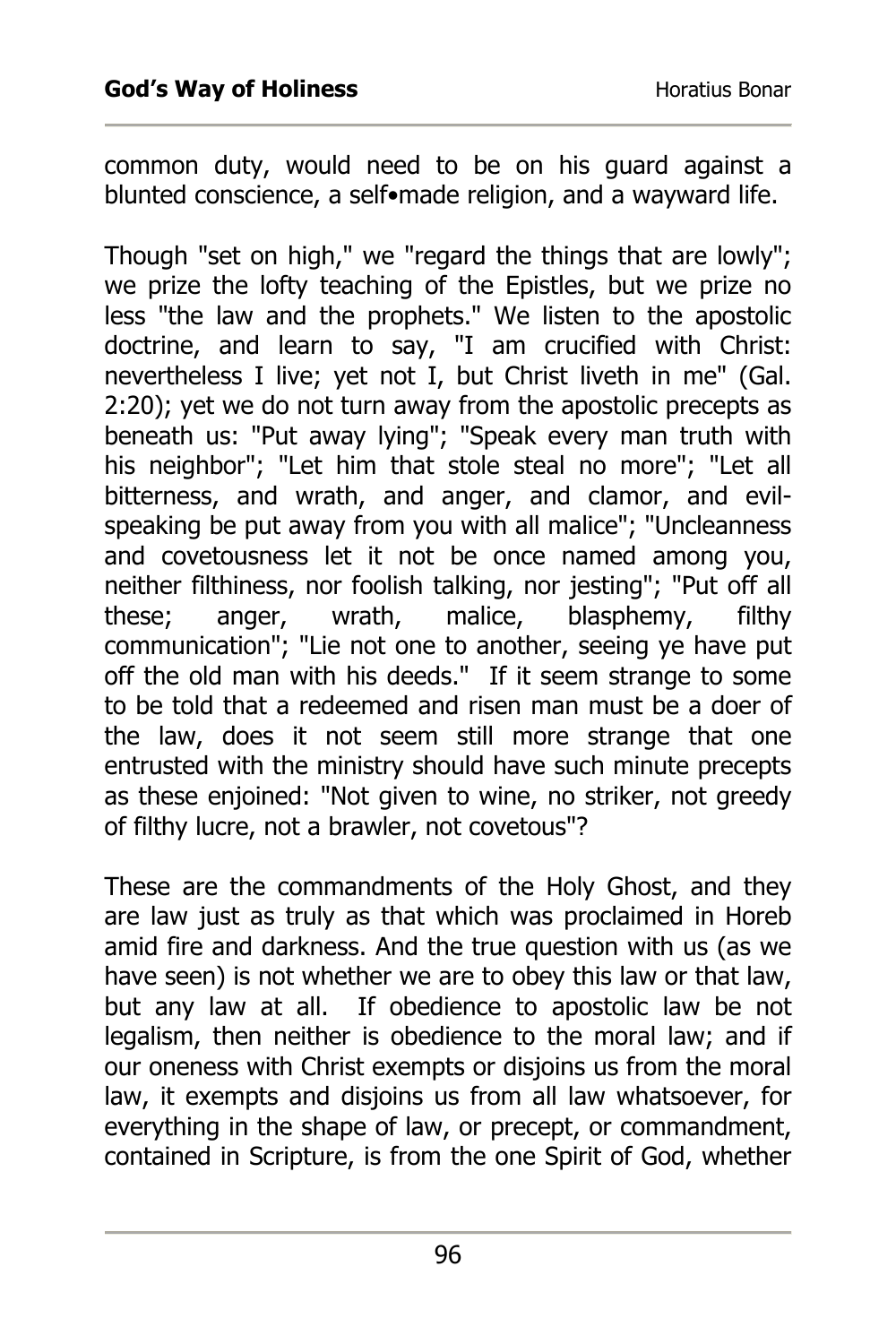in the book of Exodus or the epistle to the Romans. We know, indeed, that what is merely ritual or ceremonial is gone, being exhausted and put away by Christ; but what is moral and spiritual remains, and must remain for ever; not one jot or tittle of it can fail. What was moral or immoral four thousand years ago is the same still. What was moral or immoral to the Jew is so to the Gentile still. An Old Testament and a New Testament saint rest on the same rock, are washed in the same blood, eat the same spiritual meat, and drink the same spiritual drink (1 Cor. 10:3,4), have put on the same Christ, are doers of the same law, are members of the same body, are heirs of the same crown (Matt. 8:11; 21:43; Luke 13:28; Rom. 11:18; Heb. 11:40; Rev. 7:9-15).

"The Law is good if a man use it lawfully," says the apostle, but according to some, the only lawful way of using it is not to use it at all. True, "the Law is not made for the righteous man but for unholy and profane, for murderers...manslayers" (1 Tim. 1:9), and as a traveler who keeps the middle of the way never comes into collision with the fences on either side, so a quiet citizen has no need to concern himself about the laws against murder. Man's law does not touch him who keeps it, but him who breaks it; yet it speaks to every one, it is a guide to every one, and the principles or moralities of law are wrought into every one, and wrought the most into those for whom it was "not made"; so that they who never come into collision with it are just those who are unconsciously, yet thoroughly, obeying it.

The higher life, then, is not a life against law, nor a life without law, nor a life above law, but a life like that of the great law-fulfiller, a life in which the law finds its fullest and most perfect development. It was so in Jesus; it is so in us, in so far as we resemble Him in spirit and in walk. It is a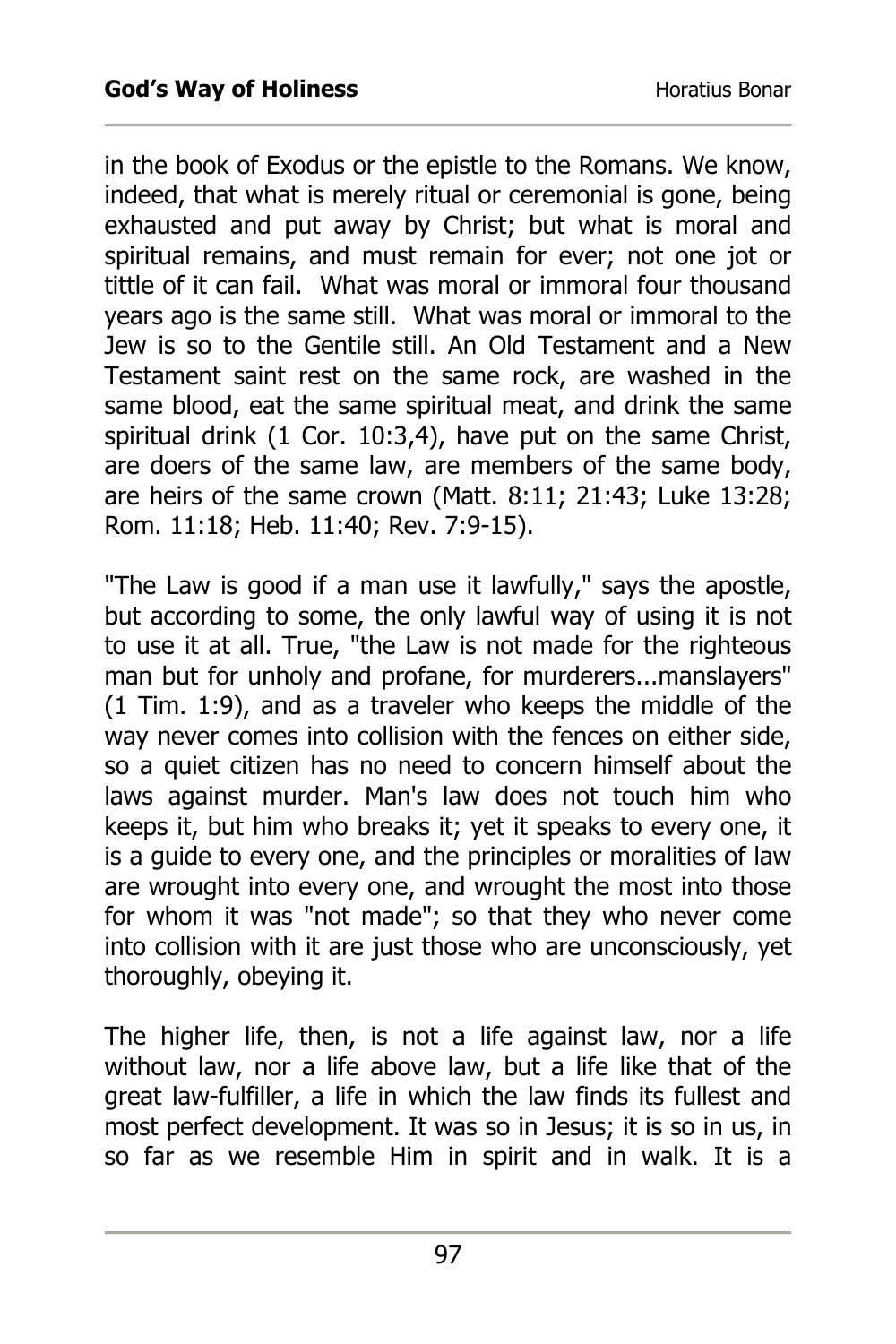thoroughly conscientious, upright, honorable life. Some, indeed, seem to identify conscientiousness with bondage; but between the two there is no resemblance, save when the conscience is unenlightened, or has become diseased and weak. When the nervous system of the body falls into disorder, then does Satan often (through this inlet) enter the soul, and perplex the conscience, magnifying fancied sin, and palliating real sin, making men mistake a diseased for a tender conscience. But this ought not to lead to disparagement of thorough conscientiousness, in one who has died and risen with Christ; conscientiousness in little things as well as great. in business, in the ordering of our households, in the laying out of our time and our money, in fulfilling engagements, in keeping promises. in discharging duties, in bearing witness for Christ, in nonconformity to the world.

The man who knows that he is risen with Christ, and has set his affection on things above, will be a just, trusty, ingenuous, unselfish, truthful man. He will "add to [his] faith virtue; and to virtue knowledge; and to knowledge temperance; and to temperance patience; and to patience godliness; and to godliness brotherly kindness; and to brotherly kindness charity" (2 Peter 1:5-7). He will seek not to be "barren nor unfruitful." "Whatsoever things are true, whatsoever things are honest, whatsoever things are just, whatsoever things are pure, whatsoever things are lovely, whatsoever things are of good report" (Phil. 4:8), these he will think upon and do.

For there is some danger of falling into a soft and effeminate Christianity, under the plea of a lofty and ethereal theology. Christianity was born for endurance; not an exotic, but a hardy plant, braced by the keen wind; not languid, childish, nor cowardly. It walks with firm step and erect frame; it is kindly, but firm; it is gentle, but honest; it is calm, but not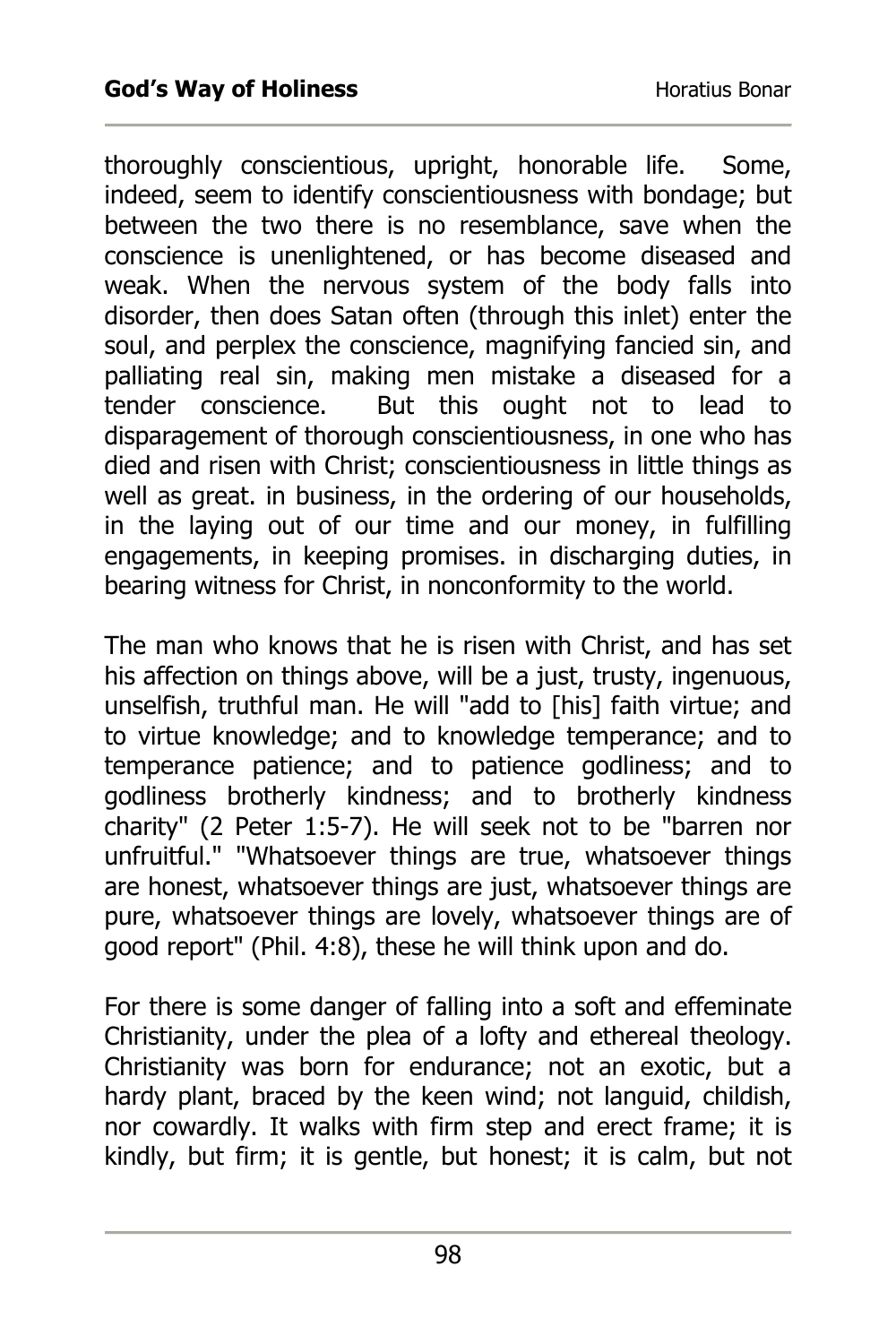facile; obliging, but not imbecile; decided, but not churlish. It does not fear to speak the stern word of condemnation against error, nor to raise its voice against surrounding evils, under the pretext that it is not of this world. It does not shrink from giving honest reproof lest it come under the charge of displaying an unchristian spirit. It calls sin "sin," on whomsoever it is found, and would rather risk the accusation of being actuated by a bad spirit than not discharge an explicit duty. Let us not misjudge strong words used in honest controversy. Out of the heat a viper may come forth; but we shake it off and feel no harm. The religion of both Old and New Testaments is marked by fervent outspoken testimonies against evil. To speak smooth things in such a case may be sentimentalism, but it is not Christianity. It is a betrayal of the cause of truth and righteousness. If anyone should be frank, manly, honest, cheerful (I do not say blunt or rude, for a Christian must be courteous and polite), it is he who has tasted that the Lord is gracious, and is looking for and hasting unto the coming of the day of God. I know that charity covereth a multitude of sins; but it does not call evil good, because a good man has done it; it does not excuse inconsistencies, because the inconsistent brother has a high name and a fervent spirit.

Crookedness and worldliness are still crookedness and worldliness, though exhibited in one who seems to have reached no common height of attainment.

I know also that in this world we shall be evil spoken of, and that it is hopeless to attempt to answer every charge. But let us not suffer an accusation to lie upon us, under the pretext that God will take care of our good name, when perhaps the secret reason was that there was some foundation for the evil report against us, and that our good name had better not be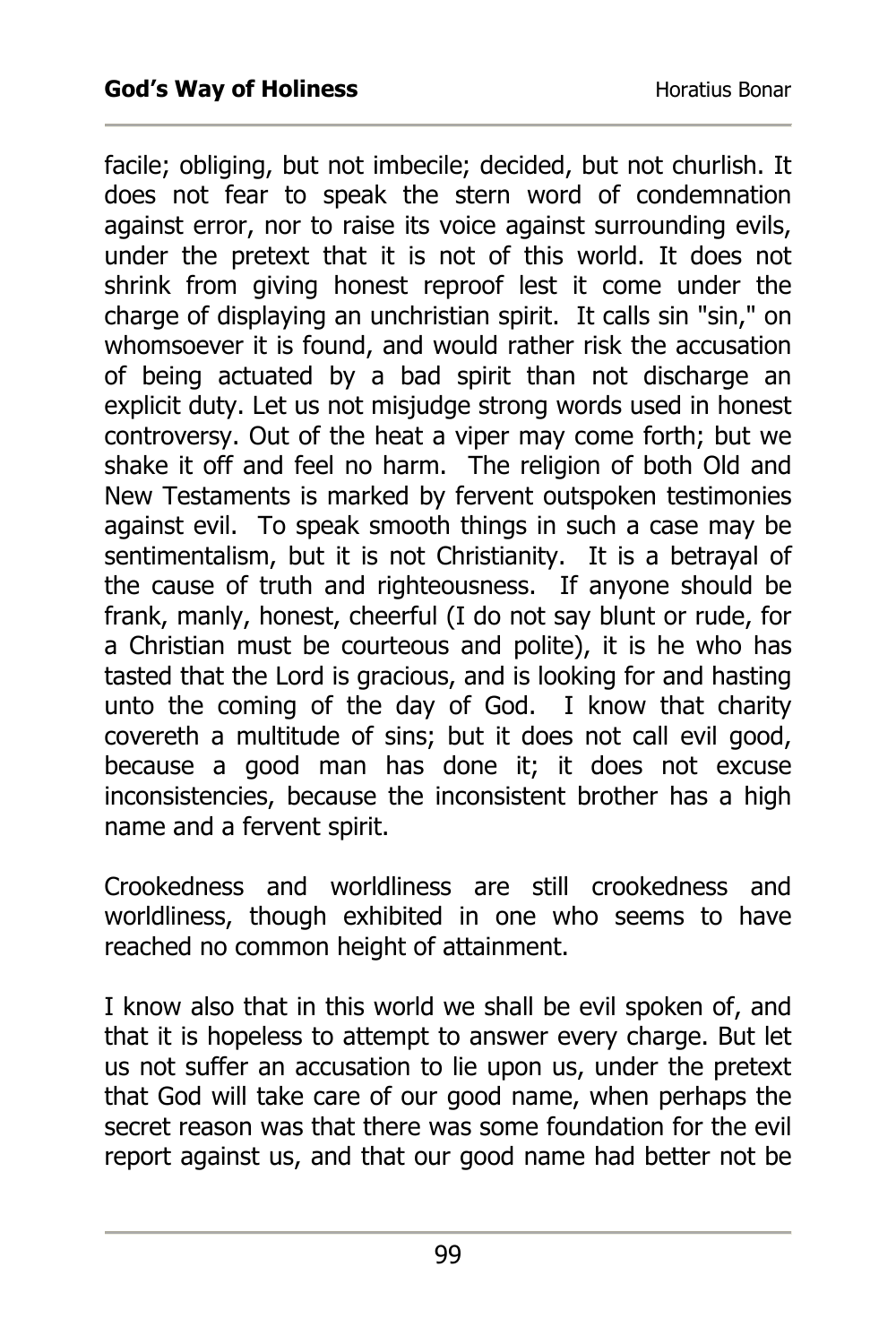brought to a too public test. Let us clear ourselves when the opportunity presents or the occasion demands. It is not wrong to be jealous of our good name, and to answer frankly the fair questionings of friend or foe. It will be time enough to suffer martyrdom when we are actually tied to the stake. It is foolish and feeble to try to become martyrs before the time. Paul met accusations bravely, and would not allow his good to be evil spoken of (Acts 28:17; 2 Cor. 8:20,21; 11:9; 12:18,19). Our Reformers met their slanderers bravely and, though they could not stay the pen of the defamer, yet furnished materials for vindicating themselves and their cause most amply. There was only One who was dumb as a sheep before her shearers, who answered not a word; and He was silent because the chastisement of our peace was upon Him, and to be made of "no reputation" was one part of the penalty He was enduring.

Yet let us know when to be silent, as well as when to speak. It is not always right or seemly to answer a fool according to his folly. Let us learn to bear and to forbear, "giving no offense in anything," nor letting "our good be evil spoken of," seeking the things which make for peace, and the things whereby we may edify one another, providing for honest things (2 Cor. 8:21, things excellent or beautiful), not only in the sight of God, but also in the sight of men, having a conscience void of offense toward God and towards men (Acts 24:16,20). These are memorable words: "The kingdom of God is not meat and drink; but righteousness and peace, and joy in the Holy Ghost. For he that in these things serveth Christ is acceptable to God, and approved of men" (Rom. 14:17,18).

With many of us the Christian life has not gone on to maturity. "Ye did run well; who did hinder you?" (Gal. 5:7).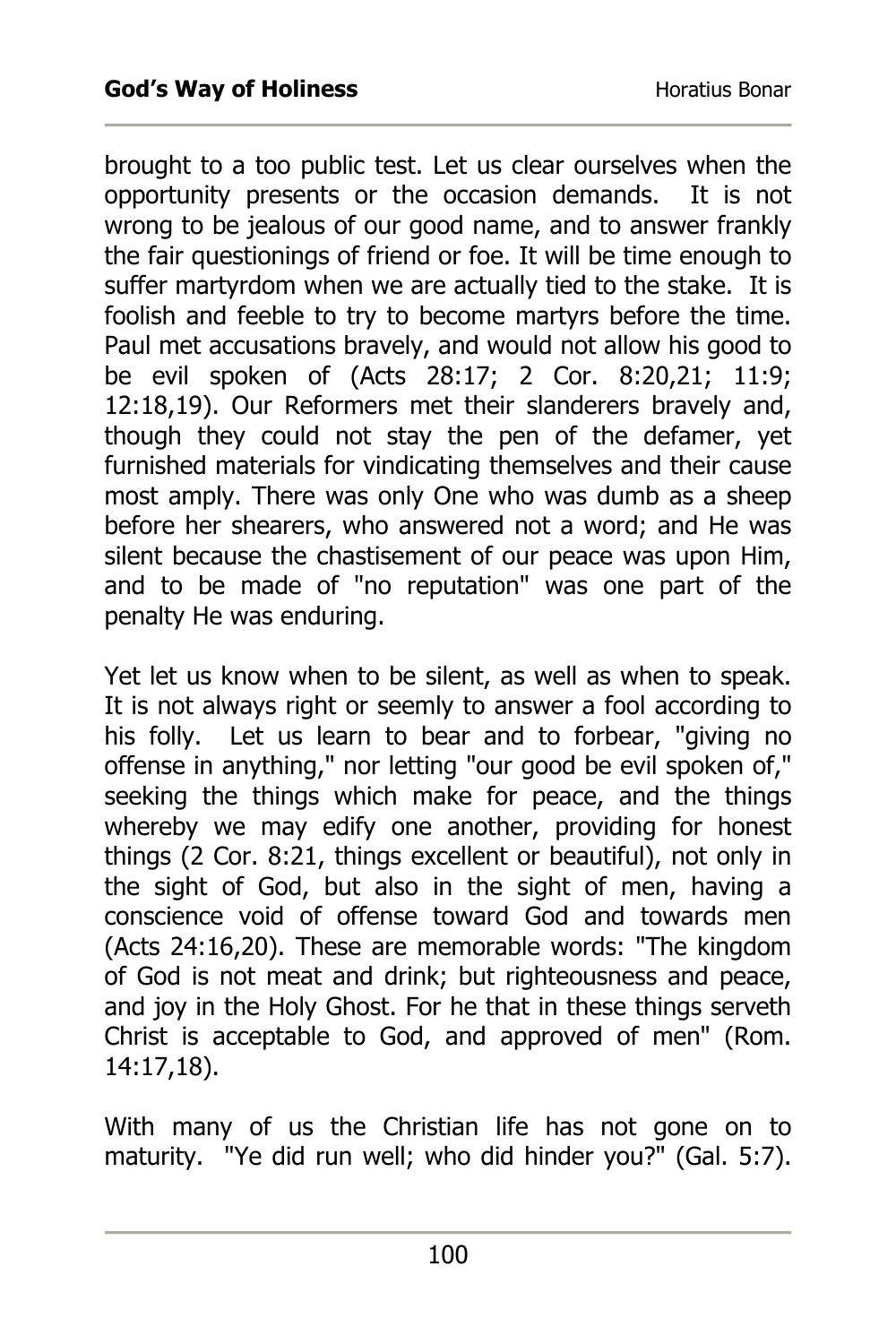It has been a work well begun, but left unfinished; a battle boldly entered on, but only half fought out; a book with but the preface written, no more. Is not thus Christ dishonored? Is not His gospel thus misrepresented, His cross denied, His words slighted, His example set at naught? Are sunsets such as we have too often witnessed the true endings of the bright dawns which we have welcomed? Must suns go down at noon? Must Ephesus leave her first love, Laodicea grow lukewarm, and Sardis cold? Are issues such as these inevitable and universal? Or shall we not protest against them as failures, perversions, crimes altogether inexcusable?

Did a holy life consist of one or two noble deeds•some signal specimens of doing or enduring, or suffering•we might account for the failure, and reckon it small dishonor to turn back in such a conflict. But a holy life is made up of a multitude of small things. It is the little things of the hour, and not the great things of the age, that fill up a life like that of Paul and John, like that of Rutherford, or Brainerd, or Martyn. Little words, not eloquent speeches or sermons, little deeds, not miracles, nor battles, nor one great heroic act or mighty martyrdom, make up the true Christian life. The little constant sunbeam, not the lightning, the waters of Siloah "that go softly" in their meek mission of refreshment, not "the waters of the river great and many" rushing down in torrent noise and force, are the true symbols of a holy life. The avoidance of little evils, little sins, little inconsistencies, little weaknesses, little follies, little indiscretions and imprudences, little foibles, little indulgences of self and of the flesh, little acts of indolence or indecision or slovenliness or cowardice, little equivocations or aberrations from high integrity, little touches of shabbiness and meanness, little bits of covetousness and penuriousness, little exhibitions of worldliness and gaiety, little indifferences to the feelings or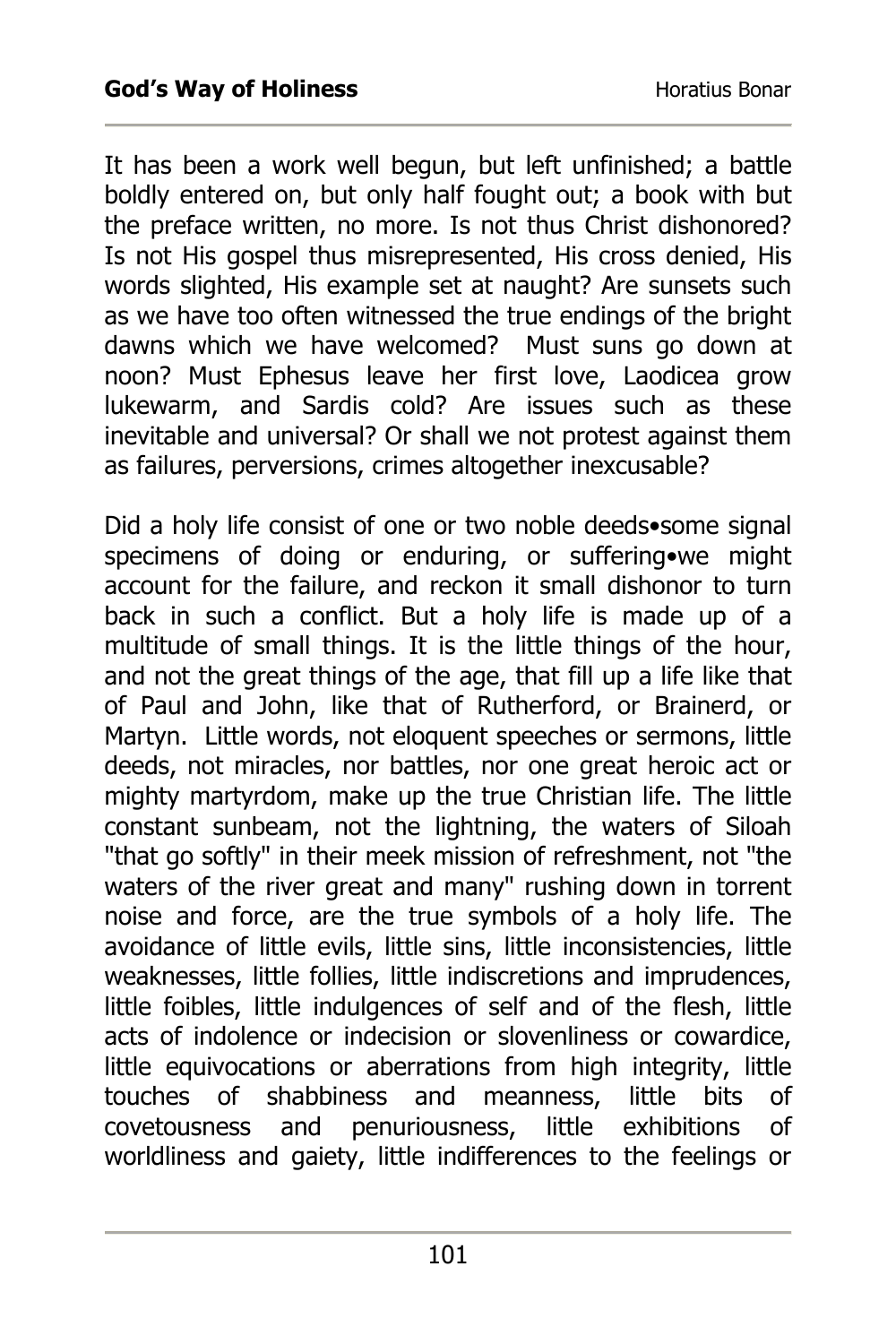wishes of others, little outbreaks of temper, or crossness, or selfishness, or vanity•the avoidance of such little things as these goes far to make up at least the negative beauty of a holy life. And then attention to the little duties of the day and hour, in public transactions, or private dealings, or family arrangements; to little words, and looks, and tones; little benevolences, or forbearances, or tendernesses; little selfdenials, and self-restraints, and seIf•forgetfulnesses, little plans of quiet kindness and thoughtful consideration for others; to punctuality, and method, and true aim in the ordering of each day•these are the active developments of a holy life, the rich and divine mosaics of which it is composed. What makes yon green hill so beautiful? Not the outstanding peak or stately elm, but the bright sward which clothes its slopes, composed of innumerable blades of slender grass. It is of small things that a great life is made up; and he who will acknowledge no life as great save that which is built up of great things, will find little in Bible characters to admire or copy.

If we would aim at a holy and useful life, let us learn to redeem time. "I am large about redeeming time," says Richard Baxter in the Preface to his Christian Directory, "because therein the sum of a holy obedient life is included." Yes, let us redeem the time because the days are evil (Eph. 5:16; Col. 4:5). A wasted life is the result of unredeemed time. Desultory working, impulsive giving, fitful planning, irregular reading, ill-assorted hours, perfunctory or unpunctual execution of business, hurry and bustle, loitering and unreadiness•these, and such like, are the things which take out the whole pith and power from life, which hinder holiness, and which eat like a Canker into our moral being, which make success and progress an impossibility, either as regards ourselves or others. There needs not to be routine, but there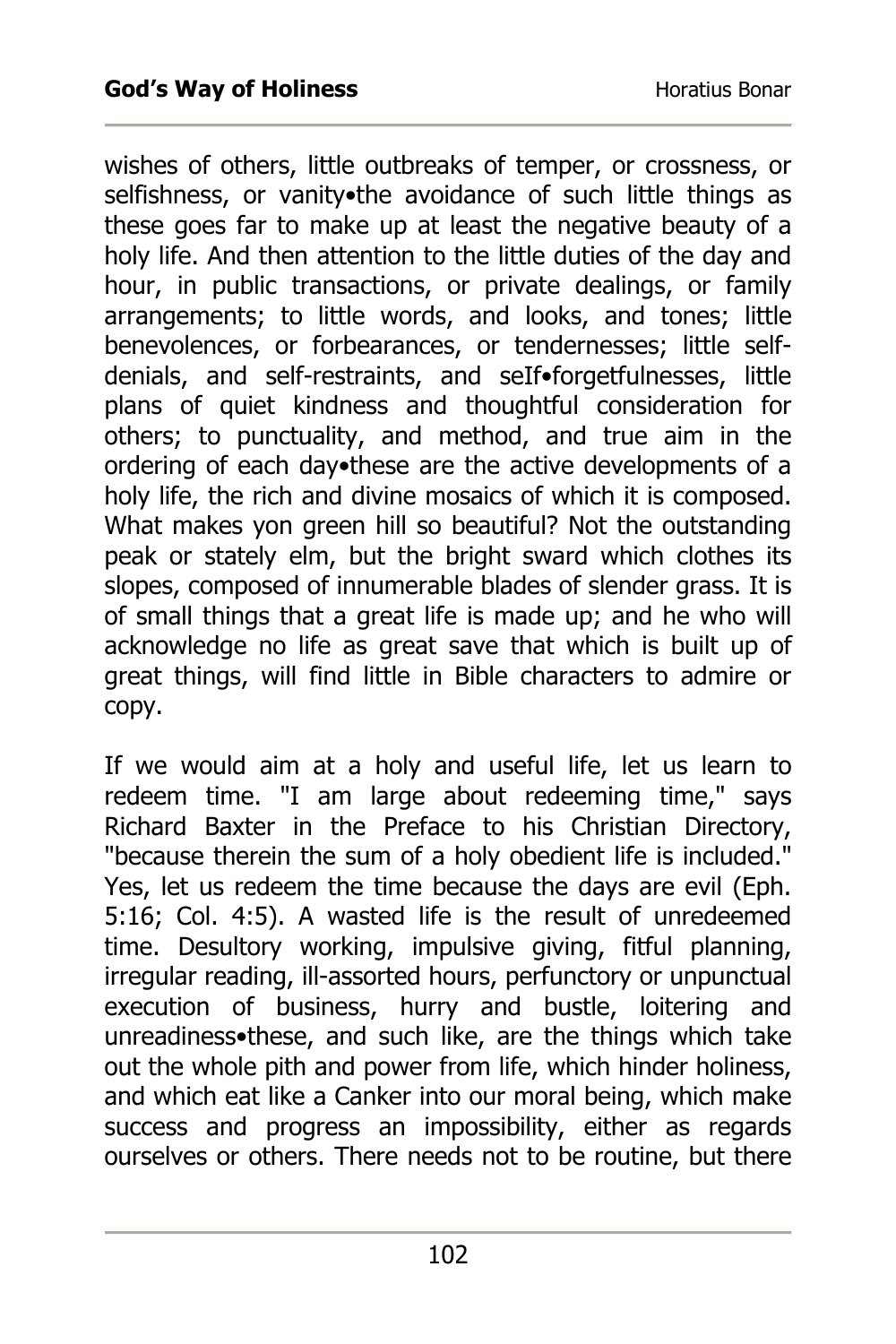must be regularity; there ought not to be mechanical stiffness, but there must be order; there may not be haste, but there must be no trifling with our own time or that of others: "Whatsoever thy hand findeth to do, do it with thy might" (Eccl. 9:10). If the thing is worth doing at all, it is worth doing well, and in little things as well as great we must show that we are in earnest, There must be no idling, but a girding up of the loins, a running the race with patience, the warring of a good warfare, steadfastness and perseverance, "always abounding in the work of the Lord." The flowers are constant in their growing; the stars are constant in their courses; the rivers are constant in their flowing; they lose no time; so must our life be, not one of fits or starts or random impulses; not one of levity or inconstancy or fickle scheming, but steady and reso1ute•the life of men who know their earthly mission, and have their eye upon the heavenly goal.

A holy life in man's estimation may be simply a life of benevolence, or of austerity, or of punctual devotion, or of kindly geniality, or noble uprightness, or liberal sympathy with all creeds, all sects, all truths, and all errors. But a holy life in God's estimation, and according to Bible teaching, must be founded upon truth, must begin personally, in conscious peace with God through the blood of the everlasting covenant, must grow with the increase of truth and deliverance form error, must be maintained by fellowship with God, in Christ Jesus, through the indwelling of the "Spirit of holiness." Error or imperfect truth must hinder holiness. Uncertainty as to our reconciliation with God must cloud us, straiten us, fetter us, and so prevent the true holiness, besides also fostering the false. Fellowship must be preserved unbroken, that the transmission of the heavenly electricity, in all its sanctifying, quickening power, may go on uninterrupted. Nothing must come between: not the world,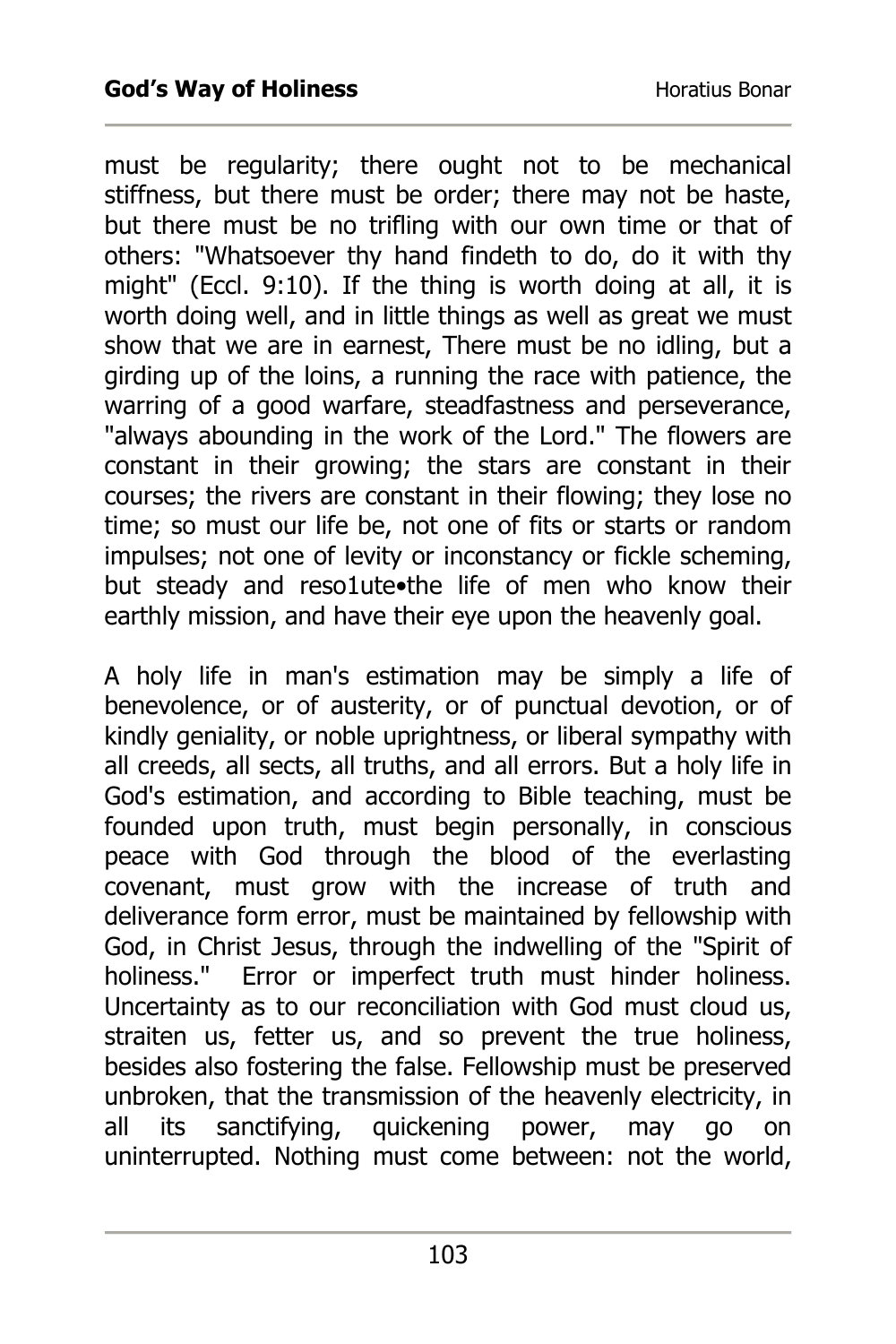nor self, nor the flesh, nor vanity, nor idols, nor the love of ease and pleasure.

The Word must be studied in all its fullness. Over its whole length and breadth we must spread ourselves. Above all theologies, creeds, catechisms, books and hymns, the Word must be meditated on, that we may grow in the knowledge of all its parts, and in assimilation to its models. Our souls must be steeped in it, not in certain favorite parts of it, but in the whole. We must know it, not from the report of others, but from our own experience and vision, else will our life be but an imitation, our religion second-hand, and therefore secondrate. Another cannot breathe the air for us, nor eat for us, nor drink for us. We must do these for ourselves. So no one can do our religion for us, nor infuse into us the life of truth which he may possess. These are not things of proxy or merchandise, or human impartation. Out of the book of God and by the Spirit of God must each one of us be taught, else we learn in vain. Hence the exceeding danger of human influence or authority. A place of influence in such a case becomes perilous alike to the possessor of the influence and to those over whom that sway is wielded. Even when altogether on the side of truth, its issue may be but an unfruitful formalism, a correct petrifaction an intelligent orthodoxy, and both they who possess the influence or are under its power ought to be greatly on their guard lest the human supplant the divine, and the fear of God be "taught by the precept of men (Isa. 29:13), lest an artificial piety be the result, a mere facsimile religion, without vitality, without comfort, and without influence.

One who has "learned of Christ, who "walks with God, will not be an artificial man, not one playing a part or sustaining a character. He will be thoroughly natural in manners, words,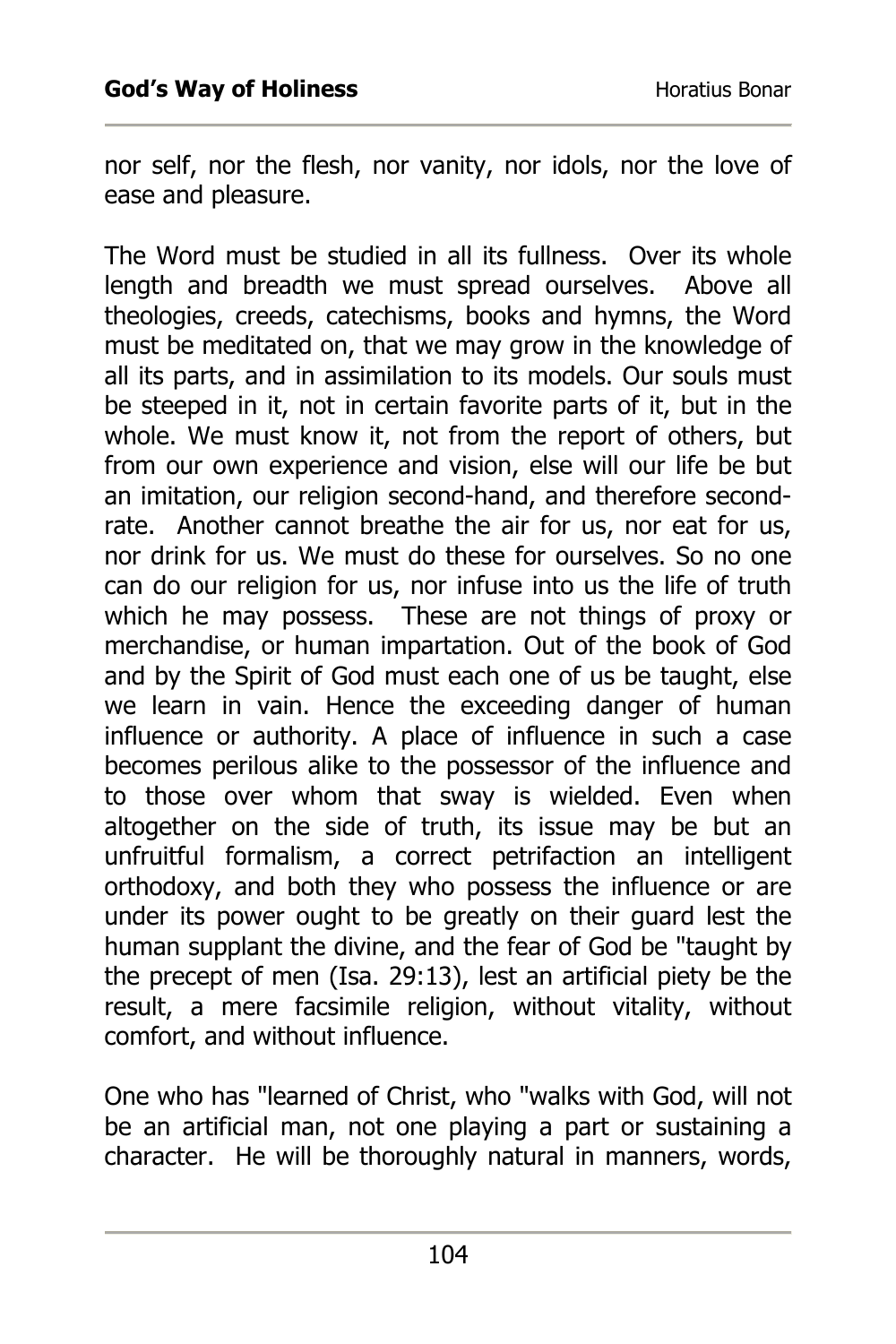looks, tones, and habits. He will be like that most natural of all creatures, a little child. Christianity becomes repulsive the moment that it is suspected to be fictitious. Religion must be ingenuous. No affectation, nor pedantry, nor conceit, nor set airs, nor what the world calls "whining," can serve the cause of Christ, or give weight to character, or win an adversary of the cross. The "epistles of Christ" to be "known and read of all men," must be transparent and natural. In living for Christ, we must follow Him fully, not copying a copy, but copying Himself; otherwise ours will be an imperfect testimony, a reflected and feeble religion, devoid of ease, and simplicity, and grace, bearing the marks of imitation and art, if not of forgery.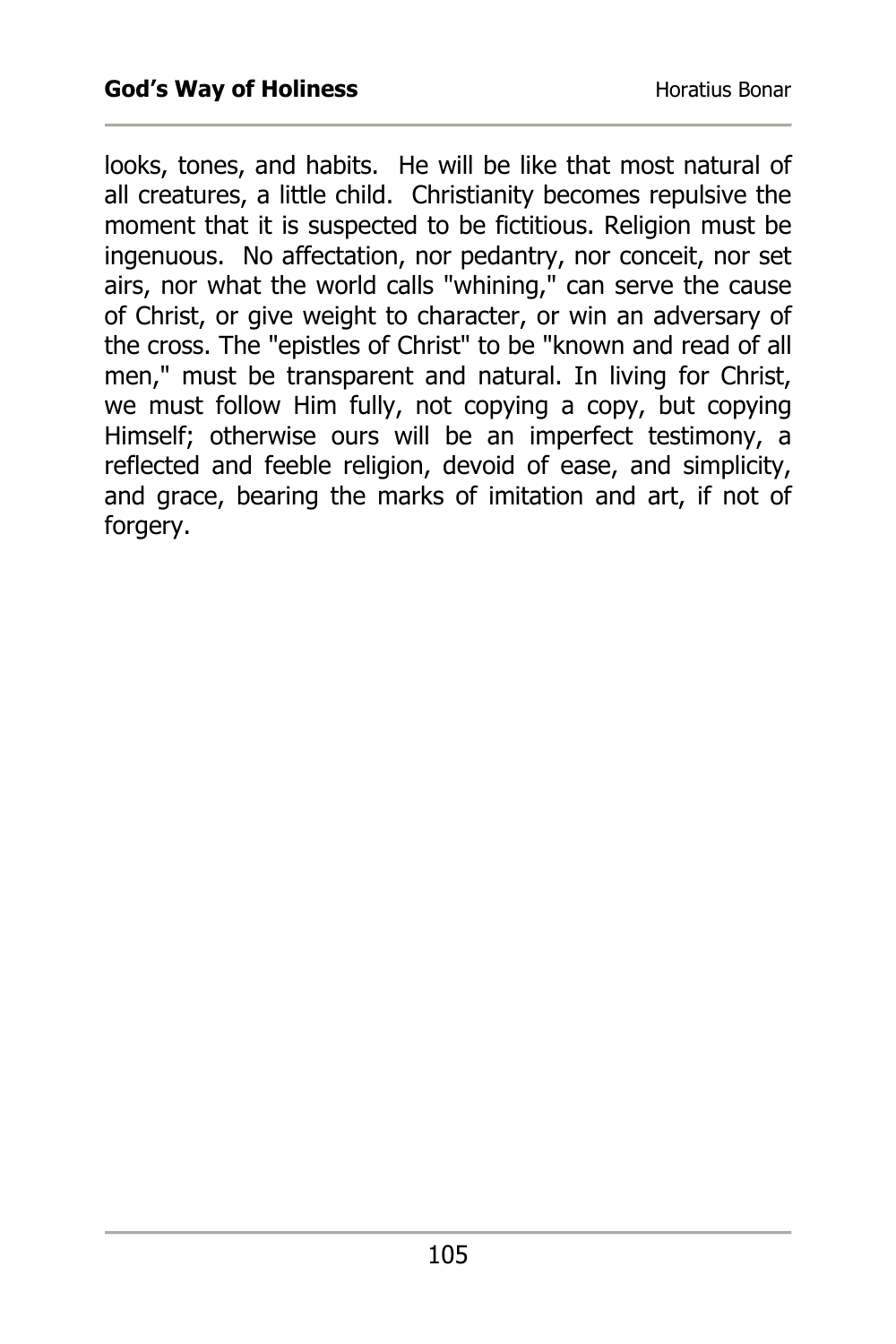# **CHAPTER 9**

### **Counsels And Warnings**

That which among men so frequently takes the name of holiness is very unlike the Bible reality. Whether used in connection with the hardness of a lifeless orthodoxy, or the genialities of a fond idealism, or the smooth regularities of a mechanical devotion, or the religiousness of pictorial superstition, or the austerities of self-righteous mortification, or the sentimentalisms of liberalized theology, or the warm dreams of an earnest pantheism, the words "holy" and "holiness" and "spirituality" have become misnomers or ciphers, as ambiguous in meaning and profane in use, as would have been Aaron's ephod upon the shoulders of a priest of Baal. This retention of Bible formulas and a Bible terminology after the expulsion or perversion of Bible meaning is one of the sacrilegious dishonesties of the age, which are so uncomfortably offensive to a straight-forward student of the Word.

Holiness may be called spiritual perfection, as righteousness is legal completeness, and both are exhibited in Christ. He is the representation, the illustration, the model. Likeness to Him is holiness. He that is holy is conformed to His image. Every other ideal is vanity. We must learn from the four Gospels what living holiness is, and for a doctrinal exposition of it we must turn to the Epistles. Thus we shall understand both what it is not and what it is.

"Abide in Me," "learn of Me," "follow Me," are the contents and summing up of the Christian statute-book, constituting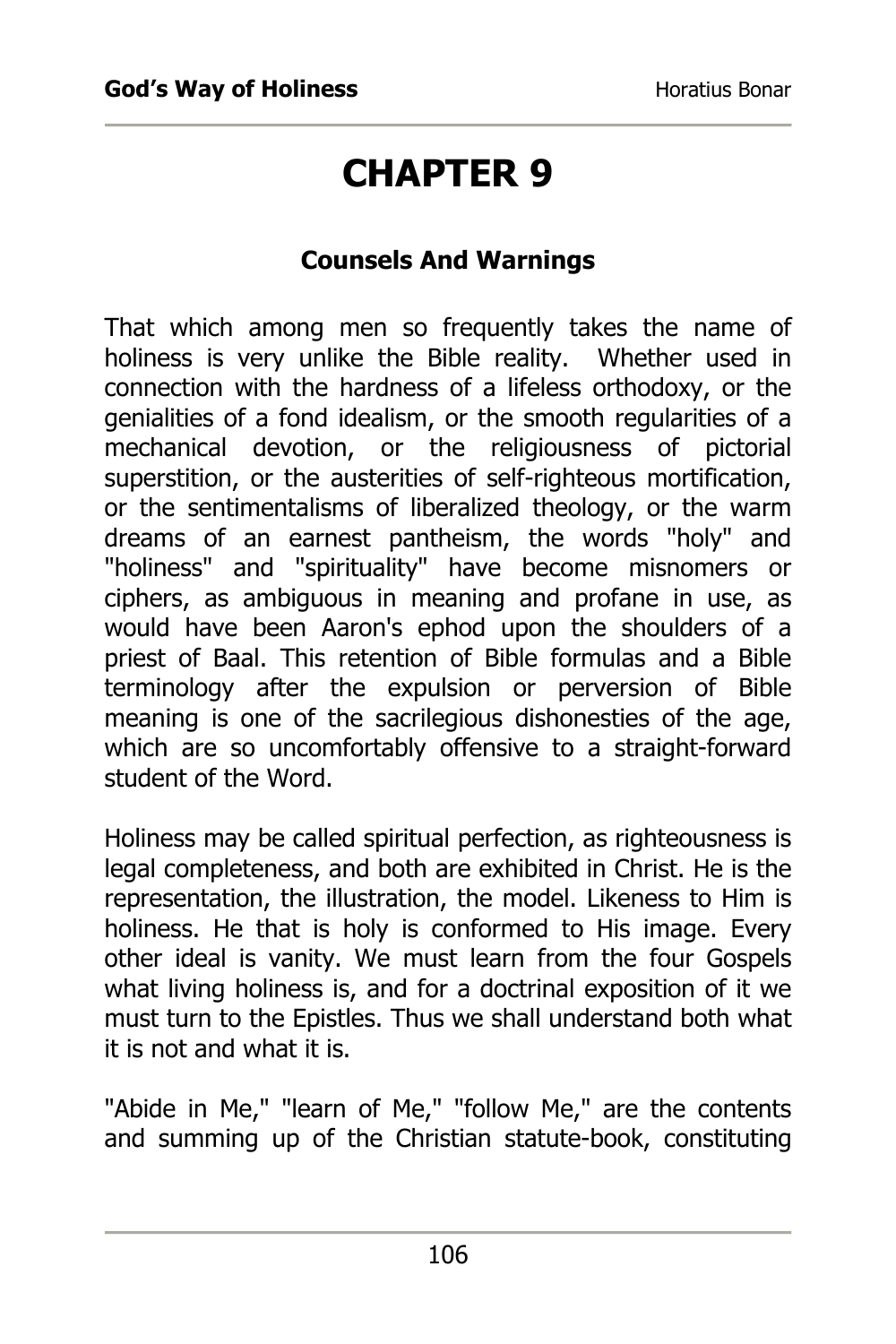our true directory and guide in the pursuit of holiness. Here we have:•

1. The life. From the Prince of life the new life comes to us, even out of His death and tomb, for "we are planted together in the likeness of His death, that we may be also in that of His resurrection" (Rom. 6:5); "we are dead (have died), and our life is hid with Christ in God" (Col. 3:3). Thus we are "alive unto righteousness"; we live, and yet not we, but Christ in us. We come to Him for life, or rather, first of all, He comes to us with life: we "apprehend Him," or rather, first of all, "we are apprehended of Him"; and the "abiding in Him" is but a continuance of the first act of "coming," a doing the same thing all our life which we did at first. Thus we live. Thus life increases by a daily influx, and as yesterday's sunshine will not do for today, nor today's for tomorrow, so must there be the constant communication of heavenly life, else there will be immediate relapse into death and darkness. Because He liveth, we live, and shall live forever. His life is ours, and our Christianity must be (like its fountain-head) a thing of vitality, and power, and joy; our life the most genial, earnest, and useful of all lives, "out of us flowing rivers of living water" (John 7:38). 2. The scholarship. "Learn of Me." His is the school of heaven, the school of light. Here there is all truth and no error. The Tutor is as perfect as He is "meek and lowly." He is at once the teacher and the lesson. With Him is the perfection of training and discipline and wisdom. There is no flaw, no failure, no incompleteness in the education which He imparts. He teaches to know, to love, to act, to endure, to rejoice and to be Sorrowful, "to be full and to suffer want."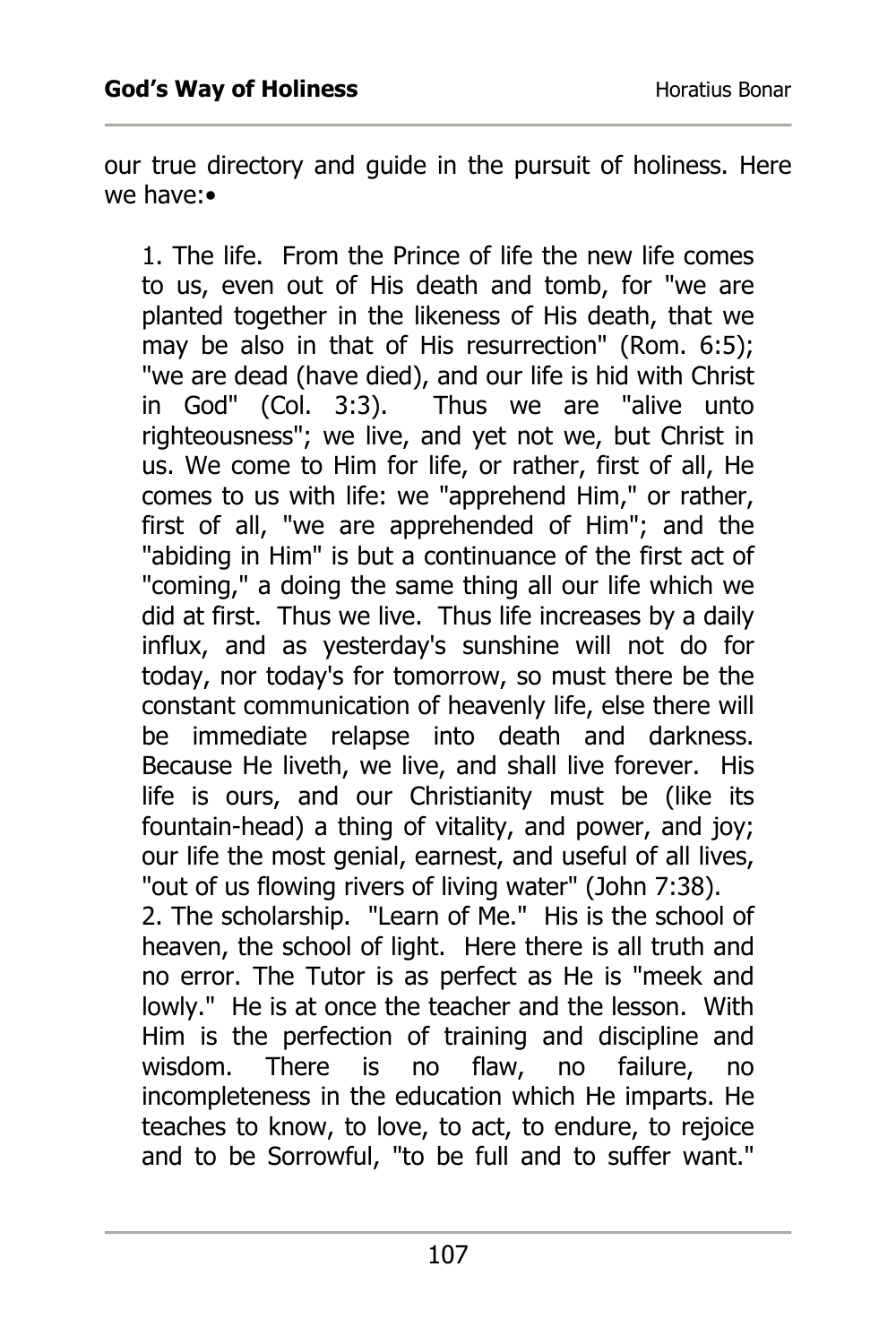The range of scholarship enjoyed by His disciples is only to be measured by His divine stores, His "treasures of wisdom and knowledge." And the end of His instruction and discipline is to make us holy men, conformed to His likeness, and imitators of His heavenly perfection.

3. The walk. "Follow Me." It is not merely a life to which we are called, but a walk (a "walking about," as the Greek implies); not a sitting alone; not a private enjoying of religion but a walk•a walk in which we are visible on all sides, a walk' which fixes many eyes upon us, a walk in which we are "made a spectacle" to heaven, earth and hell. It is no motionless resting or retirement from our fellows, but a moving about in the midst of them, a coming into contact with friends and foes, a going to and fro upon the highways and byways of earth. As was the Master so must the servant be. On His way to the cross He looked round and said, "Follow Me" (John 12:26); on His way to the throne, after He had passed the cross, He said the same (John 21:22). To the cross, then, and to the crown alike, we are to follow Him. It is one way to both.

He then that would be holy must be like Christ, and he that would be like Christ must be "filled with the Spirit"; he that would have in him the mind of Christ must have the same "anointing" as He had, the Same indwelling and inworking Spirit, the Spirit of "adoption," of life, faith, truth, liberty, strength, and holy joy. It is through this mighty Quickener that we are quickened; it is through "sanctification of the Spirit" that we are sanctified (2 Thess. 2:13; 1 Peter 1:2). It is as our Guest that He does His work, not working without dwelling, nor dwelling without working (2 Tim 1:14), not exerting a mere influence, like that of music on the ruffled soul, but coming into us and abiding with us; so that being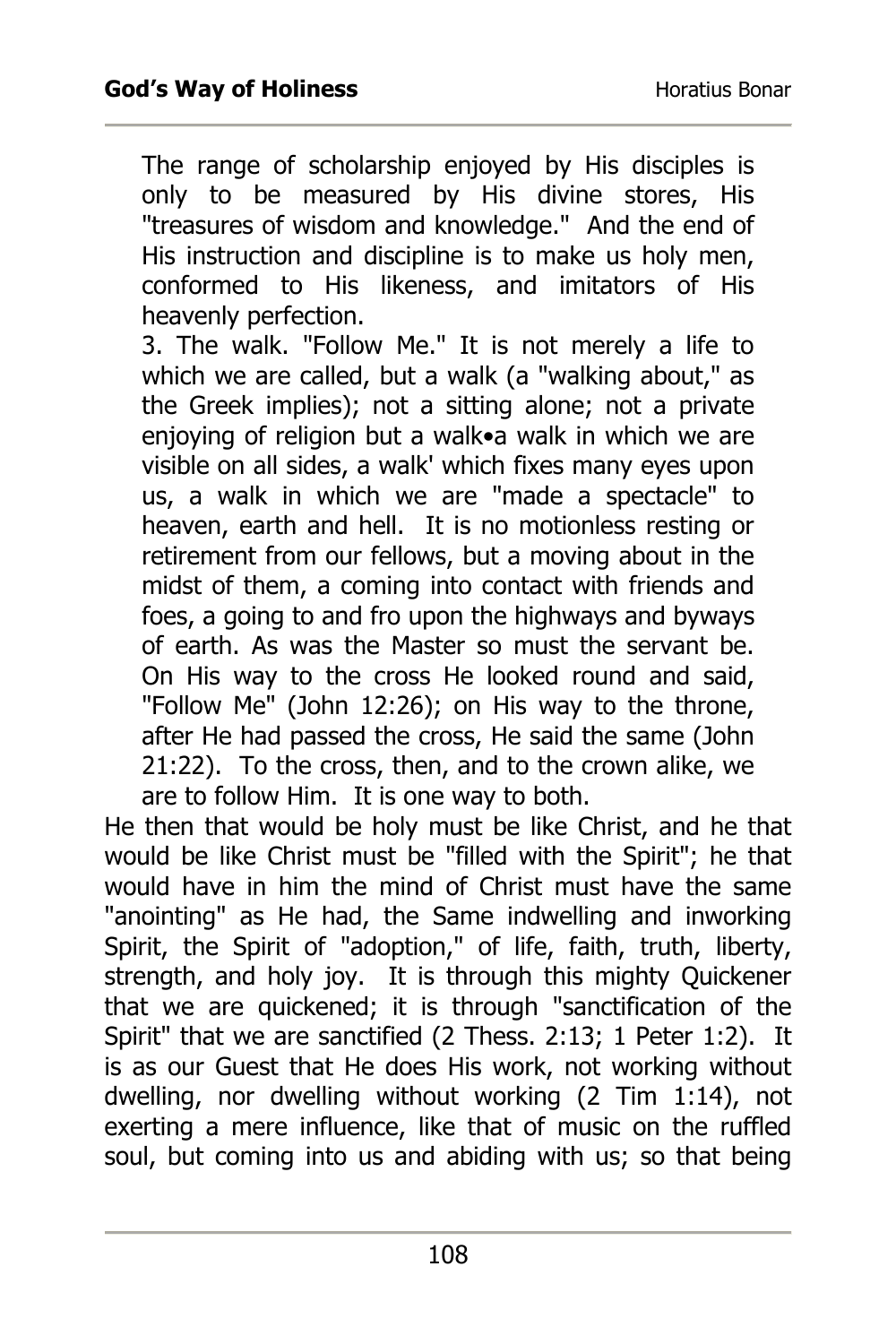"filled with His company," as well as pervaded by His power, we are thoroughly "transformed." He does not merely ply us with arguments, nor affect us with "moral suasion," but impresses us with the irresistible touch of His divine hand, and penetrates us with His own vital energy; nay, He impregnates us with His own purity and life, in spite of desperate resistance and unteachableness and unbelief on our part, all the days of our life.

He that would be like Christ, moreover, must study Him. We cannot make ourselves holy by merely trying to be so, any more than we can make ourselves believe and love by simple energy of endeavor. No force can effect this. Men try to be holy, and they fail. They cannot by direct effort work themselves into holiness. They must gaze upon a holy object and so be changed into its likeness "from glory to glory" (2 Cor. 3:18). They must have a holy Being for their bosom friend. Companionship with Jesus, like that of John, can alone make us to resemble either the disciple or the Master.

He that would be holy must steep himself in the Word, must bask in the sunshine with radiates from each page of revelation. It is through the truth that we are sanctified (John 17:17). Exposing our souls constantly to this light, we become more thoroughly "children of the light," and

Like the stain'd web that whitens in the sun, Grow pure by being purely shone upon…

For, against evil, divine truth is quick and powerful. It acts like some chemical ingredient, that precipitates all impurities, and leaves the water clear. It works like a spell of disenchantment against the evil one, casting him out, and casting him down. It is "the sword of the Spirit," with whose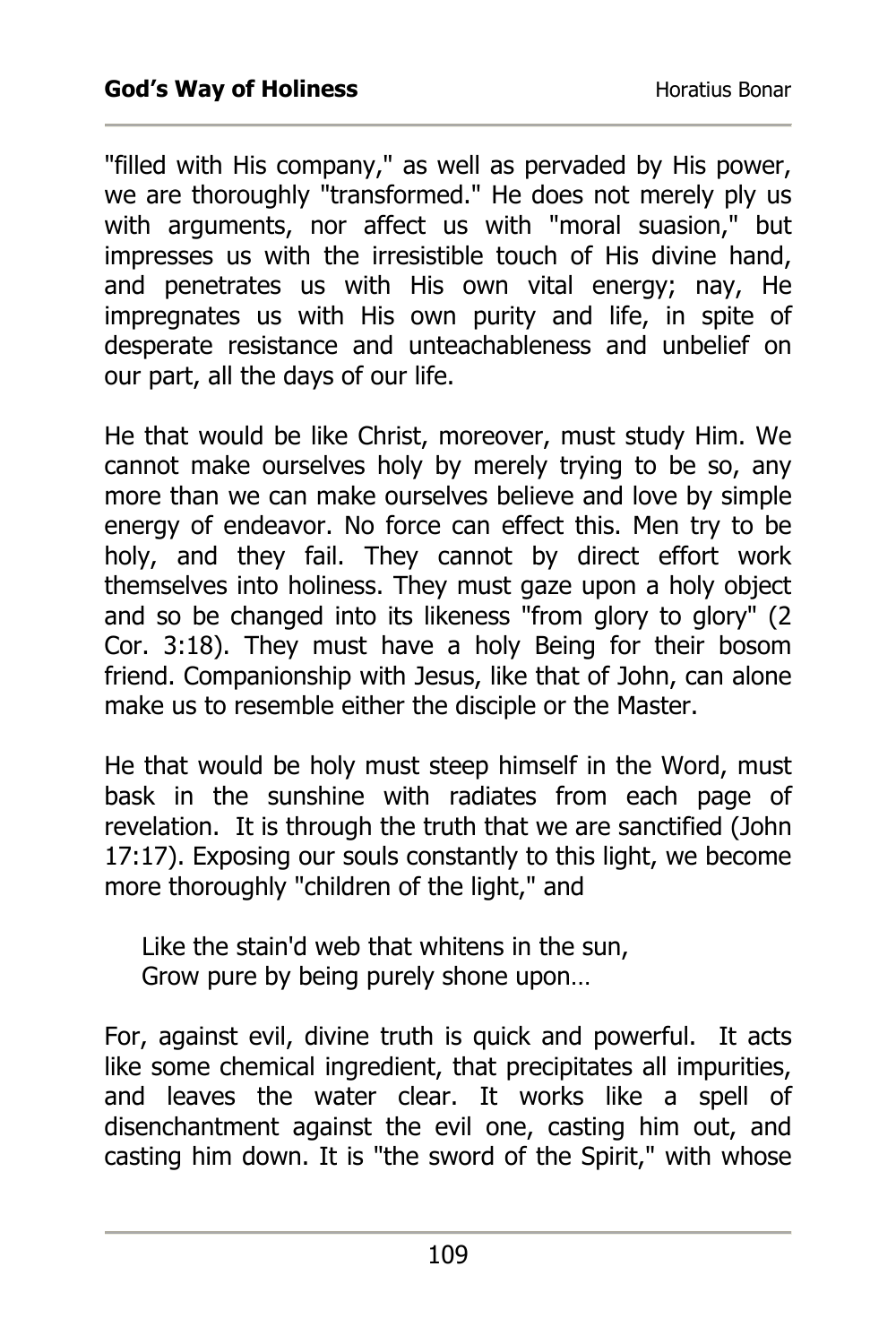keen edge we cut our way through hostile thousands. It is the rod of Moses, by which we divide the Red Sea, and defeat Amalek, and bring water from the desert rock. What evil, what enemy, within or without, is there that can withstand this unconquered and unconquerable Word? Satan's object at present is to undermine that Word, and to disparage its perfection. Let us the more magnify it, and the more make constant use of it. It is indeed only a fragment of man's language, made up of human letters and syllables, but it is furnished with superhuman virtue. That rod in the hand of Moses, what was it? A piece of common wood. Yet it cut the Red Sea in twain. That serpent on the pole, what was it? A bit of brass. Yet it healed thousands. Why all this? Because that wood and that brass were connected with omnipotence, conductors of the heavenly electricity. So let the Bible be to us the book of all books, for wounding, healing, quickening, strengthening, comforting, and purifying.

Yet, he that would be holy must fight. He must war a good warfare (1 Tim. 1:18); fight the good fight of faith (1 Tim. 6:12), though not with carnal weapons (2 Cor. 10:4). He must fight upon his knees, being sober, and watching unto prayer (1 Pet. 4:7). He must wrestle with principalities and powers, being strong in the Lord and the power of His might, having put on the whole armor of God, girdle, breastplate, shield, helmet and sword (Eph. 6:13-17). This battle is not to the strong (Eccl.

9:11), but to the weak; it is fought in weakness, and the victory is to them that have no might; for in this conflict time and chance do not happen to all; but we count upon victory from the first onset, being made more than conquerors through Him that loved us, and are cheered with the anticipation of the sevenfold reward "to him that overcometh"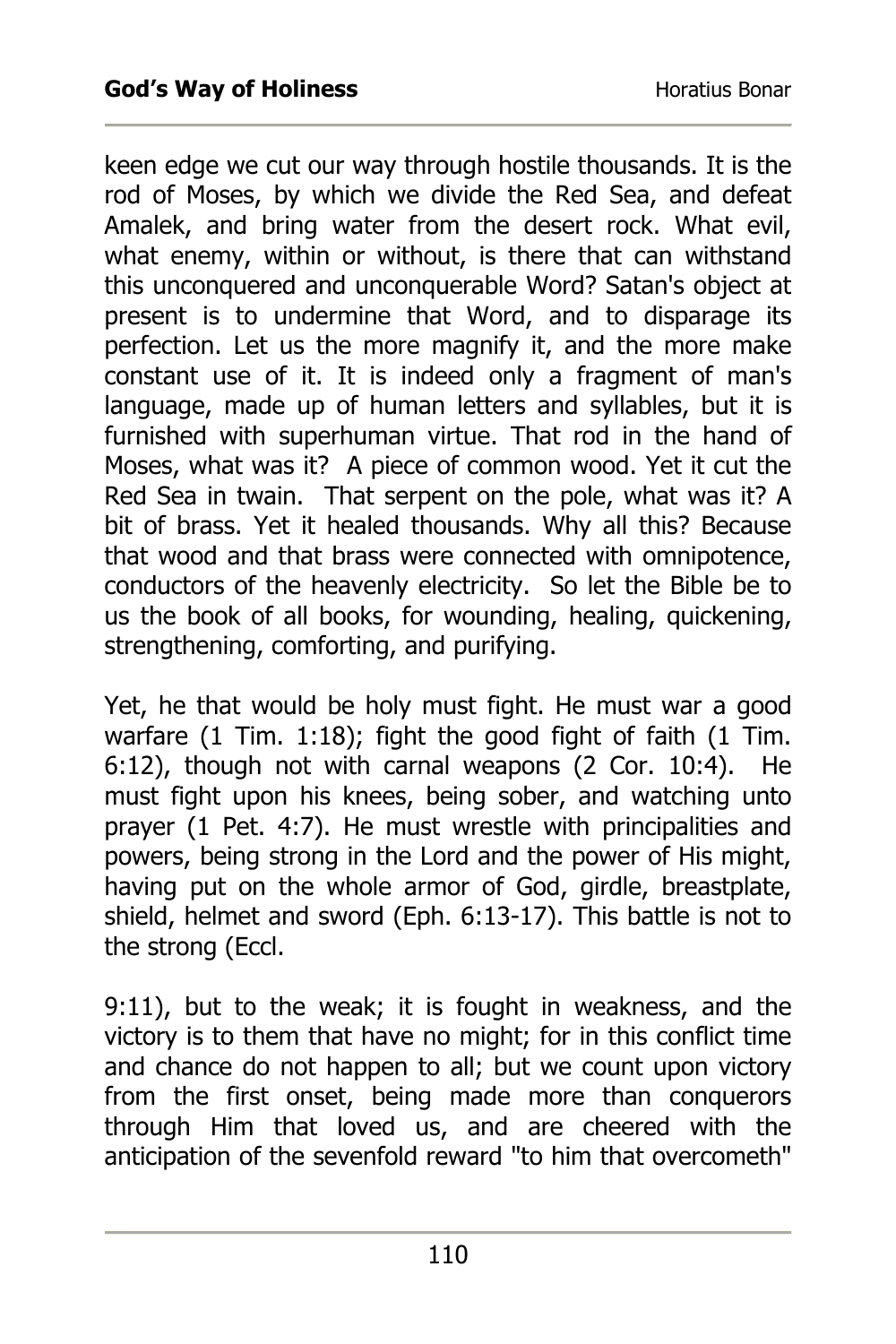(Rev. 2:7). Though, in this our earthly course and combat, we have the hostility of devils, we have the ministry of angels in aid (Heb. 1:14), as well as the power of the Holy Ghost (Eph. 1:13).

He that would be holy must watch. "Watch thou in all things" (2 Tim. 4:5); "watch ye, stand fast in the faith, quit you like men, be strong" (1 Cor. 16:13). Let the sons of night sleep or stumble in the darkness, but let us, who are of the day, be sober, lest temptation overtake us, and we be ensnared in the wiles of the devil, or the seductions of this wanton world. "Blessed is he that watcheth" (Rev. 16:15). In watching let us witness a good confession (1 Tim. 6:13), not ashamed of Him whose badge we bear; let us run a swift and patient race; "let us lay aside every weight, and the sin [unbelief] which doth<br>so easily beset us" (Heb. 12:1) and "follow after so easily beset us" (Heb. 12:1) and "follow after righteousness, godliness, faith, love, patience, meekness" (1 Tim. 6:11), having our eye upon the coming and the kingdom of our Lord Jesus.

He that would be holy must feel his responsibility for being so, both as a member of Christ's body and a partaker of the Holy Ghost. The thought that perfection is not to be reached here ought not to weaken that sense of responsibility, nor lead us to give way to aught that would "grieve the Holy Spirit of God whereby we are sealed unto the day of redemption." The sevenfold fullness of the risen Christ (Rev. 2:1), and the sevenfold fullness of the Holy Ghost (Rev. 5:6), these are the church's birthright, and for no mess of pottage is she to sell it; nay, for the personal possession of that fullness, in so far as vessels such as ours can contain it, each saint is responsible. We are sanctified by the blood (Heb. 13:12), that we may be sanctified by the Holy Ghost (1 Cor. 6:11), be led by the Spirit (Gal. 5:18), be temples of the Holy Ghost,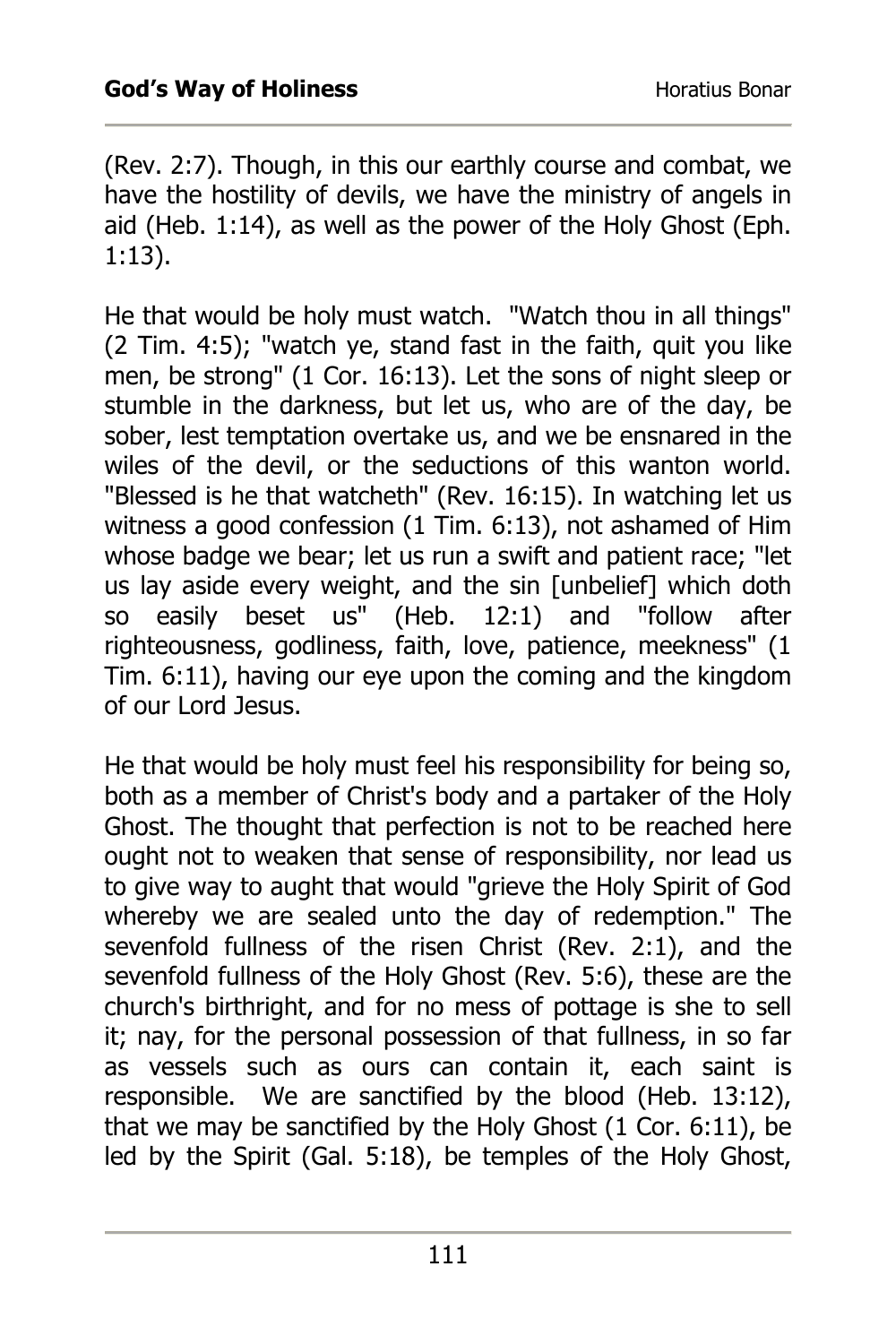even in our bodies (1 Cor. 6:19), walking in the Spirit (Gal. 5:16), speaking by the Spirit (1 Cor. 12:3), living in the Spirit (Gal. 5:25), and having the communion of the Holy Ghost (2 Cor. 13:14).

The doctrine of the personality and energy of the Holy Spirit was not more offensive to the cold infidelity of the last century than it is to the more earnest and plausible idealism of the present day. It is set aside as savoring of superstition, and at variance with human liberty and self•power. Energies from beneath or from above are either denied, or recognized only as "principles" or "sensations," or developments of natural law, not connected with personalities in either case. Supernatural personalities are exploded relics of superstition! The thought that there was one perfect and superhuman book, in this world of imperfect literature, used to be cheering; but if modem theories of inspiration be true, this consolation is gone, and the world is left thoroughly disconsolate, without one fragment of the superhuman or the perfect in the midst of it.

The Christian man must not trifle with sin under any pretense; least of all on the plea that he is not "under the Law." The apostolic precepts and warnings are quite as explicit as the Mosaic, and much more numerous. He that thinks himself free from the latter will have no difficulty in persuading himself that he may set aside the former; and he who reckons it bondage to listen to the Sinaitic statute, "Thou shalt not kill," will think it equal bondage to hearken to the Pauline commandment: "Be not drunk with wine," or "Owe no man anything," or "Let him that stole steal no more."

As possessors of the Spirit of love, we must be loving, laying aside all malice, and guile, and hypocrisies, and evil-speaking,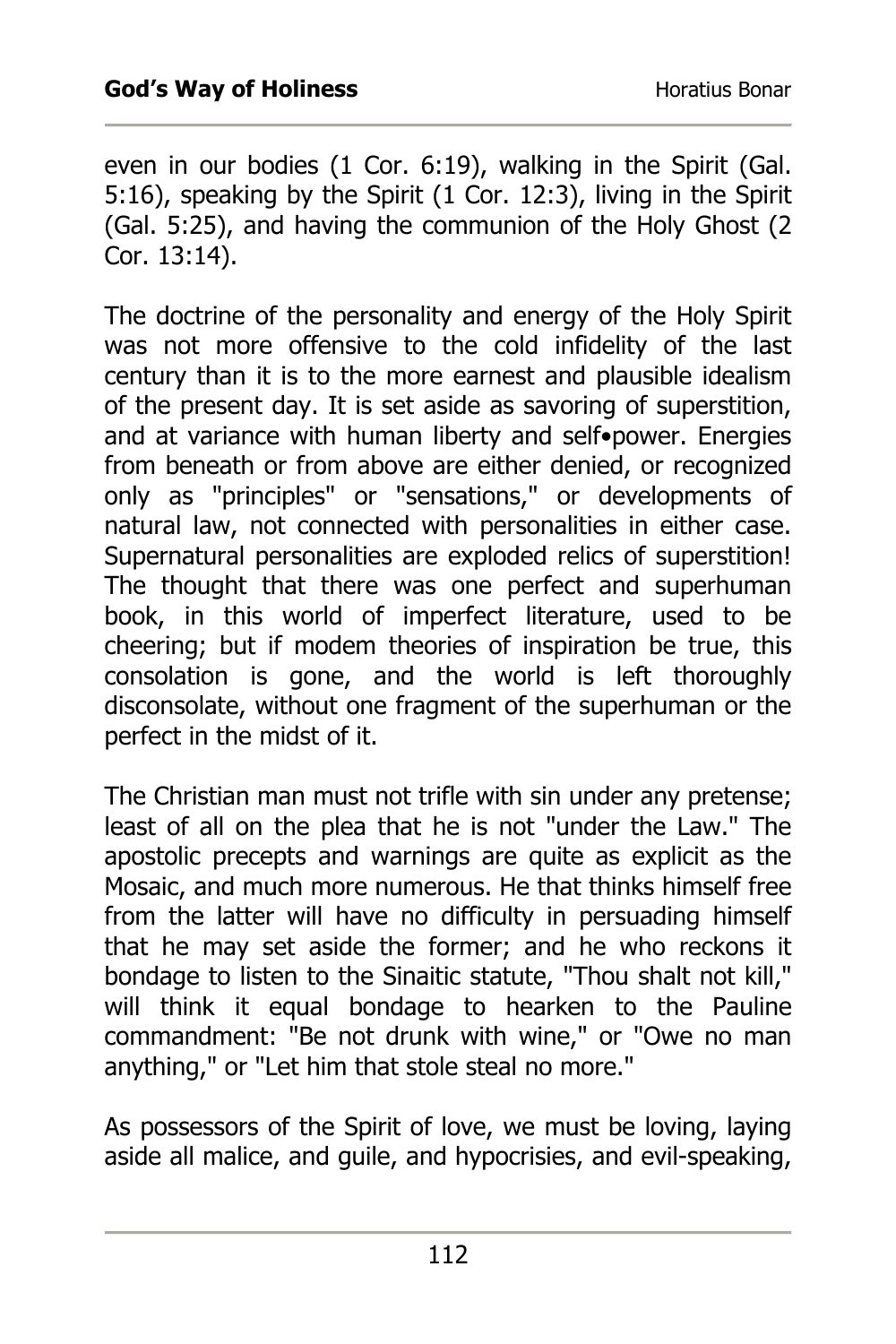discharging daily the one debt that is never to be paid (Rom. 13:8). For the indwelling Spirit is not idle nor barren, but produces fruit, divine fruit in human hearts, heavenly fruit on earthly soil, fruit which indicates its inner source, and tells of the glorious Guest within; "for the fruit of the Spirit is love, joy, peace, longsuffering, gentleness, goodness, faith, meekness, temperance: against such there is no law" (Gal. 5:22,23).

As those whose feet have found the rock, let us be stable, not carried about with every wind of doctrine, not vacillating nor undecided nor compromising. As those who have been "delivered from a present evil world," let us, like the saints of old, be separate from it, standing aloof from its gaieties, as men who have no time for such things, even were they harmless, keeping our raiment undefiled. Let us be suspicious of its foolish talking and jesting, jealous of its light literature, which "eats as doth a canker," vitiating the taste, and enervating the soul. Let us maintain unblunted the edge of our relish for prayer and fellowship with God, as the great preservative against the seductions of the age; for only intimacy with God can keep us from intimacy with the world. Let us not try to combine the novel and the Bible, the closet and the ballroom; nor attempt to serve two masters, to drink two cups (1 Cor. 10:21), to worship two gods, to enjoy two religions, to kneel at two altars.

Let us be on our guard against old self in every form, whether it be indolence, or temper, or coldness, or rudeness, or disobligingness, or slovenliness, or shabbiness, or covetousness, or flippancy, or self•conceit, or pride, or cunning, or obstinacy, or sourness, or levity, or foolishness, or love of preeminence. Let us cultivate a tender conscience, avoiding old notions and conceits; yet watching against the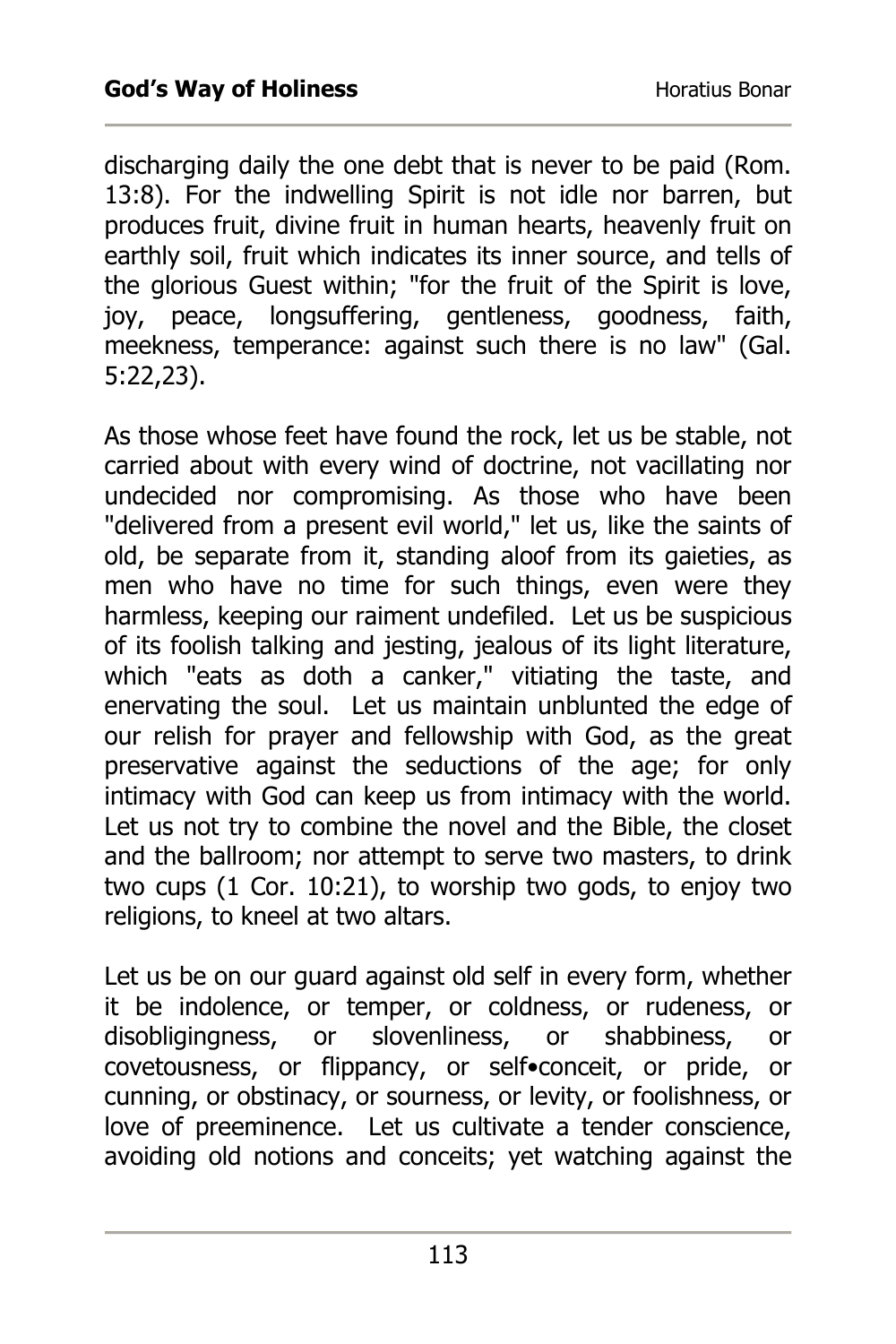commission of little sins, and the omission of little duties; redeeming the time, yet never in a hurry; calm, cheerful, frank, happy, genial, generous, disinterested, thoughtful of others. Seeing we must protest against the world on so many important points, let us try to differ from it as little as possible on things indifferent, always showing love to those we meet with, however irreligious and unlovable, especially avoiding a contemptuous spirit or an air of superiority.

As disciples of Christ, let our discipleship be complete and consistent, our connection with Him exhibiting itself in conformity to His likeness, our life a comprehensive creed, our walk the embodiment of all that is honest, and lovely, and of good report. Christ's truth sanctifies as well as liberates; His wisdom purifies as well as quickens. Let us beware of accepting the liberty without the holiness, the wisdom without the purity, the peace without the zeal and love.

Let us be true men, in the best sense of the word: true to ourselves, true to our new birth and our new name, true to the church of God, true to the indwelling Spirit, true to Christ and to the doctrine concerning Him, true to that book of which He is the sum and the burden. Let us be true to truth, loving it, not because it is pleasant or picturesque or ancient, but because it is true and divine. On it let us feed, with appetite new-whetted every day; so shall we add, not one, but many cubits to our stature, growing in grace and in the knowledge of our Lord Jesus Christ.

There is such a thing in the church as poverty of blood. Hence the blotches that discolor her. For the removal of these, not mere medicine is needed, but a more generous diet. That diet is only to be found in the Word, which is as nourishing (Jer. 15:16) as it is healing and purifying to the blood, being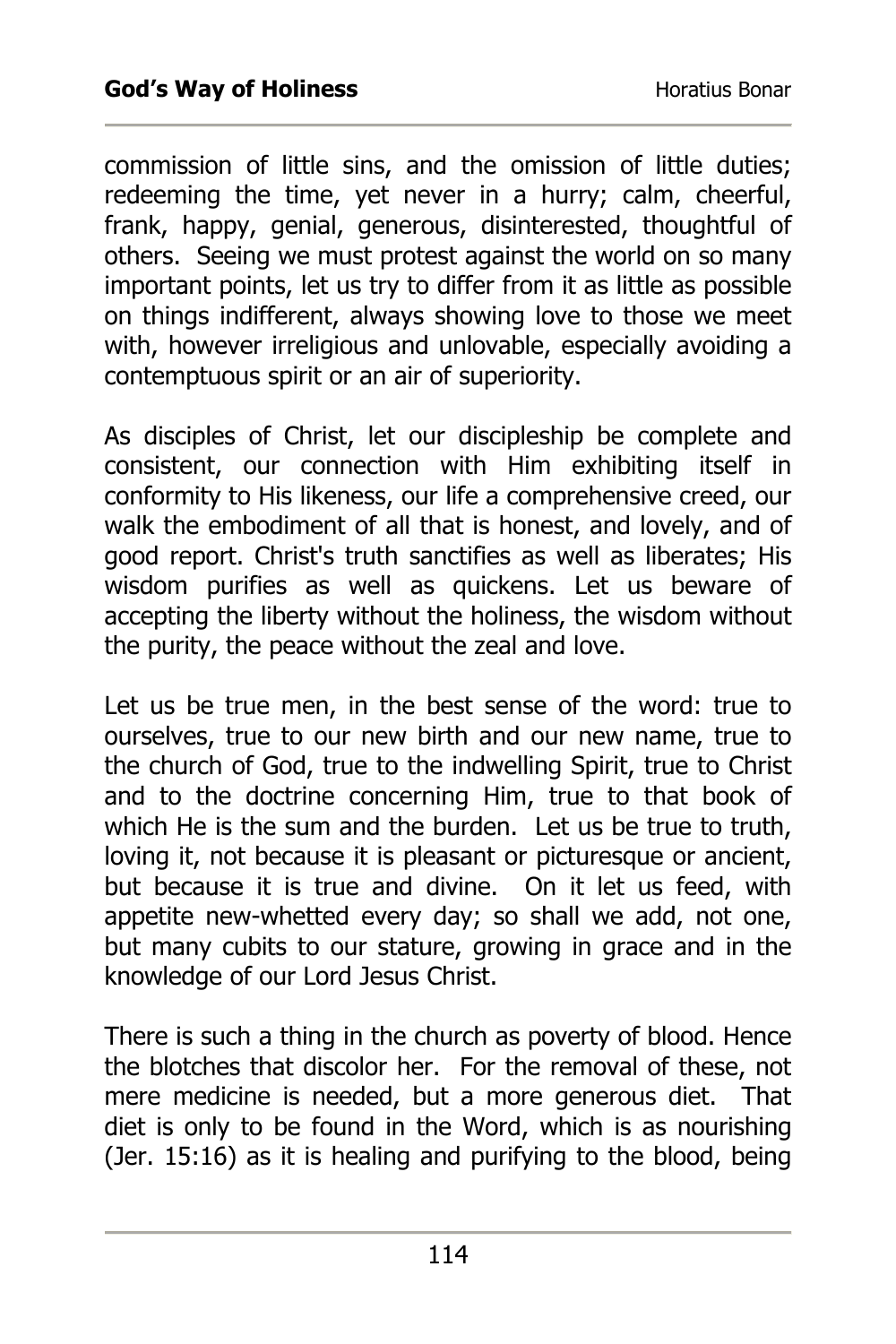truly what old Tyndale calls it, "the word of our soul's health." There is needed, too, the infusion of richer blood, to be brought about by a second Pentecost, in which the existing life will be greatly intensified, and large additions made by conversions of a deeper kind than heretofore. So shall our leanness of faith, of love, of life, of zeal, of joy be efficaciously and abidingly cured. So shall we "come behind in no gift; waiting for the coming of our Lord Jesus Christ" (1 Cor. 1:7).

Our spiritual constitution must be braced, not only that we may be strong for work or fight, but that we may be proof against the infection of the times, against the poison with which the god of this world, "the prince of the power of the air," has impregnated our atmosphere. For this we need not only the "strong meat" recommended by the apostle (Heb. 5:12-14), but the keen fresh mountain air of trial, vicissitude, and hardship, by means of which we shall be made hardy in constitution and robust in frame, impervious to the contagion around (whether that come from ecclesiastical pictorialism or religious liberalism), impregnable against the assaults of Satan the Pharisee, or Satan the Sadducee. They who have slid into a creed (they know not how), or dreamed themselves into it, or been swept into it by the crowd; they to whom the finding of a creed has been a matter of reading, education, or emotion; they to whom faith has been but the result of an intellectual conflict, not a life and death struggle of conscience, these possess not the true power of resistance. They carry no disinfecting virtue, no error-repelling power about with them. The epidemics of the age tell sorely upon them, and even though they may have taken hold of the truth, it becomes evident that the truth has not taken hold of them. In a time of uncertainty, skepticism, speculation, false progress, we need to recognize the full meaning of the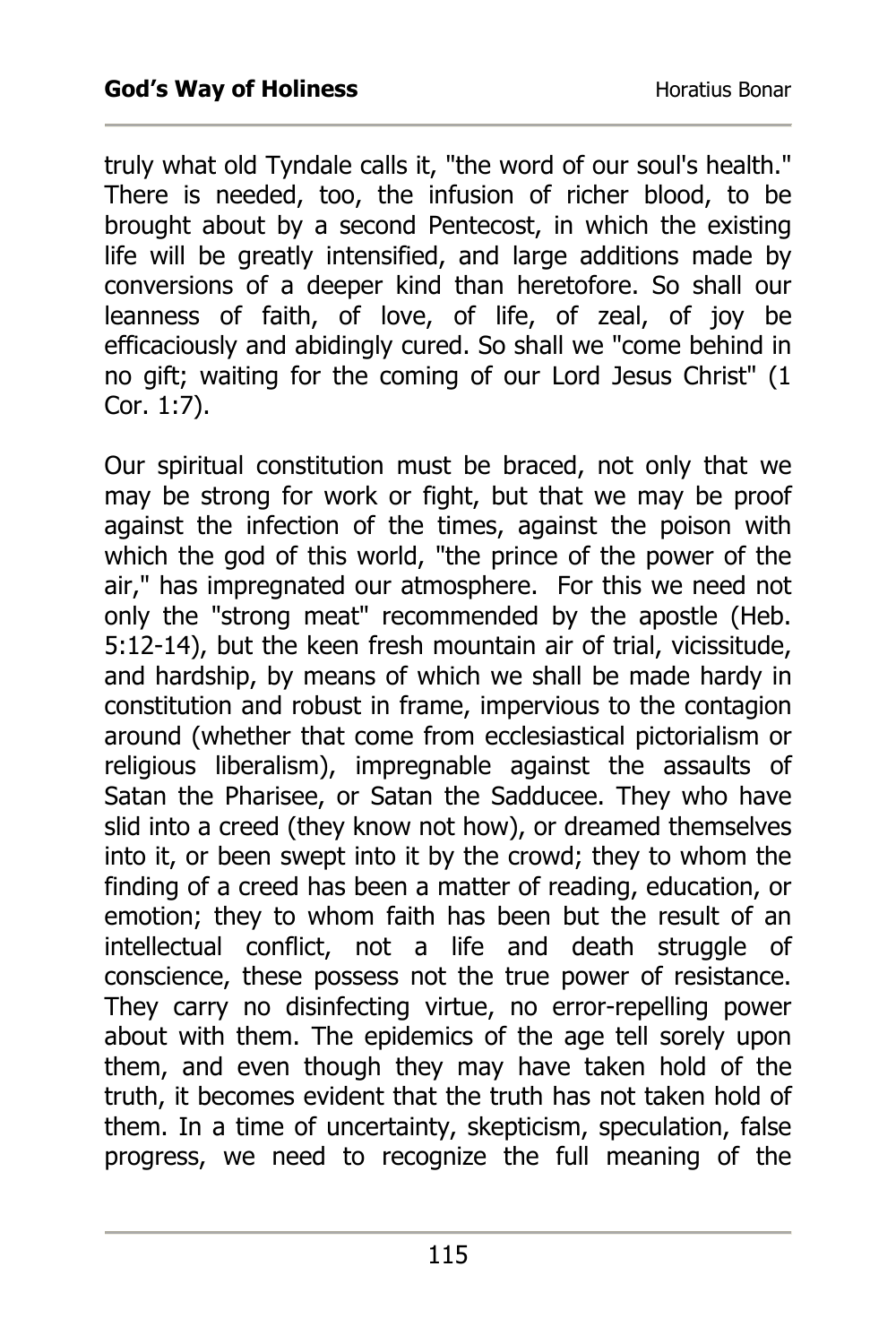apostolic "we know" (1 John 5:13-20), "we believe" (2 Cor. 4:13), "we are confident" (2 Cor. 5:6), "we are persuaded" (2 Tim. 1:12). For that which is divine must be true; that which is revealed must be certain, and that which is thus divinely true and certain must be immortal. Like the results of the exact sciences, it is fixed, not varying with men and ages. That which was true, is true, and shall be true for ever. It is the more needful to recognize all this, because the ground underneath us has been thoroughly mined and is very largely hollow; a process of skeptical decomposition and disintegration has been going on, the extent of which will soon be manifest when the treacherous crust gives way.[6]

At the same time let us beware, in the details of personal religion, merely of repeating the past, or getting up an imitation of religion. The genuine in life does not thus repeat itself; nor does it need to do so. The living face of man is of a certain type; yet each face varies from its fellow. The Holy Spirit's work is not to form mere statues. He produces life, and life is always varied. It is death that repeats itself. As silence is always the same, so is it with death. The presence of life is the security against tame monotony. The larger the infusion of life, the greater the diversity, not of gifts merely, but of beauty, and fruit, and power. Let us not then seek the living among the dead, not try to revivify old forms. Let us place ourselves simply in the hands of the quickening Spirit. He will pour into us the fullness of a diversified, fruitful, healthful life. The evil in us is too strong for any power save omnipotence. The resistance of a human will is too powerful for philosophy or logic, or poetry or eloquence. The Holy One alone can make us holy.

Life is not one battle but many. It is made up, too, of defeats as well as victories. Let us not be unduly troubled or grow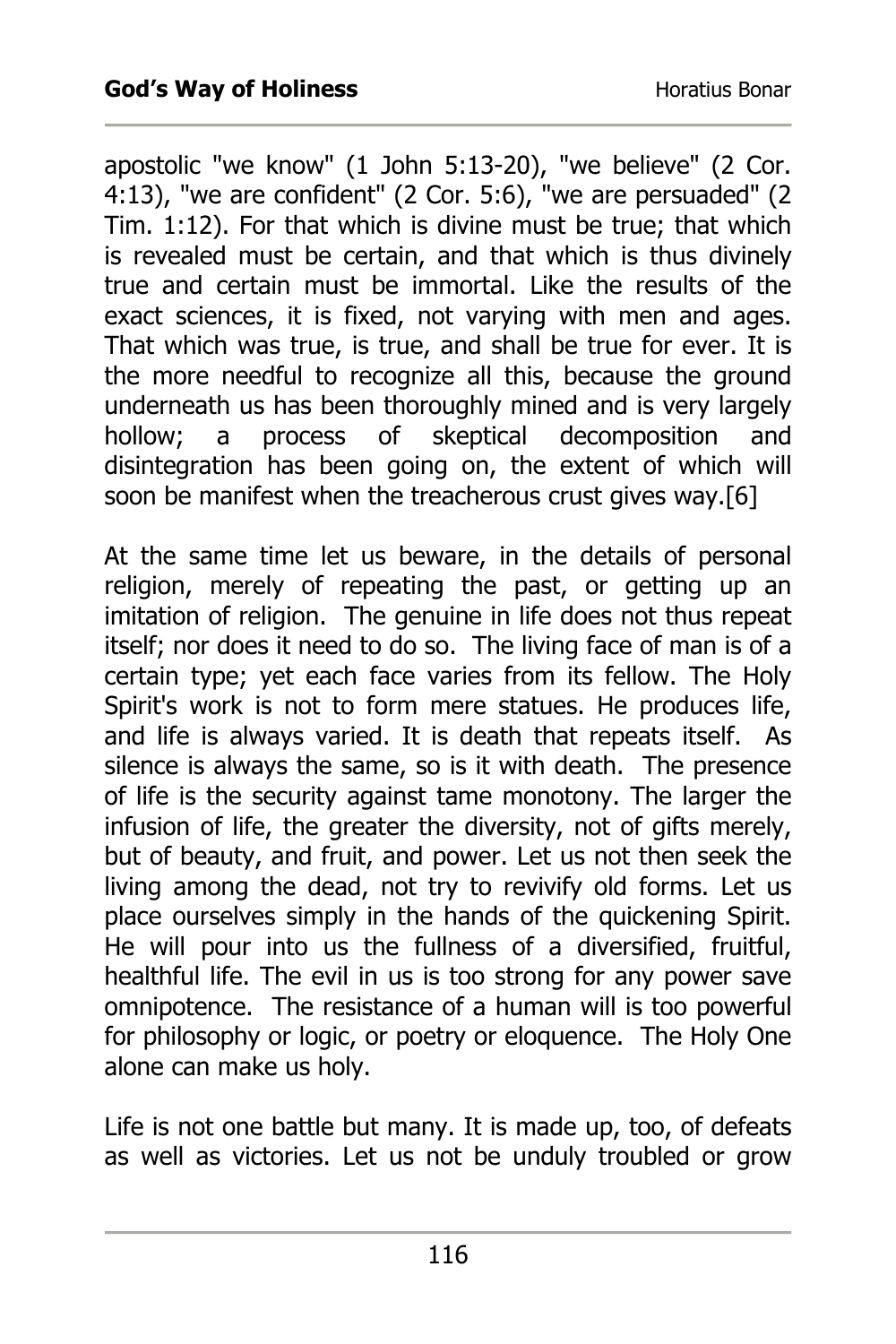moody when a battle is lost. There is always time to win another, and such a thing as flight or demoralization should be unknown in the army of the living God. It is the lost battles of the world (like Thermopylae) that have told most on a nation's history. "If God be for us, who can be against us?" "Thou hast girded me with strength unto the battle" (Psa. 18:39).

The Christian life is a great thing, one of the greatest things on earth. Made up of daily littles, it is yet in itself not a little thing, but in so far as it is truly lived, whether by poor or rich, by child or full-grown man, is noble throughout•a part of that great whole, in which and by which is to be made known to the principalities and powers in heavenly places...the manifold wisdom of God (Eph. 3:10).

It does not need to be a long life; a short one may be as true and holy as a long one. A short one is not a failure. John the Baptist had perhaps the shortest ministry in the church, yet it was no failure; it was one of the greatest successes. He was a burning and a shining light. We do not need to say profanely, "Whom the gods love die young," but we may say that it does not need the threescore years and ten to unfold the beauties of holiness.

If the new life were the mere rubbing off the rust of the old, if the sweetening of the Marah well of our corrupt nature were but a common, nonmiraculous process, if all goodness be within the easy reach of any earnest man, if a refined literature and aliberalized theology, and the cultivation of the beautiful, and social science, and a wider range of genial recreation, be the cure for all the evil that is in us and in our age•then there has been much ado about trifles, the Bible is an exaggeration, and the gift of the Holy Spirit a superfluous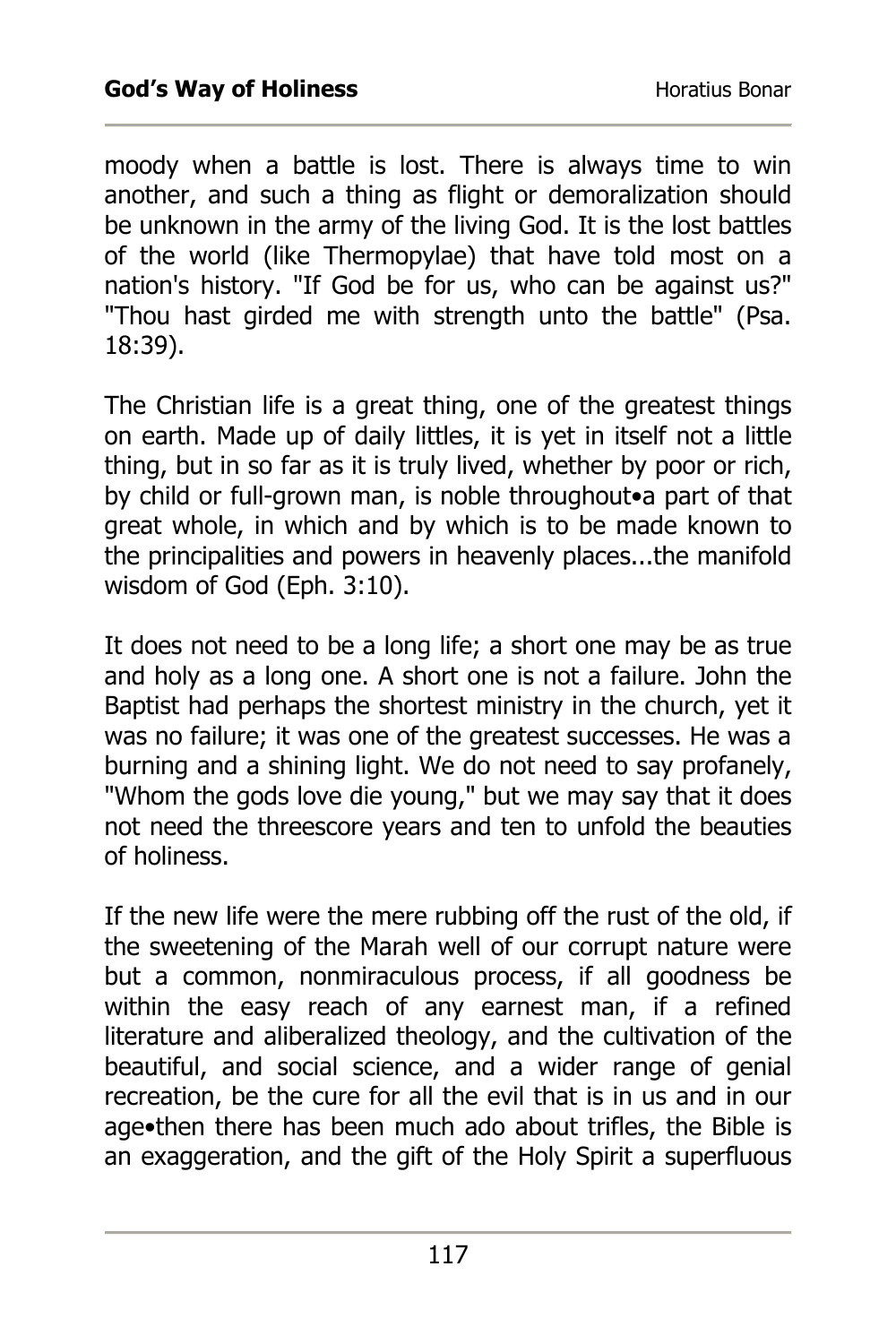exhibition of power. If sin be but a common scar or wrinkle, to be erased from the soul's surface by a few simple touches, if pardon be a mere figure of speech, meaning God's wide benevolence or good-natured indifference to evil, why tell of wrath, and fire, and judgment, the never-dying worm and the ever-rising smoke? Does God love to torment His creatures by harsh words, or fill their imaginations with images of woe which He does not intend to realize? Or why did the Son of God suffer and weep, and grieve? If error be but a trifle, a foible, a freak at worst, or if it be a display of honest purpose and the inevitable result of free thought, why is the "strong delusion" (literally, "the energy of error") spoken of so awfully, "that they all might be damned who believed not the truth" (2 Thess. 2:12), and why did the Lord Himself say, once and again, in reference to false doctrine, "which thing I hate"?

As the strongest yet calmest thing in the world is light, so should a Christian life be the strongest and greatest, as well as the calmest and brightest. As the only perfectly straight line is a ray of light, and as the only pure substance is sunshine, so ought our course to be, and so should we seek to shine as lights in the world•reflections of Him who is its light•the one straight, pure thing of earth.

Let us then shine! Stars indeed, not suns; but still stars, not tapers nor meteors. Let us shine! Giving perhaps slender light, but that light certain and pure; enough to say to men "It is night," lest they mistake, but not enough bring day; enough to guide the seeking or the erring in the true direction, but not enough to illuminate the world. The sun alone can do that. It is the sun that shows us the landscape; stars show but themselves. Let us then show ourselves beyond mistake.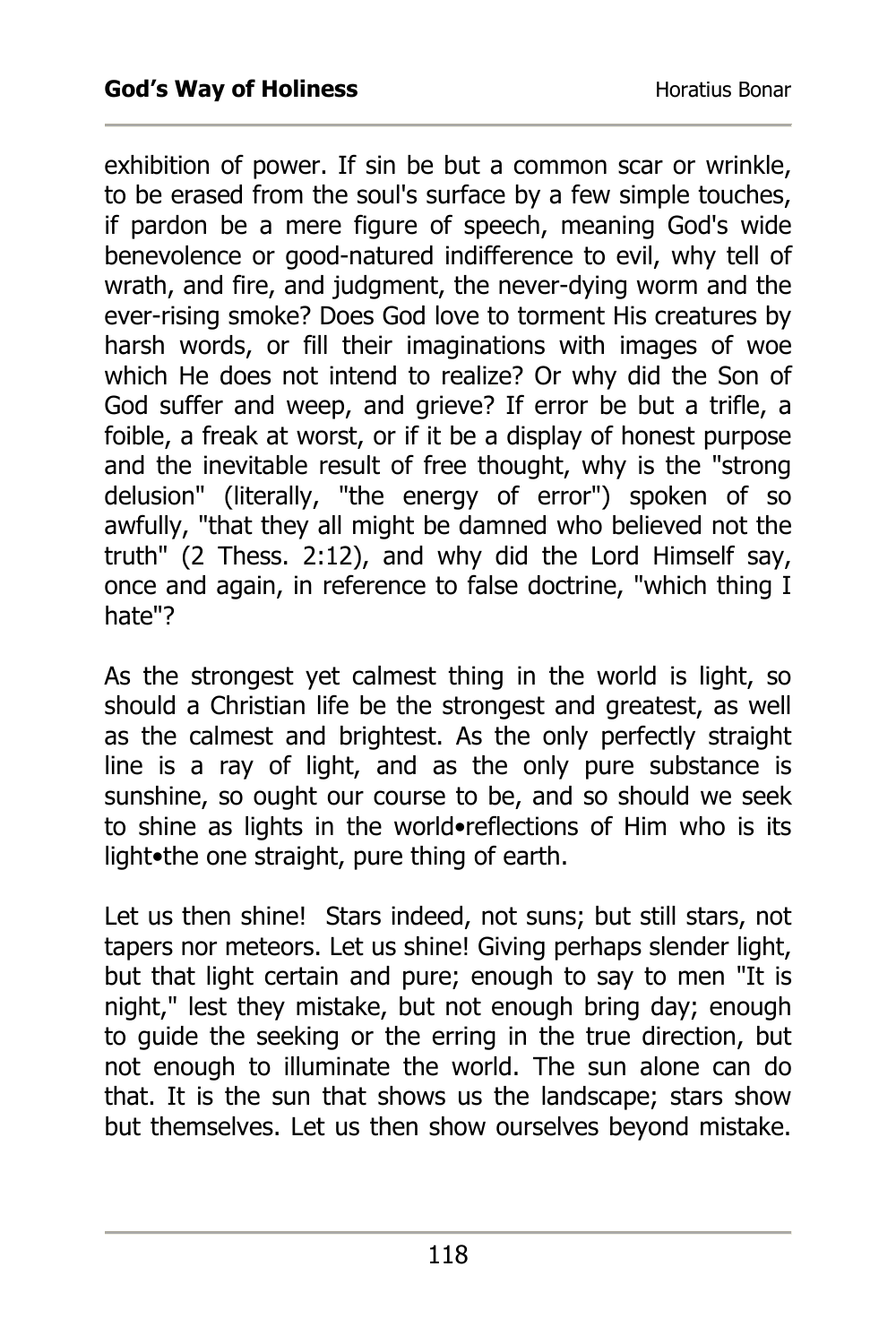The day when all things shall be seen in full warm light is the day of the great sun-rising.

"The night is far spent; the day is at hand." We shall not set nor be clouded; we shall simply lose ourselves in light. And we need not grudge thus losing ourselves, when we call to mind that the splendor in which our light is to be absorbed is that of the everlasting Sun. It is His increasing that is to be our decreasing, and shall we not say, "This my joy therefore is fulfilled"?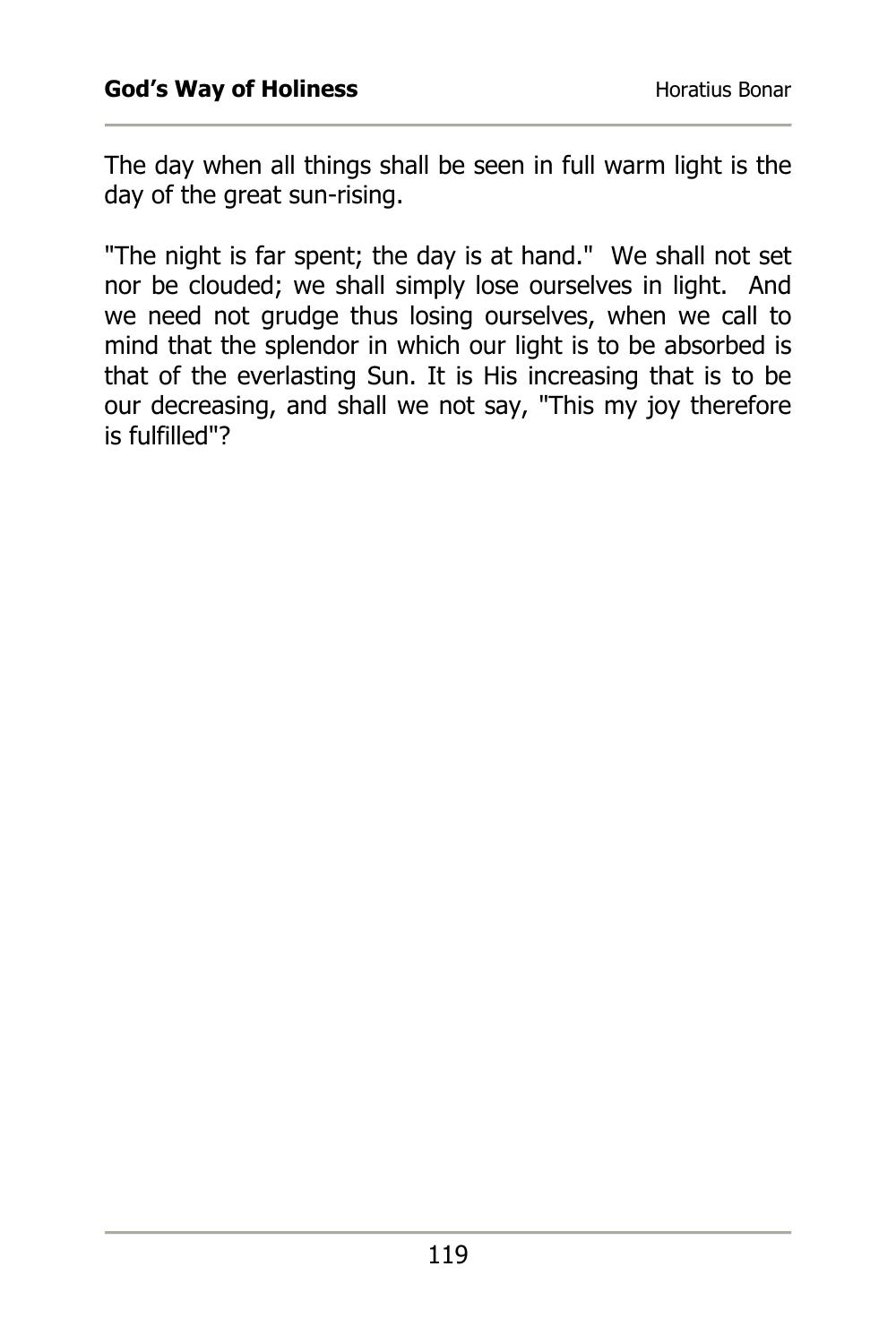## **Footnotes**

[1] Ephesians 2:10 "His poem," the production of His wisdom, love, and power, that which He and only He can make, Psalm 100:3. A house should be worthy of the builder, and a poem of him from whom it comes.

[2] The more thoroughly we can study the Word of God, the better: and all critical helps are to he welcomed. Genuine scholarship, consecrated to the elucidation of the Word, is an accomplishment of no common price. Everything that brings our souls into full contact with "the Word," in its fullness and variety, so as to steep them in it is to be greatly prized, as fitted to make us holier, more fruitful, and more spiritual men.

[3] We hear much of the divine and the human element in Scripture; nor is the expression amiss; yet might we not rather say that the Bible is all human and yet all divine. It is perfect according to what God meant it to be, though we may note what we call "imperfections" in it. The mountains of earth, in their ruggedness, are perfect in their way, though they have not the artificial perfection of the statue or the temple. God has chosen that His book and His world should resemble each other in that kind of perfection•a perfection which man appreciates in the landscape, but depreciates in the Bible.

[4] It is remarkable that these words were first used regarding Israel (Exo. 19:5,6; Deut. 7:6) showing us that Old Testament saints did not stand on a lower level than New Testament ones. Most of the expressions used concerning the church's privileges are Old Testament ones, borrowed from Israel's privileges. To the latter belonged the heavenly